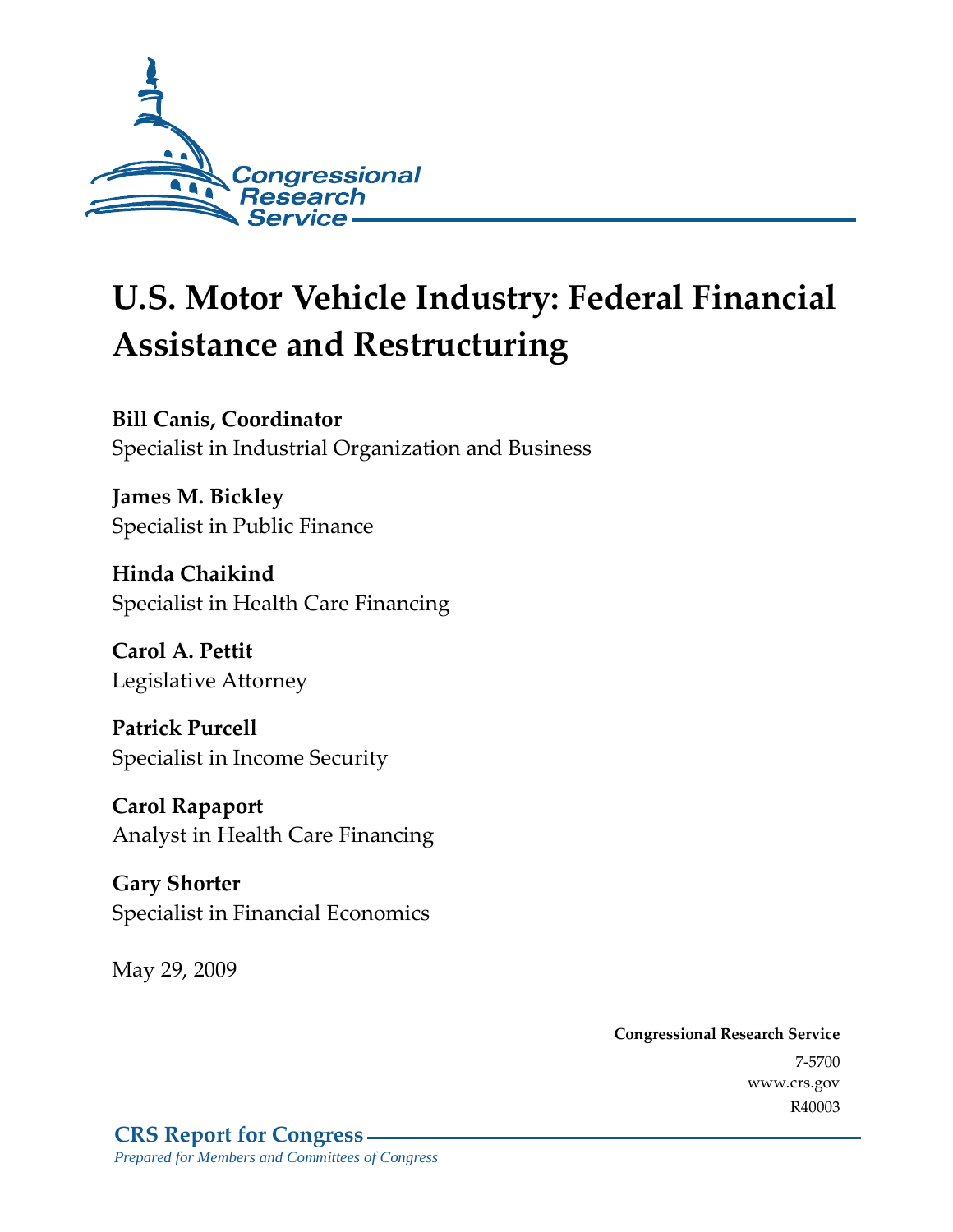## **Summary**

In the past year, the U.S. auto industry has been severely buffeted by three adverse factors: soaring gasoline prices caused motorists to focus more on fuel efficiency; economic recession and growing unemployment reduced demand for new autos; and the near collapse of the commercial credit markets made auto purchases more difficult. These economic currents led Chrysler to file for bankruptcy at the end of April and prompted General Motors to suggest that it may follow suit on June 1, 2009.

General Motors, Chrysler, and Ford—the Detroit 3—have seen an historic decline in sales; most foreign manufacturers have seen a steady erosion as well. During the first four months of 2009, year over year sales of North American-produced (i.e., domestic) vehicles by Chrysler, GM, and Ford declined by 61%, 49%, and 35%, respectively, while Nissan, Toyota, and Honda sales of domestic vehicles fell by 32%, 28%, and 26%, respectively. Toyota posted its first annual net loss since 1950.

GM and Chrysler had the weakest financial base as the recession and credit crisis deepened, leading them to seek federal assistance for restructuring plans. (Ford raised cash in the capital markets in 2007 before the banks curbed lending and has had the wherewithal to finance its own operations.) The Bush and Obama administrations, with support from Congress, have supported GM and Chrysler with a range of financial assistance including direct loans, working capital, financial aid for suppliers, and warranty support. The Obama administration's Auto Task Force, chaired by the Secretary of the Treasury, has worked closely during spring 2009 with GM and Chrysler to develop restructuring plans and loan commitments in an attempt to avoid bankruptcy. Over \$56 billion in assistance had been provided to the two companies as of May 28, 2009. After rejecting auto maker viability plans that it deemed insufficient, President Obama gave Chrysler until April 30 and General Motors until June 1, 2009, to shape new cost-cutting plans.

Although most Chrysler stakeholders—U.S. and Canadian governments; labor unions; current owners Cerberus Capital Management and Daimler and future partner, Fiat—agreed to terms for a new, smaller Chrysler, a small group of bondholders withheld their support, resulting in Chrysler filing for bankruptcy on April 30. In Federal bankruptcy court, Judge Arthur Gonzalez approved a number of requests that indicate the company may emerge speedily by the end of June with its most valuable assets comprising the new Chrysler-Fiat alliance. The less valuable assets—such as closed plants—would remain with a court-administered "old" Chrysler and would not encumber the new company, which will initially be owned by the UAW's retirement fund (68%), Fiat (20%) and the U.S. and Canadian governments (12% combined).

GM is seeking to avoid bankruptcy, but needs the support of its stakeholders to avoid that course. As part of its streamlining, it has negotiated a new contract with the UAW and announced in mid-May that it would eliminate 1,100 dealers by 2010. GM's bondholders are a larger, more diverse group than Chrysler's and, to avoid bankruptcy court, 90% of them would have had to approve the refinancing of \$24 billion in GM debt. GM has been unable to reach that level of agreement with the bondholders and it will most likely proceed to bankruptcy court to finalize its restructuring plan.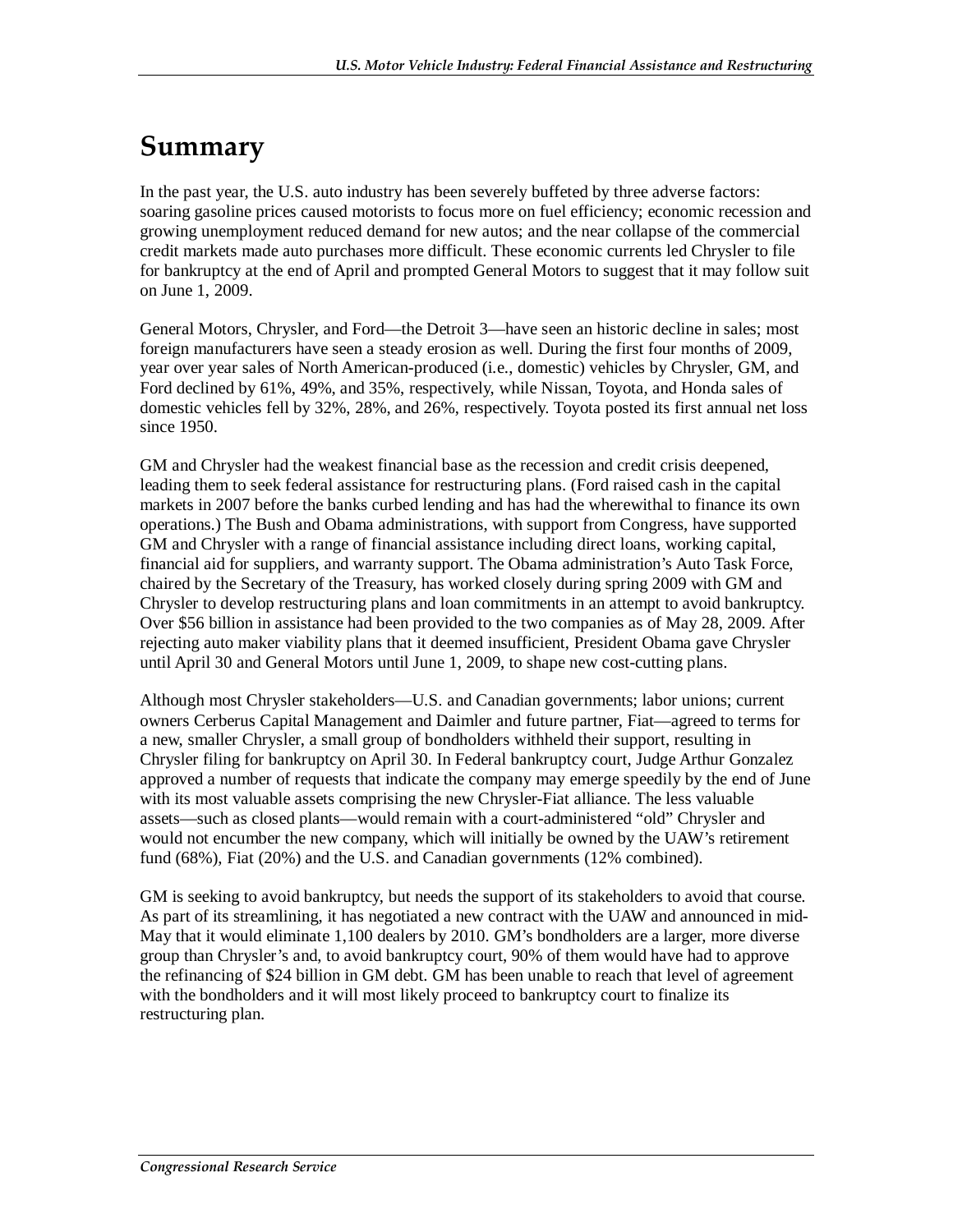## **Contents**

| Falling Demand Affects All Automakers in the United States and Abroad36 |
|-------------------------------------------------------------------------|
|                                                                         |
|                                                                         |
|                                                                         |
|                                                                         |
|                                                                         |
|                                                                         |
|                                                                         |
|                                                                         |
|                                                                         |
|                                                                         |
|                                                                         |
|                                                                         |
|                                                                         |
|                                                                         |
|                                                                         |
|                                                                         |
|                                                                         |
|                                                                         |

## **Figures**

|--|--|--|

## **Tables**

| Table 1. Summary of Direct Federal Assistance For General Motors and Chrysler  20 |  |
|-----------------------------------------------------------------------------------|--|
|                                                                                   |  |
|                                                                                   |  |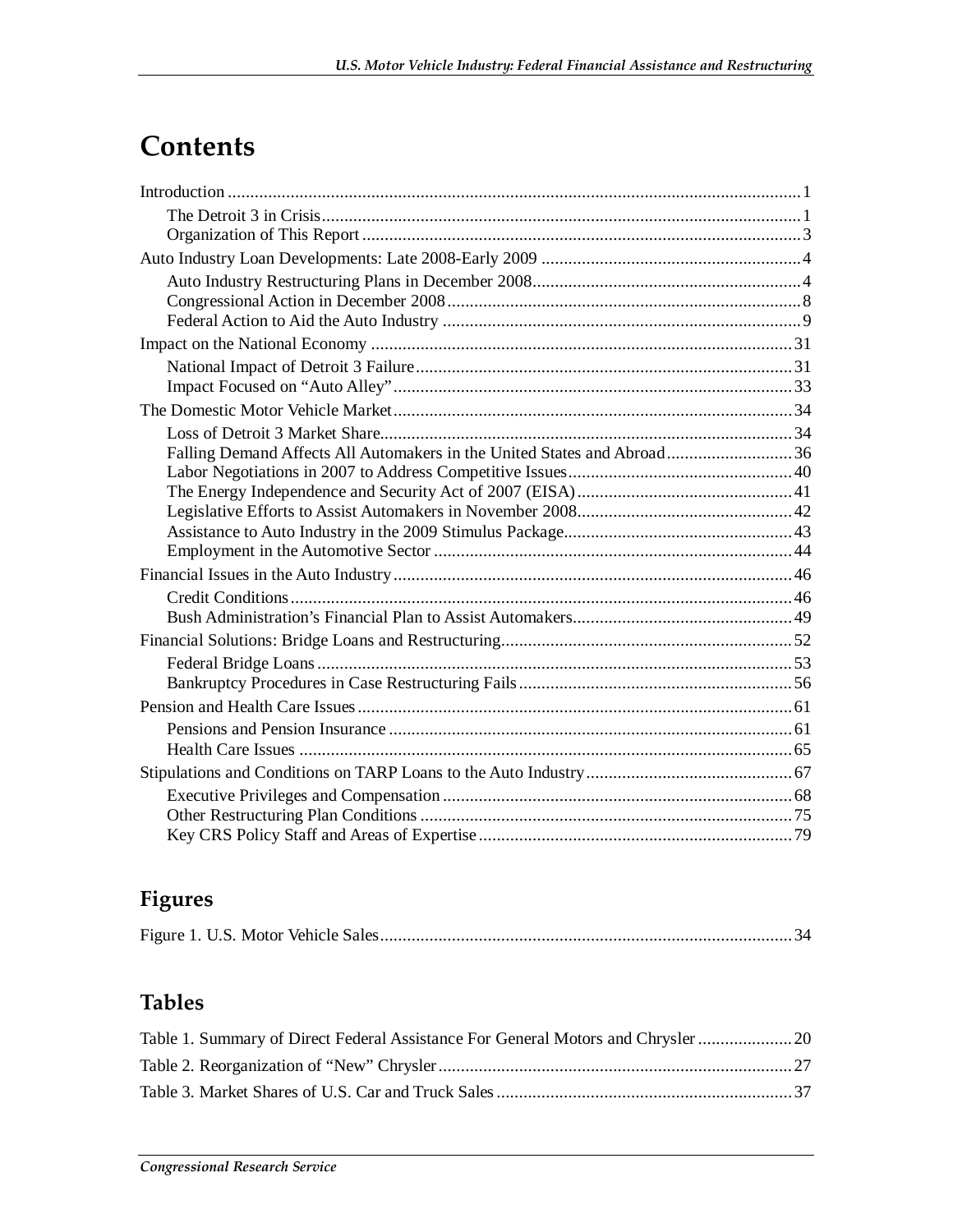| Table 5. Funded Status of General Motors and Ford Pension Plans for U.S. Employees, |  |
|-------------------------------------------------------------------------------------|--|
|                                                                                     |  |
|                                                                                     |  |

## **Contacts**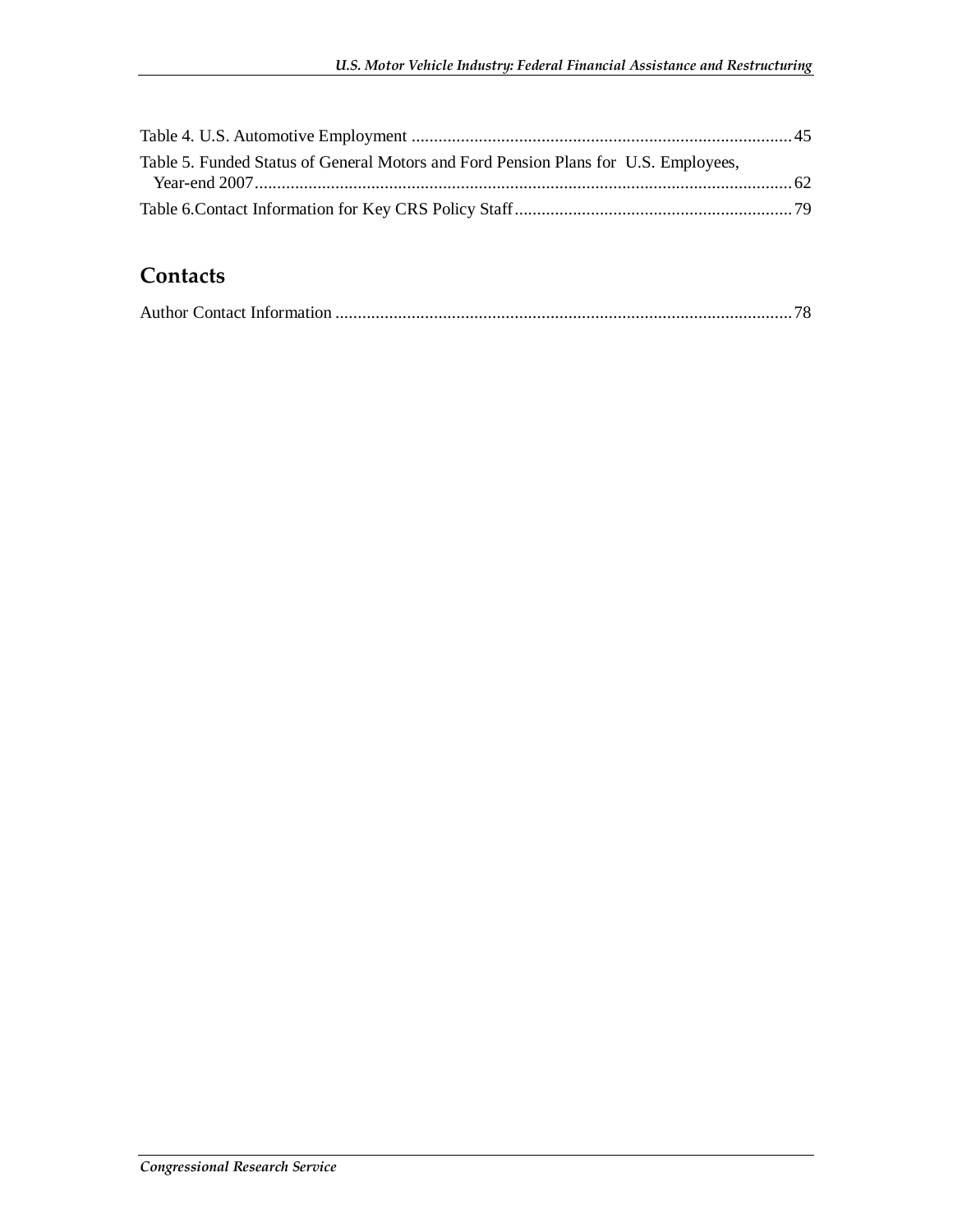## **Introduction1**

On April 30, 2009, Chrysler LLC, unable to gather the support of a group of investment companies who held about \$1 billion in secured debt, filed for Chapter 11 reorganization in New York. By May 9, 2009, those creditors had ended their opposition to the sale of some Chrysler assets to Italian automaker Fiat (initially 20%), the United Auto Workers union (a 55% stake), and the U.S. government (a 35% stake). With support from the Obama Administration, the Canadian government, a large majority of creditors, and autoworkers' unions in the United States and Canada, bankruptcy reorganization could be completed within 60 days after its April 30 filing. During this reorganization, Chrysler plants have been closed and auto suppliers and auto dealers have felt significant economic effects.

General Motors, which has been working on a restructuring deal that might allow it to avoid a Chapter 11 filing on June 1, also faces opposition from secured debt holders, but has reached agreement with most of the other stakeholders. As of May 28, it appears that GM may not be able to obtain support from all stakeholders and will also file for bankruptcy as a means to successfully reorganize. It is likely to emerge from a restructuring as a much smaller company that may be able to stabilize its market position and sales. $<sup>2</sup>$ </sup>

In the unfavorable economic circumstances of late 2008 and early 2009, the entire U.S. motor vehicle sector (passenger cars and light trucks, and both domestic and foreign-owned companies) faces difficult times. Almost every manufacturer reported declines in 2008 and early 2009.<sup>3</sup> Moreover, the conditions in the industry worsened as Chrysler's and GM's initial restructuring plans were deemed insufficient. The Obama Administration, in particular, is playing a large role in the automakers' rescue.

## **The Detroit 3 in Crisis 4**

A decline of sales in motor vehicles, which had been evident since 2004, accelerated sharply in late 2008 and during the first four months of 2009, despite falling gasoline prices though the end of 2008.<sup>5</sup> Overall auto sales fell to a 26-year low, despite the automakers' aggressive sales incentives. Rapidly declining gas prices failed to boost automotive sales, but, together with incentives, may have caused the slight shift in consumer demand from cars back to light trucks starting in December 2008.<sup>6</sup> Sales in 2008 ran about 30-40% lower than in the same month in

<sup>-</sup><sup>1</sup> This section was written by Bill Canis, Specialist in Industrial Organization and Business.

<sup>2</sup> See *The New York Times*, *Automotive News*, and the *Detroit Free Press* for continuing coverage of the Chrysler and GM restructuring processes.

 $3$  Subaru (owned by Fuji Heavy Industries of Japan) was the only brand to gain sales in the U.S. market in 2008, about 500 vehicles (+0.3%) ahead of the previous year.

<sup>&</sup>lt;sup>4</sup> The "Detroit Three" comprise General Motors (GM), Ford Motor Company, and Chrysler LLC.

 $<sup>5</sup>$  Gasoline prices, which averaged \$1.95/gal. in February 2005, hit a peak of \$4.11/gal. in July 2008. From July 2008,</sup> gasoline prices fell from \$4.11/gal. to \$1.74/gal. in December 2008, a 58% decline in six months. Through the first four months of 2009, gasoline prices rose to an average of \$2.10/gal. Department of Energy (DOE), Energy Information Administration (EIA), "U.S. All Grades All Formulations Retail Gasoline Prices (Cents per Gallon)," Petroleum Navigator, http://tonto.eia.doe.gov/dnav/pet/hist/mg\_tt\_usM.htm.

<sup>6</sup> *Detroit News*, "Auto Sales Plummet to 26-Year Low" (December 3, 2008); *Financial Times*, "Incentives Rise as Carmakers Fight To Get Buyers Behind the Wheel," January 7, 2009.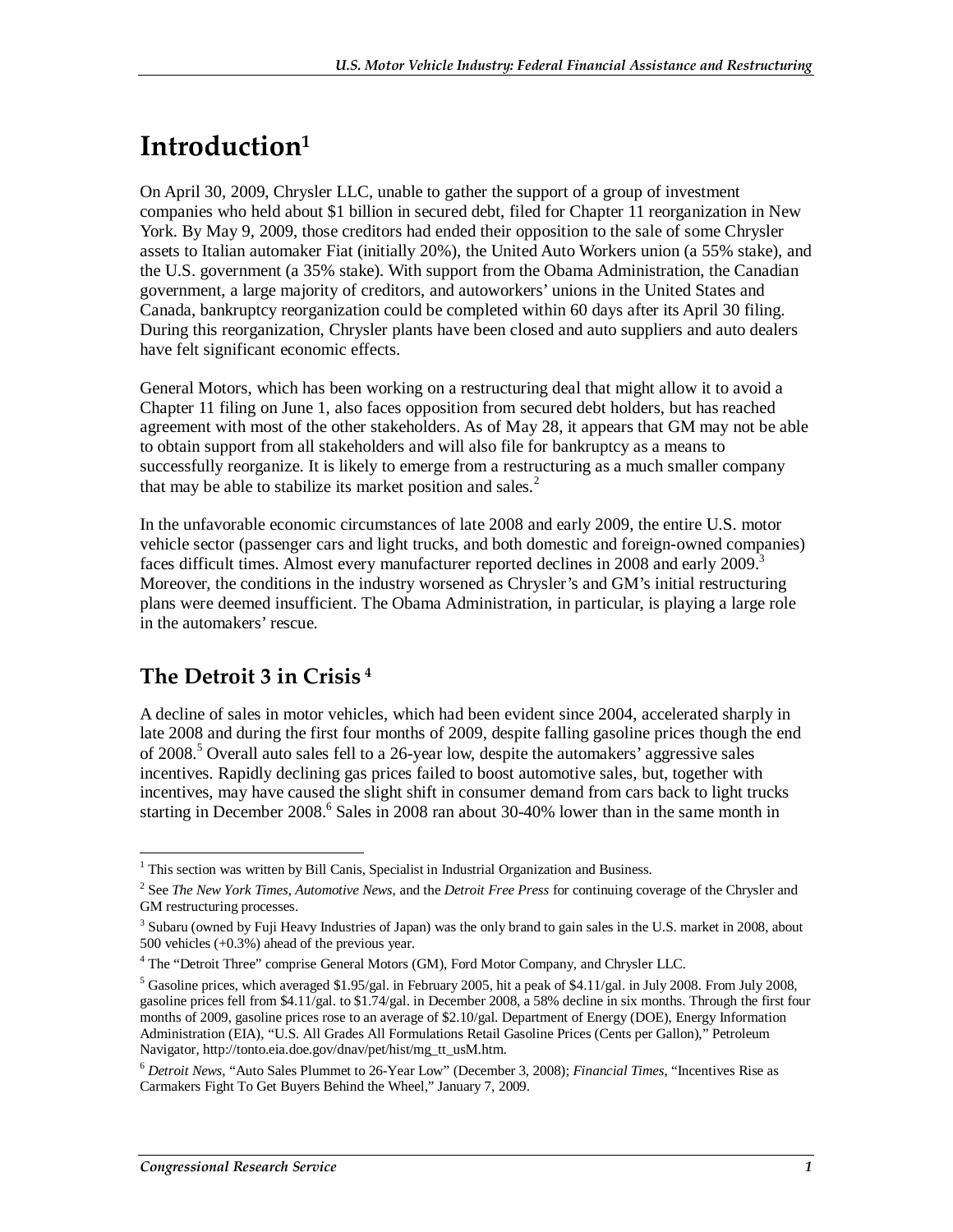2007. Although year-over-year sales were 13.2 million units in 2008, forecasts for 2009 project sales of only 9.5 million units.<sup>7</sup>

For 2008, sales were down to 13.2 million units, a decline of 18%, compared to more than 16 million units sold in 2007 (see section on domestic auto market later in this report for details). That decline continued into 2009: during the first four months of 2009, year over year sales of North American-produced (i.e., domestic) vehicles by Chrysler, GM, and Ford declined by 61%, 49%, and 35%, respectively, while Nissan, Toyota, and Honda sales of domestic vehicles fell by 32%, 28%, and 26%, respectively. Only Hyundai-Kia experienced a year-over-year sales increase of domestically produced vehicles (6%). <sup>8</sup> According to the Bureau of Economic Analysis, motor vehicle output reduced GDP by a seasonally adjusted annual rate of -2.01% in the fourth quarter of 2008 and by  $-1.36\%$  during the first quarter of 2009. $9$ 

Many argue that the current situation of the U.S. domestically owned auto industry primarily reflects a structural shift in the Detroit 3's competitive position, which has declined at an accelerating rate during this decade.<sup>10</sup> That decline has been compounded by the worst U.S. economic conditions in several decades. The credit crunch that has dampened general consumer demand for new vehicles has also reduced the ability of the Detroit 3's "captive" credit companies to make loans to many consumers and to dealers for their inventories, an issue that the Treasury Department and the Federal Reserve Board have become actively engaged in. The Detroit 3 have much higher pension and retiree health care costs (frequently called "legacy costs") than foreign automakers. The Detroit 3 may also be more adversely affected by stricter federal corporate average fuel economy (CAFE) standards than foreign-owned producers, because of the Detroit companies' history of sales of less fuel-efficient product fleets.<sup>11</sup>

The cyclical decline in the market has also combined with a rapid shift in early 2008 by consumers from trucks and SUVs back to cars, declining overall sales, and accelerating losses of market shares for the "Detroit Three."<sup>12</sup> The combined shocks of these adverse factors have placed the Detroit 3 business model, which includes a collective bargaining relationship between management and labor, at risk. Congress is facing the possibility that one or more of the unionized, domestically owned motor vehicle companies could go out of business if its restructuring plans do not prove successful.

<sup>-</sup><sup>7</sup> *IHS Global Insight, U.S. Forecast and Analysis*, April 23, 2009.

<sup>8</sup> *Automotive News*. "U.S. Car Sales, April & YTD," May 4, 2009.

<sup>&</sup>lt;sup>9</sup> U.S. Department of Commerce. Bureau of Economic Analysis (BEA), National Income and Product Account Table 1.2.2. Contributions to Percent Change in Real Gross Domestic Product by Major Type of Product (seasonally adjusted at annual rates). http://www.bea.gov/national/nipaweb/TableView.asp?SelectedTable=16&ViewSeries=NO&Java=no& Request3Place=N&3Place=N&FromView=YES&Freq=Qtr&FirstYear=2008&LastYear=2009&3Place=N&Update= Update&JavaBox=no#Mid

<sup>&</sup>lt;sup>10</sup> This is especially the theme of a critical book written about the U.S. auto industry by Micheline Maynard: *The End of Detroit: How the Big Three Lost Their Grip on the American Car Market*, New York: Doubleday, 2003. The issue has been examined by in its historical context in CRS Report RL32883, *U.S. Automotive Industry: Recent History and Issues*, by Stephen Cooney and Brent D. Yacobucci.

<sup>&</sup>lt;sup>11</sup> On this point, see also CRS Report RL34743, *Federal Loans to the Auto Industry Under the Energy Independence and Security Act*, by Bill Canis and Brent D. Yacobucci.

 $12$  Although cars may have outsold trucks over the course of 2008, it is not yet clear whether the decline in fuel prices at the end of the year will cause a longer term swing of consumer sentiment back from cars to SUVs and other truck-type vehicles; *Business Week*, "The SUV Is Rising from the Dead," December 8, 2008, p. 63.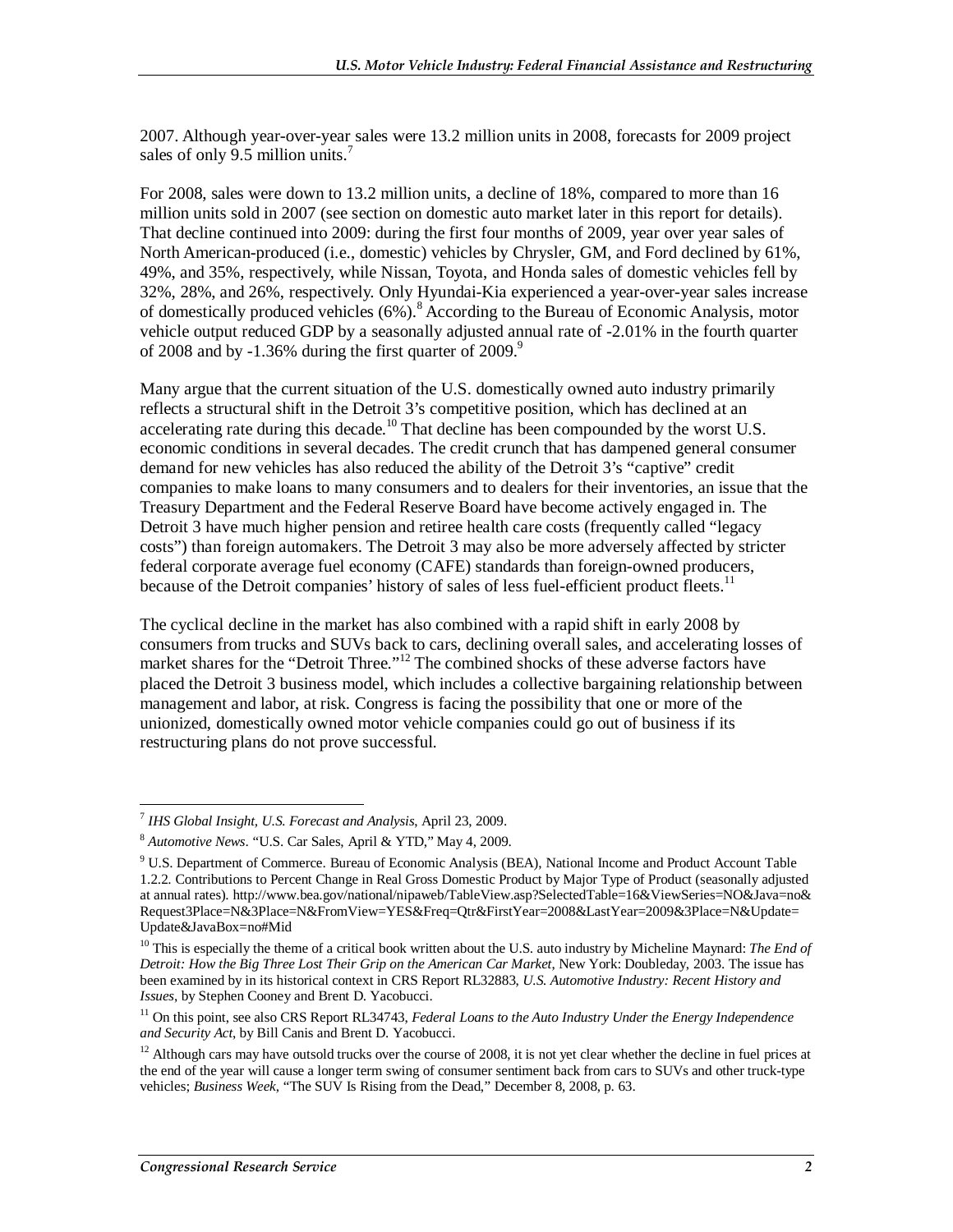Legislation was introduced in the  $110^{th}$  Congress to implement a federal loan program to prevent one or more of the Detroit 3 from falling into bankruptcy, but no bills were approved. Congress in December 2008 left the decision whether and how to assist the Detroit 3 companies to the Bush Administration. On December 19, 2008, President George W. Bush announced a plan to loan \$17.4 billion from the Troubled Assets Relief Program (TARP)<sup>13</sup> to GM and Chrysler LLC to prevent any near-term bankruptcy and to help them to restructure as more viable and competitive companies over the longer term.

After accepting loans under the terms of these agreements, GM and Chrysler presented forwardlooking business plans, as required in the agreements, on February 17, 2009. The plans indicated how they could become financially viable and pay back federal loans. Both companies indicated that they would require additional federal financial support to achieve long-term viability.

The possibility that one or more of the Detroit automakers might fail increased when Chrysler filed for Chapter 11 bankruptcy reorganization on April 30, 2009, turning its fate over to the bankruptcy court. Chrysler and the Obama administration had obtained the approval for a restructuring plan by nearly all stakeholders during April, including the UAW, the Canadian Auto Workers (CAW) union, dealers, its current owner, Cerberus Capital Management L.P., its former owner, Daimler and its potential merger partner, Fiat Automobiles SpA. In addition, the U.S. and Canadian governments had agreed to new capital investments in the company. The largest bondholders agreed as well, but some hedge funds and investment firms objected to the terms. Their inability to reach agreement, combined with the deadline of April 30 set earlier by President Obama, made it impossible to finalize an out-of-court restructuring agreement. Chrysler chose the only alternative and filed for bankruptcy reorganization on April 30, 2009. Although executives and administration officials forecast that the bankruptcy proceeding would take 30-60 days, others questioned this fast pace and the ultimate success of the Chrysler-Fiat alliance that would emerge at the end of the bankruptcy proceedings.<sup>14</sup>

### **Organization of This Report**

This report focuses on the current situation faced by the Detroit 3, key aspects of their current crisis, including possible consequences of a failure of one or more companies, and some aspects of legislative actions that have been considered to bridge their financial conditions to a more stable situation. The subjects covered are:

- The impact of the automotive industry on the broader U.S. economy and of potential failure of the Detroit 3 companies;
- Financial issues, including the present conditions affecting credit for automotive consumers, suppliers and dealers, and legal and financial aspects of governmentoffered loans to the industry;
- The current situation in the U.S. automotive market, including efforts in 2007 and subsequently by the Detroit 3 and the United Auto Workers union (UAW) to address problems of long-term competitiveness;

<sup>-</sup><sup>13</sup> The Troubled Asset Relief Program (TARP) was established by the Emergency Economic Stabilization Act (EESA), (P.L. 110-343). The basics of this legislation are discussed in CRS Report RS22963, *Financial Market Intervention*, by Edward V. Murphy and Baird Webel.

<sup>&</sup>lt;sup>14</sup> The Wall Street Journal, "A Chrysler Bankruptcy Won't be Quick" (May 1, 2009).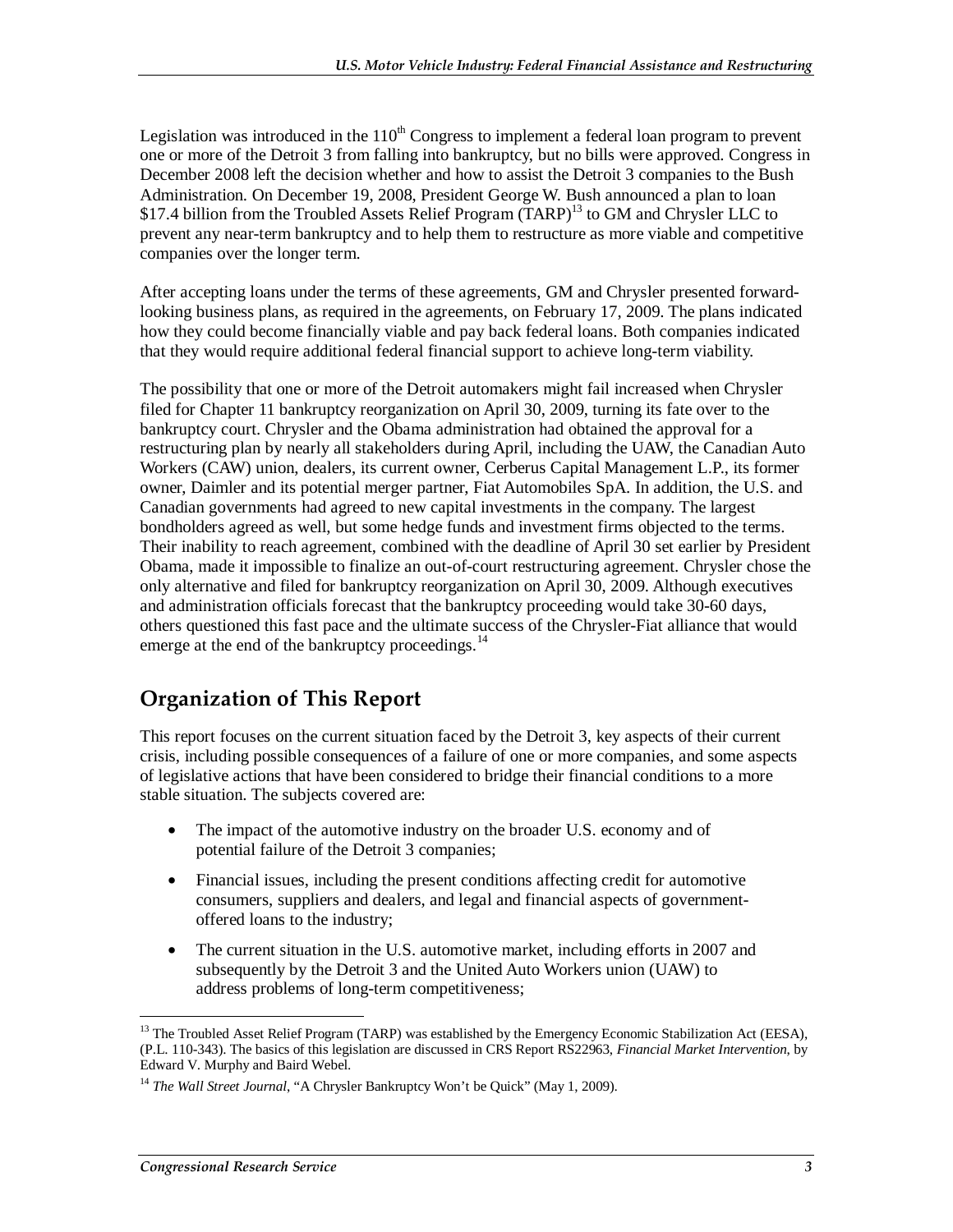- Issues related to government assistance, and various forms of bankruptcy, including Chrysler's filing for bankruptcy on April 30;
- Legacy issues, specifically pension and health care responsibilities of the Detroit 3; and
- Stipulations that have been imposed on auto manufacturers as conditions of assisting in their restructuring.

Before reviewing these aspects of the situation and specific policy questions, the report will summarize the developments since December 2008.

## **Auto Industry Loan Developments: Late 2008-Early 200915**

### **Auto Industry Restructuring Plans in December 2008**

Legislation to provide emergency "bridge loans" to the domestically owned Detroit 3 auto manufacturers ("original equipment manufacturers," OEMs) was introduced on November 17, 2008, by Senate Majority Leader Harry Reid (S. 3688). It would have provided loans to the Detroit 3 by using funds available in the TARP. The industry's need for these loans and their current situation was discussed in a hearing before the Senate Banking Committee on November 18, 2008, with the chief executive officers of the Detroit 3 and UAW president Ronald W. Gettelfinger. The next day, the same witnesses also appeared before the House Financial Services Committee.

Use of TARP funds by the Detroit 3 was opposed by the Bush Administration, as well as by many Members of Congress, including the Republican leadership.<sup>16</sup> The Administration suggested instead using funds already appropriated for the auto industry under a direct loan program operated by the Energy Department (DOE) under the Energy Independence and Security Act (EISA, P.L. 110-140, funded under P.L. 110-329, §129, as discussed in a previous CRS report<sup>17</sup>). A bipartisan group of senators, led by Senators George Voinovich of Ohio, Christopher Bond of Missouri, and Carl Levin and Debbie Stabenow, both of Michigan, subsequently drafted a compromise proposal, which would have permitted funding under EISA. But the House and Senate leadership on November 21, 2008, demurred on this approach, and suggested that the auto companies instead needed to provide more detailed plans, including how they would use bridge loan funding from the federal government and how they would restructure themselves to insure their long-term competitiveness and viability.

<sup>-</sup><sup>15</sup> This section was written by Bill Canis, Specialist in Industrial Organization and Business.

<sup>&</sup>lt;sup>16</sup> Opposition was expressed on and off the floor of Congress by, among others, John Kyl (Senate Minority Whip), Senate Banking Ranking Member Richard Shelby, Senator Lamar Alexander, House Majority Leader John Boehner, House Financial Services Ranking Member Spencer Bachus, and Representative Jim Cooper; all quoted variously in *Detroit News*, "Auto Aid Debate Heats Up," and "Congress Starts Talks on Auto Loans," November 17, 2008; "Blitz Starts for Big 3 Aid as Reid Introduces Bill to Tap \$700B Bailout;" and, "Political Titans Clash in Auto Loan War," November 18, 2008.

<sup>&</sup>lt;sup>17</sup> See CRS Report RL34743, *Federal Loans to the Auto Industry Under the Energy Independence and Security Act*, by Bill Canis and Brent D. Yacobucci, for the analysis, history, and funding of this legislation.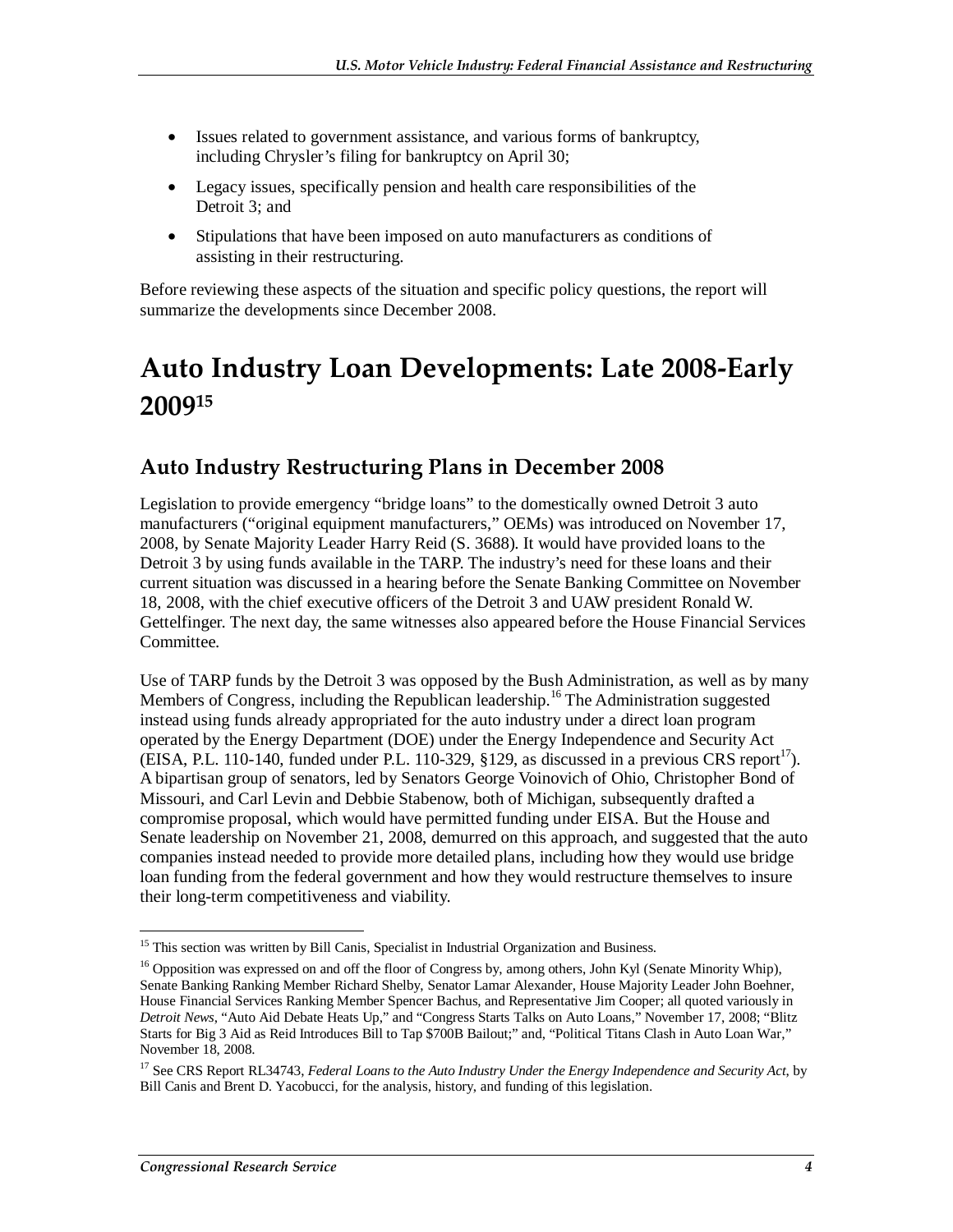The companies presented their plans to Congress on December 2, 2008. Although each of the Detroit 3 faces serious economic difficulties, financial conditions among the three differ markedly. The following sections review the plans, as summarized in company documents and discussed in Senate Banking and House Financial Services Committee hearings that resumed on December 4-5, 2008.

#### **GM December 2008 Restructuring Plan**

GM's leadership took the position that the company was already on the right track to achieve long-term competitiveness and viability. Its plan included "a major transformation of its business model," while "accelerating its plans to produce more fuel-efficient vehicles." However, that transformation consumed a substantial amount of resources and accounted for a major portion of GM's debt – a total of \$62 billion, according to data in the plan. Nevertheless, GM claimed, "the company would not require Government assistance were it not for the dramatic collapse of the U.S. economy, which has devastated the company's current revenues and liquidity."<sup>18</sup>

In its December 2008 congressional testimony, GM stated that the company was so close to running low on operating capital that the company had to escalate its request for emergency "bridge loan" lending and credit. Its request included an immediate \$4 billion loan from the government to ensure that the company would remain solvent through the end of 2008. It would need a further \$6 billion for the same purpose for the first quarter in 2009. Furthermore, assuming a relatively pessimistic scenario of a U.S. light motor vehicle sales market of 12 million units for 2009, the company requested a total loan facility of \$12 billion, plus a backup \$6 billion line of government credit, in case things were worse than expected. The total government commitment requested by GM, through the end of 2009, was \$18 billion.<sup>19</sup>

GM's December 2008 restructuring plan included a substantial future downsizing of the labor force, even in view of large numbers of buyouts that have already occurred. According to GM it had already reduced its total U.S. workforce from 191,000 in 2000 to 96,500 in 2008, a loss of 95,000 jobs. As part of its restructuring plans, it indicated a further elimination of 20,000 to 30,000 more positions by 2012, to include both hourly and salaried employees.<sup>20</sup> A total of nine plants would be closed, from 47 down to 38 U.S. powertrain, stamping, and assembly plants by 2012. Most of these closures had already been announced.<sup>21</sup> GM's plans also included sale or downsizing of four out of their eight current brands, with Hummer, Saab, Saturn, and Pontiac not being considered as "core" future brands.<sup>22</sup>

-

<sup>18</sup> General Motors Corporation. *Restructuring Plan for Long-Term Viability*, December 2, 2008, p. 2; debt level based on Table 4.

<sup>19</sup> *GM Restructuring Plan* (December 2008), p. 2.

 $^{20}$  In subsequent announcements in February and April 2009, General Motors increased the number of jobs that would be eliminated and the number of plants that would be closed. According to the *Detroit News*, April 28, 2009, "GM plans to eliminate more than 7,000 additional jobs over what it announced February 17 and 42 percent of its dealerships nationwide while shuttering an additional factory. That means GM plans to shutter 16 of its 47 U.S. manufacturing plants by 2012. Thirteen of those plants will close by the end of 2010, including six this year."

<sup>&</sup>lt;sup>21</sup> These data are from the December 2008 *GM Restructuring Plan*, Table 6, labeled "Manufacturing Improvements" – indicating that the proportional difference between number of plant closures versus personnel reductions is to be accounted for through technology and efficiency improvements.

<sup>&</sup>lt;sup>22</sup> General Motors subsequently announced that it would terminate its relationship with these brands and end the manufacture of Pontiac vehicles. Saturn, Hummer, and Saab brands are for sale.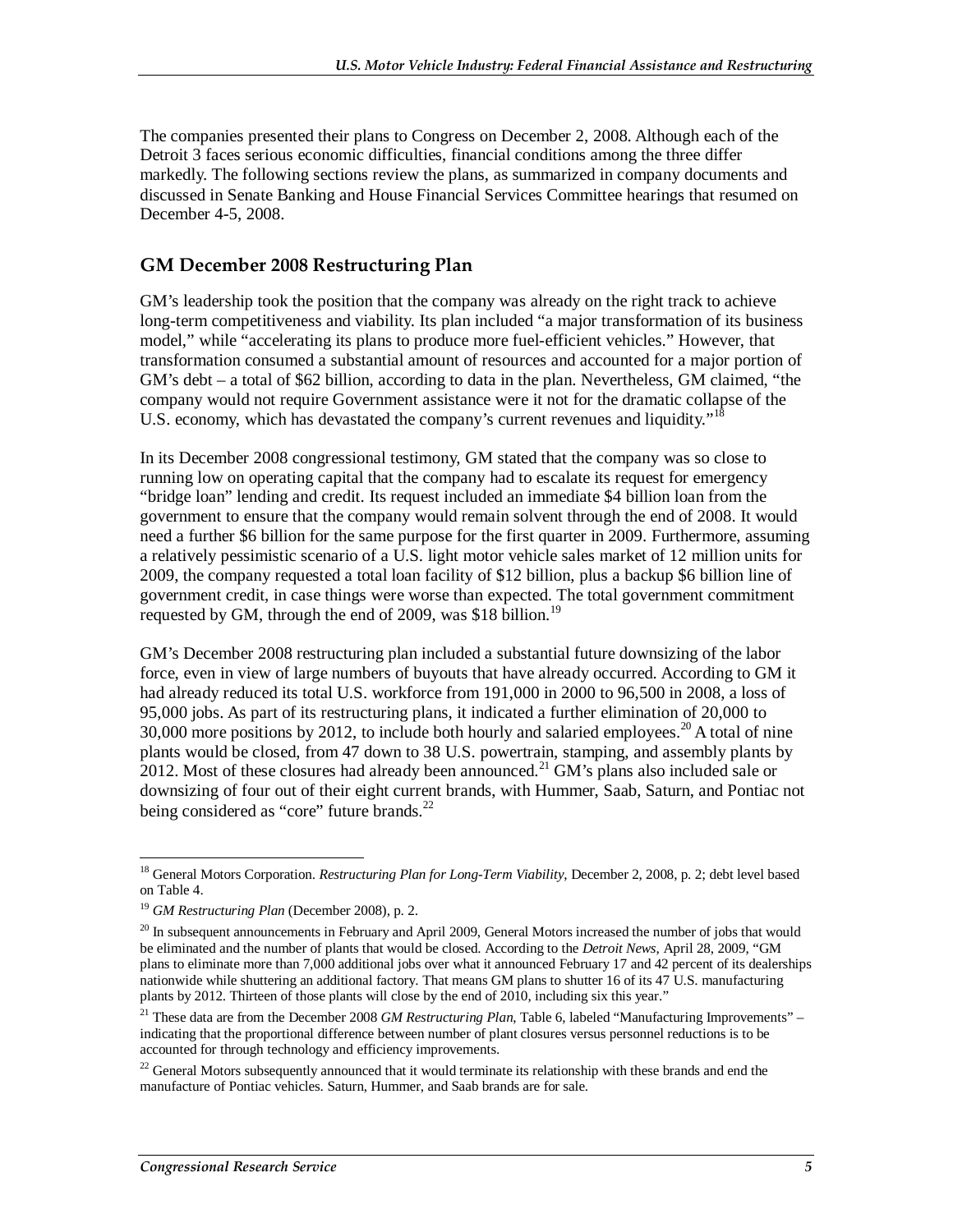#### **Chrysler December 2008 Restructuring Plan**

In its December 2008 restructuring plan, Chrysler requested that it receive \$7 billion in a "working capital bridge loan" by December 31, 2008. The Chrysler plan stated that its available cash had shrunk from \$9.4 billion after the first half of 2008 to an estimated year-end level of \$2.5 billion. The company would spend an estimated \$11.6 billion in the first quarter of 2009, principally because of \$8.0 billion in payments to suppliers and \$1.2 billion to "other vendors." Yet, "the first three months of the year are the months with the lowest sales volumes and, hence, the lowest cash flows."<sup>23</sup> In testimony, CEO Robert Nardelli stated that Chrysler's private-equity majority holding company, Cerberus Capital Management LP, had contributed a fresh capital injection of \$2 billion in mid-2008, but that it had rejected further capital assistance later in the year.<sup>24</sup>

Chrysler stressed that since acquisition of a majority share by Cerberus in mid-2007, it had taken major steps to reduce costs, streamline operations, and reduce its reliance on truck-based vehicles with low fuel economy ratings (Chrysler has been the most dependent of the Detroit 3 on light truck sales – see **Table 3** in a later section of this report). CEO Nardelli had been recruited from outside the auto industry to inject a fresh approach into corporate management. "Four unprofitable vehicle models were discontinued and over \$1 billion in unprofitable assets were identified for sale, with more than 70% of those assets disposed of ... [the company] eliminated 1.2 million units of capacity ... [and] separated over 32,000 employees ..."25 This, Chrysler said, left the company with 55,000 employees worldwide in 2008, almost all in North America. According to the company, virtually all of those jobs would be at risk if Chrysler were to go bankrupt, and could not obtain "debtor-in-possession" financing, which the company did not believe would be available.<sup>26</sup>

The Chrysler document and CEO Nardelli both insisted that Chrysler has a long-term plan for viability as a stand-alone OEM. This included a proposal to introduce electric vehicles, supported by an \$8.5 billion request for loans from the DOE loan program established under EISA. It also included some efforts to share manufacturing under joint ventures with such foreign-owned companies as Volkswagen and Nissan-Renault.<sup>27</sup> Many observers were skeptical of Chrysler's claim that it could continue to operate as an independent manufacturer, as exemplified by an exchange between Senator Robert Corker and Nardelli at the Senate hearing on December 4, 2008.<sup>28</sup> Subsequently, Chrysler and its parent, Cerberus Capital Management, signed a "nonbinding" agreement with Italian auto manufacturer Fiat to establish a "global strategic alliance." In exchange, Chrysler gave Fiat "an initial 35% equity interest in Chrysler."<sup>29</sup>

<sup>-</sup>23 Chrysler LLC. *Chrysler's Plan for Short-Term and Long-Term Viability*, December 2, 2008, pp. 3-4.

<sup>24</sup> U.S. Senate. Committee on Banking, Housing, and Urban Affairs. Hearing, December 4, 2008, *The State of the Domestic Automobile Industry: Part II*. Testimony of Robert Nardelli. For press coverage, see *Detroit Free Press*, "Help from Cerberus Unlikely," December 6, 2008.

<sup>25</sup> *Chrysler's Plan* (December 2008), pp. 2-3.

<sup>&</sup>lt;sup>26</sup> *Chrysler's Plan* (December 2008), pp. 11-12. On "debtor-in-possession" financing, see the section in this report that explains bankruptcy rules.

<sup>&</sup>lt;sup>27</sup> *Chrysler's Plan* (December 2008), pp. 6-7. A planned joint venture with China's Chery auto manufacturing firm has been cancelled, however.

<sup>28</sup> Senate Banking Committee hearing, December 4, 2008.

 $29$  Chrysler LLC, "Fiat Group, Chrysler LLC, and Cerberus Capital Management LP Announce Plans for a Global Strategic Alliance," news release, January 20, 2009. In Chrysler's April 30, 2009 bankruptcy filing, Fiat will initially (continued...)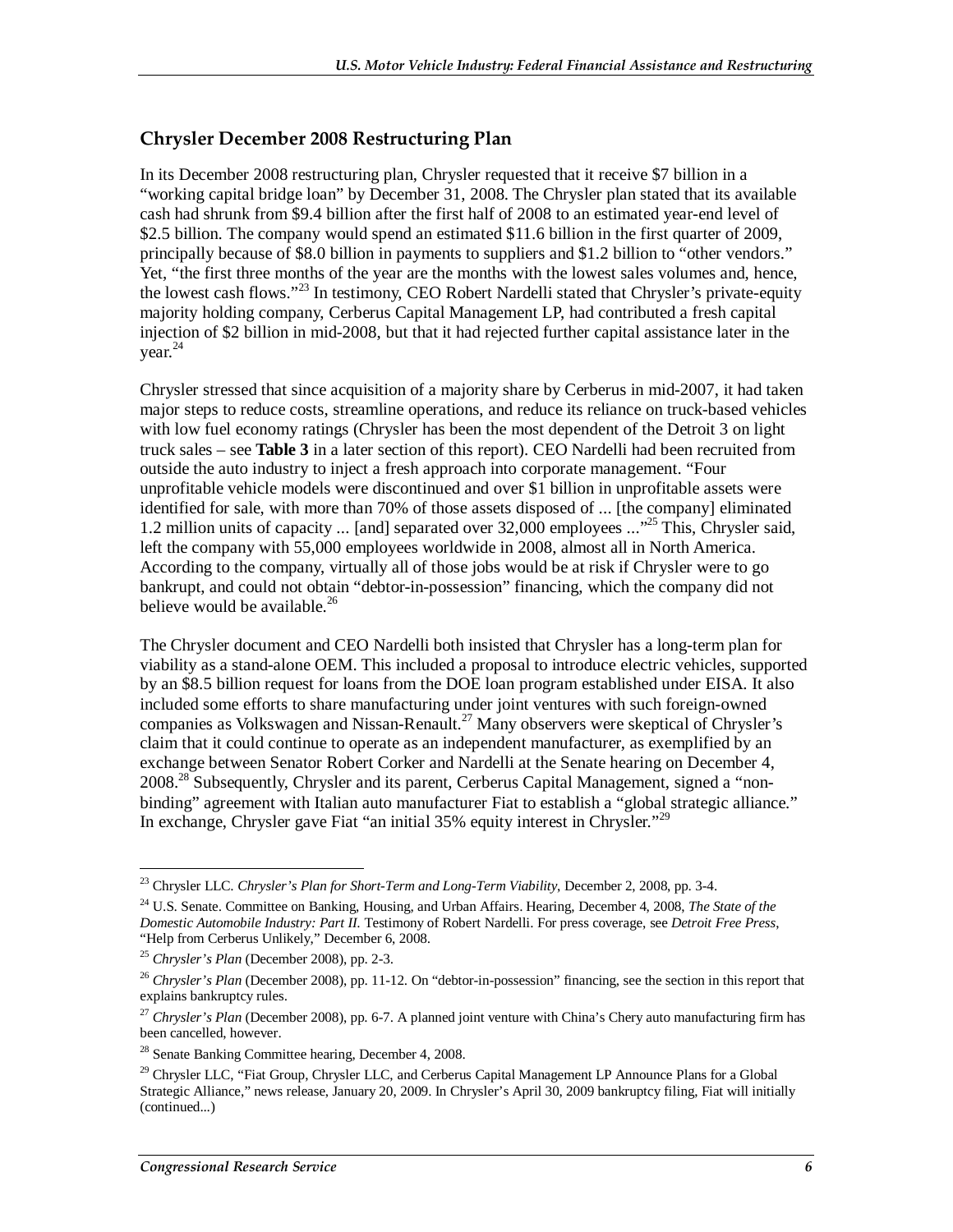#### **Ford's Business Plan**

Alone among the Detroit 3, Ford in late 2008 was not applying for immediate government assistance. In part, this was because Ford had already raised \$23.5 billion in equity from capital markets in December 2006, through borrowing secured by virtually all of the company's assets. The company, as part of its restructuring and market-repositioning plan under new CEO and former Boeing executive Alan Mulally, had also sold its Aston Martin, Jaguar, and Land Rover brands and operations, all based in the United Kingdom. It had in late 2008 sold most of its controlling interest in Mazda, an OEM based in Japan, and was considering the "strategic" future of its Swedish subsidiary, Volvo. The focus of CEO Mulally's strategy has been to integrate disparate North American and overseas operations, enabling the company to more readily manufacture for the U.S. market the types of higher fuel economy vehicles that it already designs, produces, and sells overseas (called the "One Ford" strategy by the company).<sup>30</sup> Ford also is counting on \$5 billion from the DOE loan program to support a \$14 billion plan to reorient its lineup toward more fuel-efficient vehicles. $\frac{3}{5}$ 

Nevertheless, Ford was fully supportive of a program of federal assistance for the Detroit 3. Part of the reason that Ford had gone to credit markets earlier was that, "at the time, Ford was viewed as the Detroit automaker most likely to go under."<sup>32</sup> The company reports that it closed 17 plants and "downsized by 12,000 salaried employees and 45,000 hourly employees in North America" since 2005.<sup>33</sup> Ford's own plan stressed that its ability to survive a recession and return to profitability were not only contingent on how well the total market performs, but also on the short-term survival of its domestic competitors, because "Our industry is an interdependent one. We have 80% overlap in supplier networks," plus many dealers also have operations selling GM or Chrysler products. Accordingly, Ford requested a "stand-by" line of credit of up to \$9 billion as "a back-stop to be used only if conditions worsen further and only to the extent needed."<sup>34</sup>

On January 29, 2009, Ford announced its 2008 annual and fourth quarter financial results. The company lost a total of \$14.6 billion for the year. The net fourth quarter loss was \$5.9 billion, with a pre-tax operating loss of \$3.6 billion. Although the company announced that it would draw on an outstanding \$10 billion line of credit to back up its cash holdings in the first quarter of 2009, Ford continued to state that, "it does not need a bridge loan from the U.S. government." It stated that it had achieved cost and inventory reduction targets, and had stopped the loss of market shares in the United States and Europe.<sup>35</sup> In April, Ford's confidence in the near-term outlook increased when it announced its first quarter 2009 results, showing a loss of \$1.4 billion, which was smaller than expected. CEO Mulally said, "while the difficult market conditions had a

1

<sup>(...</sup>continued)

own a 20% share in the new Chrysler, with performance-related requirements that could increase its stake to 35%.

<sup>30</sup> This approach is summarized in its *Ford Motor Company Business Plan*, December 2, 2008, pp. 7-8. 31 *Ford Business Plan*, p. 30.

<sup>32</sup> Sholnn Freeman, "A Temporary Reprieve: Ford, Others Must Still Negotiate Rough Road," *Washington Post*, December 20, 2008, p. D3.

<sup>33</sup> *Ford Business Plan*, p. 9.

<sup>34</sup> *Ford Business Plan*, p. 2.

<sup>&</sup>lt;sup>35</sup> Ford Motor Co. News release, "Ford Reports 4<sup>th</sup> Quarter Net Loss of \$5.9 Billion ... ," January 29, 2009.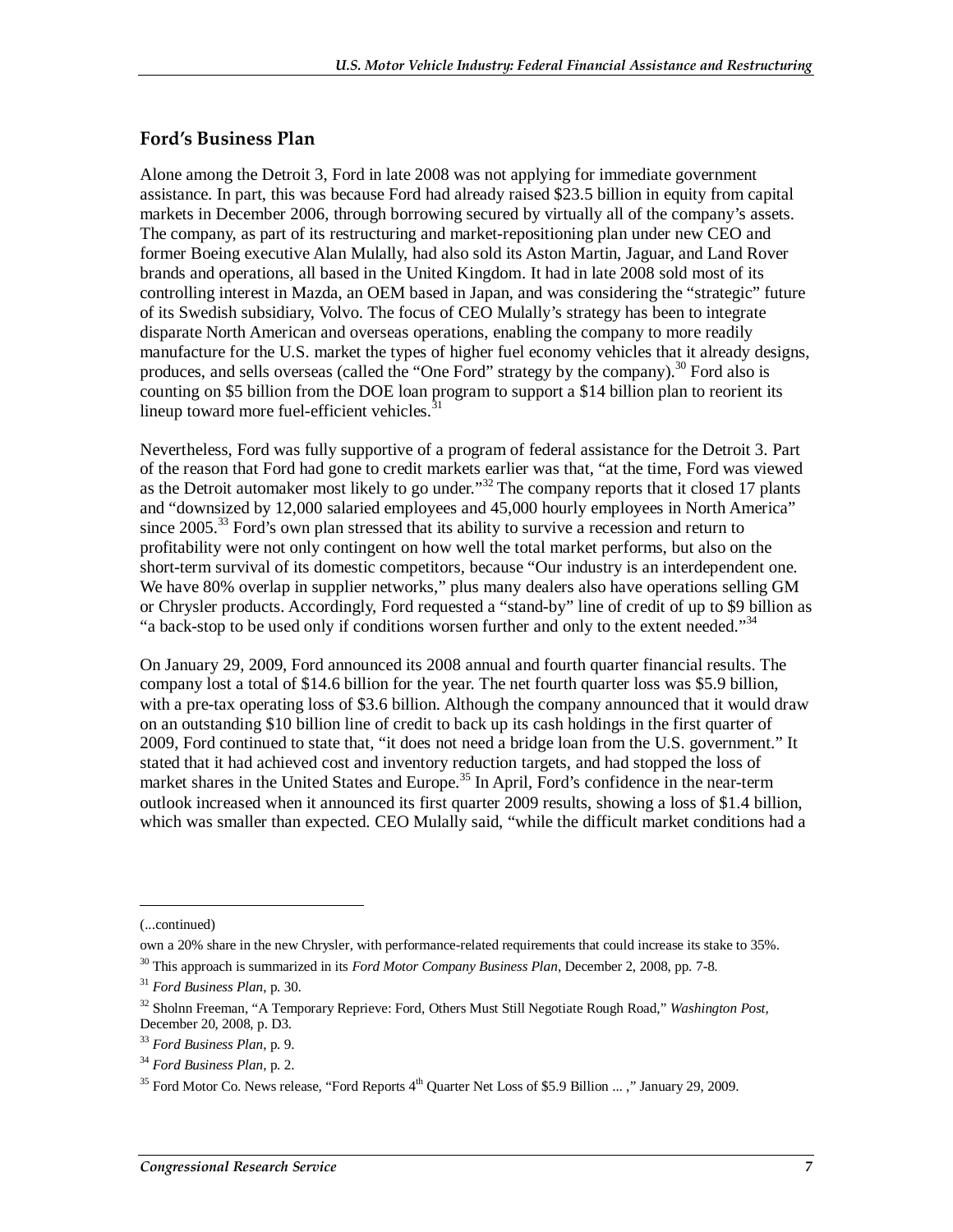significant impact on our first-quarter results, we made strong progress on our plan to transform  $\overline{\text{Ford}}$ ., 36

### **Congressional Action in December 2008**

Following the December appeals by the Detroit 3, Congress considered legislation to assist the industry. Initially, such plans to assist the industry were reportedly blocked by differences between the Bush Administration and many Members of Congress, including Speaker of the House Nancy Pelosi, over whether funding for short-term loans to the Detroit 3 should come from the TARP or from the EISA DOE loan program set up for production of advanced technology vehicles.<sup>37</sup> But this gridlock was soon broken in view of the automakers' urgent needs. The Speaker and Senate Democratic leaders agreed effectively to reprogram the DOE loan money for one or more short-term loans, with a plan to replenish the EISA loan funding after the  $111<sup>th</sup>$ Congress convened in January 2009. With the likelihood of default by the companies continuing to rise, the amount of budget outlays for the EISA loans (\$7.5 billion) was now estimated by the Congressional Budget Office to support \$15 billion in direct loans rather than the \$25 billion authorized under EISA. In any case, this was much less than the \$34 billion requested in early December by the Detroit 3 (including the \$9 billion in standby credit requested by Ford).<sup>38</sup>

Chairman Barney Frank of the House Financial Services Committee introduced a bill reflecting this compromise on December 10, 2008 (H.R. 7321). The Bush Administration reportedly supported the bill.<sup>39</sup> The legislation passed the House  $237-170$  on the same day. It authorized a total of \$14 billion in direct loans, subject to a number of conditions, funded by \$7 billion in budgetary support from the EISA program. The measure also set up a presidential designee (popularly known as a "car czar," although the bill allowed for multiple designees) to oversee compliance by borrowing companies with the terms of the program, including adequate compliance with requirements for meeting commitments to achieve long-term viability and competitiveness. The loans were limited to \$14 billion, because \$500 million of the original EISA budgetary support was reserved for the original purpose of that program, support for advanced vehicle technology production.

Despite the urging of the Bush Administration, H.R. 7321 faced opposition in the Senate.<sup>40</sup> On December 11, 2008, Minority Leader Mitch McConnell indicated to the Senate that the Republican caucus had studied the House-passed bill, and that they were unable to support it.<sup>41</sup> Efforts were made to craft a new compromise proposal, including conditions that would specify concessions by unions on behalf of the hourly workforce and by bondholders, but they were unsuccessful. Majority Leader Reid moved to close debate, for the purpose of achieving a final

<sup>-</sup><sup>36</sup> The Detroit News, "Mulally: Ford's Plan Working," April 25, 2009.

<sup>37</sup> *Bloomberg.com*, "Bush, Pelosi Deadlocked over Bailout for Automakers," December 4, 2008.

<sup>&</sup>lt;sup>38</sup> *Detroit Free Press*, "Pelosi Drops Opposition to Tapping Plant Aid," (December 6, 2008).<br><sup>39</sup> *Detroit News*, "Dems, White House Agree to \$15B Auto Bailout, " December 10, 2008.

<sup>40</sup> See advocacy for the bill by Secretary of Commerce Carlos M. Gutierrez, "A Bridge Detroit Needs," *Washington Post*, December 11, 2008, p. A25; Republican opposition, particularly from Banking Committee Ranking Member Richard Shelby is noted in the *Washington Post* of the same day, "Auto Bailout Clears House, but Faces Hurdles in Senate," p. A1.

<sup>41</sup> *Congressional Record* (December 11, 2008), pp. S10895-96.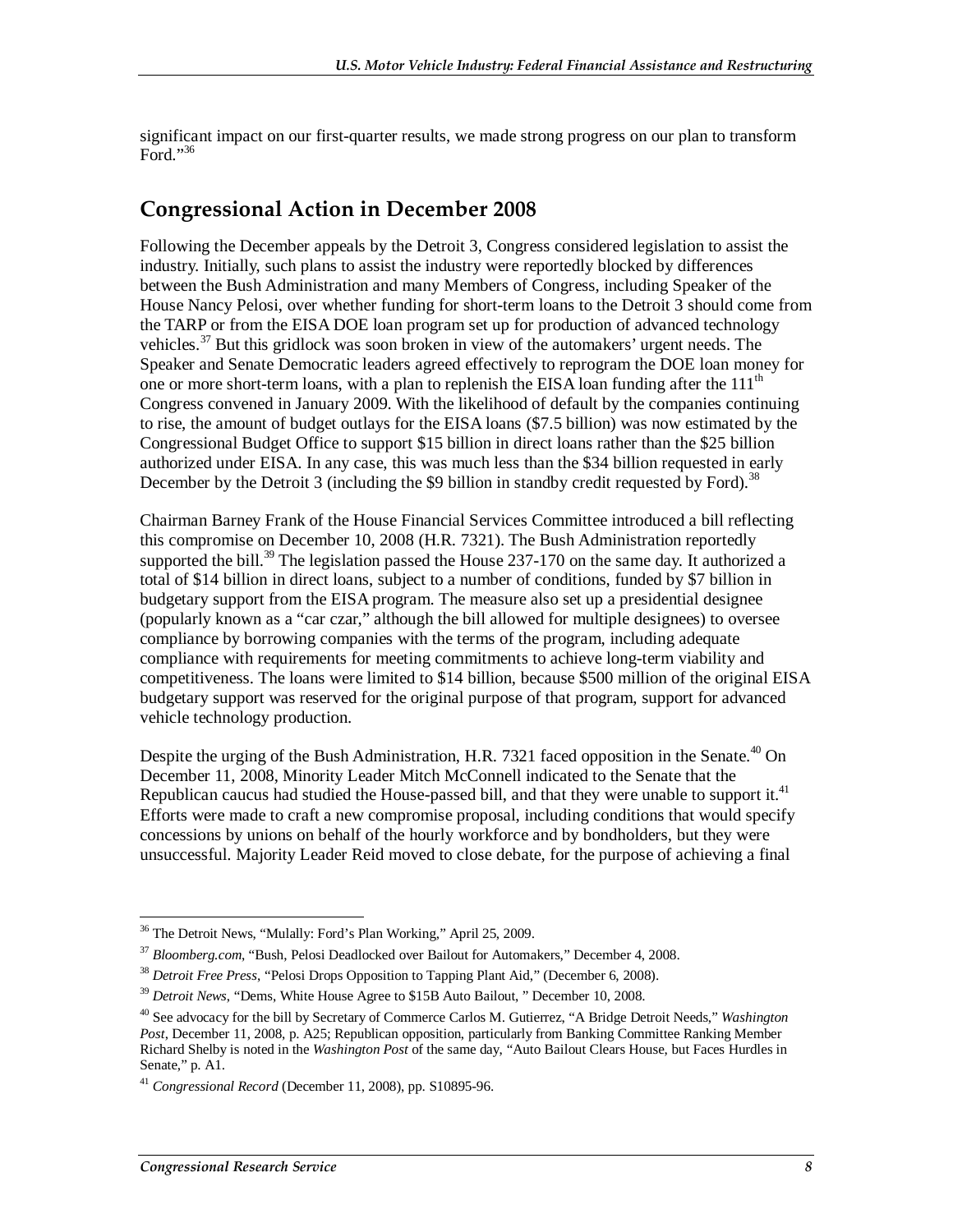vote on the House-passed bill. The vote in favor of cloture was 52-35, which was an insufficient majority, and the Senate abandoned further action on the issue.<sup>42</sup>

### **Federal Action to Aid the Auto Industry**

Following the Senate cloture vote, the Bush Administration indicated that, after all, it would consider making loans from the TARP in support of the auto industry. White House Press Secretary Dana Perino stated:

Under normal economic conditions, we would prefer that markets determine the ultimate fate of private firms. However, given the current weakened state of the U.S. economy, we will consider other options if necessary, including use of the TARP program to prevent a collapse of troubled automakers. A precipitous collapse of this industry would have a severe impact on our economy, and it would be irresponsible to further weaken and destabilize our economy at this time.<sup>43</sup>

Over the course of the following week, the Bush Administration determined how, and under what conditions, it would provide industry assistance. On December 19, 2008, speaking from the White House, President Bush announced his plan to assist the auto industry. He stated that, while "government has a responsibility not to undermine the private enterprise system ... If we were to allow the free market to take its course now, it would almost certainly lead to disorderly bankruptcy and liquidation for the automakers."<sup>44</sup>

The specific Bush Administration plan was contained in two "term sheets," drawn up by the Treasury Department for GM and Chrysler, the companies in need of immediate assistance. The term sheets were identical, except for the appendices, which spelled out the specific loans provided for each of the two companies.<sup>45</sup> The automakers were provided with \$13.4 billion in loans in December 2008 and January 2009, divided as follows. GM and Chrysler received \$4 billion each when the loans closed on December 29, 2008. On January 16, 2009, GM received an additional \$5.4 billion. These three loan installments used what remained of the \$350 billion first "tranche" of TARP under EESA. Beyond that, the Administration could make no more outlays without seeking approval from Congress to open the second tranche of TARP funds. Thus, a third projected loan of \$4 billion to GM, planned by the Bush Administration for February 2009, was made "contingent on Congressional action."<sup>46</sup> This contingency was met on January 15, 2009, when the Senate voted 52-42 to release the second tranche without further conditions, and the

<sup>&</sup>lt;u>.</u> 42 Floor action on the measure was summarized by the Majority Leader in *Congressional Record*, December 11, 2008, pp. S10922-31. He credited Sens. Robert Corker and Christopher Dodd with leading the effort to produce a compromise. The move to close debate was made on an unrelated legislative item, H.R. 7005. The Chairman and Ranking Member of the Finance Committee, Sens. Max Baucus and Charles Grassley, respectively, announced their joint opposition to H.R. 7321 because of inclusion of a provision unrelated to the auto industry, which would have required the U.S. government to act as guarantor for "sale-in, lease-out" transactions engaged in by some public transportation authorities; see *ibid.*, pp. S10909-11.

<sup>43</sup> White House. Press Briefing, December 12, 2008, p. 1.

<sup>44</sup> White House. Office of the Press Secretary. "President Bush Discusses Administration's Plan to Assist Automakers," December 19, 2008.

<sup>45</sup> The term sheets are available on Treasury's website: http://www.treas.gov/press/releases/hp1333.htm. For a general discussion of TARP rules under EESA, see CRS Report RL34730, *Troubled Asset Relief Program: Legislation and Treasury Implementation*, by Baird Webel and Edward V. Murphy.

<sup>46</sup> GM term sheet, Appendix A.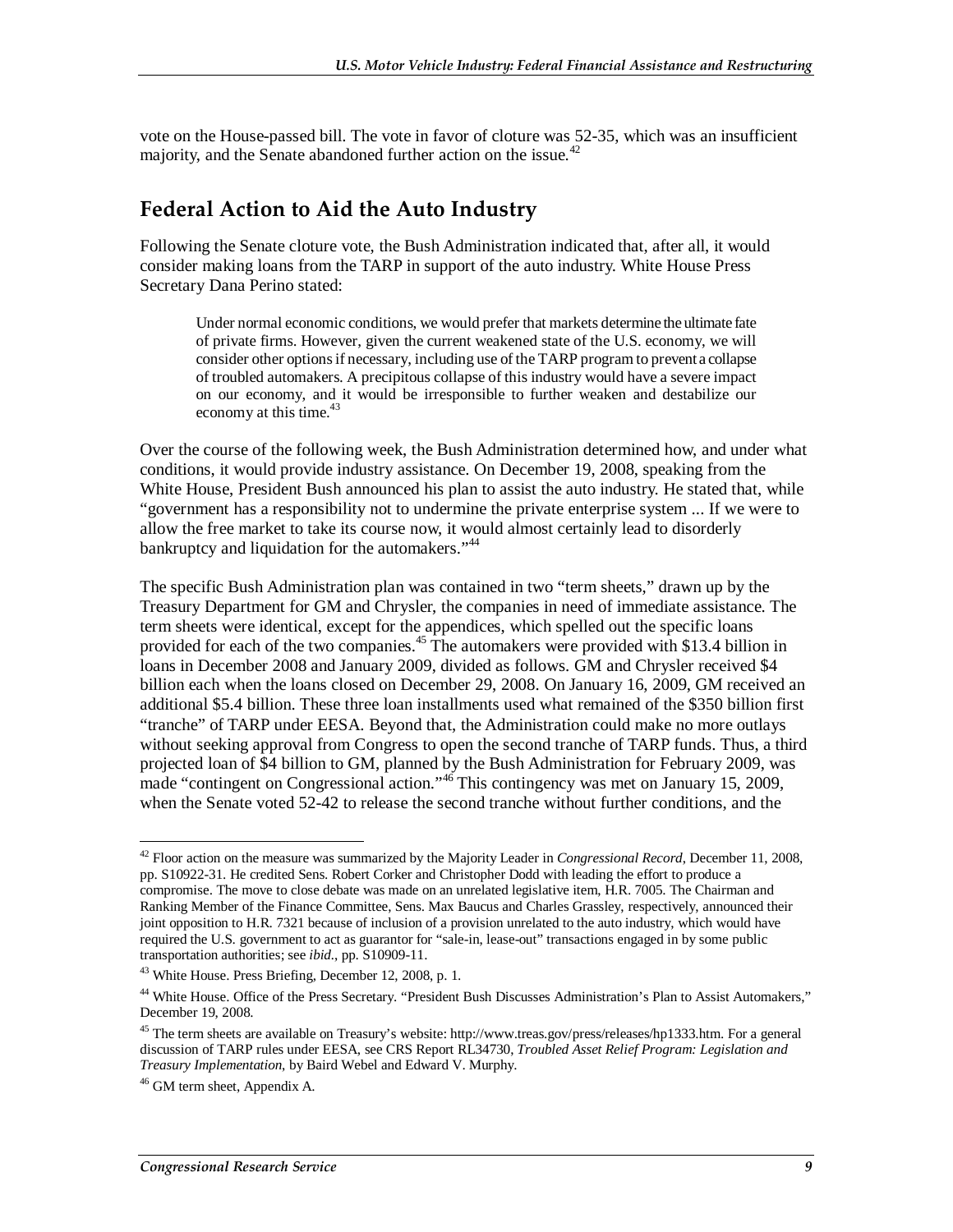GM loan went forward as planned.<sup> $47$ </sup> The Chrysler term sheet further specified that Chrysler's parent holding company must guarantee the first \$2 billion of the loan amount. The term sheets for both companies also established a loan interest rate of 5%, with an additional 5% interest rate penalty on any amount in default.<sup>48</sup>

The Treasury Department made the loans available to Chrysler and GM only under certain "terms and conditions." The overriding condition was that each firm must become "financially viable"; that is, it must have a "*positive net value*, taking into account all current and future costs, and *can fully repay the government loan*." "Binding terms and conditions ... mirror those that were supported by a majority of both Houses of Congress ..." They established oversight rules and security to be obtained by the government in exchange for providing loans. "Additional targets ... were the subject of Congressional negotiations," but were never voted on. These included a requirement that the companies reduce corporate debt by two-thirds; that they transfer to corporate equity half of the cash contribution promised to an independent hourly employee retiree health care fund; eliminate "jobs bank" rules; and that unions accept "competitive" wages and work rules.<sup>49</sup>

With respect to Chrysler's deal with Fiat, Chrysler CEO Robert Nardelli stated that, "The potential ... alliance is consistent both with our strategic plan and with the long-term viability plan required under the U.S. Treasury loan." The agreement would be designed to gain for Chrysler access to "all Fiat small-vehicle platforms," as well as to Fiat's international distribution network (Chrysler at present has only limited sales outside of North America). Nardelli further stated that, "It is important to note that no U.S. taxpayer funds would go to Fiat." He also said that Chrysler would continue to seek the remainder of the \$7 billion in federal financial support that it had requested. $50$ 

The companies were required to submit to a "President's Designee" by March 31, 2009, a detailed restructuring plan indicating the extent to which they have met both financial and competitive labor restructuring targets. Subject to one 30-day extension allowed, the "Designee"<sup>51</sup> was required to decide whether to certify that the plan met all standards set in the term sheet, and, if not, could recall the outstanding loan balance.<sup>5</sup>

These terms and conditions have been the focus of much discussion and debate since the presidential announcement. Some argue that requirements, unilaterally set by the Bush Administration, are actually weaker than the legislation proposed by it and the Democratic majority, and approved in the House. Although H.R. 7321 did not mandate specific changes in labor contracts, it did provide (Section 8) that if the parties did not reach agreement on a restructuring plan by March 31, 2009, the presidential designee "shall call the loan ... within 30

<sup>-</sup> $47$  Resolution of disapproval, S.J.Res. 5, introduced by Sen. David Vitter and nine cosponsors, defeated by 52-42 (January 15, 2009).

<sup>48</sup> U.S. Department of the Treasury. *Indicative Summary of Terms for Secured Term Loan Facility*, December 19, 2008, "Appendix A" in both GM and Chrysler term sheets.

<sup>49</sup> White House. Office of the Press Secretary. *Fact Sheet: Financing Assistance to Facilitate the Restructuring of Auto Manufacturers to Attain Financial Viability*, December 19, 2008. Emphases in original.

<sup>&</sup>lt;sup>50</sup> Letter of Chrysler CEO Robert Nardelli "to all Chrysler employees, dealers, suppliers, and other stakeholders," January 23, 2009.

<sup>&</sup>lt;sup>51</sup> The "President's Designee" was later established by the Obama Administration as the Auto Task Force within the U.S. Department of the Treasury.

<sup>52</sup> Treasury, *Summary of Terms*, p. 7.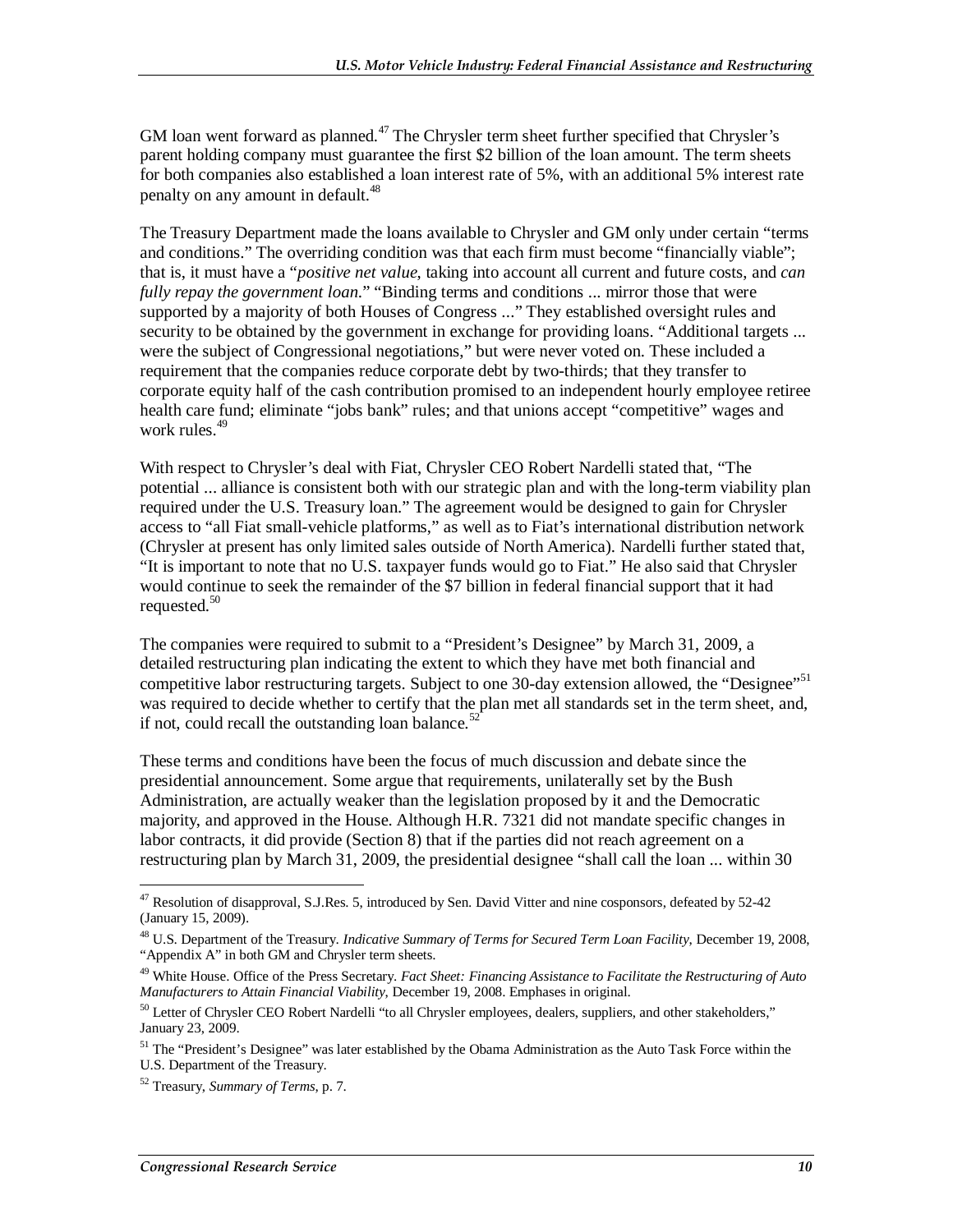days ..." In effect, unions, bondholders, and other interests had that window to negotiate a restructuring plan, or, in effect, by statutory law the company would be forced into bankruptcy. Since the Bush plan was established by executive order, it was subject to subsequent modification by President Obama without further action by Congress.

The UAW believed that plan's conditions for labor contract changes were too prescriptive. Union president Ron Gettelfinger said that he was "pleased the Bush Administration acted to provide urgently needed bridge loans" to the auto companies, and "to pursue a process for restructuring outside of bankruptcy." But he was "disappointed that [President Bush] has added unfair conditions singling out workers ... We will work with the Obama Administration and the new Congress to ensure these unfair conditions are removed," he said.<sup>53</sup> Senator Debbie Stabenow in a press release said that

[T]he White House has been characterizing the bridge-loan package as simply having goals for worker concessions ... [but] ... These provisions raise serious concerns regarding unfair, punitive conditions being placed on the backs of workers.<sup>54</sup>

On January 21, 2009, the House addressed the auto loans specifically, in Title III of H.R. 384, a bill to release the second tranche of TARP funds. This bill would have required that a restructuring plan must be agreed by all stakeholders, without reference to specific targets and requirements established in December 2008 term sheets for GM and Chrysler. The measure passed 260-166. However, as the Senate had already defeated a resolution to withhold TARP funds, the House action had no direct legal effect, without any further Senate action.<sup>55</sup>

As GM and Chrysler rolled out their viability plans on February 17, 2009, and the Obama Administration established a new interagency task force, negotiations continued under the same essential framework established by the Bush Administration. However, according to a report in the *Detroit Free Press*, the Obama Administration has "relaxed the rules" with respect to GM's turnaround plan, by not requiring deals with the UAW and bondholders to be finalized before submission of the viability plan.<sup>56</sup>

#### **GM and Chrysler Viability Plans of February 2009**

#### *GM's Revised Restructuring Plan*

On February 17, 2009, GM presented to the Treasury Department a revised restructuring plan. The new plan revised estimates from the plan presented to Congress just two months earlier: Forecasts of motor vehicle sales were revised downward, meaning that GM's loan requirements from Congress were revised upward.

-

 $53$  International Union, United Automobile, Aerospace & Agricultural Implement Workers of America (UAW). Press release, "UAW Applauds Auto Loans, But Says Workers Must Not Be Singled Out for Unfair Conditions," December 19, 2008.

<sup>&</sup>lt;sup>54</sup> Office of Sen. Stabenow. Press release, "Stabenow Statement on Provisions in Auto Rescue Package," Dec. 19, 2008.

<sup>55</sup> See comments to the press by House Financial Services Committee Chairman Barney Frank, quoted in *Washington Post*, "House Urges Tighter Rules for Bailout Beneficiaries," January 22, 2009.

<sup>56</sup> *Detroit Free Press*, "GM Allowed to Forgo Some Loan Terms Set by Bush Administration," February 24, 2009.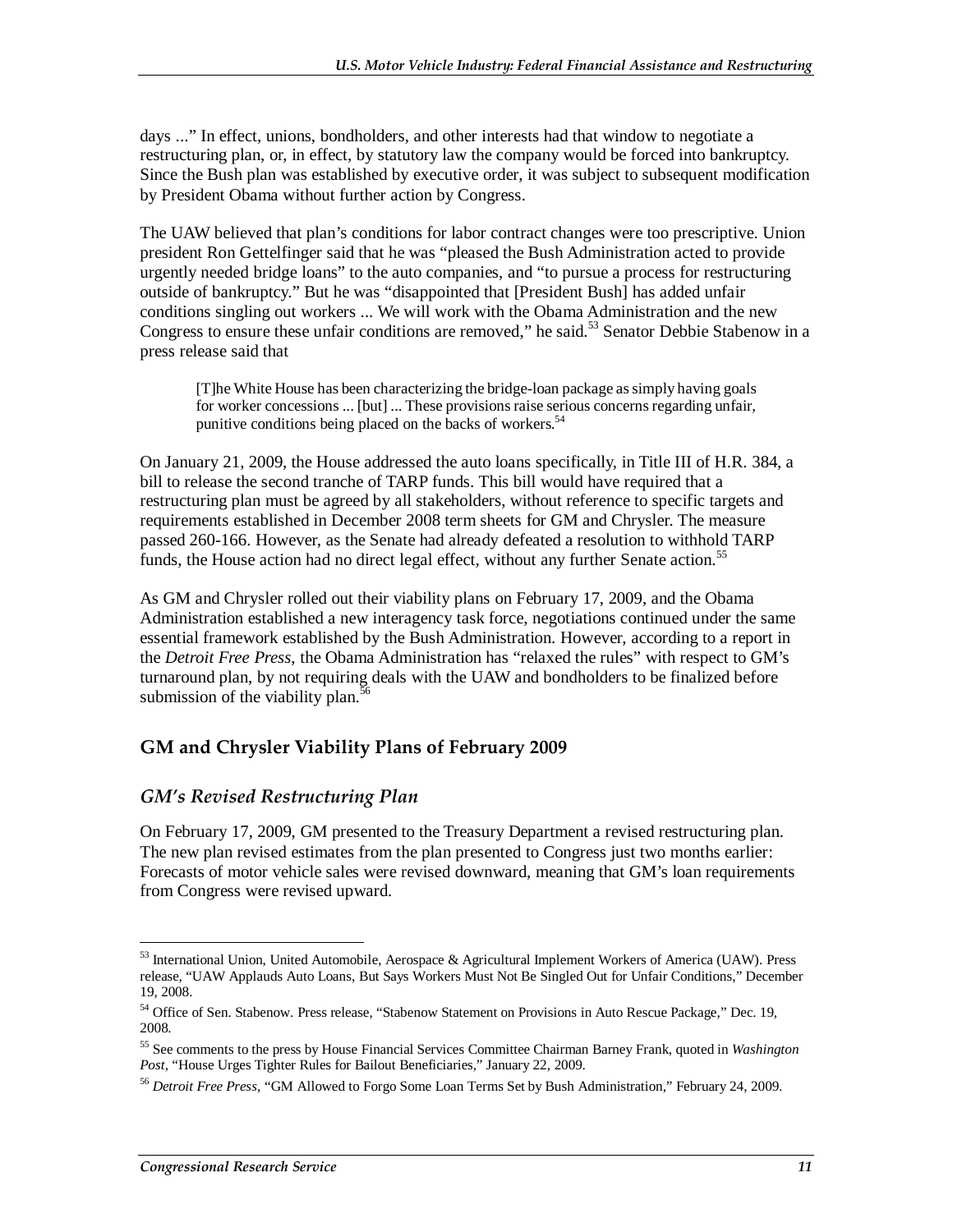Furthermore, GM on February 26, 2009, reported that it lost \$30.9 billion in 2008. This followed an even higher reported loss for 2007, but that loss had been largely attributable to a one-time write-down of future tax credits, a non-operating loss. While GM reported \$3 billion in 2008 structural cost savings, revenue from worldwide automotive operations, responsible for almost all the company's total top-line revenue, fell by more than \$30 billion, from \$179 billion to \$148 billion. At year-end 2008, GM cash and other liquid assets were reported as \$14 billion, but this included \$9.4 billion in loans already received from the TARP. With a weak auto market in the United States and worldwide, and given a further federal loan of \$4 billion in February 2009, GM may have had no operating cash balance in the first quarter net of federal transfers, and continuing expenses would use up all the federal loans disbursed under the Bush Administration loan agreement.<sup>57</sup>

In filing its formal statement (10-K) on its annual results to the Securities and Exchange Commission, GM and its auditors agreed "there is substantial doubt about GM's ability to continue as a going concern."58 Commenting on the February 2009 viability plan, the company stated that, "GM requires [federal] funding in 2009 to continue operations until global automotive sales recover and its restructuring operations generate results.... "<sup>59</sup>

The revised GM plan of February 2009 was a detailed and thorough examination of the company's prospects, including a range of contingencies, depending on overall auto market and general economic developments:

- The December report projected a "baseline" scenario of 12 million total U.S. motor vehicle sales (cars and light trucks) in 2009, with a "downside" of 10.5 million units. By February, the old downside had become the new baseline, with a new downside of only 9.5 million. The company's forecast of U.S. 2009 gross domestic product (GDP) performance worsened from an annual 1.0% fall to a  $2.0\%$  decline.<sup>60</sup>
- With this decline of GDP and motor vehicle sales prospects, GM raised its estimates of required federal financial support from \$18 billion in its December report to at least \$22.5 billion. This could rise, the company said, to as much as \$30 billion through 2011, if market trends followed the downside scenario.<sup>61</sup>
- The February 2009 plan added information on foreign government assistance that was not disclosed in the December plan. GM stated that it had requested up to \$6 billion in loans from Canada, Britain, Germany, Sweden, and Thailand, plus

<sup>-</sup> $57$  The calculation is as follows. GM reported a \$14 billion cash balance as of December 31, 2008, presumably including \$9.4 billion in low-interest loans from the TARP. That left \$4.6 billion in GM's own internally generated cash reserves. A further TARP loan of \$4.0 billion was disbursed on February 17,2009, but the Center for Automotive Research, an industry research group, estimated that GM's "cash burn" for the first quarter of 2009 would be \$3 billion per month; see *American Metal Market*, "GM Struggling to Avoid Bankruptcy, \$30.9B in Red" (February 27, 2009).

<sup>58</sup> Reported in *Detroit News*, "GM's Auditors Raise Doubts on Automaker's Viability; *Detroit Free Press*, "GM Auditors Raise the Specter of Chapter 11" (both March 5, 2009).

<sup>&</sup>lt;sup>59</sup> GM, "GM Reports Preliminary Fourth Quarter and Calendar Year 2008 Financial Results," news release (February 26, 2009).

<sup>60</sup> General Motors Corporation. *2009-2014 Restructuring Plan* (February 17, 2009), Chart 2 on p. 8 and Table 1, p. 11.

<sup>61</sup> *GM 2009-14 Restructuring Plan* (February 2009), p. 10.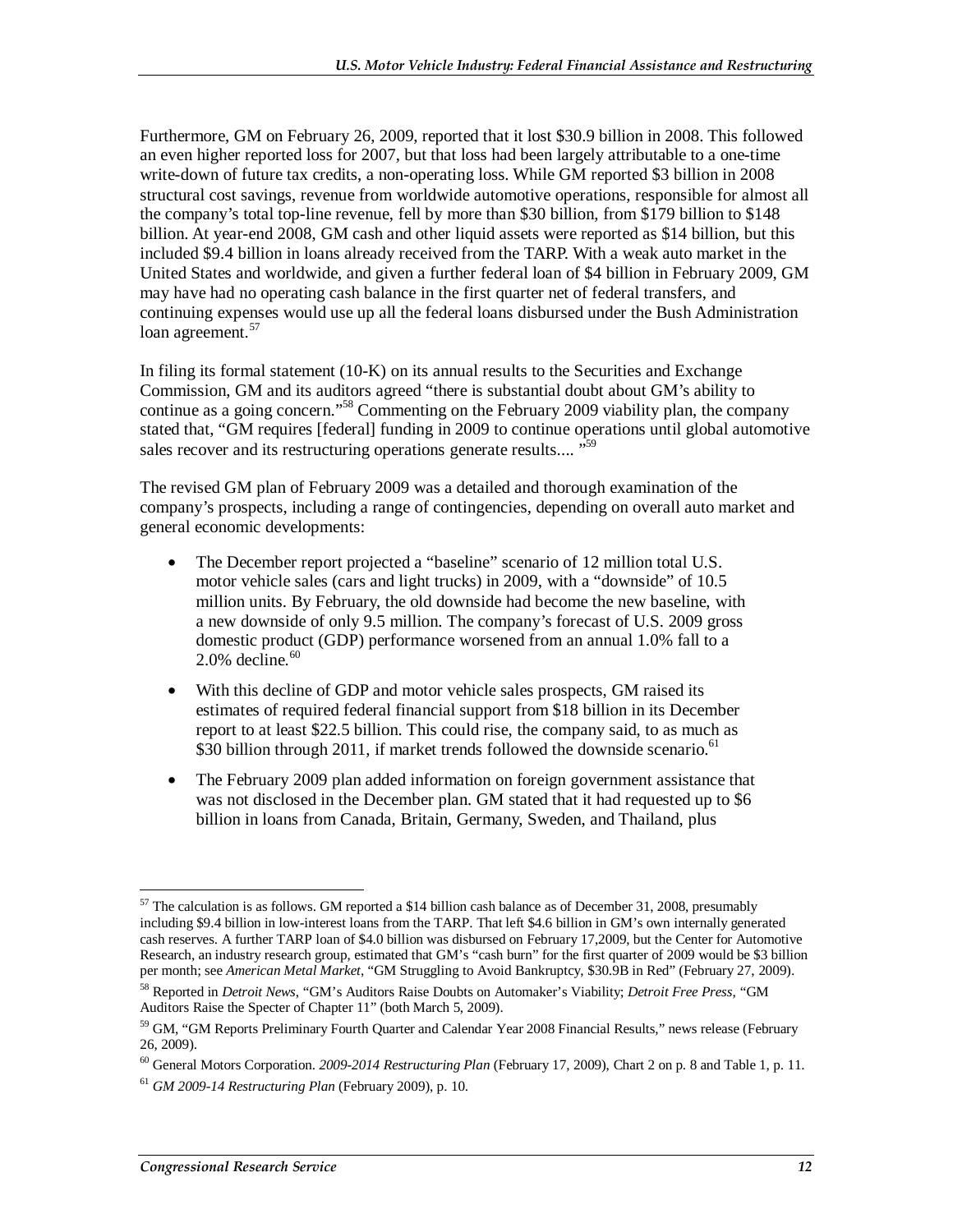additional support to cover "legacy costs." GM projected that its global operating cash flow will stay negative through  $2011$ .<sup>62</sup>

- GM provided further details and confirmation on its plans to reduce brands and models. As stated in its December plan, GM stated that it would reduce its U.S. vehicle offerings to four "core" nameplates: Chevrolet, Cadillac, Buick and GMC trucks. Pontiac was to be downsized to a "niche" product and sold through a Buick-Pontiac-GMC dealer channel.<sup>63</sup> GM also stated that it would sell or otherwise dispose of the Saturn, Saab, and Hummer brands. Whereas the December plan called for reducing 48 current model "nameplates" to 40 by 2012, with 12 new product "launches" in that year, the February 2009 viability plan called for a reduction to 36 nameplates with five 2012 launches.<sup>64</sup>
- In part as a consequence of this reduction in brands and nameplates, the GM restructuring plan anticipates a continued decline in domestic market share. From 23.8% of the North American motor vehicle market in 2006, GM estimates that its 2008 share fell to 21.5%, and will decline further to 19.1% by 2014. However, its baseline market scenario is for a recovery in total vehicle sales to increase from 13.5 million units in the United States (16.6 million in North America) to about three million units more by  $2014<sup>65</sup>$
- With a smaller market share in markets that will only recover to the levels of the early 2000s, GM will need fewer plants. From 47 U.S. manufacturing and assembly plants operating in 2008, GM planned in December 2008 to cut back to 38 plants in 2012, but already reduced that projection to 33 plants in the February 2009 plan. Its U.S. assembly plant production capacity, which in December it had planned to reduce from 2.8 million to 2.3 million units, would now be reduced to 2.0 million units in the United States. If the North American market reaches the GM baseline number of 18.9 million units in 2012, and GM's projected market share is just under 20%, this means only slightly more than half of the vehicles that it sells in North America will be assembled in the United States.<sup>66</sup>
- GM projects in its restructuring plan a worldwide reduction of 47,000 employees through the end of 2009, with the majority of those job cuts  $-26,000 - \text{taking}$ place outside the United States.<sup>67</sup> The reduction in U.S. salaried employees will be from 30,000 in 2008 to 26,000, and in hourly production employees from 62,000 to 46,000. After 2009, GM projects that its U.S. salaried and hourly employment will roughly hold steady, or even increase slightly.<sup>68</sup>
- GM continues to project a significant decline in numbers of U.S. dealers. Already, between 2004 and 2008, GM reduced its total by more than 1,000 dealers, leaving 6,246 still operating in the United States. It projects a further

<u>.</u>

<sup>62</sup> *GM 2009-14 Restructuring Plan* (February 2009), pp. 10, 28 and Table 11. See also the summary reported in *Detroit Free Press*, "GM Survival Plan Seeks Up to \$6 Billion from Other Governments" (February 20, 2009).

 $63$  At a later date. GM announced that it would end manufacture of the Pontiac brand.

<sup>64</sup>*GM 2009-14 Restructuring Plan* (February 2009), pp. 15-16

<sup>65</sup> *GM 2009-14 Restructuring Plan* (February 2009), Table 9.

<sup>66</sup> These projections are from *GM 2009-14 Restructuring Plan* (February 2009), Table 9 and Appendix H.

<sup>67</sup> *GM 2009-14 Restructuring Plan* (February 2009), pp. 13-14.

<sup>68</sup> *GM 2009-14 Restructuring Plan* (February 2009), Appendix H.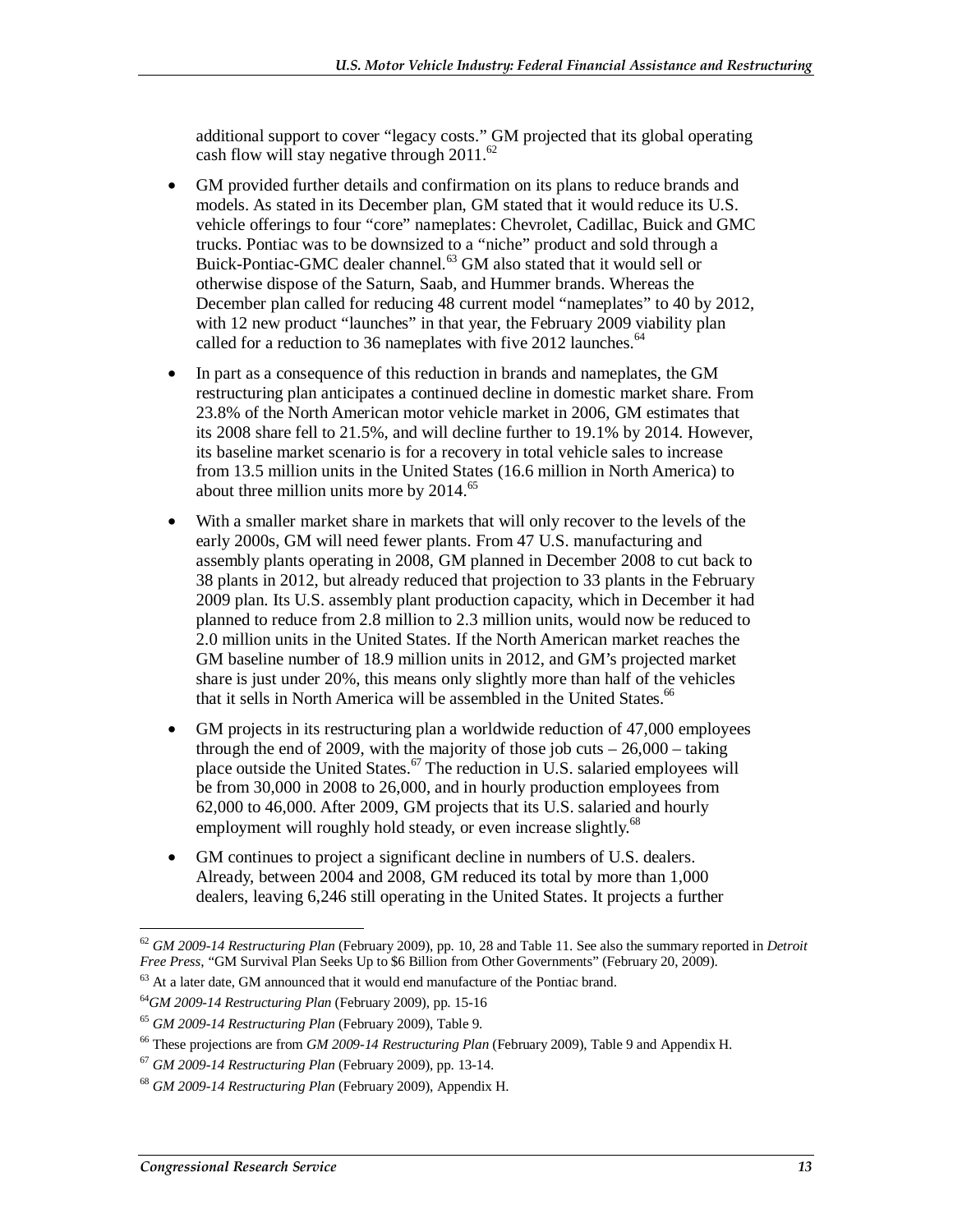25% reduction, to about 4,700 dealers, by 2012, and a continued decline to 4,100 by 2014. Dealer totals in metropolitan market areas will be pruned even more severely, by almost half, while GM plans to reduce its number of rural market outlets by about 25% through 2014. $69$ 

- Under the GM viability plan, the possibilities for paying back its loans from TARP vary widely depending on projected market scenarios. GM's baseline scenario for 2014 is 16.8 million units sold. If GM sees only a slight decline in market share, as projected, it anticipates that it would reduce its outstanding TARP loan balance to about \$14 billion by that date. With an upside scenario of 18 million units, the TARP loans could be paid off by then. With a downside scenario of 15.3 million units sold, the balance owed by 2014 would be higher than in 2011, or close to \$30 billion.<sup>70</sup>
- GM was required under the term sheet drawn up by the Bush Administration to project how the enterprise will achieve a positive net present value (NPV). An independent analysis of GM's prospects was drawn up for this restructuring plan by Evercore LLC, an investment banking firm that specializes in providing advisory services to multinational corporations. Evercore's analysis indicated that GM could achieve a positive NPV of \$5 billion-\$14 billion by 2014, if the baseline scenario of a U.S. market of 16.8 million unit sales obtains. However, the NPV would be negative if the U.S. motor vehicle market only achieves the downside scenario of 15.3 million units. The analysis excludes estimated payments required by GM to the  $VEBA<sup>71</sup>$  established to take over retiree health care expenses and a significant pension-funding shortfall in 2008.<sup>72</sup>

In its February 2009 viability plan, GM disclosed that its pension funds, which had been "consistently overfunded" in 2005-2007, recorded a substantial decline in the latter half of 2008. In its annual results, GM reported a pension fund deficit of \$12.4 billion, or an underfunding of about 13%. In its viability plan, GM notes that it could be required to make additional contributions to the plan in 2013-2014.73 Pension, VEBA, and labor concession issues are discussed later in this report. Also to be discussed later in the report is GM's assessment of the cost of an alternative approach to continued federal assistance, reorganization under the protection of Chapter 11 of the federal bankruptcy code.

In calculating its future cash flow, GM also assumed a significant benefit in terms of low-interest loans from the DOE direct loan program from advanced technology vehicle manufacturing, described earlier. In 2008 it submitted two applications for a total of \$8.4 billion from the program, and also anticipates a third request in 2009. GM's advanced technology vehicle

<u>.</u>

<sup>69</sup> *GM 2009-14 Restructuring Plan* (February 2009), pp. 16-17 and Table 3. In mid-May 2009, Chrysler and GM announced dealer reducations, with Chrysler cancelling 789 dealerships by June 6, 2009, and GM planning to cancel 1,100 by October 2010.

<sup>70</sup> *GM 2009-14 Restructuring Plan* (February 2009), pp. 26, 32 and Table 14.

 $71$  A VEBA is a Voluntary Employees' Benefit Association which manages the portfolio assets of an hourly-employee retirement program.

<sup>72</sup> *GM 2009-14 Restructuring Plan* (February 2009), pp. 28-29 and Appendix J.

<sup>73</sup> *GM 2009-14 Restructuring Plan* (February 2009), p. 31 and Table 13; see also GM *CY2008 news release*.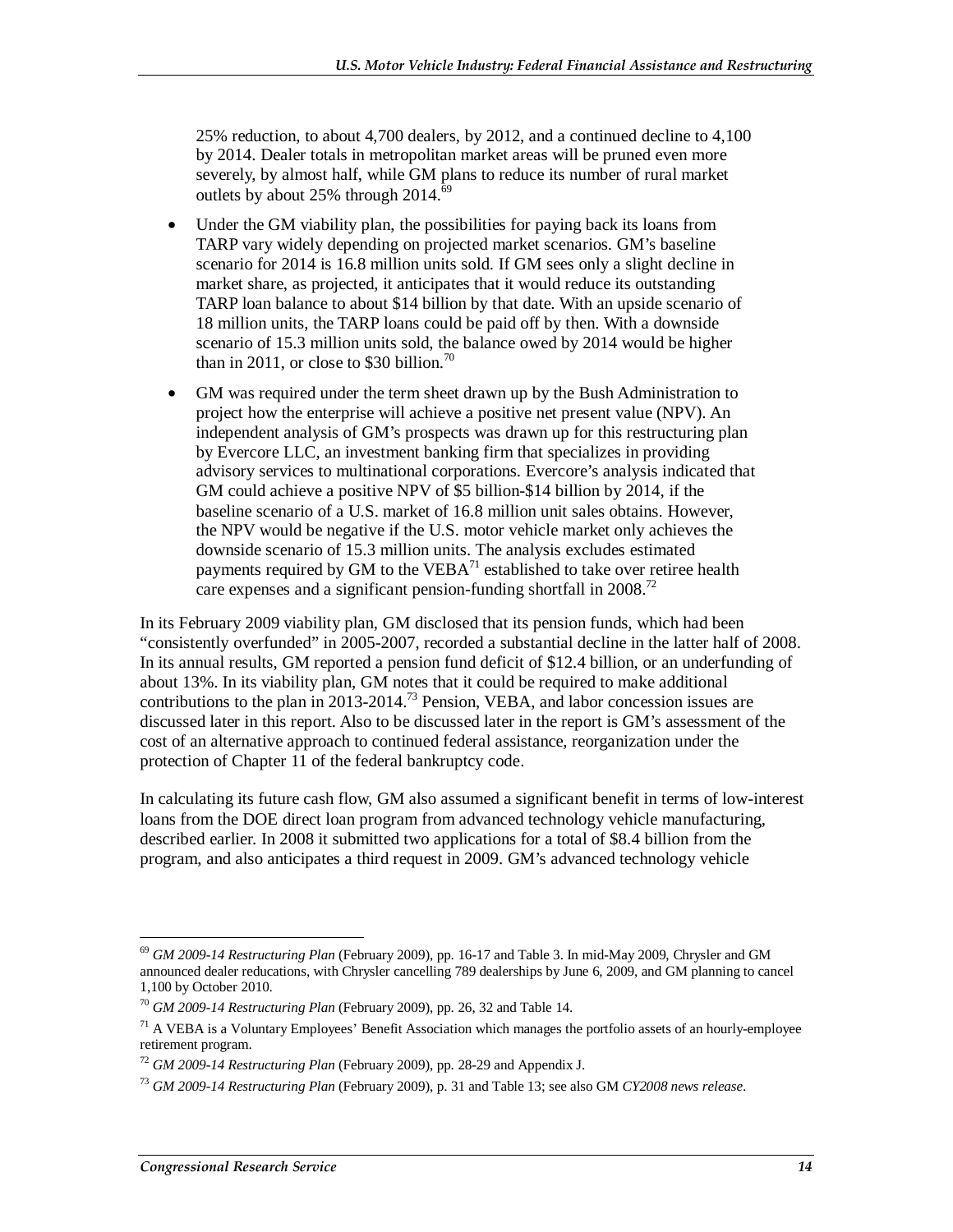planning, a major component of its strategic corporate plans, as well as its global cash flow analysis, assumes a net benefit through 2014 of \$7.7 billion from the DOE program.<sup>74</sup>

The responses from other national governments to GM's requests for financial aid in early 2009 were mixed or indeterminate. This response may be critical, because 64% of GM's worldwide sales in 2008 were outside of the United States, up from 59% in just one year. GM's 2008 global sales were down 11%, compared to an overall global market drop of  $5\%$ .<sup>75</sup> In its viability plan, GM calls for holding its global market share roughly constant, at around 12.5% over six years, even while it accepts a possible loss of market share in the U.S. domestic market. And it is counting on a strong overall global market recovery in the out years, to reach 82.5 million units by 2014, from estimated sales of 67 million units in 2008, and not higher than 70 million annually through  $2011.<sup>76</sup>$ 

The Swedish government refused to bail out GM's wholly owned subsidiary, Saab, forcing that company into bankruptcy reorganization, liquidation, or sale to a third party.<sup>77</sup> In Germany, GM's subsidiary Opel has requested \$4.2 billion to stay out of bankruptcy, but local labor leaders are calling for the company to be spun off from the U.S. parent. Senior GM officials have said that if GM, which directly employs 56,000 people in Germany and elsewhere in Europe, were to fail, it would put as many as 300,000 persons out of work. The German government is reportedly seeking talks with the U.S. Treasury, before making any financial commitments.<sup>78</sup> In early May, Fiat announced that it was in talks to purchase the Opel unit.<sup>79</sup> GM and Chrysler together requested initially \$3.2 billion (C\$4 billion), from Canada.<sup>80</sup> The Canadian government subsequently agreed to \$2.4 billion in assistance for Chrysler in late April.<sup>81</sup> Also, in a loan request not reported by GM, its Korean affiliate, Daewoo, has reportedly requested about \$700 million in assistance from a Korean state-owned bank, which is also a large minority shareholder in the company. $82$ 

 $\overline{a}$ <sup>74</sup>*GM 2009-14 Restructuring Plan* (February 2009), pp. 20-22, 30 and Table 12

<sup>75</sup> Data from GM *CY2008 news release.*

<sup>76</sup> *GM 2009-14 Restructuring Plan* (February 2009), Table 11.

<sup>77</sup> Associated Press, "Saab Files for Bankruptcy Protection," reported in *Detroit News* (February 20, 2009); *Bloomberg.com*, "Saab Seeks Protection from Creditors as GM Pulls Out" (February 20, 2009); *Washington Post*, M's Saab Seeks Protection from Creditors in Sweden" (February 21, 2009).

<sup>&</sup>lt;sup>78</sup> Deutsche Welle (German overseas broadcasting service), "German Unions Push to Split Opel from General Motors" (February 16, 2009); *Detroit News*, ""U.S.-German Working Group to Seek Help for GM's Opel" (February 22, 2009); *Financial Times*, "Opel's Dreams of GM Split May prove Elusive" (March 1, 2009); *Detroit Free Press*, "Germany: Opel Aid Request Will Take Time" (March 2, 2009). Estimates on employment impact of an Opel failure are in *Detroit Free Press*, "GM Appeals to Europe for Government Aid," and *Bloomberg.com*, "GM Says Opel Running Out of Cash ..." (both March 3, 2009).

<sup>79</sup> *Detroit News*, "Fiat Seeks GM Europe Deal" (May 4, 2009).

<sup>80</sup> *Detroit News*, "Canada Will Get 2 Firms' Plans" (February 20, 2009). GM and its Canadian hourly workforce, organized in the Canadian Auto Workers Union, in March 2009 announced a tentative agreement on changes to their labor contract, including a pay freeze and acceptance of a worker co-payment on health care expenses; *Washington Post*, "GM Reaches Tentative Deal with Canadian Auto Union;" *Detroit Free Press*, "GM and CAW Strike a Deal on Concessions" (both March 9, 2009).

<sup>81</sup> *Detroit News*, "Plan Includes Another \$10.5 Billion Loan to Chrysler" (April 30, 2009).

<sup>82</sup> *Detroit News*, "GM's South Korean Arm Holds talks with State-Run Bank" (February 19, 2009).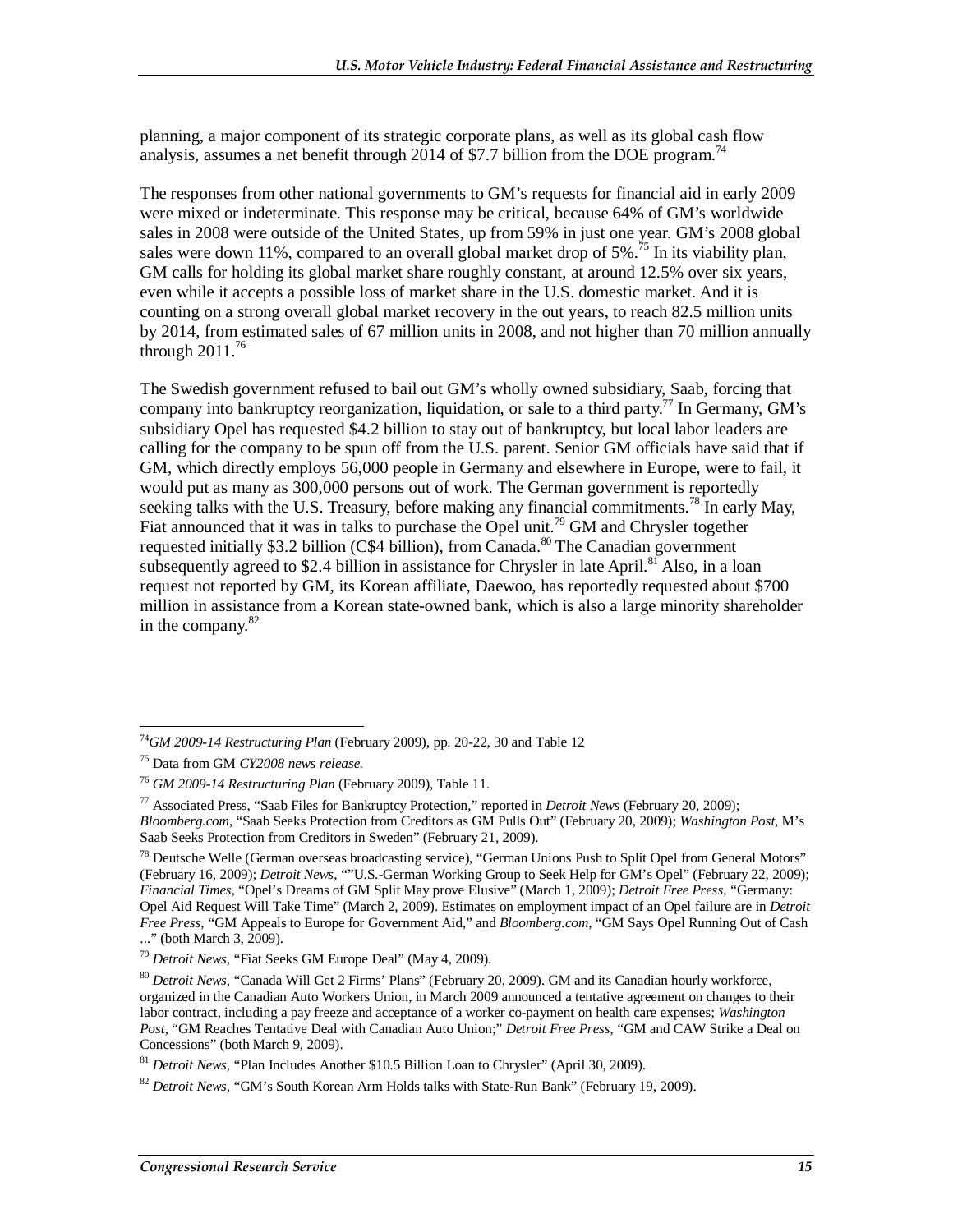#### *Chrysler's Revised Restructuring Plan*

Chrysler introduced itself in its February 2009 viability plan as the "quintessential American auto company"—complete with a cover statement noting that (unlike GM) the vast majority of its sales (73%), production (61%), employees (74%), as well as dealers and suppliers, are in the United States. The cover also featured the stars and stripes, soldiers driving a Jeep down Pennsylvania Avenue, the company's pentastar symbol, and photos of U.S. auto pioneers Walter P. Chrysler and the Dodge brothers.<sup>83</sup>

More substantively, the company reported for the first time that it lost \$8 billion in 2008, and that at year-end, it had a cash balance of \$2.5 billion. As with GM, the company's report appears to confirm that it has a positive cash balance thanks only to federal loans already received.<sup>84</sup>

Chrysler crystallized its situation by analyzing viability under three scenarios:

- "Stand Alone." With specified concessions, Chrysler stated that it could survive on this basis, with \$5 billion in short-term government assistance, beyond what it has already received, plus \$6 billion as applied for under the DOE advanced vehicle technology loan program. This scenario assumed a minimum U.S. motor vehicle market of 10.1 million units in 2009, failing which the company would require additional assistance and concessions.
- Strategic Partnership/Consolidation. "In all industry scenarios ... Chrysler will be more viable, both operationally and financially, with a strategic partner." The plan noted the non-binding agreement signed with Fiat, which would enable Chrysler to produce more fuel-efficient vehicles in a broader range of markets. But it also noted that the Fiat deal was contingent on Chrysler receiving requested federal assistance. Nor would Chrysler be viable, even with the Fiat alliance, should U.S. sales fall as much as one million below the ten-million-unit level in 2009, unless Chrysler received additional government support.
- Orderly Wind Down. "If Chrysler is not able to restructure its balance sheet ... , negotiate targeted concessions from constituents, [and] receive an additional \$5 billion capital infusion from the U.S. Government ... ," then the company's only option would be to file a Chapter 11 bankruptcy petition. This would be "a first step to achieving an orderly wind down."<sup>85</sup>

The balance of this subsection will consider Chrysler's description of its financing requirements and conditions under the first two alternatives. Its presentation of the bankruptcy option will be summarized, along with that of GM, in the subsequent section on reorganization and bankruptcy. Later in this section, Chrysler's decision to file for federal bankruptcy protection on April 30, 2009, will be discussed.

It should be noted that Chrysler based its long-term viability on a market outlook that is much more conservative than the one presented by GM. Its December 2008 viability plan forecast an

<sup>-</sup><sup>83</sup> *Chrysler Restructuring Plan for Long-Term Viability* (February 17, 2009).

<sup>84</sup> *Chrysler Viability Plan* (February 2009), pp U49-U51.

<sup>85</sup> These three alternatives are summarized in *Chrysler Viability Plan* (February 2009), p. U11. Chrysler emphasized "Credit availability for customers/dealers is a prerequisite for [any] viability plan."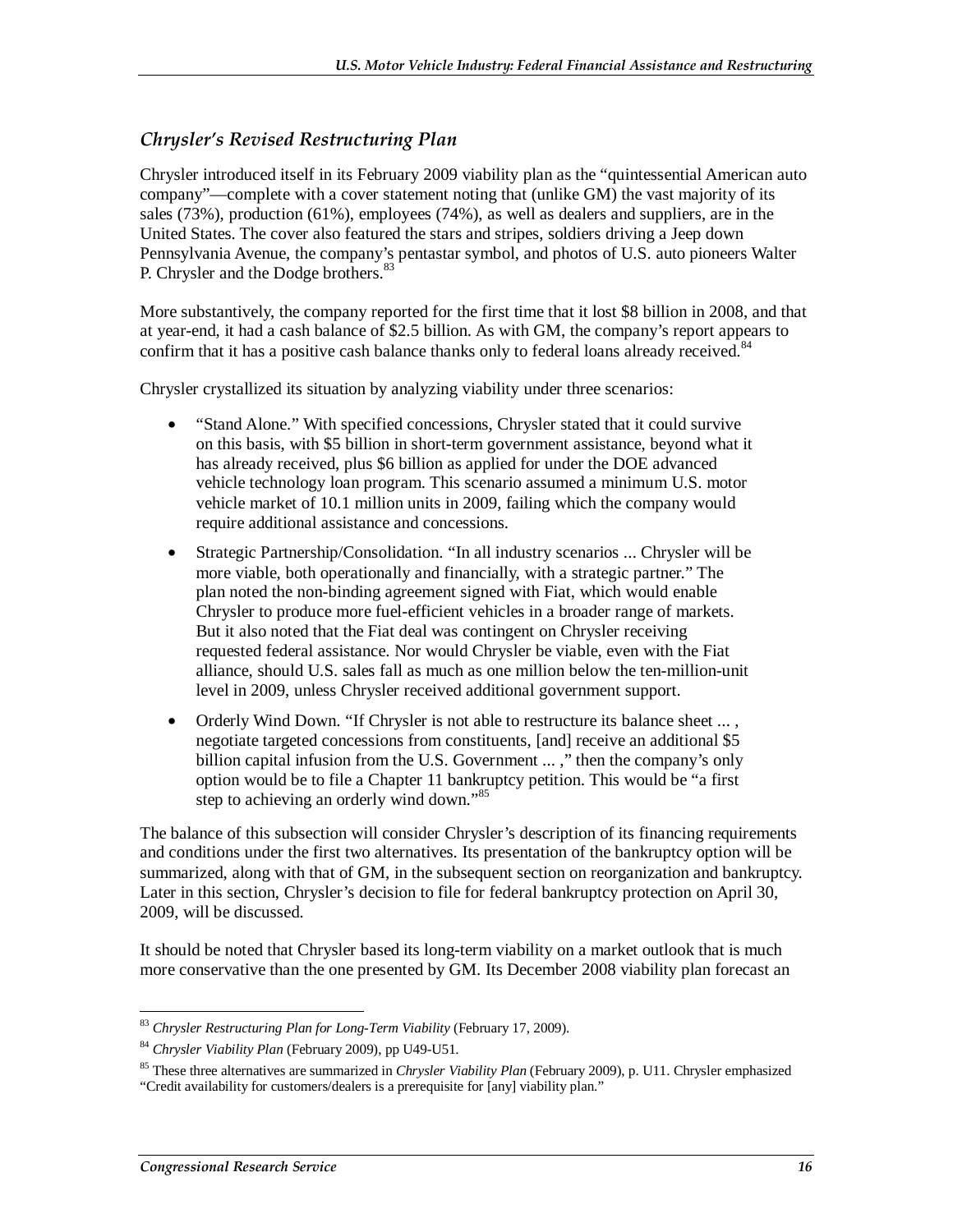11.1 million U.S. light motor vehicle sales market in 2009, rising to 13.7 million by the 2012- 2014 out years. The February 2009 plan reduced forecast 2009 sales to 10.1 million (with a downside risk of 9.1 million), rising to 11.6 million in 2012, and 12.6 million in 2014 – about four million fewer than GM's baseline scenario, which GM says may be needed for it to reach a positive NPV.

In its current debt structure, Chrysler listed a total of \$23.8 billion in outstanding indebtedness. Secured indebtedness to outside lenders stood at \$6.9 billion. To that Chrysler added a total of \$2 billion in secured debt received in 2008 from its parent, Cerberus, and its former owner and minority partner, Daimler AG. It evaluated its government loan of December 2008 as \$4.3 billion on its books. The remainder, almost half the total at \$10.6 billion, is unsecured indebtedness owed to the UAW for retiree health care, including the VEBA scheduled to start in 2010.

Under the stand-alone plan, Chrysler stated that it has an agreement with the UAW to cut its VEBA indebtedness in half, contingent on a satisfactory overall debt restructuring. Cerberus and Daimler "expressed willingness" to relinquish existing equity in the company and to convert their \$2 billion in secondary indebtedness into equity. However, Chrysler will need an additional \$5 billion from the U.S. Treasury's TARP, plus it is counting on a \$6 billion loan from the DOE loan program. This would leave Chrysler, by its calculations, with \$22.8 billion in indebtedness under the stand-alone model, of which  $$15.6$  billion would be owed to the U.S. government.<sup>86</sup>

The Chrysler plan identified significant advantages from the strategic partnership or consolidation model, as against a "stand-alone" future. However, the proposed deal with Fiat brought no cash into the equation, and the cash benefits were back-loaded into the out years, from 2012 to 2016. Fiat has achieved a remarkable turnaround under Sergio Marchionne, its CEO since 2002, and has re-emerged as a profitable, though relatively small, major player in the global auto business (2.5 million annual sales versus about 2.0 million for Chrysler<sup>87</sup>). The advantages of such a deal, according to the Chrysler plan, were:

- "Among the top 10 selling brands in Europe, Fiat brand has the lowest level of  $CO<sub>2</sub>$  emissions," and also is the most fuel-efficient European OEM across the full range of its vehicles; 60% of its sales are "mini, small, and compact cars." By contrast "Chrysler's portfolio is dominated by minivans, mid and large sport utility vehicles, and trucks which represent over 50% of its sales." While new alliance platform and powertrain development costs would lead to a small net drain on Chrysler finances in 2009-11, the total benefit of development synergies would be \$6.9 billion through 2016, with a potential positive bottom-line impact calculated at \$7.4 billion.
- The Fiat alliance would benefit both companies' geographical presence. Chrysler sells more than 90% of its vehicles in North America, whereas Fiat sales are 65% in Europe and 33% in South America. Together, the plan states, the two companies would form the world's sixth-largest motor vehicle producer, and also establish a base to penetrate Asian markets, where their presence is currently negligible (Chrysler has discontinued plans for a joint venture with the Chinese auto OEM Chery).

 $\overline{a}$ <sup>86</sup> *Chrysler Viability Plan* (February 2009), p.p. U15-U17.

<sup>87</sup> See chart in *Chrysler Viability Plan* (February 2009), p. U93.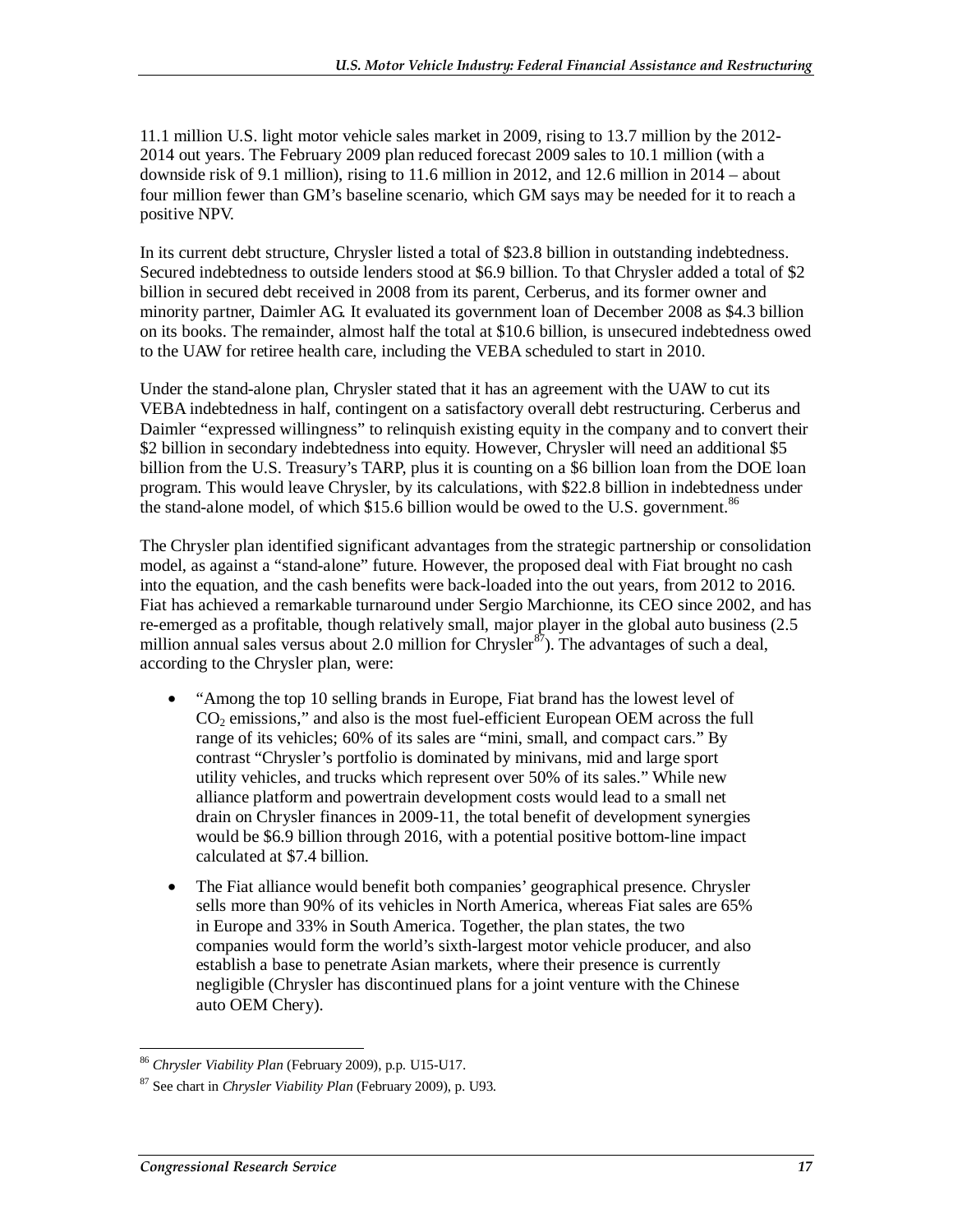• No federal loan money would be used to pay for the deal. Fiat would receive a 35% equity position in Chrysler in return for the alliance. Fiat would have the option to acquire an additional 20% of Chrysler's equity, "based on achieving performance metrics."<sup>88</sup>

Despite its emphasis on the benefits of the Fiat alliance, it was not Chrysler's first choice. Since 2007, it also explored partnerships with GM and Nissan-Renault. Chrysler management and an independent analysis by the Center for Automotive Research found that a deal with GM was the "best option for U.S. Auto Industry from financial and operational perspective but they [GM] 'took it off the table.'"<sup>89</sup>

Cerberus Capital Management, Chrysler's majority owner, and the *New York Times* engaged in a spirited debate over whether more federal funds should be committed to Chrysler, without any new cash infusion from Cerberus. In an editorial, the *Times* noted that, "Our argument for bailing out Detroit has been based on the notion that the collapse of the American carmakers would devastate an economy already reeling from huge job losses." But, "The case for saving Chrysler is certainly the weakest." The newspaper stated that Chrysler's viability plan offered little or no additional capacity reductions "leaving it with capacity to make almost one million more vehicles than it will sell this year." So, the *Times* asked, "If Chrysler is really on track for a turnaround ... why doesn't Cerberus ... put up the money itself? Why should taxpayers have to take the risk?"<sup>90</sup>

Cerberus Chief Operating Officer and General Counsel Mark Neporent answered the editorial. He stated that:

Cerberus' investors are pension and retirement plans, charitable and educational endowments and individual family savings. Our investment guidelines limit the amount of capital committed to any single investment.

Noting the *Times*' past criticism of "excessive risk-taking by money managers," he questioned why they should criticize the prudence of Cerberus and urge that it should be "'more pliant' and break rules intended specifically to control risk." He then defended the steps taken by Cerberus to turn Chrysler around, and emphasized other financial measures the company was willing to take, including subordination of \$2 billion in "other interests" to government financing. He closed by adding that Cerberus remained committed "to help create a sustainable future for Chrysler."<sup>91</sup>

#### **Presidential Task Force on the Auto Industry**

The Bush Administration left office having devised a package of loans actually disbursed or to be disbursed to two of the Detroit 3, GM and Chrysler. Supervision of the companies' compliance with the terms of the loans and plans to achieve future viability was left to an undefined "President's designee" in the loan term sheets. In the presidential transition period and the initial

<sup>&</sup>lt;u>.</u> 88 The details and benefits of the Fiat alliance are presented in *Chrysler Viability Plan* (February 2009), pp. U81-U97.

<sup>89</sup> *Chrysler Viability Plan* (February 2009), p. U13. See also pp. U157-U159 for information on synergistic gains from a GM-Chrysler tie-up, as was considered.

<sup>90</sup> *New York Times*, "Why Can't Cerberus Foot the Bill?" (February 23, 2009). Support for the position that Chrysler's February 2009 plan adds little to previously announced company plans is reported in *Detroit News*, "Chrysler Cuts Called Modest" (March 5, 2009).

<sup>91</sup> Mark A. Neporent, "Cerberus' Commitment to the Future of Chrysler," letter to *New York Times* (March 2, 2009).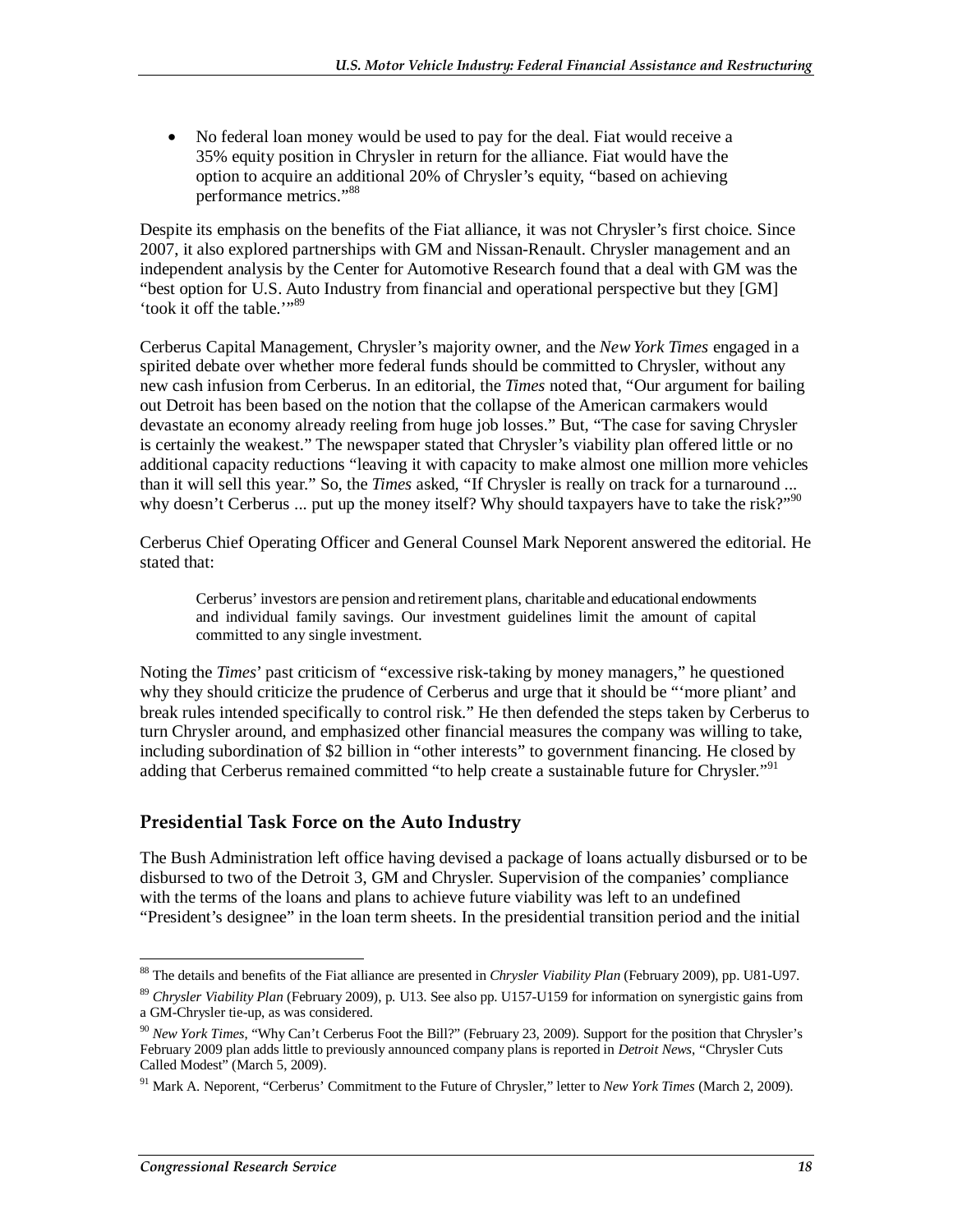weeks of the Obama Administration, there was speculation as to who might fill a role, popularly known as the "car czar," in managing the oversight of the loan program and the two companies' fulfillment of the terms of the loan agreements. On February 20, 2009, the White House announced that this role would not be filled by an individual but by a Presidential Task Force.

The Task Force has been led by the Secretary of the Treasury Timothy Geithner and the Director of the National Economic Council in the Office of the President, Larry Summers. Other ex officio designees named to the Task Force were the

- Secretary of Transportation,
- Secretary of Commerce,
- Secretary of Labor,
- Secretary of Energy,
- Chair of the President's Council of Economic Advisers,
- Director of the Office of the Management and Budget,
- Environmental Protection Agency Administrator,
- Director of the White House Office of Energy and Climate Change.

In addition to these *ex officio* appointments, the White House statement named specific individuals in current government positions who were designated as members of the Task Force:

- Diana Farrell, Deputy Director, National Economic Council,
- Gene Sperling, Counselor to the Secretary of the Treasury,
- Jared Bernstein, Chief Economist to Vice President Biden,
- Edward Montgomery, Senior Advisor, Department of Labor.<sup>92</sup>
- Lisa Heinzerling, Senior Climate Counsel to the EPA Administrator,
- Austan Goolsbee, Staff Director and Chief Economist of the Economic Recovery Advisory Board,
- Dan Utech, Senior Advisor to the Secretary of Energy,
- Heather Zichal, Deputy Director, White House Office of Energy and Climate Change,
- Joan DeBoer, Chief of Staff, Department of Transportation,
- Rick Wade, Senior Advisor, Department of Commerce. $93$

<u>.</u>

 $92$  Mr. Montgomery heads "a new initiative to support and help revitalize American auto communities." As a former Deputy Secretary of Labor and a dean at the University of Maryland, Mr. Montgomery he would be the Director of Recovery for Auto Communities and Workers, according to the President. His job within the Task Force is to help coordinate federal, state, local, and private sector activities to assist communities impacted by industry downsizing, including provision of assistance through the Trade Adjustment Assistance program, and other federal measures.

<sup>93</sup> This list was taken from White House. Office of the Press Secretary, "Geithner, Summers Convene Official Designees to Presidential Task Force on the Auto Industry" (February 20, 2009).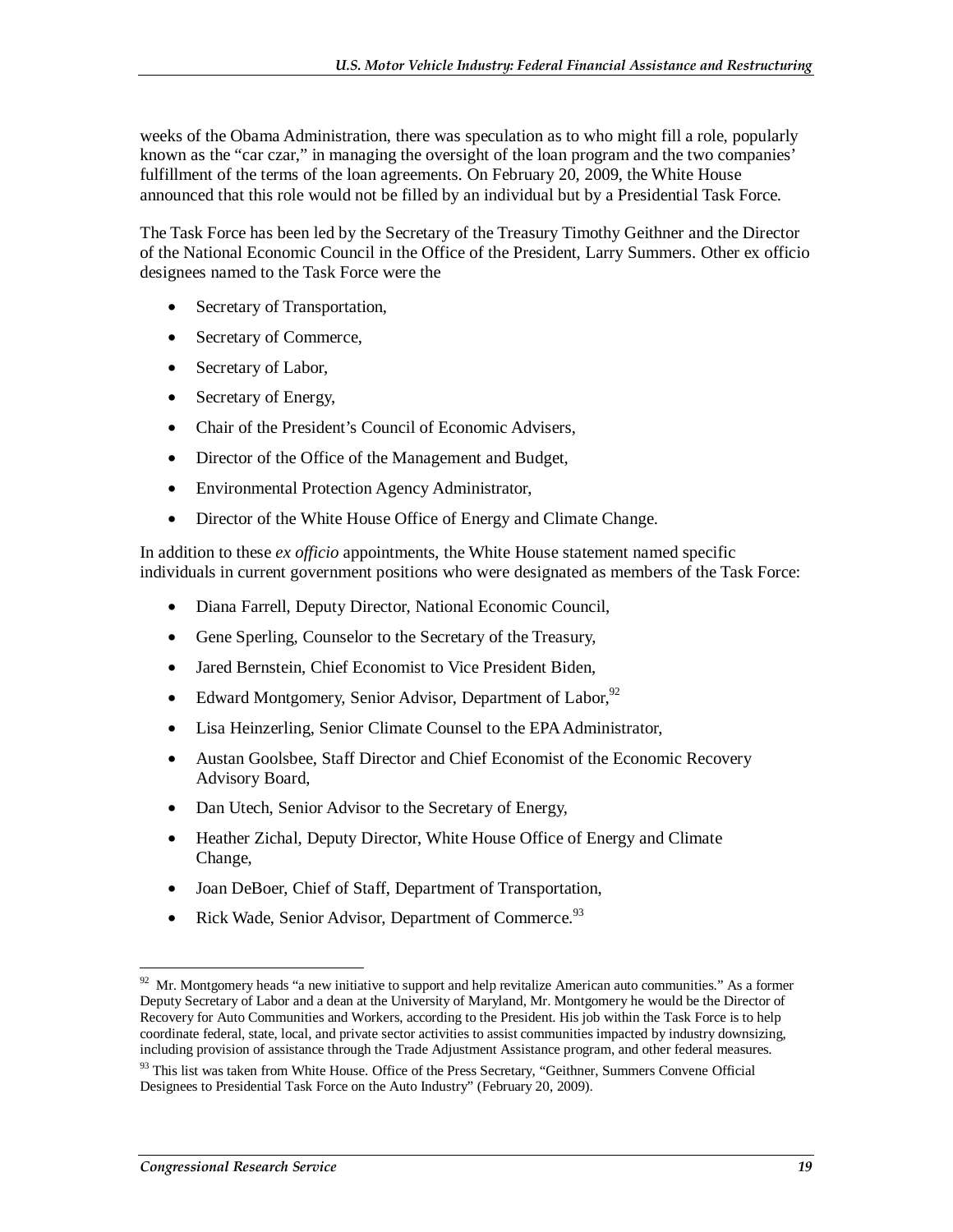In addition, the White House announcement also included, as a member of the Task Force, Ron Bloom, formerly an investment banker and adviser to the head of the United Steelworkers union, who was newly appointed as Senior Advisor on the Auto Industry at the Department of the Treasury. On February 23, 2009, it was also announced that Steven Rattner, co-founder of the private equity firm, Quadrangle Group, would also join the Treasury as Counselor to the Secretary and would have a role as a leader of the Auto Industry Task Force.  $94$  A third person recruited from the private sector to assist the Task Force is Professor Alan B. Krueger, an economist from Princeton University.

After its initial formation, the Task Force spent late February and early March intensively interviewing auto industry leaders, including GM CEO Richard Wagoner, Chrysler CEO Robert Nardelli, and their senior executives. Interviewees also included top executives from Ford, Fiat, the UAW, bondholders, representatives of the supplier industry, and Governor Jennifer Granholm of Michigan. The Task Force has been engaged in shaping the restructuring plans for both automakers and in dealing with related issues concerning auto suppliers, dealers and automobile warranties.<sup>95</sup> Table 1 provides an overview of federal assistance made available since December 2008 to GM and Chrysler by the Task Force and the Bush Administration.

| $\frac{1}{2}$ $\frac{1}{2}$ $\frac{1}{2}$ $\frac{1}{2}$ |                                   |  |  |
|---------------------------------------------------------|-----------------------------------|--|--|
| <b>Type of Financial Support</b>                        | <b>Recipient and Amount</b>       |  |  |
| Subsidized loans under TARP                             | GM: \$19.4 billion                |  |  |
|                                                         | Chrysler: \$4 billion             |  |  |
| Working capital (DIP financing)                         | Chrysler: \$3.3 billion           |  |  |
| Loan to new Chrysler after bankruptcy                   | \$4.7 billion                     |  |  |
| Loans to auto financing companies                       | GMAC: \$13.5 billion              |  |  |
|                                                         | Chrysler Financial: \$1.5 billion |  |  |
| Auto supplier support program                           | GM: \$3.5 billion                 |  |  |
|                                                         | Chrysler: \$1.5 billion           |  |  |
| Auto warranty guarantee program                         | Up to \$1.25 billion authorized   |  |  |
| Total                                                   | \$52.65 billion                   |  |  |
| <b>Source: CRS</b>                                      |                                   |  |  |

**Table 1. Summary of Direct Federal Assistance For General Motors and Chrysler** 

(through May 28, 2009)

**Source:** CRS

<sup>&</sup>lt;u>.</u> <sup>94</sup> *Wall St. Journal*, "Rattner to Join Treasury as Auto-Industry Adviser"; *Detroit News*, "Treasury's Auto Efforts To Be Led by Private Equity Investor" (both February 23, 2009).

<sup>95</sup> For two different perspectives on the steps taken by the Auto Task Force, see *Christian Science Monitor*,

<sup>&</sup>quot;Government's Role in the Economy Getting Too Big?" (May 3, 2009) and *Detroit Free Press*, "Obama's Auto Team Makes the Right Moves (May 4, 2009).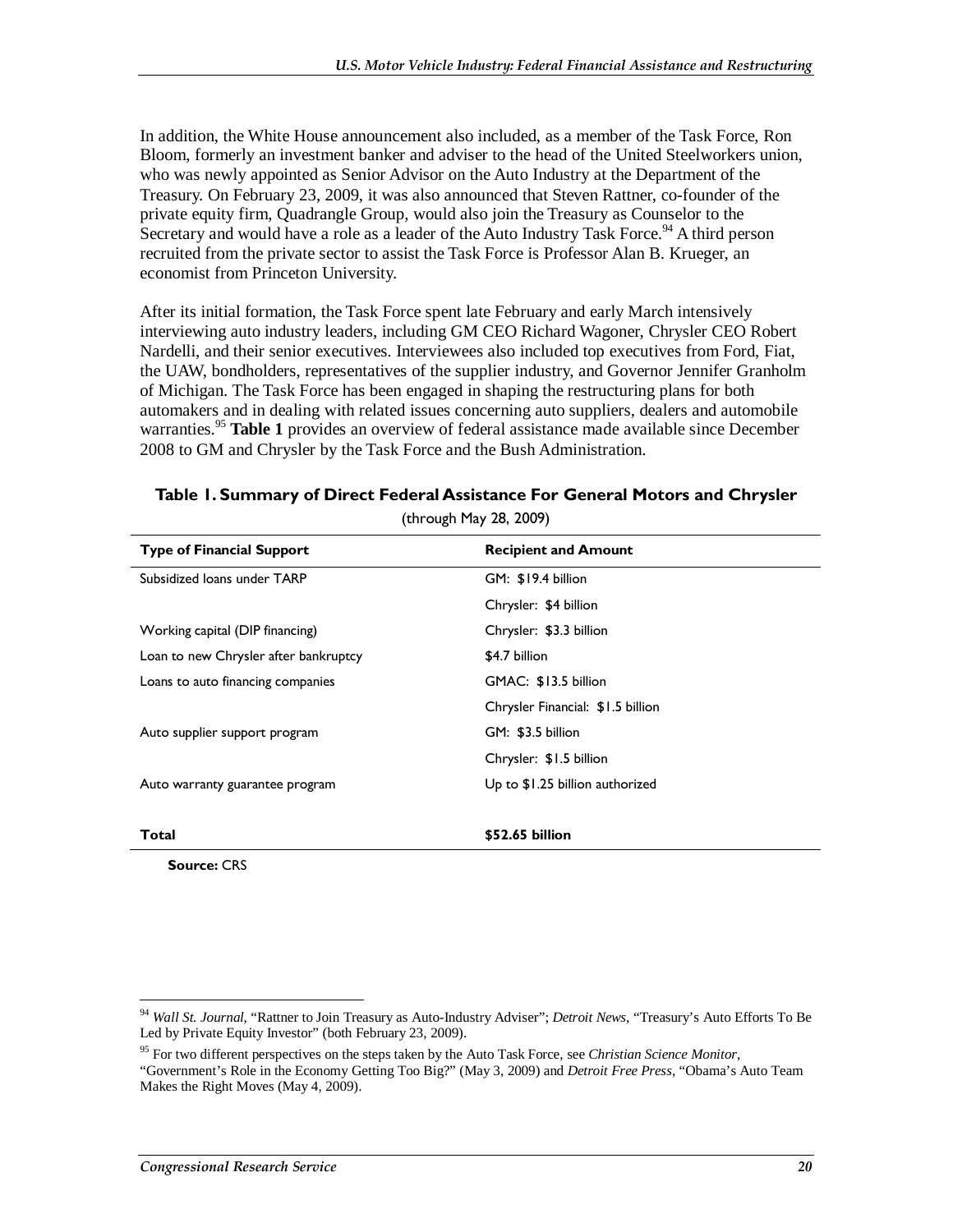#### **Aid to Auto Industry Suppliers**

In their viability plans, both GM and Chrysler highlighted the financial problems confronting their supplier base. OEM production cuts, uncertainty of payments of supplier receivables should an OEM enter bankruptcy, and the general freezing up of the credit system were all financially imperiling the Detroit 3 supplier base (and, by implication, the supplier base of other auto OEMs in the U.S. market, as well). GM listed the "supply chain" as the first "key risk" in its February 2009 viability plan. GM also noted its special commitment to Delphi, the successor to its former parts-making division, which has been in bankruptcy since October, 2005. Cash-strapped as it is, GM agreed in March 2009 to purchase Delphi's steering business to protect its continued access to parts, after Delphi's plan to sell the unit fell through.<sup>96</sup> In its plan, Chrysler indicated that  $22\%$ of its supply base, by value, is "financially troubled," compared to just 10% in August 2008.<sup>97</sup>

The Motor & Equipment Manufacturers Association (MEMA), which represents suppliers to both the OEMs and the "aftermarket," proposed to the Treasury Department and to Congress a threepart program, which would use the TARP to backstop the auto supplier industry. The total estimated cost of this program would be as much as \$25.5 billion, distributed as follows:

- *Government guarantee of supplier receivables*. A guarantee of receivables payable to suppliers (to a value of 80%) from each of the Detroit 3 would enable suppliers to borrow against receivables in capital markets. Maximum cost to the Treasury, based on Detroit 3 production levels, would be about \$10.5 billion.
- *"Quick pay" receivables program*. This would provide additional liquidity to suppliers to TARP-supported OEMs by reducing the typical 45-55 day payback period for their suppliers to 10 days. Estimated cost of the program would be \$7 billion, as a revolving credit fund would be set up to be used by GM and Chrysler.
- *Government loan guarantees for suppliers*. This would encourage commercial banks to increase lending to suppliers by guaranteeing commercial loans or lines of credit. The estimated guarantee level would be up to \$8 billion.<sup>98</sup>

Both GM and Chrysler, in their viability plans, expressed support for federal support to suppliers. GM, however, called for a more limited program of credit insurance to be established immediately, which would guarantee receivables of selected suppliers at a cost of about \$4.5 billion. GM emphasized that such a program would be needed as GM seeks to reduce costs by establishing a more financially robust and smaller supplier base, within a more consolidated supplier industry.<sup>99</sup> Chrysler supported both the guarantee of accounts payable by the federal government and the "quick pay" proposal. It also called for direct loans to suppliers from the

<sup>&</sup>lt;u>.</u> <sup>96</sup> *GM 2009-14 Restructuring Plan* (February 2009), pp. 32-33; *Bloomberg.com*, "GM To Speed Payments to Delphi, Buy Parts Factory" (March 3, 2009); *Detroit News*, "GM Buys Back Delphi Steering" (March 4, 2009).<br><sup>97</sup> *Chrysler Viability Plan* (February 2009), p. U153.

<sup>&</sup>lt;sup>98</sup> Letter from Robert McKenna, president and CEO of MEMA to Secretary of the Treasury Timothy F. Geithner (February 13, 2009), including attached document *Motor Vehicle Supplier Sector Emergency Financial Assistance Request.* See especially pp. 5-10 of the attached document.

<sup>99</sup> *GM 2009-14 Restructuring Plan* (February 2009), pp. 32-33 and Appendix U.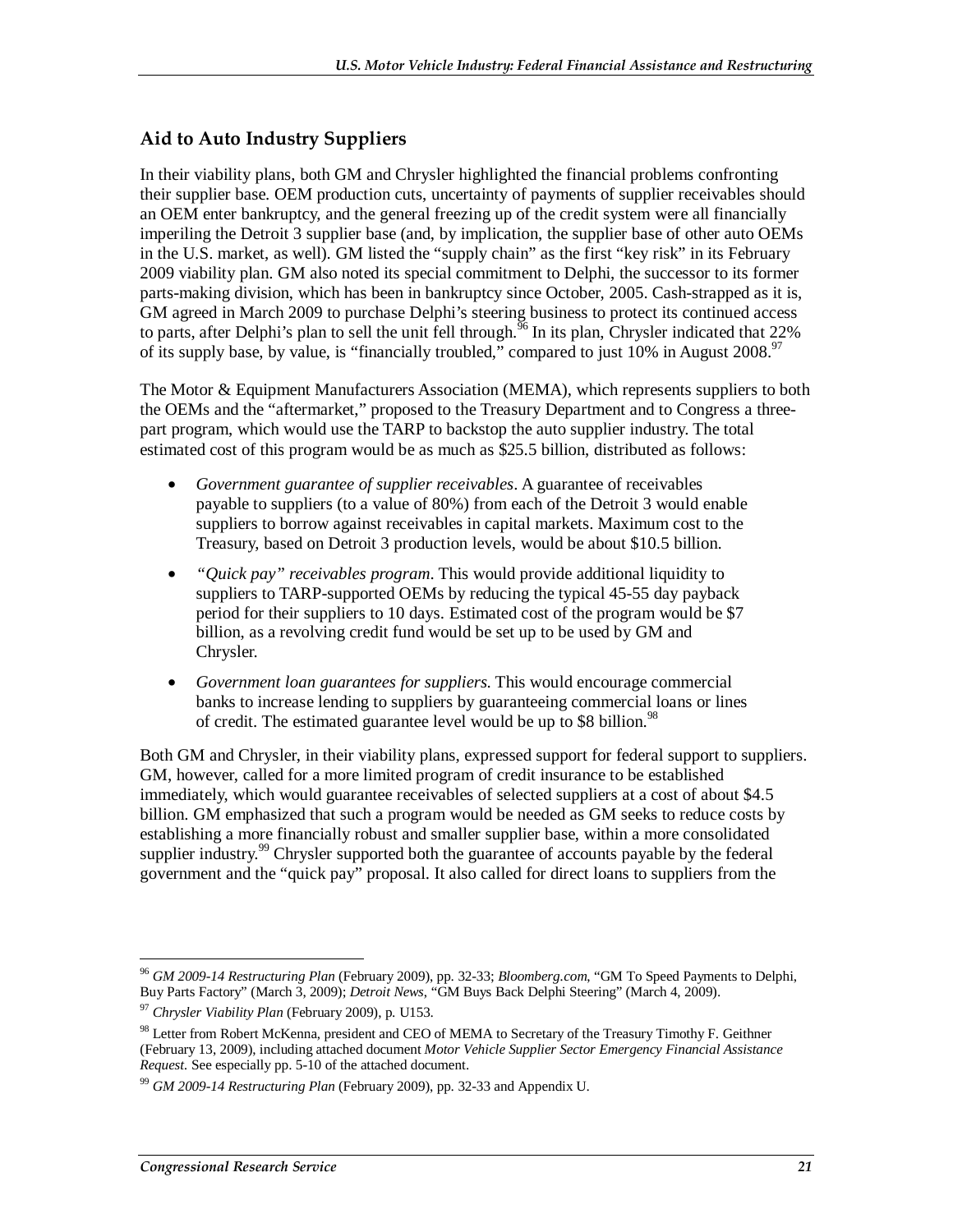government "to relieve Chrysler from the cash burden of funding [debtor-in-possession] loans for numerous suppliers."<sup>100</sup>

In its first decision, the Presidential Task Force announced on March 19, 2009, a limited auto supplier support program, with \$5 billion of TARP funds. This program is similar to the model requested by GM. It is limited to suppliers of domestic OEMs and "will be run through American auto companies that agree to participate in the program:"

The program will provide suppliers [for a small fee] with access to government-backed protection that money owed to them for the products that they ship will be paid no matter what happens to the recipient car company. Participating suppliers will also be able to sell their receivables into the program at a modest discount.<sup>101</sup>

Although the program was more modest than MEMA had requested, it supported the program as an important step in stabilizing the supplier base.102 According to the *Washington Post*, support would be limited to those suppliers designated by the OEMs receiving TARP funds, and "suppliers ... besieged automakers with questions about who would receive support and who wouldn't."<sup>103</sup> The article also quoted a Chrysler letter to suppliers saying that the "government" loan associated with this program is not large enough to permit all of Chrysler's U.S.-based suppliers to participate." Ford declined to participate, saying, "We remain viable and expect no issue with continued payments to our suppliers."<sup>104</sup> At General Motors, its roughly 1,500 Tier 1 direct suppliers to its U.S. plants are eligible for the assistance. Its approximately 16,000 indirect North American suppliers – who sell to the Tier  $1^{105}$  manufacturers or provide GM with nonmanufacturing services, such as healthcare and information technology – are generally not eligible. The GM supplier financing program is administered by Citibank.

The Treasury's supplier assistance program protects only GM and Chrysler receivables<sup>106</sup> but MEMA believes that it will prove to be too limited a cushion considering the severity of the decline in U.S. auto sales and the plans of Chrysler and General Motors to idle their plants for most of the summer. According to the Original Equipment Suppliers Association (OESA), suppliers who have been running at a low 52% of capacity in March face a potential drop below 40% in July, placing considerable strain on the financial outlook for many suppliers.

<sup>-</sup><sup>100</sup> *Chrysler Viability Plan* (February 2009), p. U154.

<sup>&</sup>lt;sup>101</sup> U.S. Department of the Treasury. "Treasury Announces Auto Supplier Support Program," press release, and fact sheet, "Auto Supplier Support Program: Stabilizing the Auto Industry at a Time of Crisis" (March 19, 2009).

<sup>&</sup>lt;sup>102</sup> Motor & Equipment Manufacturers Association. "Parts Suppliers Praise Administration for Acting to Assist Industry," press release (March 19, 2009).

<sup>103</sup> *Washington Post*, "Auto Parts Makers Get \$5 Billion Lifeline" (March 20, 2009), p. D1.

 $104$  Ibid.

 $105$  Tier 1 suppliers are direct suppliers to the auto manufacturers; Tier 2 and 3 suppliers generally supply the Tier 1 companies.

 $106$  Parts suppliers are also buffeted by the recession. On May 28, 2009, Visteon, a former Ford auto parts unit, filed for Chapter 11 bankruptcy, saying that Ford has committed to ensure long-term continuity of supply and to support debtorin-possession (DIP) financing for the restructuring efforts. *Reuters*, "Visteon Files for Bankruptcy to Protect U.S. Operations" (May 28, 2009)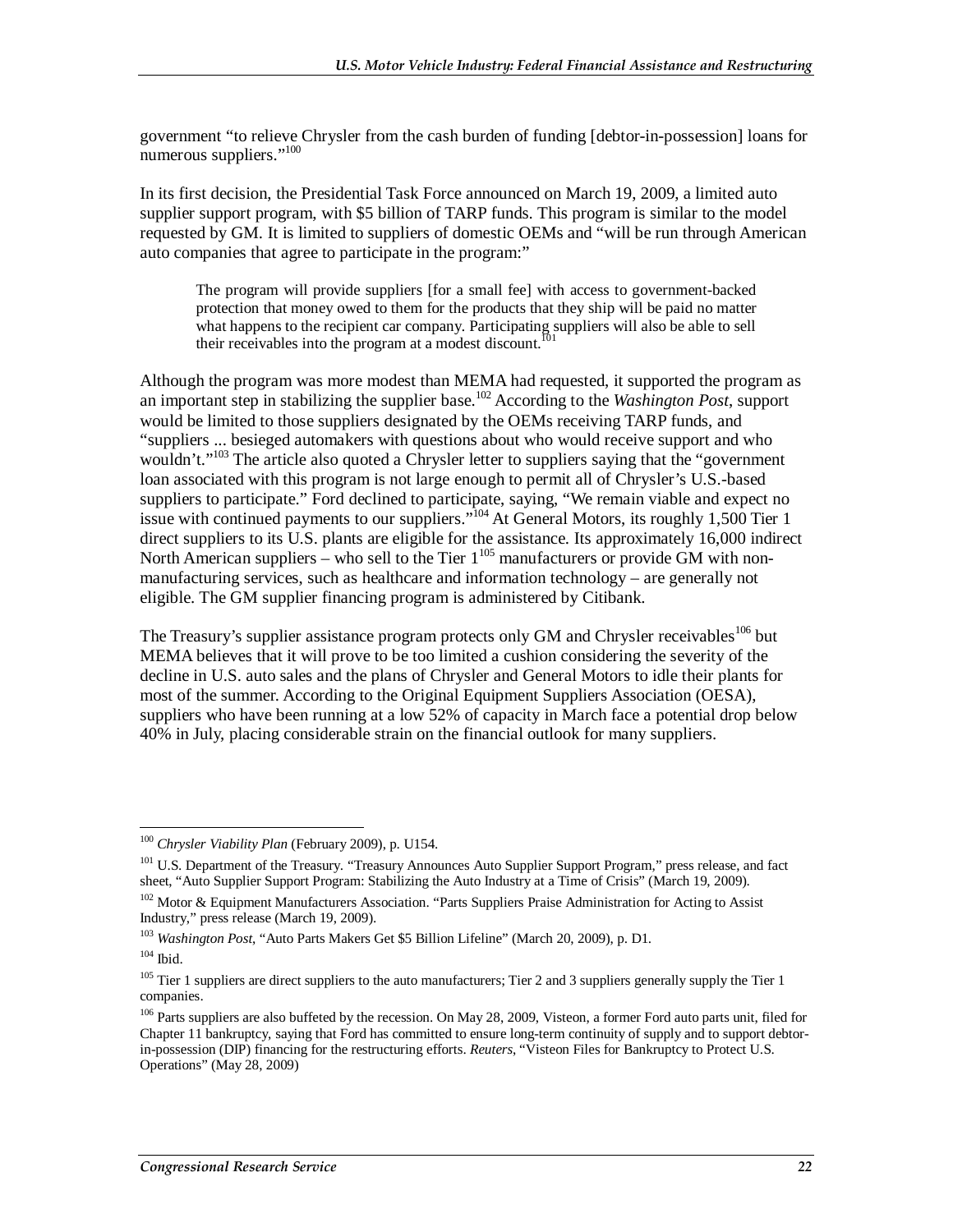#### **Aid to Chrysler and General Motors Auto Dealers**

Faced with reduced production and product offerings, GM and Chrysler announced in early May that they would reduce their dealer networks by 25% as part of their restructuring plans. Chrysler's dealer reduction would take place almost immediately, a step it can take since it is in bankruptcy. GM's reduction would be of a longer duration, since its dealer contracts do not expire until October 2010.

These reductions and a severely diminished pool of lending capital for new vehicles have caused concern among GM and Chrysler dealers. They have expressed concern about the ability of some dealers to survive this transition period and question the need for reducing the GM and Chrysler dealer networks, arguing that more dealers translates into more sales for the automakers. In the case of Chrysler, terminated dealers have asked for a longer transition period than the three weeks offered.

Regarding the lack of financing for new autos, several steps have been taken to supply dealers with a more adequate financing:

- As discussed in more detail under a later section, Financial Issues in the Auto Industry, the Bush Administration provided the two financing arms – GMAC and Chrysler Financial—with TARP loans of \$6 billion and \$1.5 billion, respectively. These loans were made to provide more liquidity so that dealers could continue to purchase inventory from the manufacturers and assist consumers with financing. An additional \$7.5 billion is expected to be loaned to GMAC in May 2009 to jumpstart auto lending, according to Treasury Secretary Geithner.107 (Chrysler Financial's assets are being transferred to GMAC under the terms of the restructuring.)
- In December, the Federal Reserve announced that auto dealers could participate in a new \$200 billion "term asset-backed securities loan facility" (TALF) to finance inventory purchases.
- The Obama Administration announced a new "warrantee commitment program," to assure potential vehicle purchasers that new car warranties would be backed by the federal government during the period in which the two companies were being restructured. Whatever the status of the companies, even if it included a period in bankruptcy, any vehicle warranty offered by the companies would be "back-stopped" with federal support. $108$
- The Small Business Administration's 7(a) loan program has been expanded, enabling dealers and other small businesses to get access to working capital. According to the National Automobile Dealers Association, this change will "encourage lenders to assist thousands of additional dealers with the liquidity they need to keep their doors open, make payroll and prevent further layoffs..." $^{109}$

 $\frac{1}{1}$ <sup>107</sup> *Automotive News*, "GMAC Could Get \$7.5 billion More from U.S., Report Says" (May 11, 2009).

<sup>&</sup>lt;sup>108</sup> The program is described in Department of the Treasury. "Obama Administration's New Warrantee Commitment Program" (March 30, 2009).

<sup>&</sup>lt;sup>109</sup> National Automobile Dealers Association press release, "NADA Praises SBA Action to Expand Loan Eligibility" (May 1, 2009).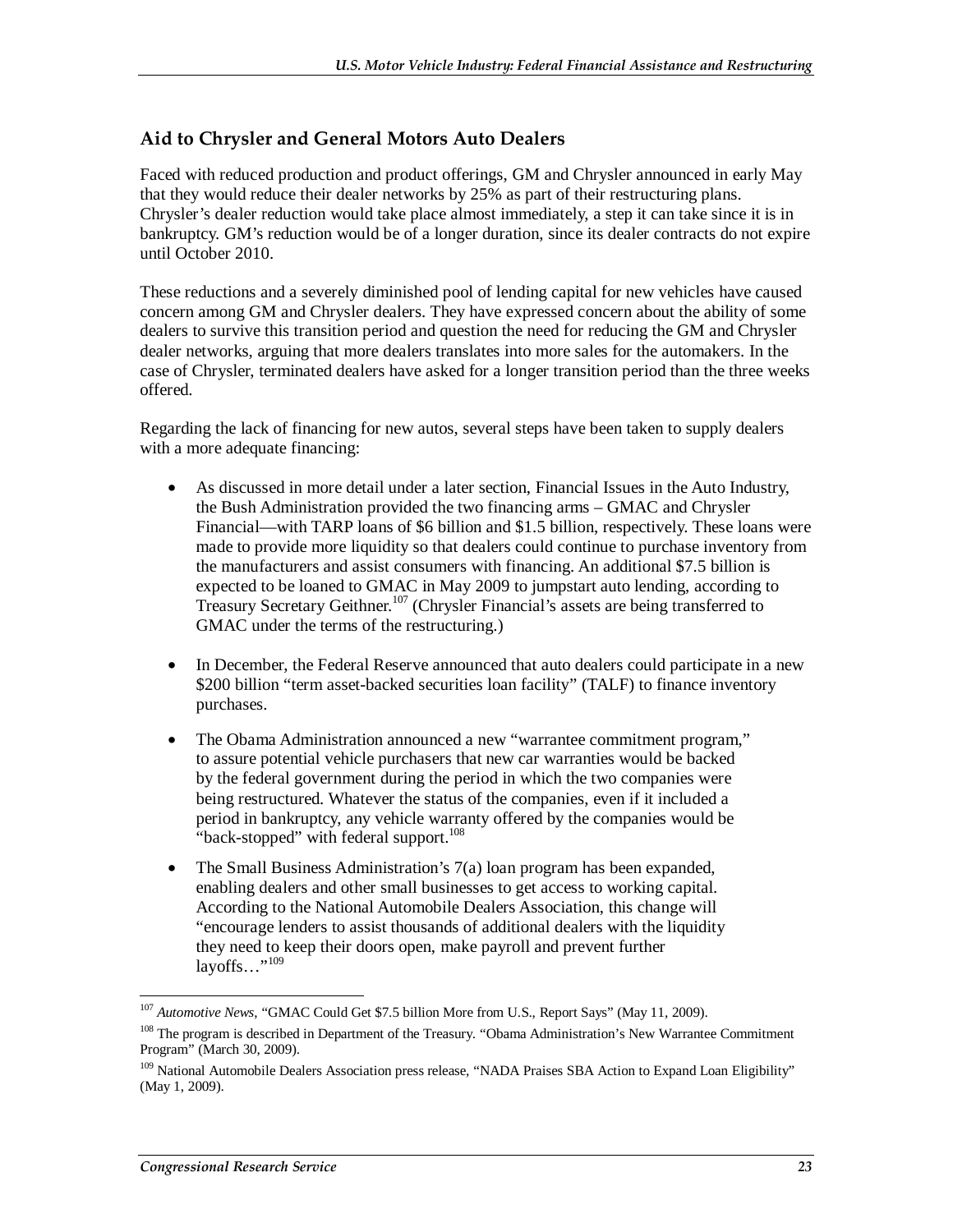• President Obama has expressed support for a new federal program to remove older cars from the road, as a means to spur automobile sales. This technique has been successful in other countries – notably in Germany,<sup>110</sup> where auto sales increased by 21% in February and by a smaller amount in March – and in a number of states, such as Texas and California. Several bills have been introduced that would authorize such scrappage programs, including H.R. 520/S. 247, the Accelerated Retirement of Inefficient Vehicles Act, introduced respectively by Representative Israel and Senator Feinstein; H.R. 1550, the Consumer Assistance to Recycle and Save Act (CARS), introduce by Representative Sutton; and H.R. 1606, the New Automobile Voucher Act, introduced by Representative Manzullo.

#### **Presidential Decision on Loan Requests – New Conditions for Support**

On March 30, 2009, President Obama announced that the Auto Task Force had completed its evaluation of the GM and Chrysler viability plans in light of their requests for additional federal assistance. In the case of GM, he stated, "the plan they put forward is ... not strong enough." With respect to Chrysler, "with deep reluctance" the Administration concluded that it could not survive on a stand-alone basis and "needs a partner to remain viable."111 The Administration therefore accorded the two companies a short period of time to revise their plans and undertake additional actions, before making a final decision on the amount and framework of longer-term support.

In a "key finding" on auto industry restructuring, the Administration emphasized that, while GM and Chrysler present different issues and problems, in both cases, "their best chance of success may well require utilizing the bankruptcy code in a quick and surgical way." This would not be a liquidation or a "traditional," long, drawn-out bankruptcy in the Administration's vision, but a "structured" bankruptcy as a tool to "make it easier for General Motors and Chrysler to clear away old liabilities.... "<sup>112</sup>

#### *Administration Calls for "More Aggressive" GM Viability Plan*

For GM, the Administration offered "adequate working capital over the next 60 days," while the company revised its viability plan. As an "initial step," the resignation of CEO Wagoner was requested and accepted, because, in the President's words, of a recognition of a need for "new vision and new direction to create the GM of the future."<sup>113</sup>

In its analysis, the Task Force found that not only had GM failed to complete the steps necessary to achieve agreement between the company, the bondholders, and the UAW on necessary concessions to succeed as a viable enterprise, but the plan itself was seriously flawed. GM's plan did not adequately deal with the issues of too many brands and dealers, nor did it significantly shift its product strategy away from a reliance for profits on high-margin trucks and SUVs. The Task Force concluded it did not explain how GM was going to come close to maintaining its

<sup>-</sup><sup>110</sup> For a longer discussion of how some foreign governments are prompting sales of older cars through voucher programs (or "cash for clunkers"), see later in this report, "Falling Demand Affects All Automakers in the United States and Abroad."

<sup>&</sup>lt;sup>111</sup> White House. Briefing Room, "GM & Chrysler" (March 30, 2009).

<sup>&</sup>lt;sup>112</sup> Treasury, "Obama Administration New Path."

<sup>&</sup>lt;sup>113</sup> White House, "GM & Chrysler."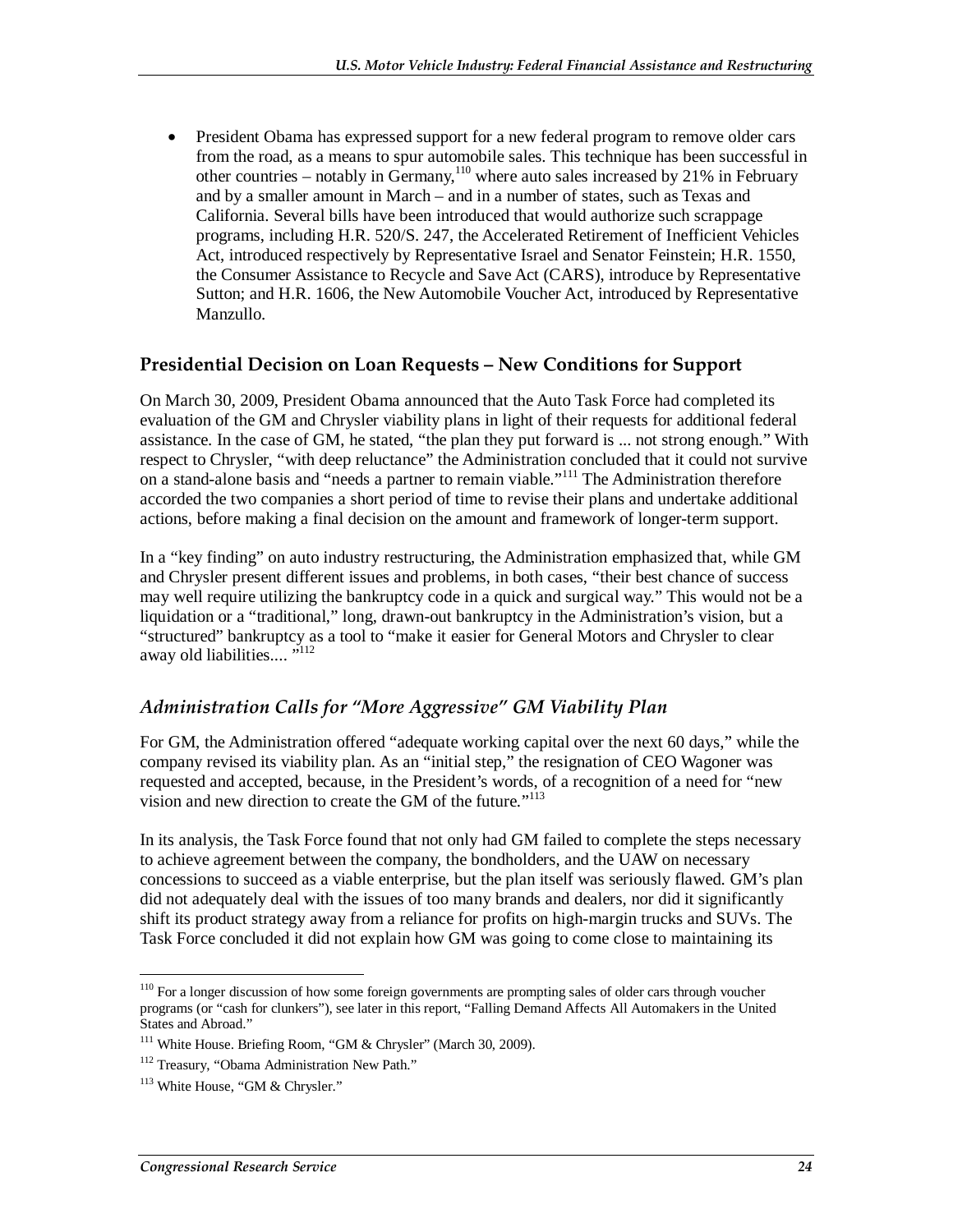market share going forward while shedding half of its current product brands, and the plan assumed "improvement in net price realization despite a seriously distressed market, lingering consumer quality perceptions, and an increase in smaller vehicles (where the Company has previously struggled to maintain pricing power)."

In addition, the Task Force found that the plug-in hybrid Chevrolet Volt, currently in development, held "promise ... [but] will likely be too expensive to be commercially successful in the short term." It found that cash needs associated with legacy liabilities would continue to grow through 2013-2014, reaching a level of \$6 billion per year. The Task Force analysis did conclude, however, that, given "improvements that have been made to date, ... there could be a viable business within GM if the Company and its stakeholders engage in a substantially more aggressive restructuring plan."<sup>114</sup>

In support of this conclusion, the Administration announced that it would insure that GM had "working capital" for 60 more days "to develop a more aggressive restructuring plan and a credible strategy to implement such a plan."<sup>115</sup> Leadership of the company as CEO during this period devolved to the president and chief operating officer under Wagoner, Frederick Henderson.

#### *Administration: Chrysler Needs Deal with Fiat*

By contrast, the Task Force did not believe that Chrysler could continue as a stand-alone company. The company was considered to lack the scale necessary to transform its product mix toward smaller-size vehicles. It was not geographically diversified, with its sales concentration too heavily focused on North America. And, unlike GM, Chrysler had failed in recent years to make significant gains in quality improvements when measured against competitors. As a result, the [Task Force] found that Chrysler's plan is not viable as currently structured. However, a partnership with another company, such as Fiat or another prospective partner ... could lead to a path for viability for Chrysler.<sup>116</sup>

Following up on this conclusion (and the Task Force had reportedly met with Fiat CEO Sergio Marchionne), the Obama Administration offered Chrysler support for 30 more days while it sought to reach a definitive partnership agreement with Fiat. If such a deal could be reached, the Administration would consider lending up to \$6 billion more to the partnership, providing some additional conditions were met. These included "extinguishing the vast majority of Chrysler's secured debt." There would also have to be a labor agreement with the UAW "that entails greater concessions than those outlined in the existing loan agreements." The new restructuring plan would have to assume no more than \$6 billion in ongoing U.S. government support, provide for a positive company cash flow, and an "adequately capitalized mechanism" for financing vehicle purchases by both customers and dealers. $^{117}$ 

<sup>-</sup>114 This analysis and criticisms are detailed in Department of the Treasury. *GM February 17 Plan: Viability Detrmination* (March 30, 2009).<br><sup>115</sup> Department of the Treasury. "Obama Administration New Path to Viability for GM & Chrysler" (March 30, 2009).

<sup>116</sup> Details and conclusion in Department of the Treasury. *Chrysler February 17 Plan: Viability Determination* (March 30, 2009).

<sup>&</sup>lt;sup>117</sup> Treasury, "Obama Administration New Path."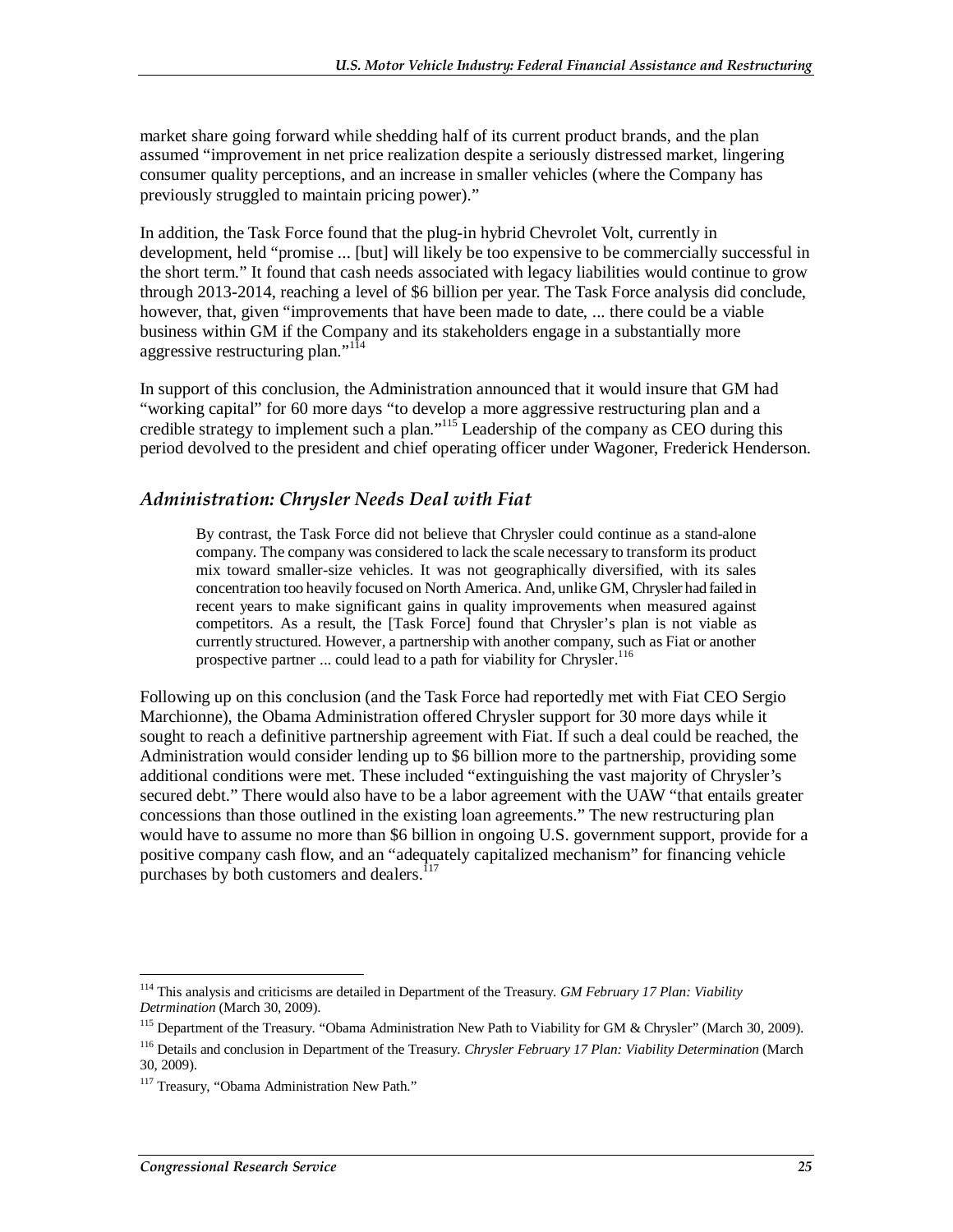#### **Chrysler Files For Bankruptcy**

At the end of March, the administration gave Chrysler 30 days to obtain support for its restructuring plan from all the stakeholders, including unions, bondholders, potential partner Fiat, previous partner Daimler (which still owned 19.9%), and its current owner, Cerberus Capital Management.

Chrysler and the Auto Task Force used the month of April to assemble support from each of these constituencies so that the company could avoid bankruptcy court and, instead, emerge as a leaner company in partnership with Fiat. One by one, most of the stakeholders agreed to the terms of an out-of-court settlement.<sup>118</sup> Among the investors holding \$6.9 billion in Chrysler debt, a group representing 30% of the company's debt did not reach agreement with the U.S. Treasury and Chrysler by the April  $30<sup>th</sup>$  deadline. Lacking out-of-court agreement with these investment firms and hedge funds, Chrysler filed for federal bankruptcy protection as a mechanism to reach a final restructuring agreement.

#### *Terms of the Chrysler-Fiat Alliance Agreement*

President Obama announced the terms of the incomplete Chrysler-Fiat Alliance on April 30. It is expected to create the sixth-largest global auto manufacturer and produce a range of new, fuelefficient automobiles. Fiat chairman Sergio Marchionne has indicated he'd be interested in running the new company as chief executive officer.<sup>119</sup> This alliance, which includes a new ninemember board of directors, has a new set of owners as shown in **Table 2,** as well as new corporate leadership,<sup>120</sup> and the following components:<sup>121</sup>

- Cerberus Capital Management will waive its share of Chrysler's \$2 billion second lien debt and forfeit its entire equity stake. It agreed to transfer its ownership of Chrysler headquarters to the new alliance.
- Daimler, Chrysler's former owner and a current minority shareholder, has waived its share of Chrysler's \$2 billion of second lien debt and gave up its 19% equity stake. It agreed to pay \$600 million to Chrysler's pension funds.
- Fiat agreed to contribute a free license to use all of its intellectual property on automobile technology in exchange for 20% of the new company's equity. Fiat will select three Chrysler directors once the company is reorganized and its equity stake could grow from 20% to 35% and then to 51% if it meets performance benchmarks. These requirements for a larger equity holding will require Fiat to introduce a vehicle built in a U.S. plant that achieves 40 mpg; provide Chrysler with a new overseas distribution network and make new, cleaner engines at a U.S. Chrysler facility.

<sup>&</sup>lt;sup>118</sup> The Detroit News, "Daimler Gives Up Stake in Chrysler" (April 28, 2009).

<sup>&</sup>lt;sup>119</sup> Bloomberg.com, "Obama Pushes Chrysler-Fiat Deal at Bankruptcy Looms" (April 30, 2009).

<sup>&</sup>lt;sup>120</sup> CEO Robert Nardelli will leave Chrysler and take a position at Cerberus; Vice Chairman and President Tom LaSorda has retired. C. Robert Kidder, former chairman of Borden Chemical and Duracell International, will become Chrysler chairman when the new company emerges from bankruptcy.

<sup>&</sup>lt;sup>121</sup> Cited from U.S. Department of the Treasury press release, "Obama Administration Auto Restructuring Initiative and Chrysler-Fiat Alliance" (April 30, 2009).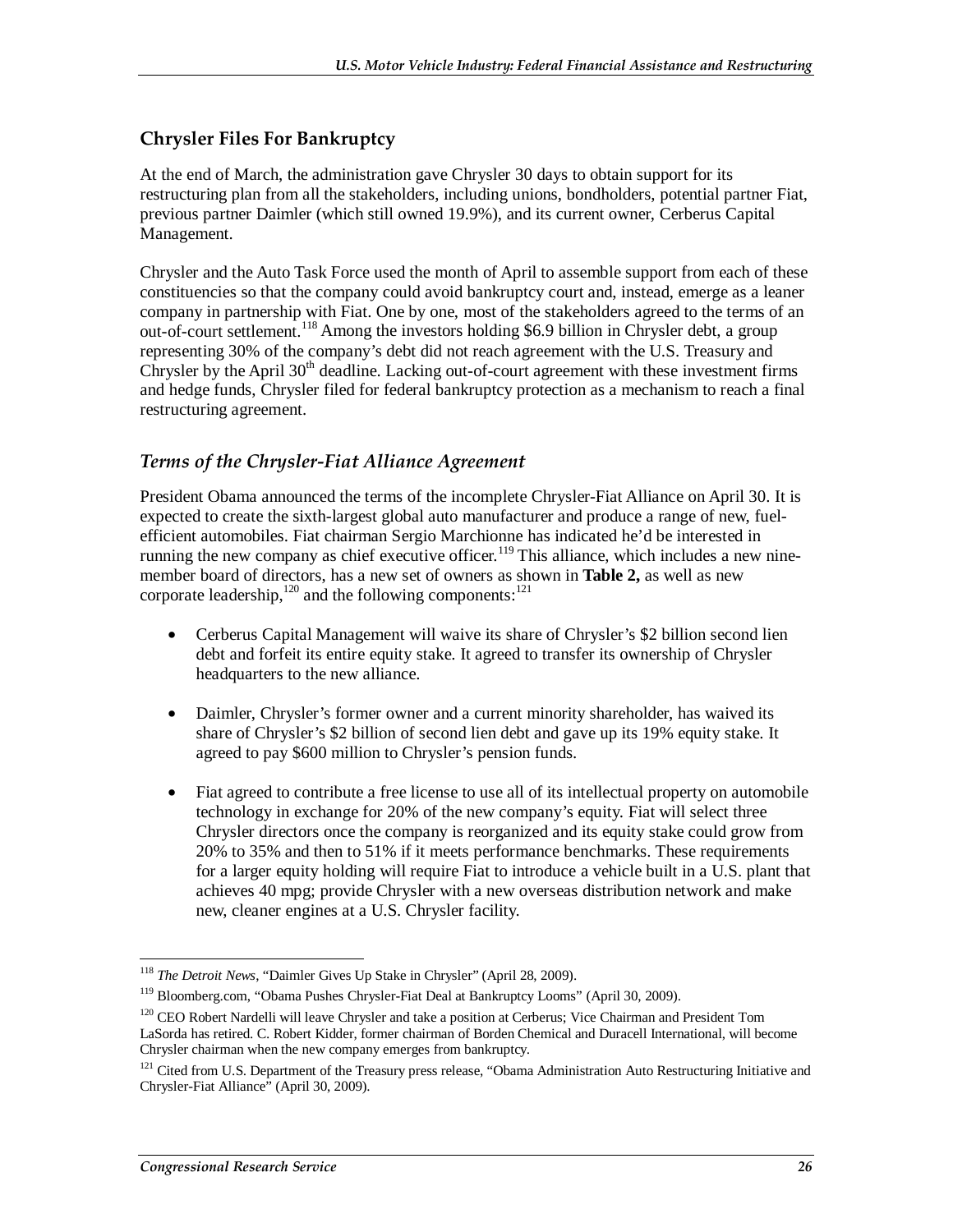- The United Auto Workers (and its counterpart in Canada, the Canadian Auto Workers) agreed by unanimous vote<sup>122</sup> to significant concessions on wages, benefits, and retiree health, including agreements on overtime, holiday and cost of living pay, hiring of parttime employees and entry level workers and suspension of major portions of its Job Security Program.
- The new Chrysler will establish a Voluntary Employee Beneficiary Association (VEBA) that will, after 2010, provide health care benefits to Chrysler retirees. The VEBA will own 67.69% of Chrysler initially and select one independent director, but otherwise have no governance rights. In the Shareholder Plan filed with the bankruptcy court, the VEBA director agrees to "vote its membership interests in accordance with the recommendations of the independent directors of the company in proportion to such recommendations."<sup>123</sup>
- The U.S. Treasury will receive an initial 9.85% equity stake, with the right to appoint four directors, but otherwise will not play a role in the new Chrysler's governance.
- The governments of Canada and Ontario will together receive 2.46% of the new equity, based on their financial contribution to restructure Chrysler and they will have the right to appoint one independent director.
- Chrysler will enter into an agreement with GMAC that will provide dealer and customer financing after bankruptcy, in lieu of Chrysler Financial, which agreed to cooperate in the transition of its current dealer agreements to GMAC.
- Chrysler will continue to honor warranties, backed by the U.S. Treasury's Warranty Support Program.
- The dealer network will be reduced by 25%; existing dealers will reduce their dealer and service contact margins and suppliers have agreed to price reductions on the inputs they supply the company.

| i di contage O milei silipi oi standi si si |                         |                                                        |                                                            |  |  |
|---------------------------------------------|-------------------------|--------------------------------------------------------|------------------------------------------------------------|--|--|
| Owner                                       | <b>Initial Interest</b> | <b>Interest After Fiat</b><br><b>Meets First Terms</b> | <b>Interest After Federal</b><br><b>Loan is Terminated</b> |  |  |
| Fiat                                        | 20.00                   | 35.0                                                   | 51.00                                                      |  |  |
| U.S. Department of the Treasury             | 9.85                    | 8.0                                                    | 6.03                                                       |  |  |
| <b>UAW Retiree Medical Benefits Trust</b>   | 67.69                   | 55.0                                                   | 41.46                                                      |  |  |
| Canadian Government                         | 2.46                    | 2.0                                                    | 1.51                                                       |  |  |
| Total                                       | 100.00                  | 100.0                                                  | 100.00                                                     |  |  |

#### **Table 2. Reorganization of "New" Chrysler**  Percentage Ownership of Stakeholders

**Source:** Form of Amended and Restated Limited Liability Company Operating Agreement for New Chrysler, filed with U.S. Bankruptcy Court, see page 84.

-<sup>122</sup> *The Detroit News,* "Daimler Gives Up Stake in Chrysler" (April 28, 2009).

<sup>&</sup>lt;sup>123</sup> Shareholder Agreement filed by Chrysler with U.S. Bankruptcy Court, May 2009, Sec. 2.4, "VEBA Voting Restriction.'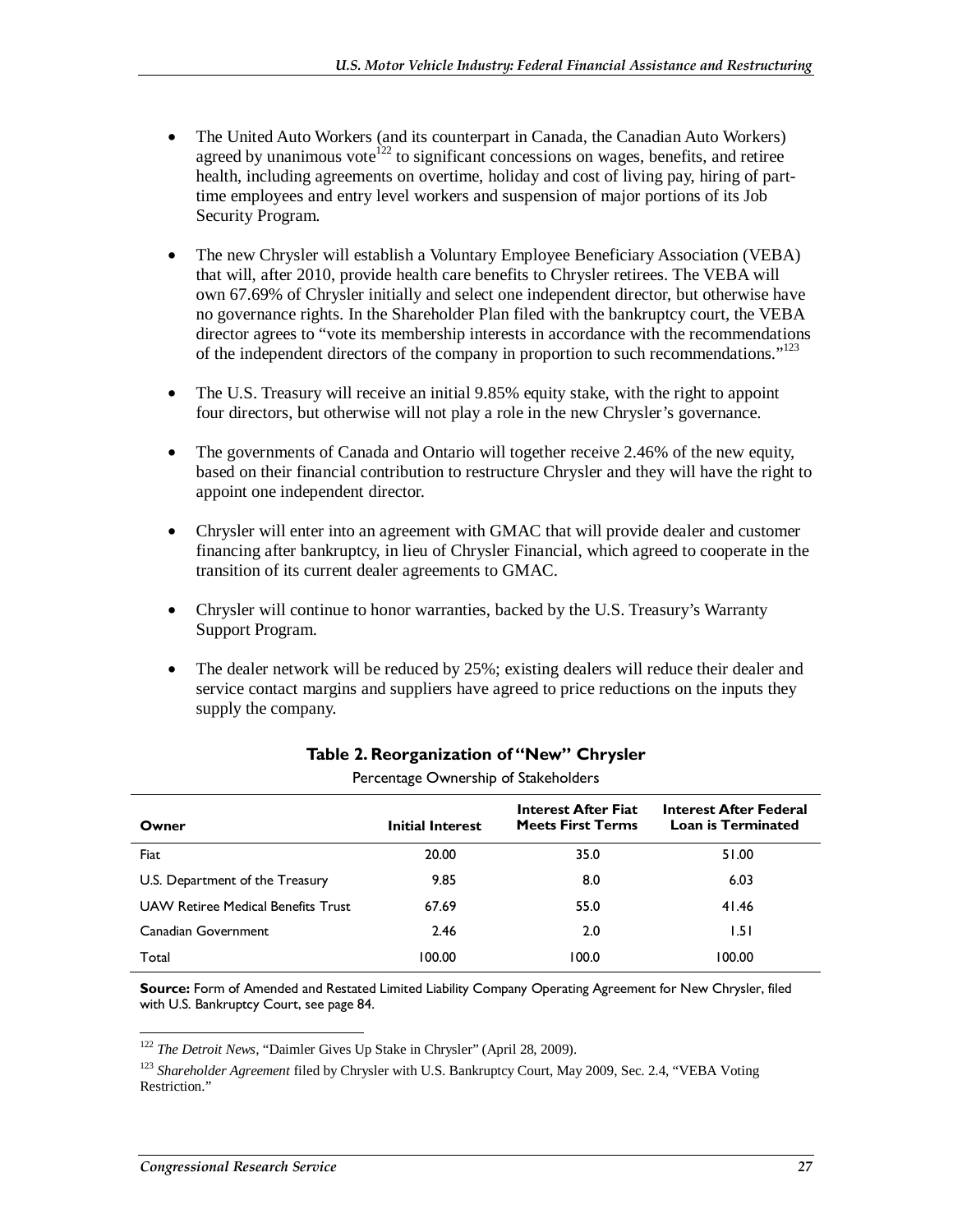The only constituency that did not reach agreement on the restructuring plan before April 30 was the bondholder group which holds \$6.9 billion in debt. Within this investor group, the largest banks – J.P. Morgan, Citibank, Morgan Stanley and Goldman Sachs – agreed to accept \$2 billion<sup>124</sup> in cash for this debt, but a group of investment firms and hedge funds balked. They argued that, as senior creditors, U.S. law required that they be considered first and before junior creditors. They said that the UAW and Fiat were granted seats on the board, but that bondholders were offered no representation. Oppenheimer Funds, one of the firms that did not agree to terms, said in a statement:

Our holdings in secured Chrysler debt are entitled to priority in long-established U.S. bankruptcy law, and we are obligated to our fund shareholders to support agreements that respect these laws.<sup>125</sup>

According to news reports,

Many dissidents paid from 50 cents to 70 cents on the dollar for their Chrysler loans, so they're sitting on losses, according to people familiar with the matter. Ronald E. Kolka, Chrysler's chief financial officer, said in a court filing that the first-lien debt is trading at about 15 cents on the dollar in the secondary market.<sup>126</sup>

After a week in bankruptcy court, the dissident bondholders group was dissolved when several of the investment firms withdrew, removing significant obstacles to a quick bankruptcy proceeding.

The administration and many in Congress were deeply concerned about the delays caused by the investors group. They viewed them as unnecessarily hamstringing an important agreement that had national economic significance. In announcing the alliance agreement on April 30, 2009, President Obama singled out the dissident investors, referring to them as "a small group of speculators" who "decided to hold out for the prospect of an unjustified taxpayer-funded bailout." Representative John Dingell said of them:

The rogue hedge funds that refused to agree to a fair offer to exchange debt for cash from the U.S. Treasury – firms I label as the 'vultures' – will now be dealt with accordingly in court.<sup>127</sup>

#### *Bankruptcy Court Issues for Chrysler*

In light of the impasse over repaying the investors, Chrysler filed for bankruptcy in the New York Bankruptcy Court on April 30, 2009. To finance the bankruptcy, the U.S. Treasury gave Chrysler \$500 million in working capital and arranged \$4.5 billion in debtor-in-possession, or DIP,

<sup>-</sup> $124$  The U.S. Treasury raised its offer to \$2.25 billion but withdrew it after some investors rejected it, according to a May 1, 2009 article in the *Detroit News*, "Obama Confident Bankruptcy Will Save Chrysler."

<sup>125</sup> *Bloomberg.com*, "Chrysler Lenders Tested Obama, Lost Game of Chicken" (May 1, 2009).

<sup>126</sup> Ibid*.*

 $127$  Ibid.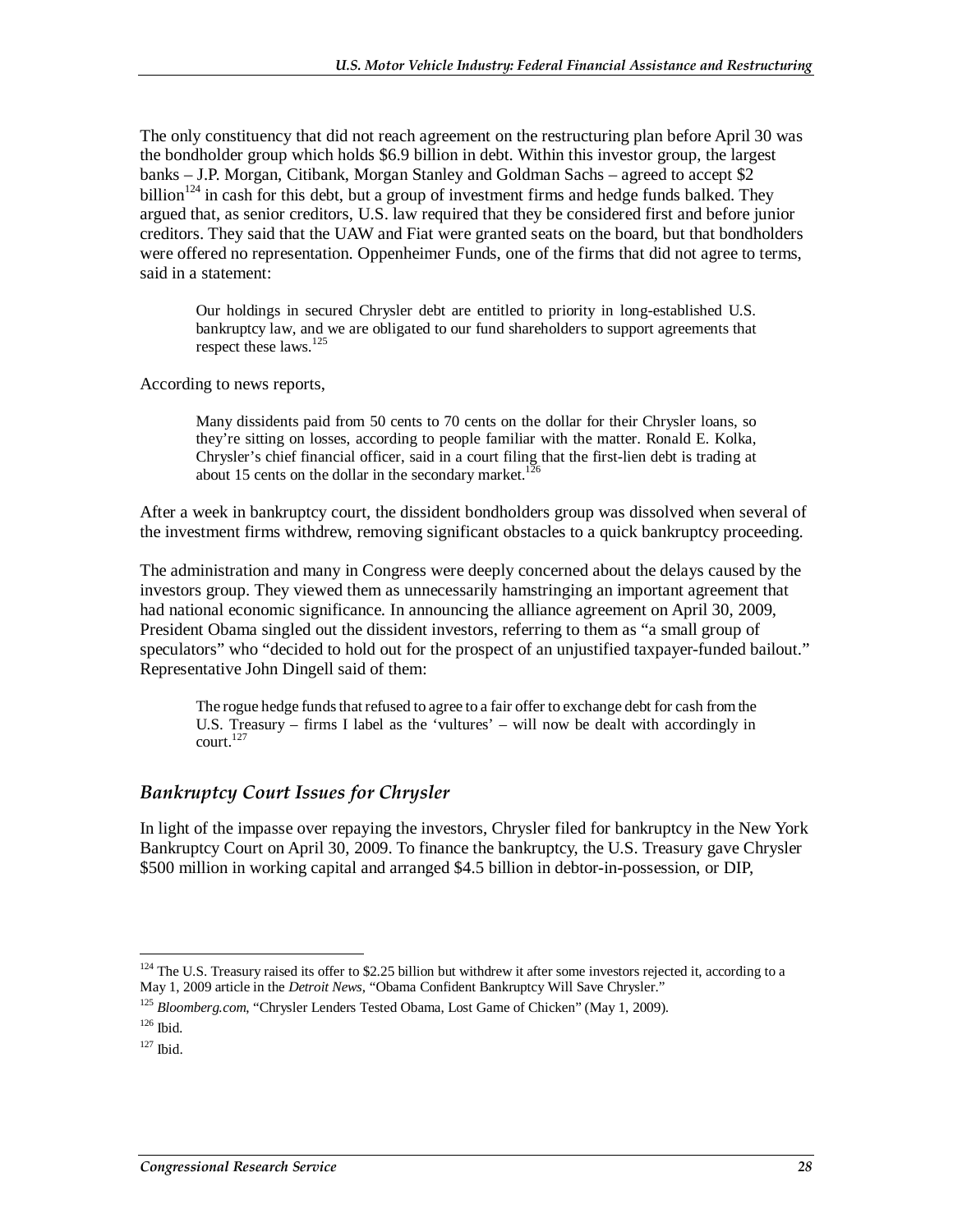financing.<sup>128</sup> It promised up to \$6 billion in senior secured financing to support the new company after the sale to Fiat.<sup>129</sup>

A Treasury filing made to the bankruptcy court lays out the choice for the court:

Irrespective of how Chrysler came to this point, it, along with its employees, vendors, dealers, customers and the communities built around Chrysler's operations, now face two sharply divergent possibilities: Chrysler can liquidate, wind down its operations and end its long history of building American cars; or Chrysler can consummate a sale within the next 60 days to an appropriate industry partner. Hard choices and painful consequences may well result even from the sale of Chrysler to an appropriate partner within the next 60 days. However, the alternative is far worse. $130$ 

Federal judge Arthur Gonzalez was assigned to the case; he has previously managed other major U.S. bankruptcies, including Enron and WorldCom.<sup>131</sup> In his first rulings on the case, Judge Gonzalez approved a Chrysler request to keep the company open during bankruptcy, so it can pay such costs as lawyers and the electric bill at Chrysler headquarters (Chrysler's plants will be shut until the conclusion of the bankruptcy proceeding). Chrysler's attorneys will seek to convince the judge that "sales of Chrysler assets to a new Chrysler-Fiat partnership is the only way to avoid a collapse of the entire company."<sup>132</sup>

A recent analysis of the pending bankruptcy proceeding in *Automotive News* is instructive:

The fastest way out of Chapter 11 is through a prepackaged bankruptcy filing, in which all creditors agree to a reorganization plan before the filing. In that case, it is possible for the troubled company to present the plan to the bankruptcy judge, get it approved, and be out of bankruptcy—sometimes within days.

But the odds of a giant automaker, with assets around the globe, getting all of its thousands of creditors to agree in advance to a reorganization plan are slim to none, bankruptcy experts say. That increases the value of Section 363 sales as a way to speed the process. Section 363 could come into play as Fiat picks and chooses from Chrysler's assets to form an alliance, discarding the parts it doesn't want.<sup>133</sup>

In a 363 sale, Chrysler's most attractive assets, such as the plants it wants to operate in the future, would be spun off into a new Chrysler, under the Fiat alliance. The rest of the assets, such as closed plants, would remain with the old Chrysler and be sold off. Chrysler has filed a motion for the judge to approve a Section 363 sale. It must adhere to a strict U.S. Treasury timetable or face default on U.S. government loans.

<sup>-</sup><sup>128</sup> See a further discussion of DIP loans in this report under the section "Financial Solutions: Bridge Loans and Restructuring."

<sup>&</sup>lt;sup>129</sup> Detroit Free Press, "Chrysler to Shed 8 Plants in Case" (April 30, 2009).

<sup>&</sup>lt;sup>130</sup> U.S. Treasury filing in U.S. Bankruptcy Court in New York (April 30, 2009).

<sup>&</sup>lt;sup>131</sup>The Wall Street Journal, "The Chrysler Bankruptcy Plan: Chrysler Bankruptcy Judge Handled Enron, WorldCom" (May 1, 2009).

 $132$  Detroit Free Press, "Trying to Keep the Doors Open" (May 1, 2009).

<sup>133</sup> *Automotive News*, "Section 363 Sales Could Speed Chrysler's Exit from Chapter 11" (April 30, 2009).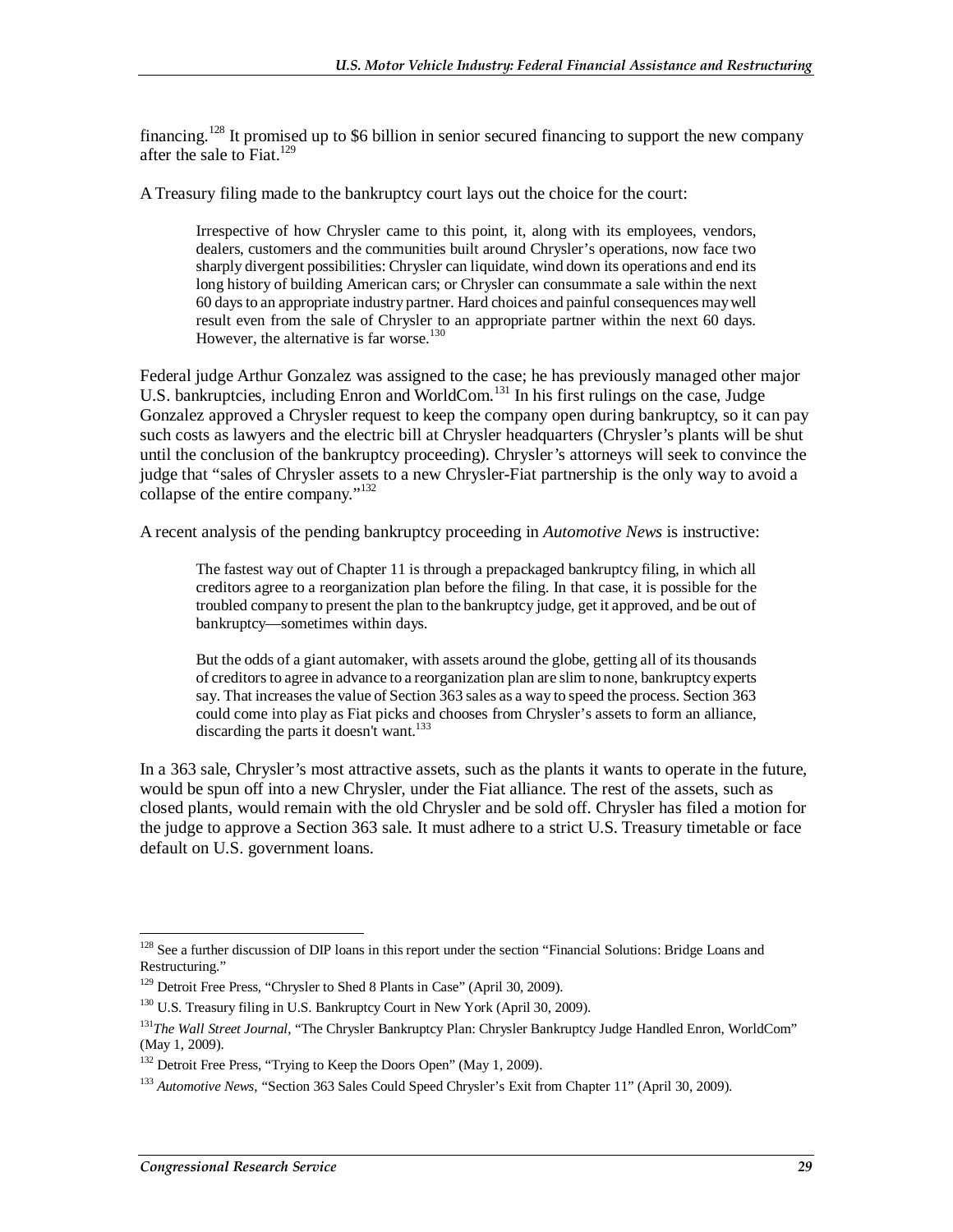#### **General Motors Faces New Challenges**

With continuing tight credit, the U.S. economy mired in recession, and unemployment rising, 134 General Motors has found an out-of-court turnaround more and more difficult to put together. It is facing a June 1 deadline to develop a restructuring plan that its stakeholders, including the U.S. government, must accept if bankruptcy reorganization is to be avoided.<sup>135</sup>

Economic factors are potentially more serious for GM than Chrysler because of the possibility that many consumers could stay away from GM showrooms over bankruptcy concern, thus worsening GM's financial position. GM built only 1.33 million vehicles globally in the first quarter 2009. That is 903,000 fewer than in the same period a year ago and was reflected in the \$5.9 billion GM loss in the first quarter. Revenue dropped by 47% compared with the same period a year ago. GM has announced that it will end its Pontiac division and is planning extended shutdowns this summer at all of its North American plants.<sup>136</sup> Ray Young, GM's chief financial officer said,

Once you start losing revenues, you get yourself into a vicious cycle from which you cannot recover. We prefer to restructure outside of bankruptcy, but if we have to go in, we need to go in and out quickly.<sup>137</sup>

General Motors, working with the Obama administration's auto task force, is attempting to meet the government's requirements for future assistance. Along these lines, it renegotiated its agreement with the United Auto Workers about pay, work rules, and the funding of its retiree health care obligations. It offered 10% equity to individual bondholders who hold \$27 billion in debt. GM said that it needs to cut the debt by at least \$24 billion, so it would need the approval of 90% of its bondholders.<sup>138</sup> On May 27, GM announced that it did not see the possibility of reaching an agreement with the bondholder group.<sup>139</sup>

Unlike Chrysler, GM is not seeking a partner, but it is in discussion with a number of foreign automakers and domestic investors who have expressed an interest in parts of GM's operations. The most publicized of these discussions are with Fiat and Magna which are both interested in purchasing GM's European operations, especially its Opel unit. In addition, Fiat has an interest in GM's profitable Latin American operations. GM is also selling Saturn, Saab, and Hummer and various entities have expressed interest in each of them.

Recent reports indicate that the Auto Task Force is pressing GM to make plans for bankruptcy.<sup>140</sup> Under this scenario, GM would be split into a "new General Motors," along with its strongest assets, and an "old GM" comprised of operations it did not want to operate in the future. This is similar to the approach Chrysler is taking. This approach is intended to allow GM to emerge from bankruptcy as a leaner and more competitive organization.

 $\frac{1}{1}$ <sup>134</sup> The U.S. April unemployment rate hit 8.9%, up from 8.5% in March.

<sup>&</sup>lt;sup>135</sup> *Automotive News*, "GM to notify dealers of cuts this week; bankruptcy 'more probable'" (May 11, 2009).<br><sup>136</sup> *The Detroit Free Press*, "GM Details Its Summer Shutdowns" (April 24, 2009).

<sup>137</sup> *The New York Times*, "GM, Leaking Cash, Faces Bigger Chance of Bankruptcy" (May 8, 2009).

 $138$  Ibid.

<sup>139</sup> *The Washington Post*, "Rescue Plan Would Give U.S. Most of GM's Stock" (May 27, 2009).

<sup>140</sup> *The Washington Post*, "GM Posts Loss of \$6 Billion" (May 8, 2009).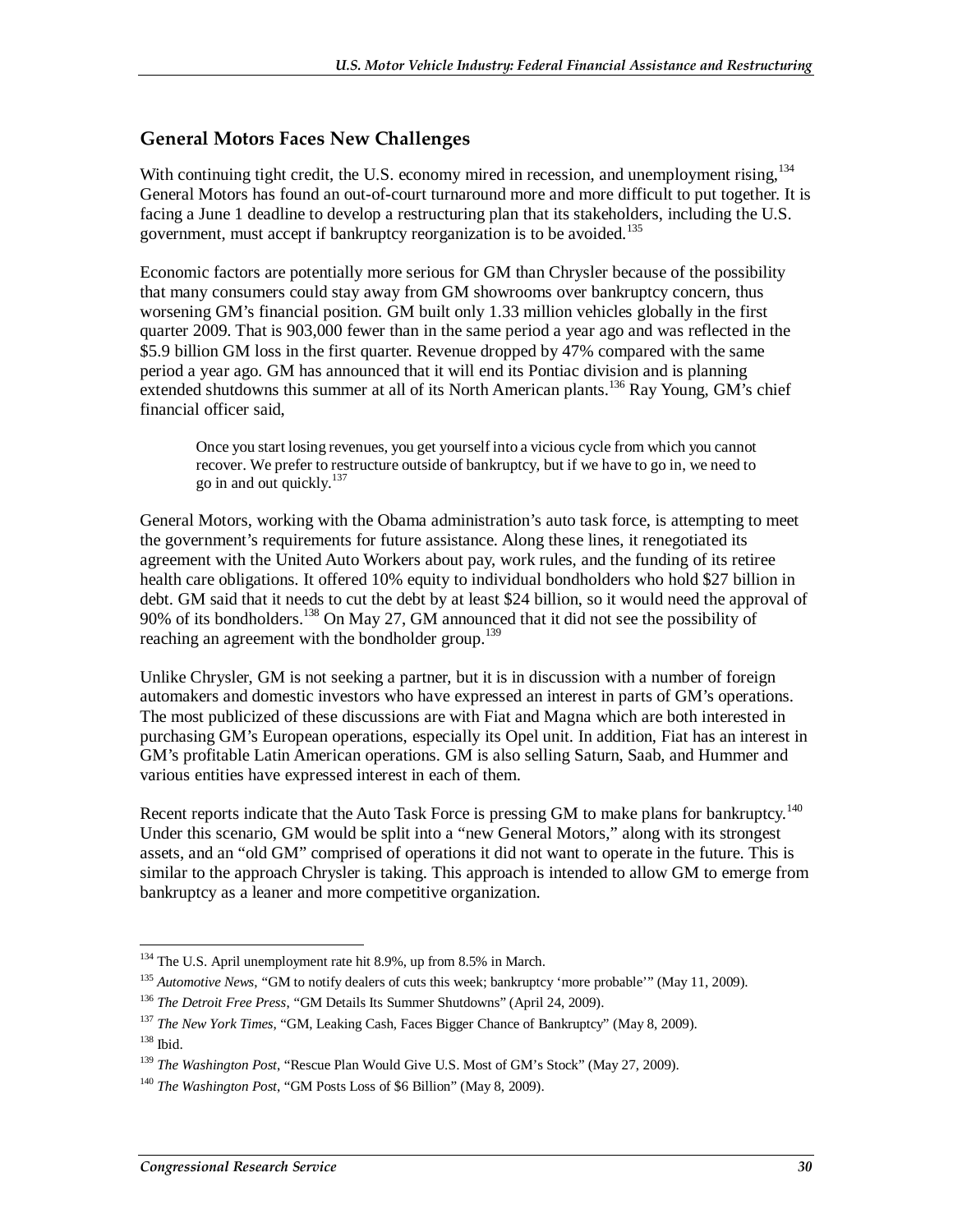## **Impact on the National Economy141**

The question of rescuing one or more of the Detroit 3 automakers comes up at a time of considerable weakness in the overall economy. In the fourth quarter of 2008, real gross domestic product (GDP) fell by 6.3% (well beyond the Commerce Department advance estimate that it would decline by  $3.8\%$ )<sup>142</sup> and by 6.1% in the first quarter 2009. Most economists are not very sanguine about short run prospects either. The International Monetary Fund forecasts that the world economy will shrink this year for the first time in decades and the U.S. economy will contract by 2.8%, the largest decline since  $1946$ <sup>143</sup> U.S. unemployment is projected to peak at about 10%.<sup>144</sup> Many believe that the consequences of a Detroit 3 company's failure for the national economy would add to the adverse economic climate.

## **National Impact of Detroit 3 Failure**

The White House *Fact Sheet* on the loan program for GM and Chrysler estimated that "the direct costs of American automakers failing and laying off their workers in the near term would result in a more than 1% reduction in real GDP growth and about 1.1 million workers losing their jobs, including workers for auto suppliers and dealers." Economists generally assess that economic growth of at least 2% is required to accommodate a growing labor force and keep the rate of unemployment from rising.

In the third and fourth quarters of 2008 and the first quarter 2009, the annual-rate value of motor vehicle output was \$333.5 billion, \$257.2 billion, and \$211.3 billion, respectively, out of a total annual-rate gross domestic product (GDP) of \$14.4 trillion, \$14.2 trillion, and \$14.1 trillion for the same time periods.<sup>145</sup> Motor vehicle production thus represented 2.3% of total output during the third quarter of 2008, but only 1.8% and 1.5%, respectively, of total output during the fourth quarter 2008 and first quarter 2009. The total number of workers employed in the manufacture of U.S. autos in 2007, measured on an annual basis, was 859,000. Of those, 186,000 worked in light vehicle assembly, and 673,000 were employed in the manufacture of parts.<sup>146</sup>

Estimates vary of job loss resulting from a failure of one or more Detroit 3 companies and their production. The estimates depend on different models and assumptions. But in every case, the impact on employment is serious.

• The Inforum model at the University of Maryland produced estimates of "peak year" (2011) job loss ranging from 826,000 jobs in event of "retirement" of 20% of Detroit 3 production (a shutdown of Chrysler, for example) to more than 2.2

<sup>-</sup><sup>141</sup> This section was written by Bill Canis, Specialist in Industrial Organization and Business.

<sup>&</sup>lt;sup>142</sup> U.S. Department of Commerce. Bureau of Economic Analysis. News release on "Gross Domestic product," January 30, 2009

<sup>&</sup>lt;sup>143</sup> *Congress Daily*, April 22, 2009<br><sup>144</sup> *IHS Global Insight*, U.S. Economy Forecast Flash, April 2, 2009

<sup>&</sup>lt;sup>145</sup> Department of Commerce, Bureau of Economic Analysis. National Income and Product Accounts Table 1.2.5. Gross Domestic Product by Major Type of Product, in billions of dollars, seasonally adjusted at annual rates. http://www.bea.gov/national/nipaweb/TableView.asp?SelectedTable=19&Freq=Qtr&FirstYear=2007&LastYear=2009

<sup>146</sup> Thomas H. Klier and James M. Rubenstein, "Who Really Made Your Car?," *Chicago Fed Letter*, Federal Reserve Bank of Chicago, October 2008. See also **Table 4** in this report.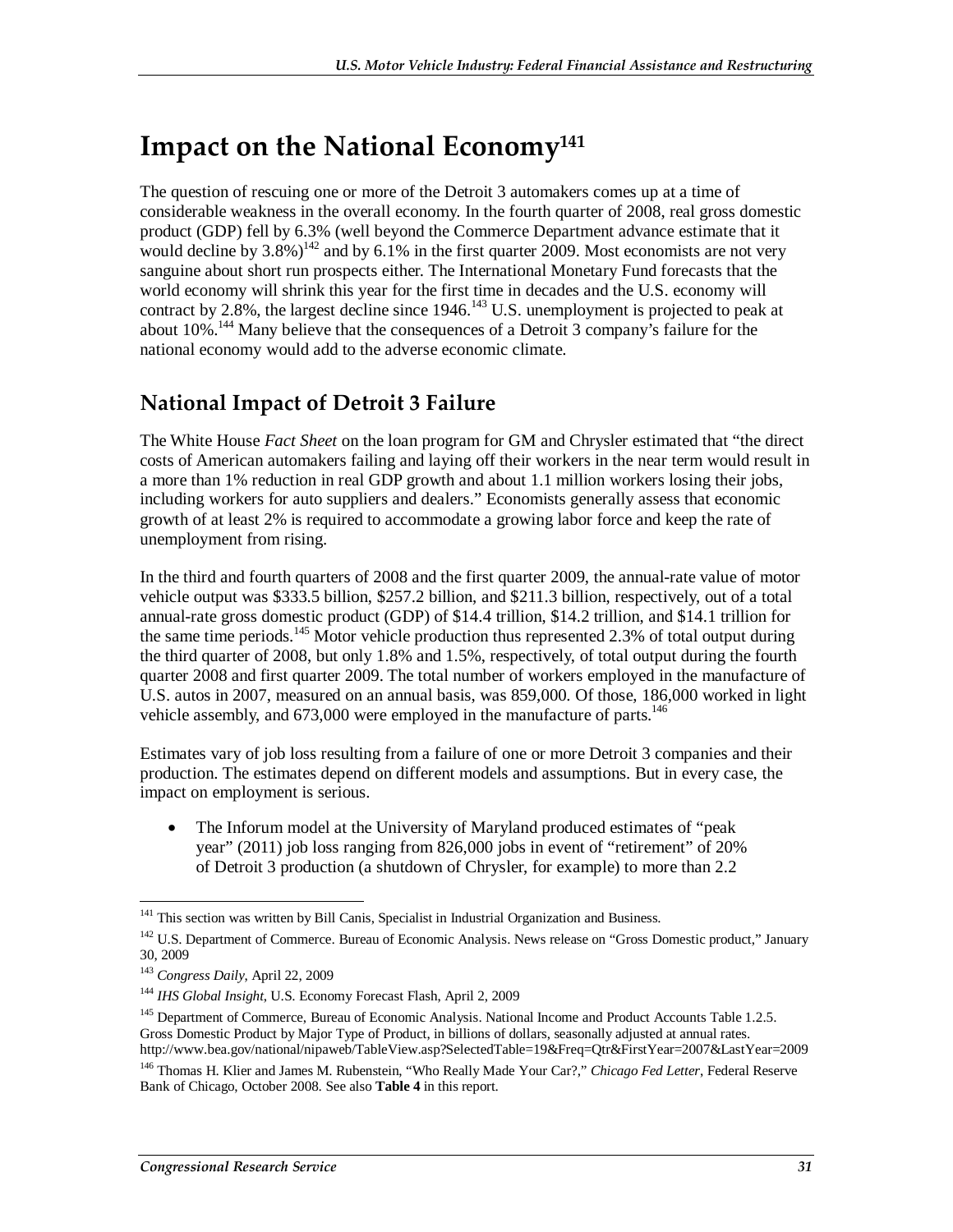million peak-year job losses in the event of a 60% Detroit 3 shutdown. However, the study also notes that the higher shutdown level is unlikely over the long term and that the practical worst-case scenario would be a restructuring and downsizing, with a 40% production loss. This would be estimated to result in 1.5 million jobs lost in the peak year, and a net average loss of just under one million jobs per year through 2014, against what employment would otherwise be. $147$ 

- Anderson Economic Group/BBK, an international business advisory firm with customers in the automotive industry, produced a separate set of estimates with a different methodology. AEG/BBK's worst-case scenario was bankruptcy and eventual liquidation of two of the Detroit 3. In this case, they estimated that more than 1.2 million jobs would be lost in the first year, and nearly 600,000 in the second year. Netting out a small number of persons gaining alternative employment, the AEG/BBK estimate was 1.8 million jobs lost over two years among the OEMs, their suppliers and dealers, and others "indirectly" linked to the industry. $148$
- The Center for Automotive Research (CAR), a research organization with some support from industry, did an economic simulation of a failure of domestic automakers based on two separate sets of assumptions.<sup>149</sup> In the first case it was assumed that the problems of the Detroit 3 automakers led to a permanent 100% decline in the production of domestic automakers in the first year (2009). It was also assumed that the effect of that shock would result in such a large drop in the demand for parts that suppliers would be forced to either liquidate or restructure. It was assumed that the disruption to the parts suppliers would cause domestic production of foreign-owned auto manufacturers to also drop to zero in the first year. In this scenario, the total number of jobs lost in the United States in the first year was estimated to be 2.95 million.<sup>150</sup> That figure includes jobs lost at auto manufacturers and parts suppliers, as well as in the rest of the economy, because of the drop in consumer spending resulting from the direct job losses. In the second year (2010), production at the foreign-owned firms would begin to pick up and employment would recover somewhat with the number of jobs lost falling to 2.46 million.
- The second CAR scenario assumes that although in the first year (2009) domestic production of the Detroit 3 automakers drops to zero, auto production recovers to 50% of its former output in the second year and continues at that level. In this

<sup>-</sup>147 University of Maryland. Inforum Economic Summary, *Potential Job Losses from Restructuring the U.S. Auto Industry*, December 16, 2008.

<sup>148</sup> Anderson Economic Group/BBK. *Automaker Bankruptcy Would Cost Taxpayers Four Times More Than Amount of Federal Bridge Loans*, December 8, 2008.

<sup>149</sup> David Cole, *et al*., *CAR Research Memorandum: The Impact on the U.S. Economy of a Major Contraction of the Detroit Three Automakers*, Center for Automotive Research, November 4, 2008.

<sup>&</sup>lt;sup>150</sup> Jeffrey Werling in the Maryland Inforum study (p. 3) stated, regarding the CAR top number, "It seems implausible that 100% of U.S. auto production would be idled. Yet the most widely cited total job loss figure, 'up to 3 million,' is based on such an unrealistic assumption." Toyota and Honda, for example, are already reportedly planning modifications to their "just-in-time" supply chain models in order to ameliorate the effects of supplier bankruptcies; see, *Detroit News*, "Toyota May Modify Supply Chain," December 30, 2008. The figure of 3 million could be taken, however, as an estimate of the total number of jobs that could be at risk.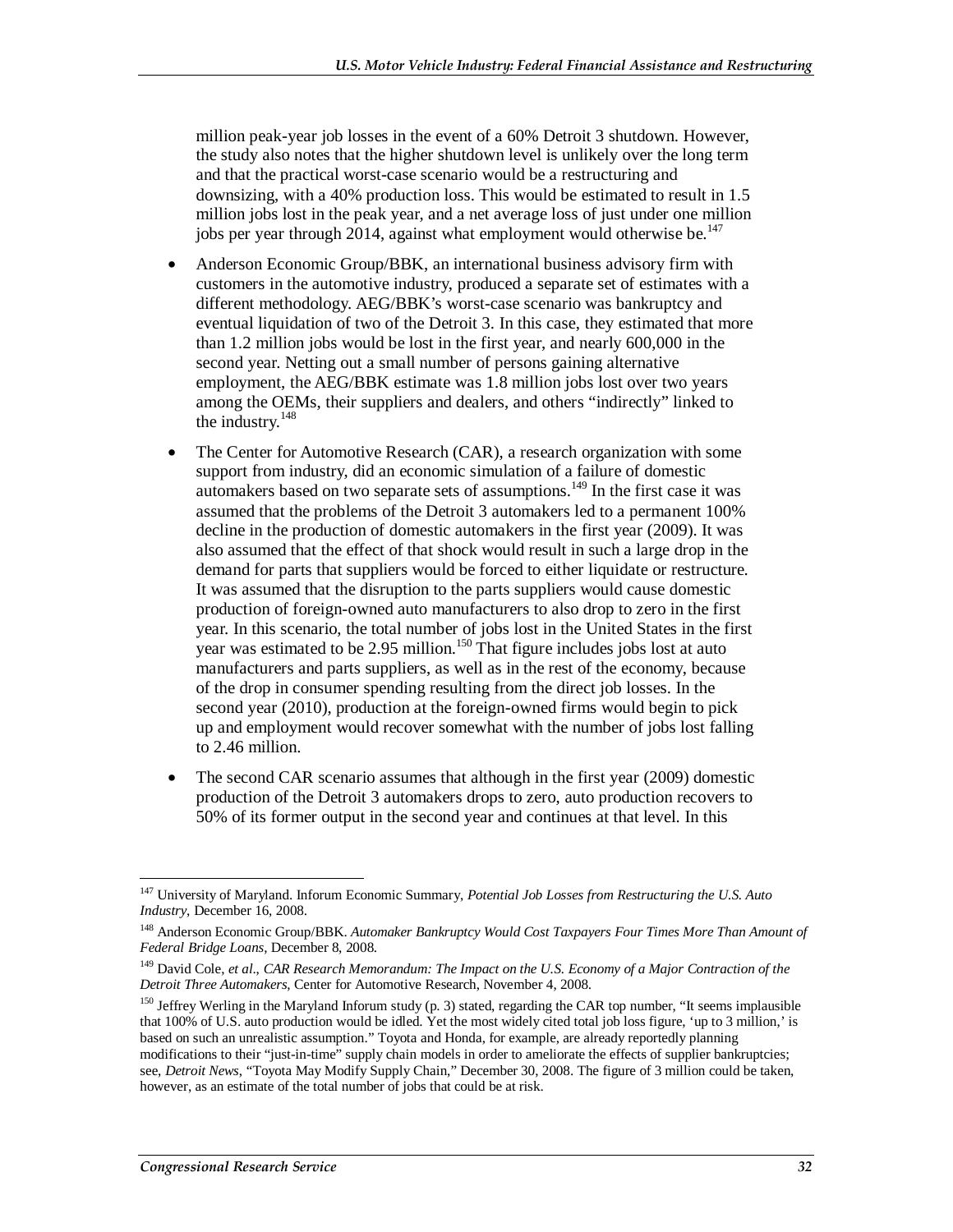scenario, the estimated U.S. job loss in the first year would be 2.46 million, falling to 1.50 million in the second year.

# **Impact Focused on "Auto Alley"**

Any loss of output due to the difficulties with U.S. automakers will likely be felt nationwide, but because of the geographic concentration of those firms it will be much greater in some regions than in others. According to Klier and Rubenstein, Michigan accounts for the manufacture of onequarter of all auto parts.<sup>151</sup> They also point out that there is a corridor between the Great Lakes and the Gulf of Mexico that has become known as "auto alley." In 2008, 43 of 50 auto assembly plants were located in auto alley. Those geographic areas where automakers are concentrated would experience the greatest economic difficulties resulting from any loss of U.S. auto output. Klier and Rubenstein also estimate that three-quarters of all auto parts suppliers are located within one day's drive (truck delivery) of Detroit, including those located within the Canadian province of Ontario.<sup>152</sup>

Howard Wial of the Brookings Institution, a Washington, DC-based think tank, has done an analysis of how different U.S. metropolitan areas would be affected if the Detroit 3 companies were to go out of business.<sup>153</sup> Wial's analysis suggests that 50 metropolitan areas rely heavily on Detroit 3-related jobs, measured as the OEMs and suppliers accounting for 1% or more of the area workforce. Though this may seem a small share of total employment, he cites studies to claim that up to twice as many jobs in metro areas are supported by jobs directly in the auto and auto parts industry. These metro areas are almost all clustered in the "auto alley" region noted above, stretching as far south as Tuscaloosa, Alabama, and as far to the northeast as western New York. The only affected metro area west of St. Louis is Ogden, Utah, and no cities are included on either coast, or in the South, beyond Kentucky, Tennessee, and Alabama. Among the metro areas with the most Detroit 3-related jobs, only the Detroit area itself has more than 100,000 jobs in total that meet this description. The Chicago area is next with about 20,000 jobs. Some smaller cities figure among the top 20 metro areas in Detroit 3-related employment, such as Kokomo, Indiana, where 22% of all jobs are in autos and auto parts. But, Wial says,

There are also many auto and auto parts jobs in Los Angeles, Dallas, and Cincinnati, large metropolitan areas where these industries account for a smaller share of employment. Closures of Detroit 3-related plants in those areas would harm the workers who were laid off but would have less effect on metropolitan area economies.<sup>154</sup>

Conversely, he found that, "In addition, there are 21 metropolitan areas, mainly in the South where at least 1% of total employment is in autos and/or auto parts, but where little or none of that employment is attributable to the Detroit 3 or their suppliers." These metro areas are almost all in the southern states north of Florida and east of the Mississippi River. However, Wial

<sup>-</sup><sup>151</sup> Klier and Rubenstein, "Who Really Made Your Car?," (October 2008 article). Also discussed more fully in their book, *Who Really Made Your Car? Restructuring and Geographic Change in the Auto Industry (Kalamazoo, MI:* Upjohn Institute, 2008).

<sup>&</sup>lt;sup>152</sup> Klier and Rubenstein, *Who Really Made Your Car?*, chapters 5-6. For a state-by-state analysis of automotive manufacturing jobs, see CRS Report RL34297, *Motor Vehicle Manufacturing Employment: National and State Trends and Issues*, by Michaela D. Platzer, especially Figure 5 and Table 1.

<sup>153</sup> Howard Wial, "How a Metro Nation Would Feel the Loss of the Detroit Three Automakers," *Metropolitan Policy Program at Brookings*, December 12, 2008.

<sup>&</sup>lt;sup>154</sup> Wial, "Loss of Detroit Three," p. 3.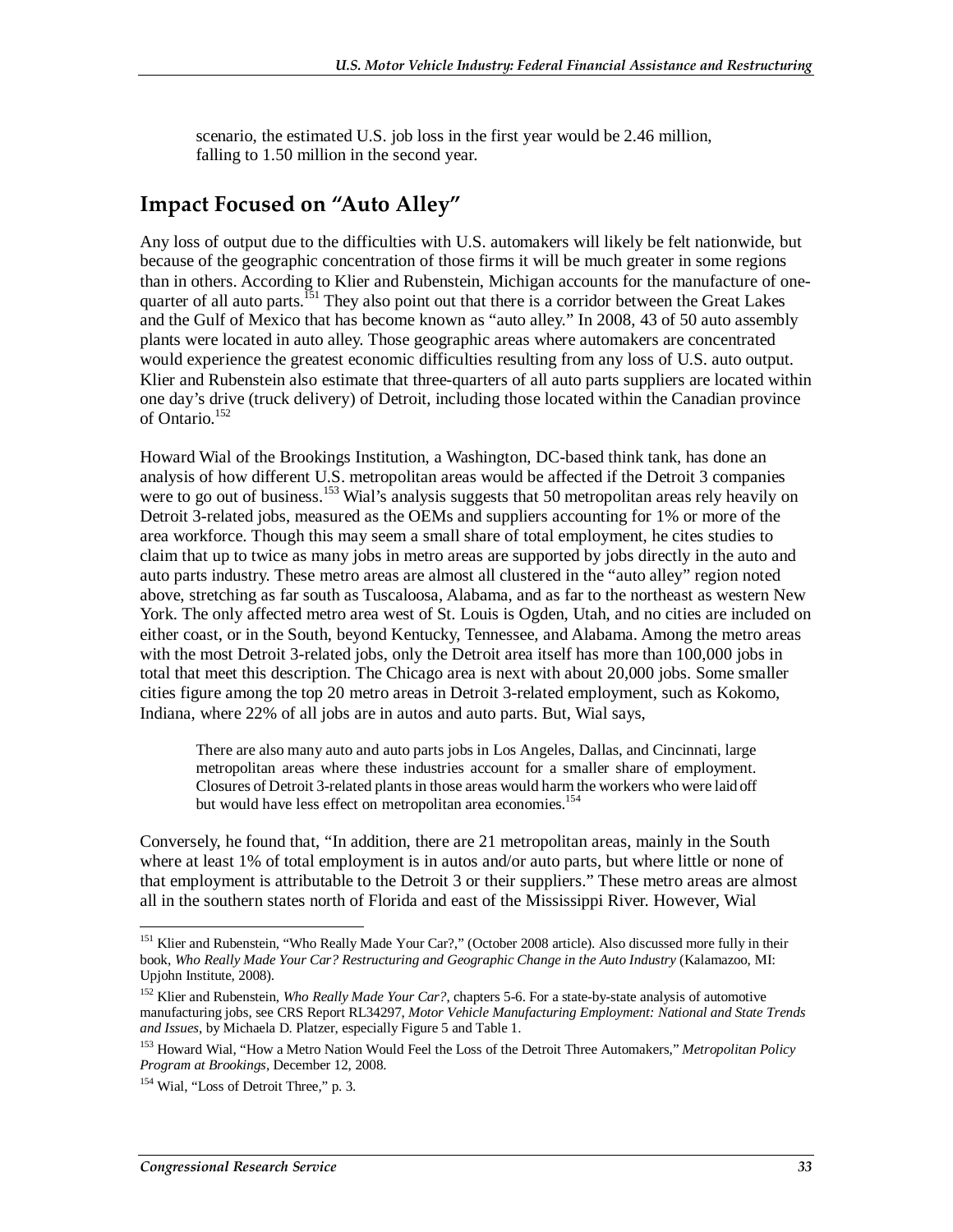concludes, "If the Detroit 3 disappear then some of [these] metropolitan areas may gain jobs, but they will not gain all of the jobs lost by the Detroit 3."<sup>155</sup>

# **The Domestic Motor Vehicle Market156**

## **Loss of Detroit 3 Market Share**

Foreign brands, both imported and produced at U.S. plants, have been gaining market share for decades. 157 As illustrated in **Figure 1**, the Detroit 3's decline relative to the total U.S. market has continued since 2000. From two-thirds of the total U.S. market for passenger cars and light trucks in 2000, the Detroit 3 share declined gradually to 58.2% in 2005. Some of this decline represented aggressive U.S. manufacturing and expansion plans by foreign-owned companies: Toyota, Honda, Nissan, and Hyundai have all opened new assembly plants in the United States since 2000, and more are on the way.



**Figure 1. U.S. Motor Vehicle Sales** 

**Source:** *Automotive News* Market Data Center (2008-09 data); *Ward's Automotive Yearbook* (2001-2008).

**Notes:** 2009 is based on sales in the first four months of the year and IHS Global Insight forecasts of sales of 9.5 million units for the full year.

<sup>-</sup><sup>155</sup> Wial, "Loss of Detroit Three," p. 4.

<sup>&</sup>lt;sup>156</sup> This section was written by Bill Canis, Specialist in Industrial Organization and Business.

<sup>157</sup> CRS Report RL32883, *U.S. Automotive Industry: Recent History and Issues*, by Stephen Cooney and Brent D. Yacobucci, esp. Figure 9 and Table 3.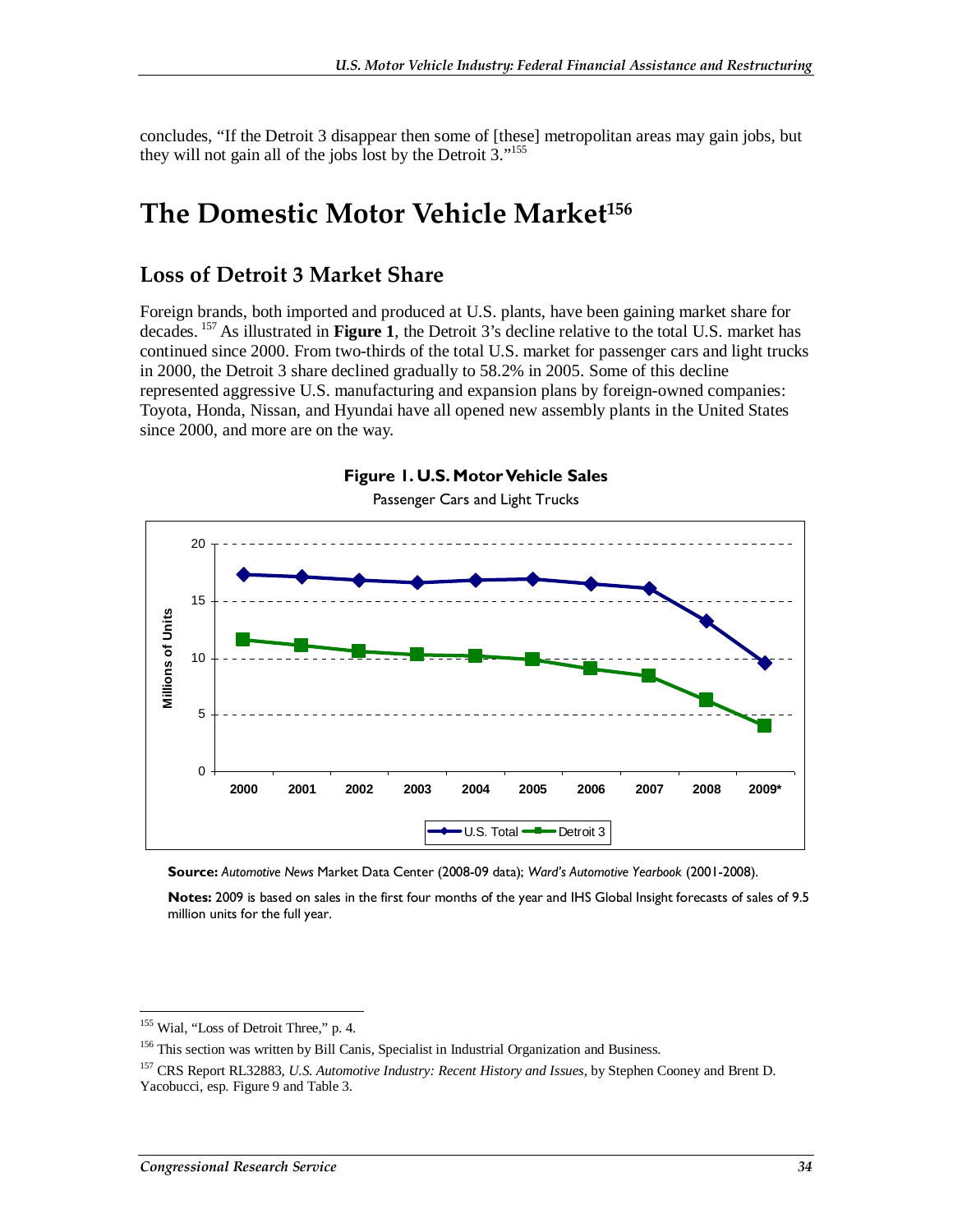Although, as noted below in this report, some planned foreign-owned plants may be delayed, Toyota is still planning to open a new plant in Mississippi, Kia is building its first plant in Georgia, and Volkswagen, which had closed a U.S. plant in the 1980s, has said that it will continue to build an announced plant in Tennessee. Additionally, a number of the foreign-owned plants have significantly expanded existing facilities.<sup>158</sup>

However, after losing eight points of market share in 2000-2005, the Detroit 3 saw their losses accelerate by an additional 10 points between then and 2008, dropping to a 47.5% market share. This loss of market share occurred at the same time as the total market was in decline. Although the U.S. automotive market is cyclical, the decline in sales starting in mid-2008 has been especially abrupt because of the crisis in global credit markets. **Figure 1** indicates that the total domestic light motor vehicle market stabilized at around 17 million sales per year through 2005 (passenger cars and light trucks, which include sport utility vehicles, minivans, and pickup trucks). It dropped about a half-million units in 2006 to 16.5 million, another half-million to 16.2 million in 2007, then plunged to just 13.2 million in 2008.<sup>159</sup> As mentioned previously in this report, U.S. sales in 2009 are projected to be about 9.5 million units, according to IHS Global Insight.<sup>160</sup> Car and light truck unit sales by the Detroit 3 fell to just 6.2 million, compared to 11.5 million in 2000, and almost 10 million as late as 2005. More detailed data show that each of the Detroit 3 saw sales decline by nearly one million vehicles or more just since 2005, and each suffered significant market share losses. Automotive data is usually figured in "units," which means, for example, that an expensive Cadillac Escalade counts the same as an inexpensive Kia Rio. But for the entire industry, average new vehicle transaction prices, after rising from 2004 through 2007, fell steadily in 2008, meaning less "top line" revenue per unit sold.<sup>161</sup> Moreover, **Table 3** illustrates that part of the Detroit 3's problems relate to the continued reliance on truck sales, when light trucks are declining as an overall share of the market. Having become more specialized in larger vehicles, the Detroit 3 have been especially adversely affected by the sharper decline in the sales of such vehicles.

In 2001, "light truck" sales, which include smaller SUVs known as "crossover" utility vehicles (CUVs), were higher than U.S. passenger car sales for the first time. Trucks' lead over cars continued to expand through  $2005 - 9.3$  million units to 7.7 million units in that year, for a net margin of 1.6 million. But 2004-2005 saw Hurricanes Ivan, Katrina, and Rita, which temporarily disrupted oil and gas production in the Gulf of Mexico and exacerbated a period of rising fuel prices and volatility that continued through 2008.<sup>162</sup> In 2008 U.S. car and truck sales both fell: car sales by 843,000 versus a two million unit decline in light truck sales. Truck sales were also more than three million units less than the all-time 2005 annual peak. While most foreign-owned manufacturers had also expanded their truck offerings (including SUVs and minivans) in the U.S. market, they have not been as reliant as the Detroit 3 on truck products. By 2008, each of the Detroit 3 still counted on light trucks for a majority of sales (55% for GM, higher levels for Ford and Chrysler), while no foreign-owned competitor did so. Only about a third of foreign-brand companies' sales overall were classified as light trucks.

 $\frac{1}{1}$ <sup>158</sup> *Automotive News*, "Transplant Expansions: Onward Ho!" December 1, 2008, p. 3.

<sup>&</sup>lt;sup>159</sup> For the third quarter, the annual rate of sales was even lower, and, owing to lower-than-average income and credit ratings among their customers, Detroit 3 companies only commanded 42% of the domestic retail market; *Detroit Free Press*, "Credit Crunch Hits Buyers of Detroit 3" (October 26, 2008).

<sup>160</sup> IHS Global Insight, *North American Light-Vehicle Industry Forecast Report*, April 2009, pp. 12-13.

<sup>161</sup> *Detroit Free Press*, "Vehicle Transaction Prices Continue Falling" (October 28, 2008).

<sup>162</sup> On recent trends, see CRS Report RL34625, *Gasoline and Oil Prices*, by Robert Pirog.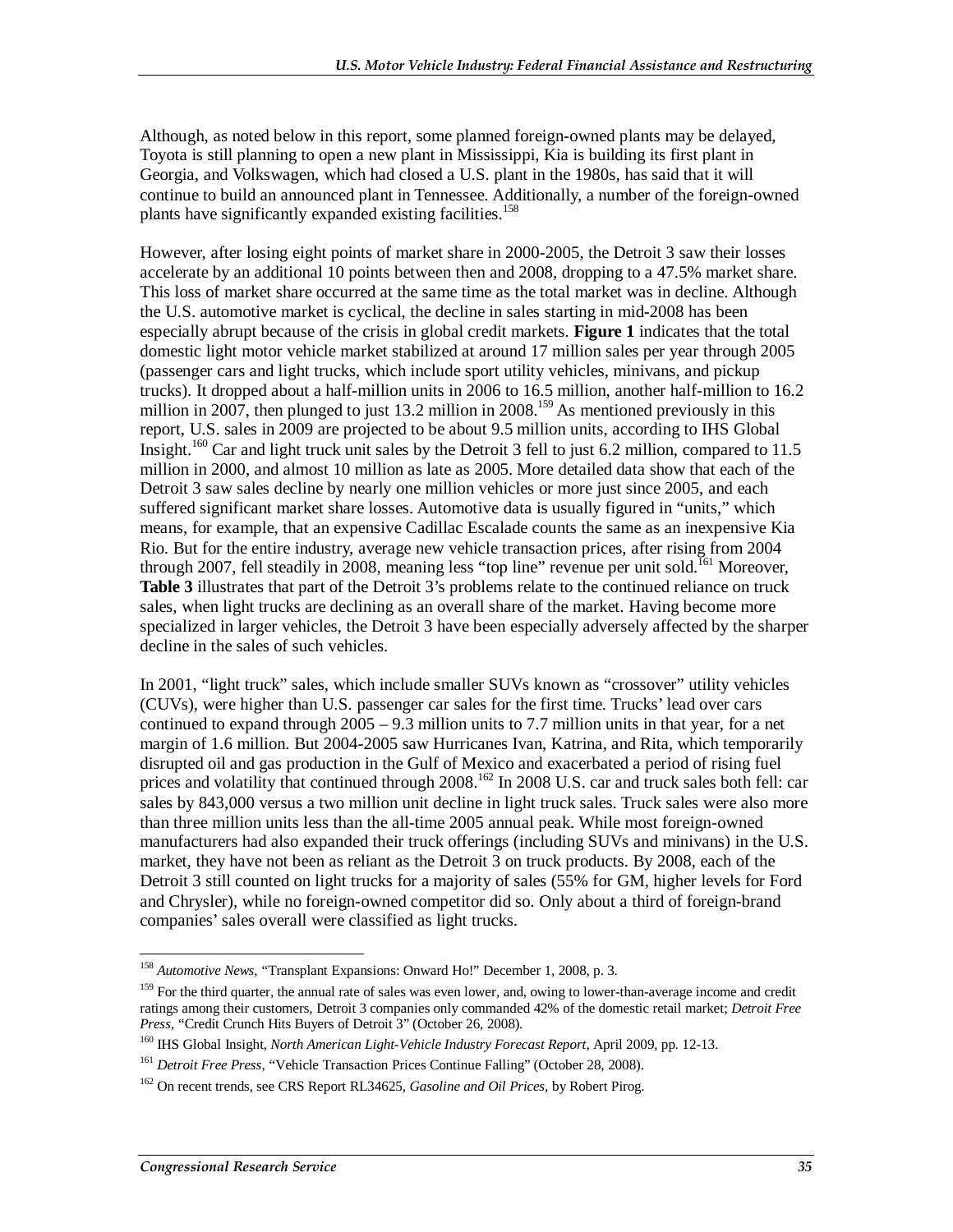During the present decade, both market forces and federal regulation have begun to push fuel economy levels upward, leading to a move away from larger, less fuel-efficient vehicles, a market that the Detroit 3 have generally dominated. While the CAFE standard set by the Department of Transportation's National Highway Transportation Safety Administration (NHTSA) for cars has held steady at 27.5 mpg throughout the decade, the actual average of model-year vehicles sold, as measured on a different basis by the Environmental Protection Agency (EPA), has increased from 22.9 mpg to 24.1 mpg, with most of the gain coming in model year  $(MY)$  2007-2008.<sup>163</sup> While the light truck standard held steady at 20.7 mpg through 2004, actual average truck mpg, as measured by EPA, remained less than 17.0 mpg. Both the federal standard and the actual average declined in 2005 for light trucks. The actual average mpg was 18.1 by MY2008.<sup>164</sup>

# **Falling Demand Affects All Automakers in the United States and Abroad**

While the first half of 2008 was characterized by a market shift to more fuel-efficient vehicles in the U.S. market under the influence of high fuel prices, the latter half of the year saw almost all OEMs suffer from declining sales, in the United States and globally. IHS Global Insight estimated that global vehicle production fell by 16% in the fourth quarter of 2008. CSM, an automotive consulting group, estimated that there is now enough worldwide capacity to build 90 million cars a year, but only 66 million will be produced in  $2009$ <sup>165</sup>

<sup>-</sup><sup>163</sup> EPA's numbers, which are used on the window stickers of new cars and trucks, are downgraded from the CAFE test to better reflect in-use fuel economy. For example, the CAFE test is limited to 55 miles per hour, and does not include the use of air conditioning or other accessories.

<sup>164</sup> For more details, see CRS Report RL34743, *Federal Loans to the Auto Industry Under the Energy Independence and Security Act*, by Bill Canis and Brent D. Yacobucci.

<sup>&</sup>lt;sup>165</sup> Sources quoted in *New York Times*, "Car Slump Jolts Toyota, Halting 70 Years of Gain," December 23, 2008, p. 1.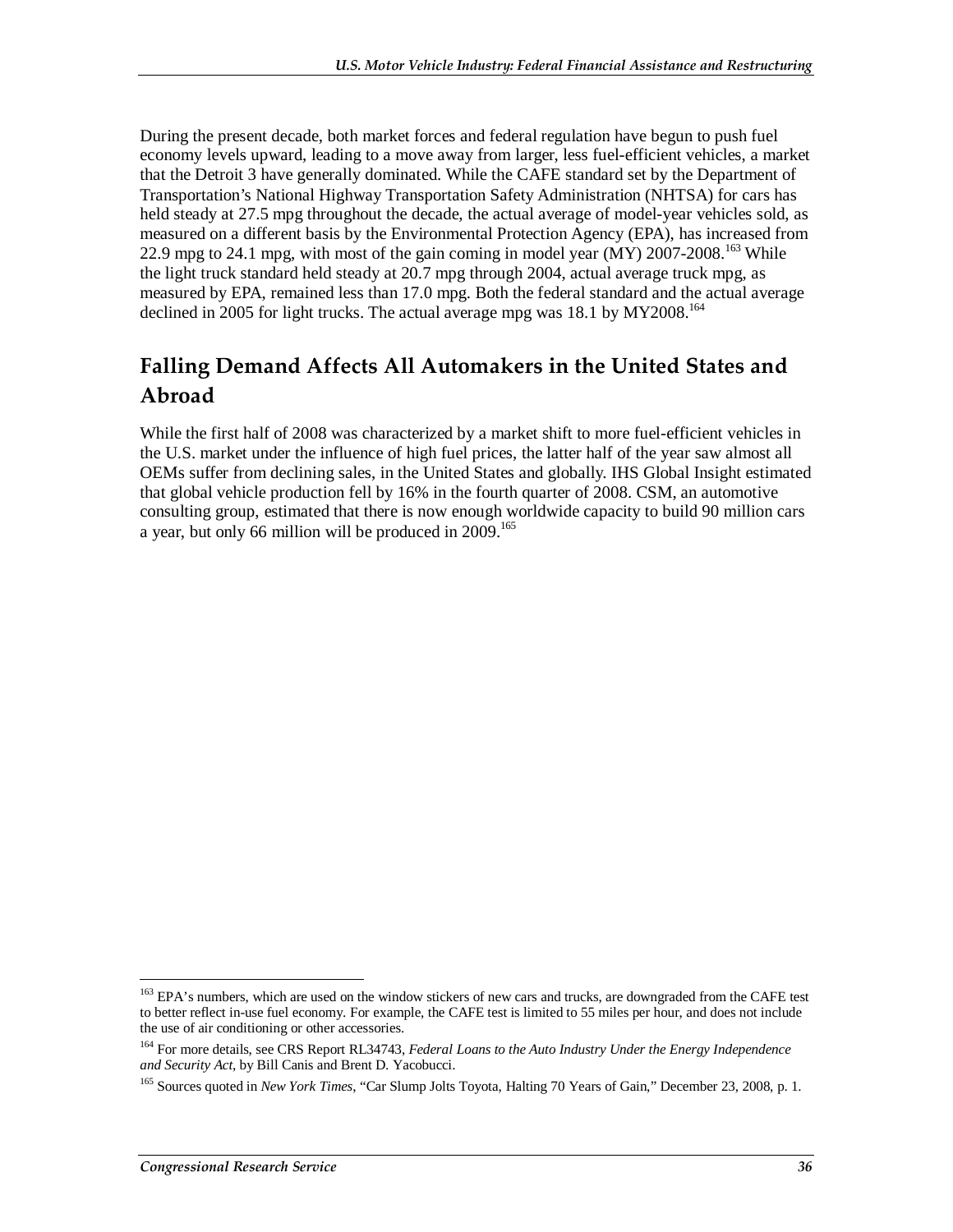|                                         | 2001                      |                        |              |                            | 2005                      |                        |              |                            | 2008                      |                        |       |                            |
|-----------------------------------------|---------------------------|------------------------|--------------|----------------------------|---------------------------|------------------------|--------------|----------------------------|---------------------------|------------------------|-------|----------------------------|
| <b>Manufacturers</b>                    | Sales (millions of units) |                        |              |                            | Sales (millions of units) |                        |              |                            | Sales (millions of units) |                        |       |                            |
|                                         | Cars                      | Light<br><b>Trucks</b> | <b>Total</b> | <b>Market</b><br>Share (%) | Cars                      | Light<br><b>Trucks</b> | <b>Total</b> | <b>Market</b><br>Share (%) | Cars                      | Light<br><b>Trucks</b> | Total | <b>Market</b><br>Share (%) |
| <b>GM</b>                               | 2.3                       | 2.6                    | 4.9          | 28.3                       | 1.8                       | 2.7                    | 4.5          | 26.3                       | .3                        | 1.6                    | 2.9   | 22.0                       |
| Ford                                    | 1.5                       | 2.4                    | 3.9          | 22.9                       | 1.0                       | 2.1                    | 3.1          | 18.3                       | 0.7                       | 1.3                    | 2.0   | 15.2                       |
| Chrysler                                | 0.6                       | 1.7                    | 2.3          | 13.3                       | 0.5                       | 1.8                    | 2.3          | 13.6                       | 0.5                       | 1.0                    | 1.5   | 11.4                       |
| <b>Detroit 3</b><br>(total)             | 4.4                       | 6.7                    | 11.0         | 64.5                       | 3.3                       | 6.6                    | 9.9          | 58.2                       | 2.5                       | 3.8                    | 6.3   | 47.7                       |
| <b>Asian Brands</b>                     | 3.3                       | 1.9                    | 5.2          | 30.4                       | 3.6                       | 2.6                    | 6.2          | 36.6                       | 3.8                       | 2.2                    | 6.0   | 45.5                       |
| German<br><b>Brands</b>                 | 0.8                       | 0.1                    | 0.9          | 5.0                        | 0.7                       | 0.1                    | 0.8          | 5.0                        | 0.7                       | 0.2                    | 0.9   | 6.8                        |
| Total U.S.<br><b>Sales</b> <sup>a</sup> | 8.4                       | 8.7                    | 17.1         | 100.0                      | 7.7                       | 9.3                    | 16.9         | 100.0                      | 7.0                       | 6.2                    | 13.2  | 100.0                      |

#### **Table 3. Market Shares of U.S. Car and Truck Sales**

**Source:** Automotive News Market Data Center (2008 data); *Ward's Automotive Yearbook* (2001-2008).

a. U.S. total includes other specialty manufacturers.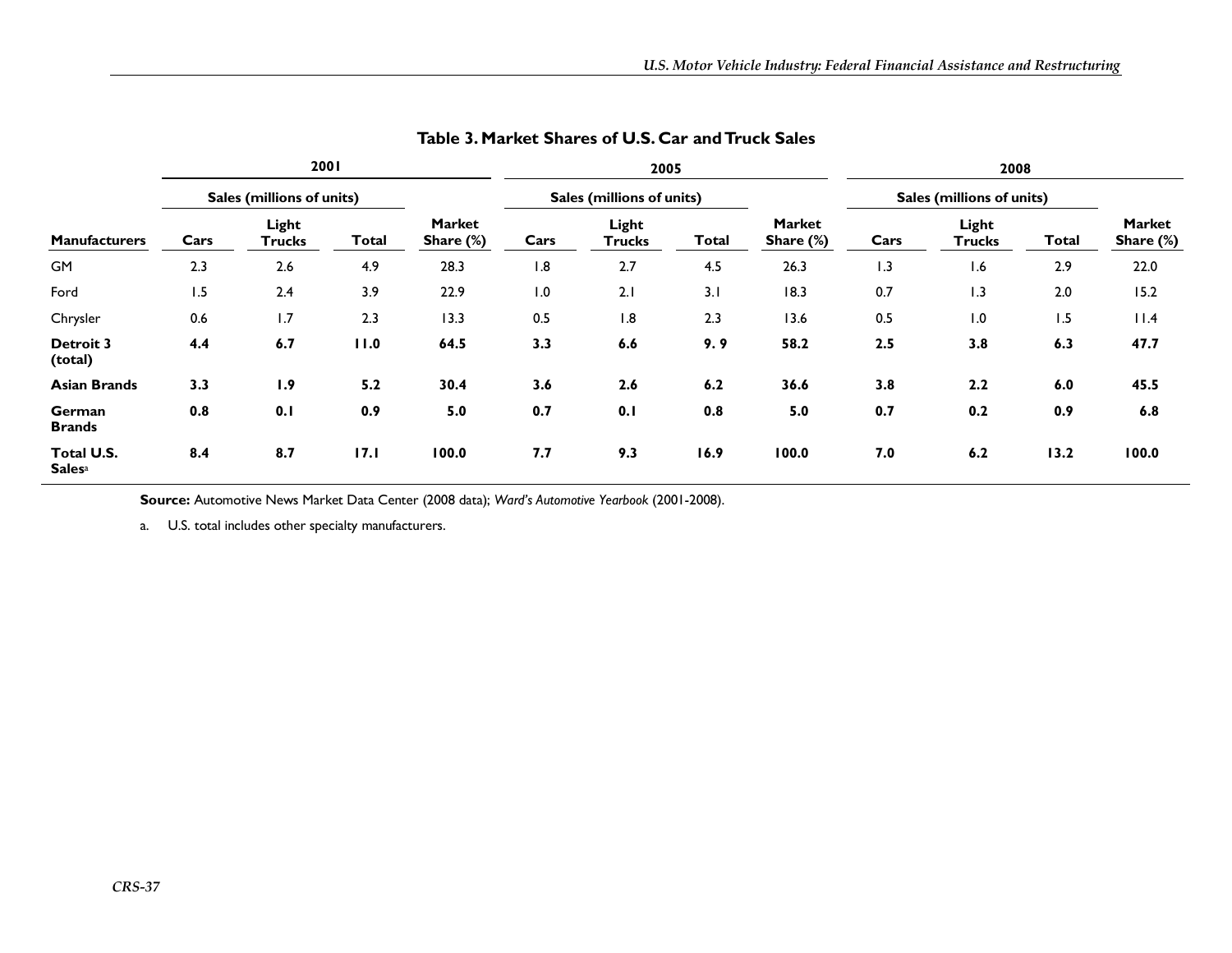Not just the Detroit 3 are affected by this slump. Toyota announced its first net operating loss since 1950 and said that it lost \$7.7 billion in the first quarter 2009, even more than the \$5.9 billion that General Motors lost in the same period.<sup>166</sup> Like other automakers, Toyota has seen an erosion of its market. On March 3, 2009, the Associated Press reported that Toyota's financial subsidiary, Toyota Financial Services, had requested a \$2 billion loan from the Japan Bank for International Cooperation, a government-backed bank.<sup>167</sup> Nissan CEO Carlos Ghosn in February 2009 revised earlier predictions of an annual profit to a projected \$2.9 billion loss. He announced plans to reduce production by 20% and to eliminate  $20,000$  jobs.<sup>168</sup>

Honda similarly projected negative results for the second half of its fiscal year (ending March  $31<sup>st</sup>$ ). Both Honda and Toyota cited strengthening of the yen against the U.S. dollar to the highest level in 13 years as a major factor in their worsening results. According to the *Financial Times,*

"I would like the government and the Bank of Japan to move a bit more swiftly in ensuring the stability of the exchange rate," [said Honda CEO Takeo Fukui,] code for intervening in the market to weaken the currency.<sup>169</sup>

Reaction among Japanese companies in the U.S. has included temporary production cutbacks at their U.S. plants, and Toyota's announced delay in completing its new plant in Mississippi, where it will build the Prius hybrid model. Toyota also consolidated production of its full-size Tundra pickup at the San Antonio plant, and temporarily closed one line there. Production cutback and temporary production shutdown announcements were widespread among Asian OEMs in the United States.<sup>170</sup> Nissan has converted its truck and SUV line in Mississippi to produce a commercial type of vehicle.171 Among German-owned manufacturers, Mercedes Benz has offered buyouts to all 4,000 of its production workers in Alabama.<sup>172</sup>

Assistance to the auto industry by encouraging owners to trade in older, more polluting, vehicles in favor of new or late-models is one option that has gained favor in Europe. Part of the German government's recently enacted \$106 billion stimulus package is an allocation of about \$2 billion to subsidize those who scrap vehicles at least nine years old by giving them up to \$4,000 to purchase a new car that meets the newest and strictest European emission standard. Volkswagen, Opel, and Fiat have seen significant sales increases in Germany since the measure was introduced. With a budget to cover about 600,000 car purchases, official sources say they are receiving 6,000 subsidy applications per day.<sup>173</sup> A similar program in France provides more than

<sup>&</sup>lt;u>.</u> <sup>166</sup> *The New York Times*, "Toyota Posts Annual Loss and Warns of Another" (May 8, 2009).

<sup>&</sup>lt;sup>167</sup> Reported by *Detroit News*, "Toyota Talking on Japan Government Loan" (March 3, 2009).

<sup>168</sup> *Automotive News*, "Nissan Expects \$2.9 Billion Loss; Will Cut Jobs, Output" (February 16, 2009).

<sup>169</sup> Quoted by Jonathan Soble, "Honda Cuts Expenses Amid Further Downturn," *Financial Times*, December 18, 2008; see also *Wall St. Journal*, "Corporate News: Honda Slashes Outlook for Full-Year Sales, Profit," December 18, 2008, p. B3; While Japanese domestic auto sales fell to the lowest levels in 20 years in 2007-08, a cheap yen level of about 120 to the dollar and strong exports allowed Japanese production to reach an all-time high in early 2008. But the dollar's fall to less then 90 yen and a global growth slowdown has led to falling auto company profits, production and exports; *Business Week*, "How the Strong Yen Has Weakened Japan," January 19, 2009, pp. 50-51.

<sup>&</sup>lt;sup>170</sup> *Automotive News*, "Honda, Toyota, Others Whack N.A. Output," December 15, 2008, p. 8.<br><sup>171</sup> *Automotive News*, "Nissan to Sell Small Commercial Vehicles in U.S.," December 15, 2008, p. 24.

<sup>&</sup>lt;sup>172</sup> *Tuscaloosa News*, "Mercedes Offers Buyouts to Vance Plant Employees," October 31, 2008.

<sup>&</sup>lt;sup>173</sup> The best English-language description of the program is in Canadian Press, "Germany Pays Consumers to Junk Old Cars" (February 5, 2009); also, Deutsche Welle, "Berlin Rejects Expansion of Car Subsidy Scheme" (February 12, 2009); *Financial Times*, "Scrapping Old Cars Boosts German Sales" (March 3, 2009).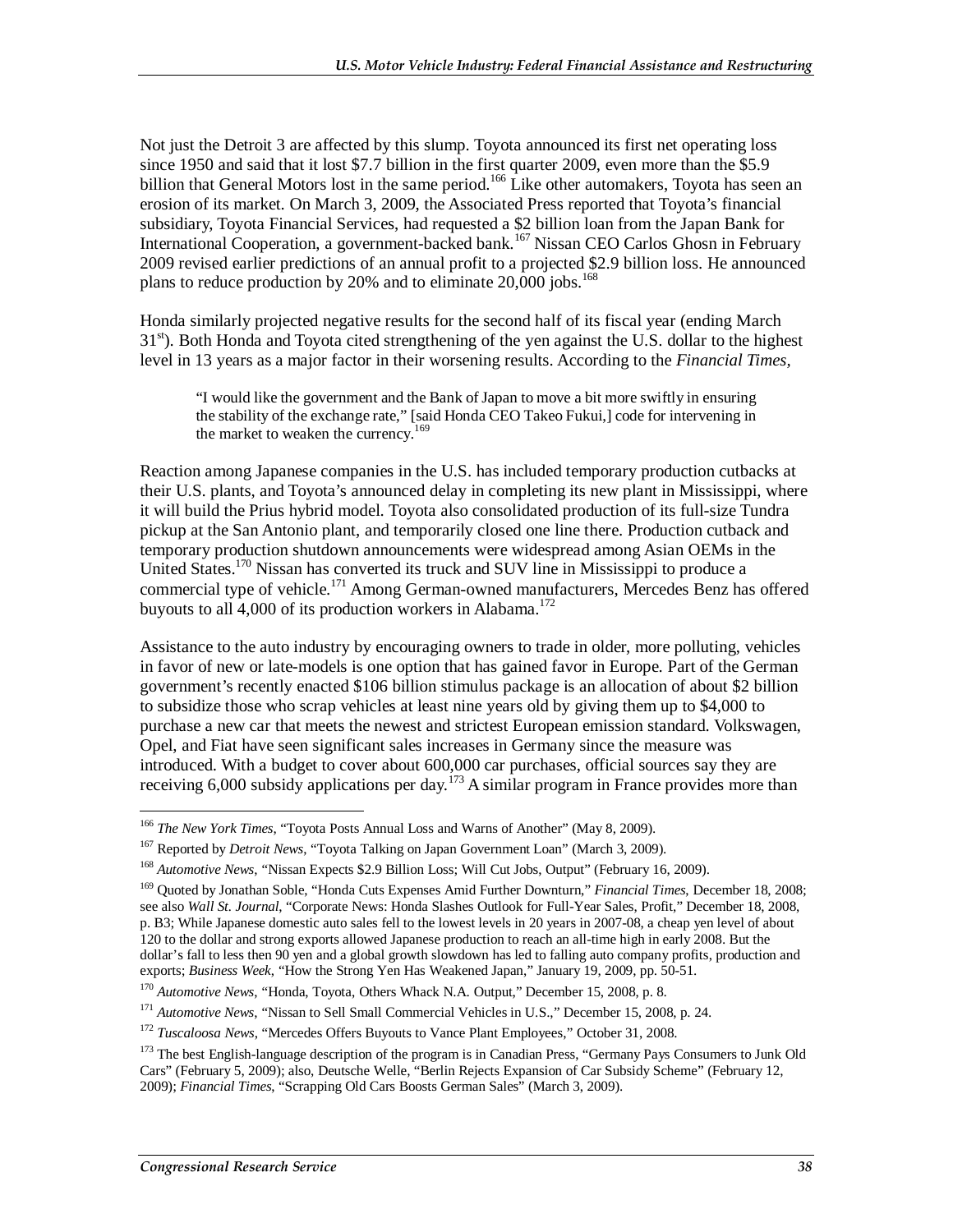\$1,000 for those who trade in older vehicles for newer models, though the emission requirements are not as strict as in Germany.<sup>174</sup> Canada also has a national Vehicle Scrappage Program, but instead of directly encouraging new car purchases, it offers incentives to use other forms of transportation or \$300 in cash.<sup>175</sup>

Similar to these efforts abroad, several bills have been introduced in Congress. Senator Dianne Feinstein and Representative Steve Israel introduced similar bills, S. 247/H.R. 520, which would pay up to \$4,500 to those in the United States who trade in an older, less fuel-efficient model for a new, high fuel economy vehicle. Representative Betty Sutton introduced H.R. 1550, which would provide a voucher program to replace older vehicles with newer models, mainly those automobiles manufactured in the United States, or in some cases, North America. Representative Don Manzullo introduced H.R. 1606, which would establish a voucher program for the purchase of new vehicles with no requirement for a trade-in. The House Energy and Commerce Committee reported H.R. 2454 (American Clean Energy and Security Act) on May 21, 2009, which includes a voucher system that

Provides vouchers if a consumer's old vehicle gets less than 18 miles per gallon (mpg) and the new car achieves at least 22 mpg. If the new vehicle mileage per gallon is at least 4 mpg higher than the old vehicle, the voucher would be \$3,500; if the new vehicle mileage is at least 10 mpg higher than the old vehicle, the voucher would be \$4,500. The legislation has similar provisions for light duty and certain other trucks. $176$ 

More direct subsidies are also being considered by other governments. A French government plan to loan about \$7.6 billion to Renault and Peugeot ran into opposition from the European Commission and other European Union member states, because it apparently would have required these OEMs not to close any plants in France and to source from French-based suppliers. After discussions with the European Commission, French authorities agreed "not to implement measures that would breach the principles of the single market."<sup>177</sup> The European Union, through the European Investment Bank (EIB), has also indicated that it would assist the industry, although one commentator has said, "The European Union has talked about making a huge wedge of money available for the industry – up to ... \$50 billion – but this has remained hot air so far."<sup>178</sup> The British government has announced an Automotive Assistance Program, which will offer loan and loan guarantees up to a total of ₤1.3 billion. Following a collapse in new vehicle sales there, the Bank of England has also indicated that it would assist OEMs and dealers in consumer lending. $179$ 

<sup>-</sup>174 Government of France. Decree no. 2009-66 (January 19, 2009). See comments also by Neil Winton in *Detroit News*, "Survival of the Fittest Trumps Everything at Geneva This Year" (February 27, 2009).

<sup>&</sup>lt;sup>175</sup> CBC News, "Clunker Removal Program Bound to Fail, Says Analyst" (February 2, 2009).

<sup>&</sup>lt;sup>176</sup> U.S. House of Representatives, Committee on Energy and Commerce, "Energy and Commerce Committee Passes Comprehensive Clean Energy Legislation, May 21, 2009.

<sup>&</sup>lt;sup>177</sup> *Financial Times*, "Brussels and France Resolve Auto Dispute" (March 2, 2009).

<sup>&</sup>lt;sup>178</sup> Winton, "Survival of the Fittest." The EIB has limited the total loan amounts available to the European auto industry to €7 billion (less than \$10 billion), "with most of the funds to develop clean cars." See *Financial Times*, "Carmakers Warned Nearing Loan Limits" (March 9, 2009), and "EU Lender's Rebuff on Auto Loans Likely to Inflame Ailing Carmakers" (March 10, 2009).

<sup>179</sup> *Detroit Free Press*, "British Bank Nears Aid for Carmakers' Finance Units" (February 25, 2009); *Detroit News,*  "General Motors Yet To Approach UK for Aid" (March 5, 2009).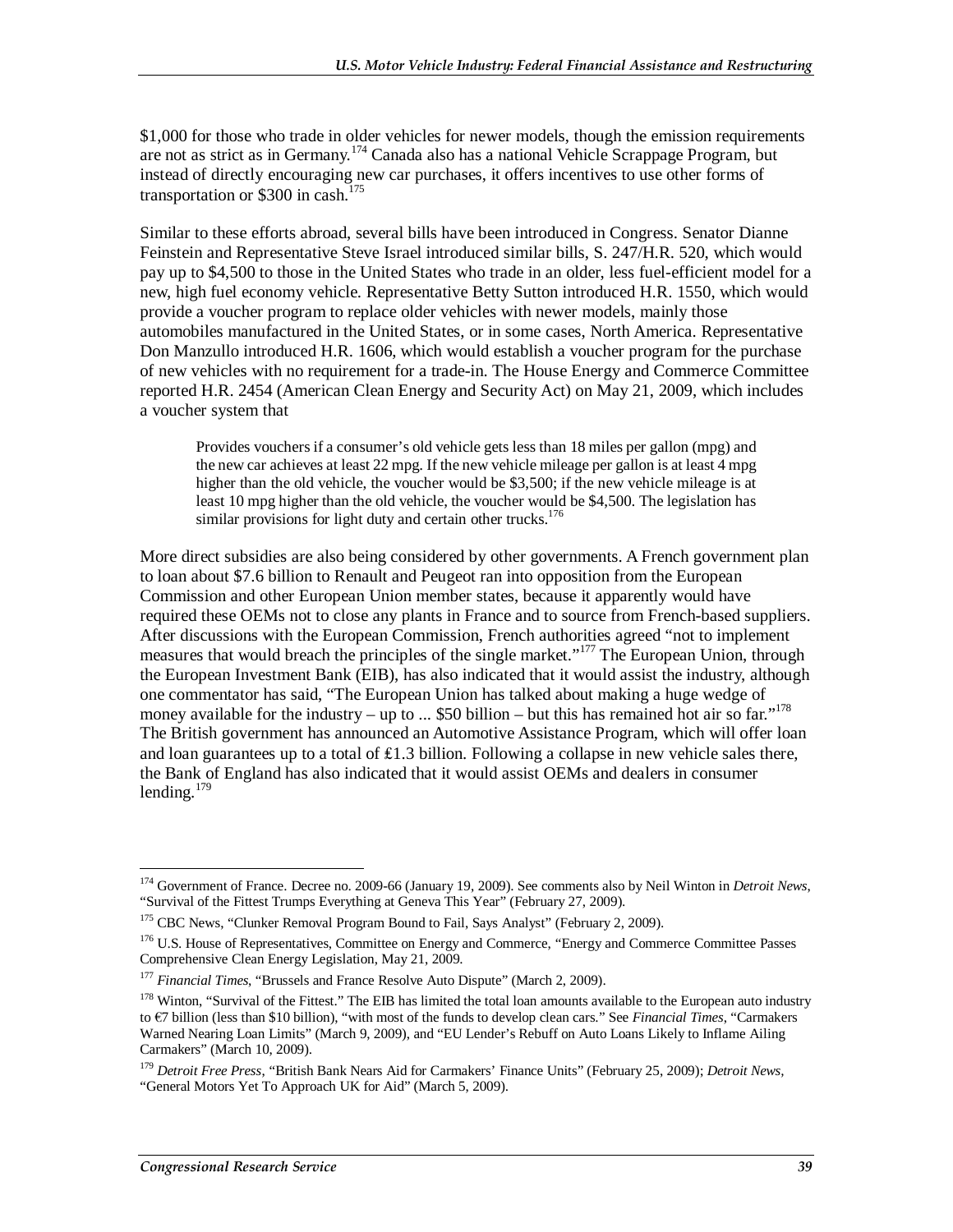# **Labor Negotiations in 2007 to Address Competitive Issues**

Many analysts have commented that, in competing with foreign-owned auto manufacturers, the Detroit 3 are hampered by outdated labor contracts, negotiated with the UAW through decades of collective bargaining.<sup>180</sup> In 2007, each of the Detroit 3 negotiated new collective bargaining agreements with their principal union, the UAW.<sup>181</sup> These agreements provided for transfer of retiree health care in 2010 from the companies to a separate trust, with some board members appointed by the UAW. The trusts will be established with financial support initially from each of the Detroit 3. The agreements also provided the companies with other flexibility in managing and reducing labor costs, so that they could compete on a footing perceived to be more equal to foreign-owned companies, which are generally non-union in the United States. This included union acceptance of a second, and lower, tier of wages and benefits for new hires by the Detroit 3, under specified circumstances. $182$ 

But with the auto market declining, there has been little new hiring at the lower wage rate.<sup>183</sup> Even so, wage rate gaps between the Detroit 3 and the international companies may be exaggerated. CAR data quoted in a *Wall Street Journal* article compare standard UAW hourly assembly line worker pay of \$26 per hour with \$26 per hour at Toyota, \$24 at Honda, and \$21 at Hyundai. Honda and Kia are starting production line workers at their new plants in Indiana and Georgia, respectively, at a wage of just less than \$15 per hour, but this compares with a similar starting "Tier 2" wage for new UAW hires at Ford and GM.<sup>184</sup>

The principal gap remains in the legacy cost burden that the 2007 Detroit 3 contract agreements with the UAW attempted to address. CAR is quoted as calculating that Toyota's hourly total labor cost, including all benefits, is \$44 per hour versus \$73 at GM.<sup>185</sup> In its December 2008 restructuring plan presented to Congress, Ford attached a table showing that wages and wagerelated costs in 2008 were \$43 per hour, versus an average of \$35 per hour at foreign-owned U.S. auto manufacturers. But Ford's total hourly labor cost was \$71, against \$49 for the foreign-owned companies. The principal difference was a "legacy cost" – principally projected health care costs for retirees – of \$16 per hour, versus comparable foreign companies' costs of \$3 per hour. The new UAW contract, by transferring this cost off Ford's books to the VEBA in 2010, would bring the hourly cost burden down to \$58 per hour. And, if Ford could replace 20% of its projected workforce with new, entry-level employees, as allowed by contract, Ford asserts it would bring the hourly cost level down to  $$53.<sup>186</sup>$ 

<sup>&</sup>lt;u>.</u> 180 This issue was reviewed in CRS Report RL32883, *U.S. Automotive Industry: Recent History and Issues*, by Stephen Cooney and Brent D. Yacobucci, and CRS Report RL33169, *Comparing Automotive and Steel Industry Legacy Cost Issues*, by Stephen Cooney.

<sup>&</sup>lt;sup>181</sup> This included Chrysler, which had become newly independent from German parent Daimler after Cerberus, a hedge fund, bought an 80% share of the company.

<sup>182</sup> These agreements are described in CRS Report RL34297, *Motor Vehicle Manufacturing Employment: National and State Trends and Issues*, by Michaela D. Platzer.

<sup>183</sup> *Washington Post*, "Bankruptcy Could Offer GM More Flexibility" (November 29, 2008), p. D1.

<sup>184</sup> *Wall St. Journal*, "America's Other Auto Industry," December 1, 2008, p. A22; *Automotive News*, "Transplant Wages Are a Moving Target," December 15, 2008, p. 3.

<sup>185</sup> *Wall St. Journal*, "America's Other Auto Industry."

<sup>186</sup> *Ford Business Plan*, Appendix 2.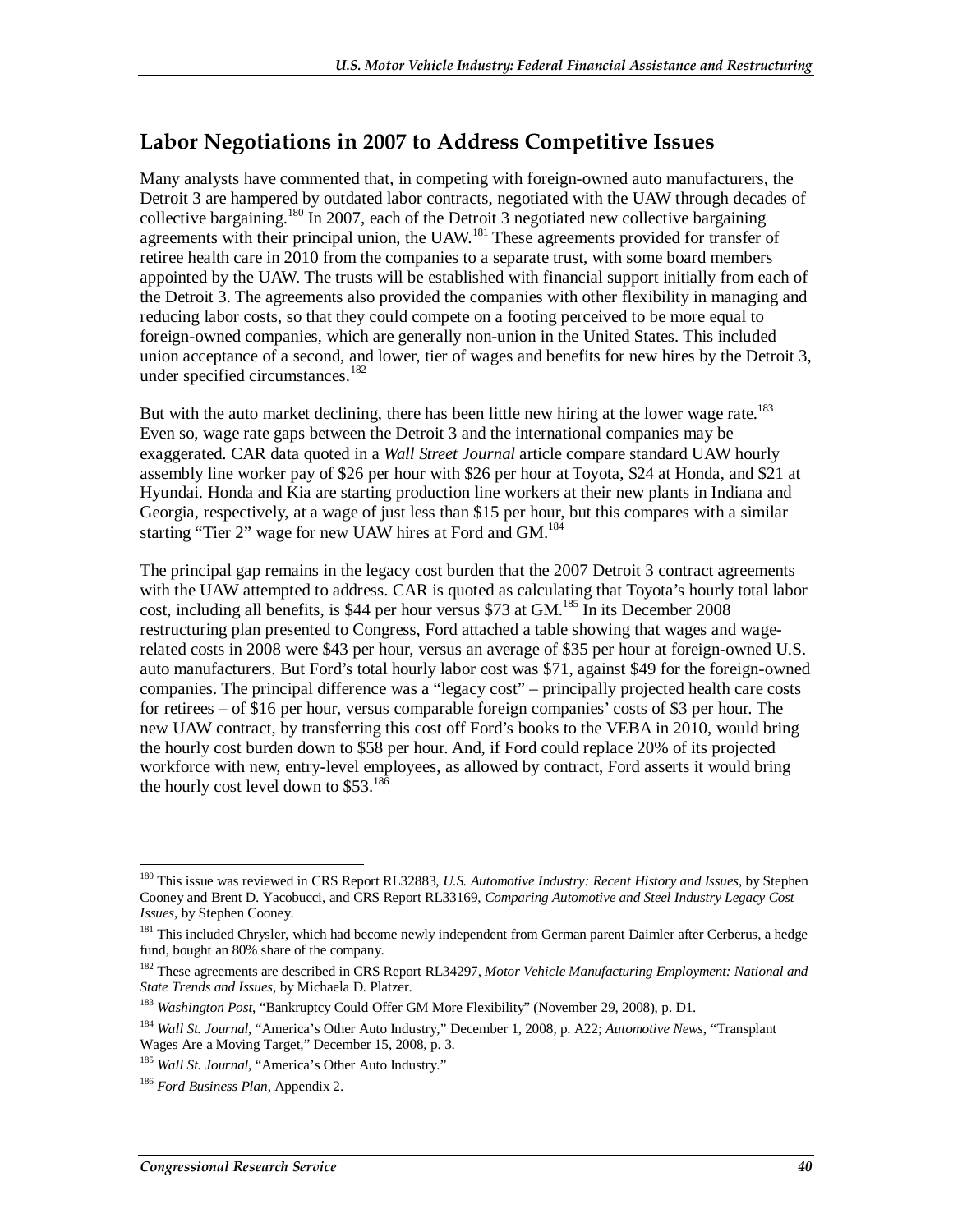Another issue addressed in the 2007 contracts and in congressional hearings was pay for laid-off autoworkers and the "jobs bank." Laid-off Detroit 3 production workers receive unemployment compensation from state governments, plus supplementary compensation from company funds that brings their pay close to the base level for one year.187 After that, if they are still unemployed, they may be eligible to enter the jobs bank, where they may continue to receive almost their full base salary, even if no jobs are available. The terms are now more restrictive under the new contract, and two years is the maximum stay. The jobs bank was declared suspended by the UAW as of December 2008, in an effort to assist the Detroit 3. Elimination of the jobs bank was made an explicit target of the federal loans term sheets signed by GM and Chrysler in December 2008. In January 2009, on the occasion of announcing its annual 2008 financial results, with a large corporate loss, Ford indicated that it and the UAW had agreed to end the jobs bank program at Ford.<sup>188</sup>

## **The Energy Independence and Security Act of 2007 (EISA)**

The new collective bargaining agreements were negotiated and ratified by the time Congress approved, and President Bush signed, a substantial increase in mandated fuel economy in EISA (P.L. 110-140) in December 2007. Although the Detroit 3 were losing money, the new labor agreements, combined with an EISA direct loan program for manufacturing advanced technology vehicles and components, appeared to provide new resources for a transition that would aid the Detroit 3 in achieving improved fuel economy.<sup>189</sup>

Representatives of the Detroit 3 reportedly attempted to increase the scale of loans available during legislative consideration of appropriations to fund the EISA direct loan program, as well as to reduce restriction of the EISA loans to production of advanced technology vehicles. But these efforts were unavailing, as Congress maintained the same program rules, when it approved the appropriations in September  $2008.<sup>190</sup>$ 

By the time Congress considered funding this program in September 2008, the economic climate for the auto sector as a whole, and for the Detroit 3 in particular, had worsened markedly. The downturn in the broader domestic economy reduced sales for virtually all manufacturers in the middle of the year, as consumer confidence declined and credit became harder to obtain. While neither Ford nor GM has been profitable since 2006, the operating losses turned much worse in 2008. GM lost a larger-than-expected \$30.29 billion in  $2008^{191}$  and \$5.9 billion in the first quarter of 2009 (compared with \$3.3 billion in the year-ago same quarter).<sup>192</sup> Ford reported a \$14.6 billion loss for all of 2008, the worst annual result in the company's 105-year history.<sup>193</sup> It had a narrower-than-expected loss of \$1.4 billion for the first quarter 2009, compared with a slight profit in the same year-ago quarter.<sup>194</sup> "Cash burn" (net operating cash loss) for GM was less than

<u>.</u>

<sup>&</sup>lt;sup>187</sup> Communication to CRS from UAW, December 17, 2008.

<sup>&</sup>lt;sup>188</sup> Ford Motor Co. news release, January 29, 2009.

<sup>189</sup> Details of the direct loan program are discussed in CRS Report RL34743, *Federal Loans to the Auto Industry Under the Energy Independence and Security Act*, by Bill Canis and Brent D. Yacobucci.

<sup>190</sup> See CRS Report RL34743, *Federal Loans to the Auto Industry Under the Energy Independence and Security Act*, by Bill Canis and Brent D. Yacobucci.

<sup>&</sup>lt;sup>191</sup> *Detroit Free Press*, "As GM Losses Deepen, Bankruptcy Fears Grow" (February 27, 2009).

<sup>192</sup> *Bloomberg.com,* "GM Loss Widens to \$5.98 Billion as Bankruptcy Looms" (May 7, 2009).

<sup>193</sup> *New York Times,* Business Section, "Ford Reports a Record \$14.6 Billion Loss for 2008" (January 9, 2009).

 $194$  CNN Money, "Ford loses \$1.4 billion" (April 24, 2009).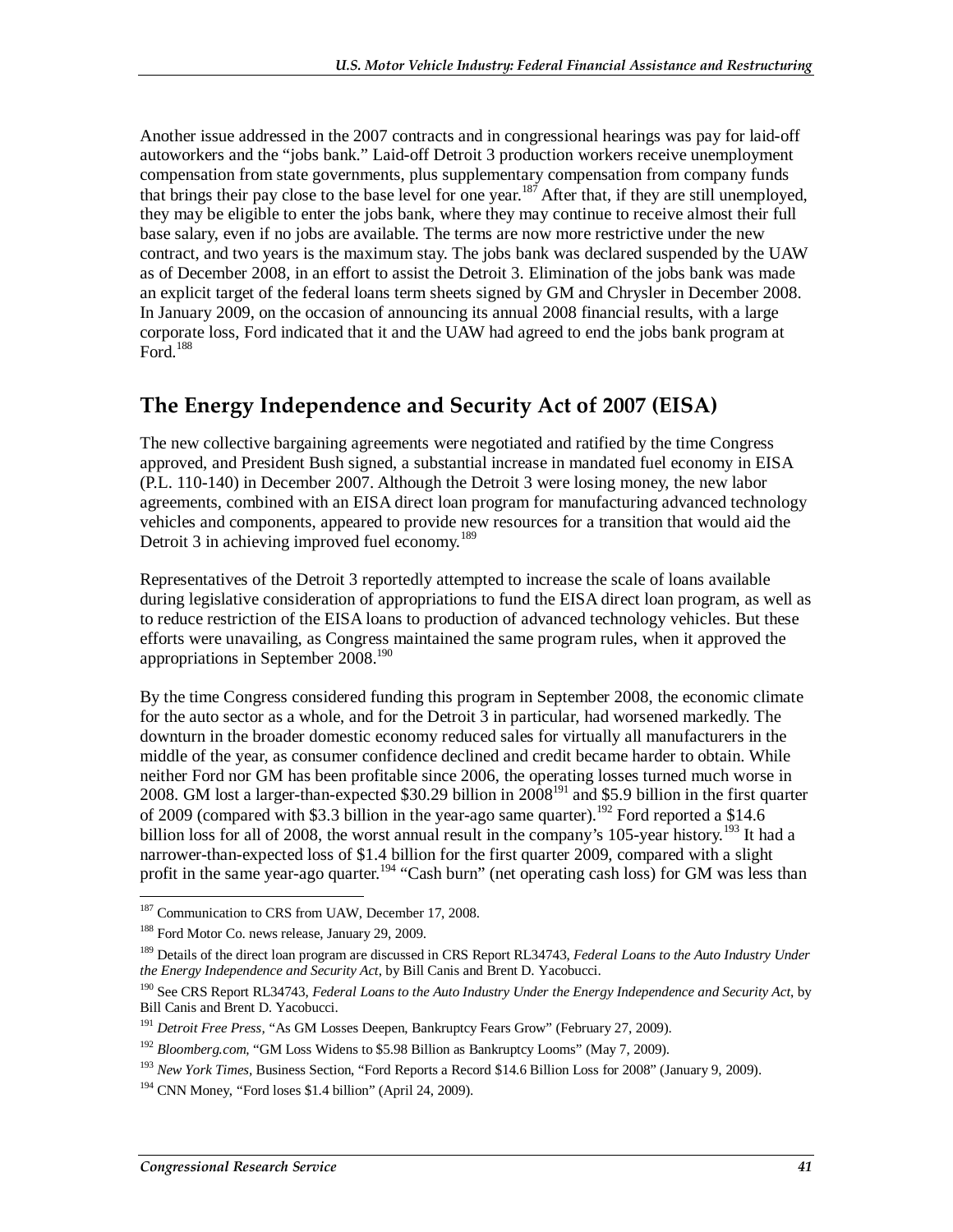expected in the first quarter 2009, at \$10.2 billion; Ford's was \$3.7 billion. Both companies see the rate diminishing during the year.<sup>195</sup> According to court filings, Chrysler lost \$16.8 billion in 2008 and its monthly cash burn rate is \$1.7 billion.<sup>196</sup>

## **Legislative Efforts to Assist Automakers in November 2008**

Following the November 2008 elections, the Bush Administration was asked to consider making funds available to the auto industry from the \$700 billion appropriated for relief of the financial sector in the Emergency Economic Stabilization Act (EESA, P.L. 110-343).<sup>197</sup> Secretary of the Treasury Henry Paulson and Senate Minority Leader Mitch McConnell instead urged Congress to assist the automakers by diverting funds from the EISA loan program.<sup>198</sup>

On November 17, 2008, Senate Majority Leader Harry Reid introduced S. 3688, which, in Title II, included a provision allowing \$25 billion from the EESA funding to be used as loans to automakers in the United States under certain conditions. On November 18-19, hearings were held before the Senate Banking Committee and the House Financial Services Committee, in which the chief executive officers of the Detroit 3, as well as UAW President Gettelfinger, made the case for immediate assistance to the industry. They were supported by some Members of Congress. Critics of such assistance were also heard.

The industry CEOs stated that they were asking for "bridge loans" to tide them over during a market decline of unanticipated severity, which had affected all automakers, and an equally unanticipated unavailability of credit from financial markets. The bridge loans would provide time for cost-saving measures, including the transfer of retiree health care responsibilities, to work. That, plus a hoped-for recovery of the domestic auto market by 2010, could allow the Detroit 3 to return to financial stability. As GM's then-CEO G. Richard Wagoner testified:

[We, in cooperation with the UAW] have taken actions designed to improve GM's liquidity by \$20 billion by the end of 2009, and they obviously affect every employee, retiree, dealer, supplier, and investor involved in our company ... I do not agree with those who say we are not doing enough to position GM for success. What exposes us to failure now is not our product lineup, is not our business plan, is not our employees and their willingness to work hard, it is not our long-term strategy. What exposes us to failure now is the global financial crisis, which has severely restricted credit availability and reduced industry sales to the lowest per capita level since World War II.

Our industry, which represents America's real economy, Main Street, needs a bridge to span the financial chasm that has opened before us. We'll use this bridge and we'll use it effectively to pay for essential operations, new vehicles and power trains, parts from our

<sup>-</sup><sup>195</sup> Reuters, "Ford CFO says sees lower cash burn through year", (April 24, 2009); Bloomberg.com, "Young Says GM Cash Burn in 2009 to Be Slower Than 2008", (February 26, 2009).

<sup>196</sup> Bloomberg.com, "Chrysler Secured Lenders Will File Secrecy Request, Lawyer Says" (May 5, 2009).

<sup>&</sup>lt;sup>197</sup> Speaker of the House Nancy Pelosi and Senate Majority Leader Harry Reid, Letter to Secretary of the Treasury Henry M. Paulson (November 8, 2008).

<sup>198</sup> *Financial Times* (*FT.com*), "Paulson Rejects TARP Aid for US Carmakers" (November 12, 2008); *Bloomberg.com*, "Paulson Urges Congress to Approve Automaker Funding" (November 13, 2008); and "Democrats, Bush Deadlocked over Expanding Aid to U.S. Carmakers" (November 19, 2008).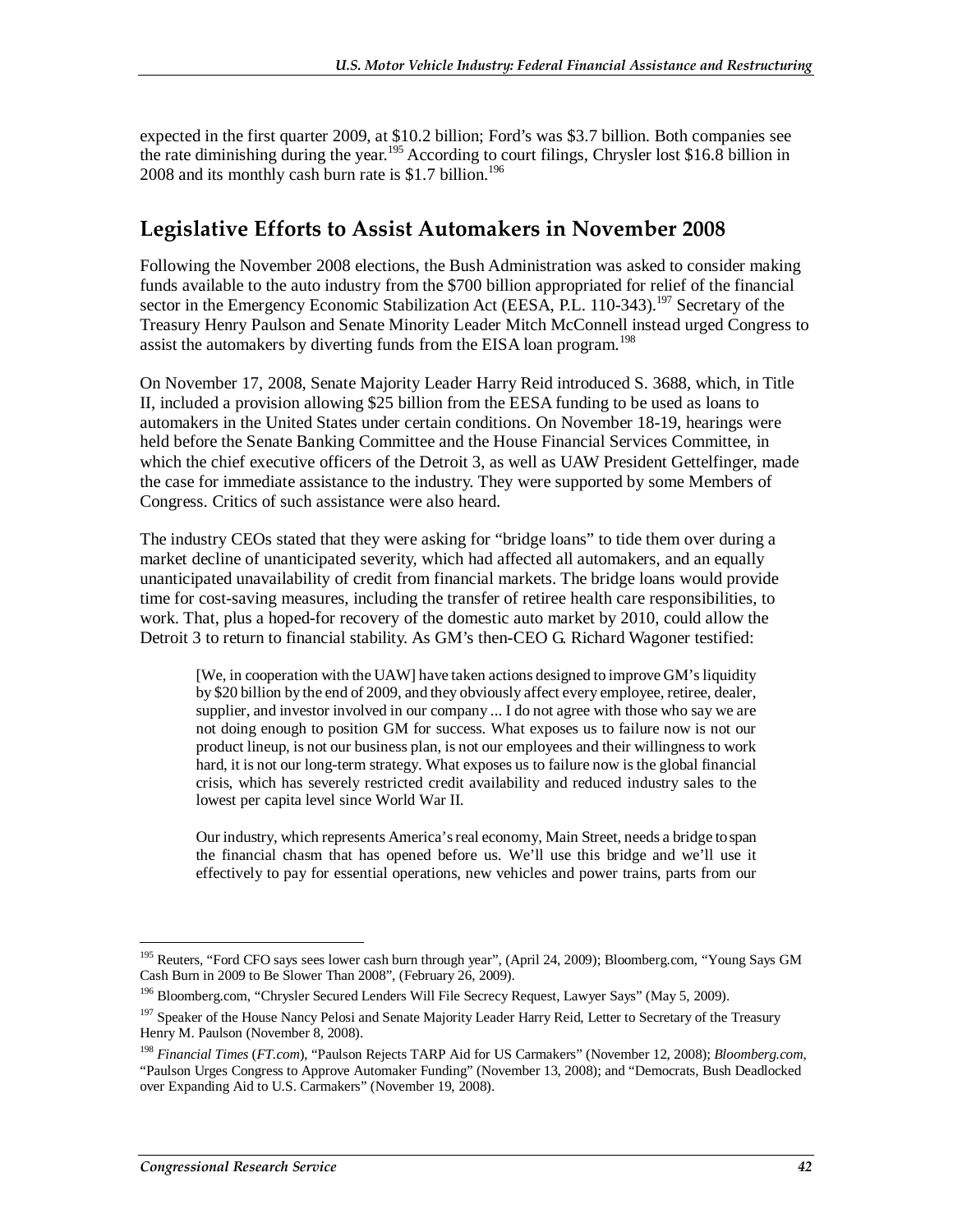suppliers, wages and benefits for our workers and suppliers, and taxes for state and local governments that help deliver essential services to millions of Americans.<sup>199</sup>

In the hearings, the CEOs revealed how the \$25 billion in loans would be divided among their three companies. CEO Wagoner of GM stated that his company would need \$10-12 billion to bridge the present period of financial insecurity, while Robert Nardelli of Chrysler said that his company would require \$7 billion. Alan Mulally of Ford stated that Ford currently did not have an operating capital shortfall, but would request that \$7 billion to \$8 billion be reserved in case of eventual cash needs.<sup>200</sup>

Congressional critics of the industry's requests included Senator Richard Shelby, Ranking Member of the Banking Committee, and Representative Spencer Bachus, Ranking Member of the House Financial Services Committee. They argued that to a large extent, the problems of the Detroit 3 were due to the long-term consequences of poor management and labor decisions, which would not be fixed with short-term financial assistance, and that the industry would soon be requesting additional federal support. Moreover, assistance to the auto industry, it was stated, would encourage other industries to also importune the federal government for aid during the present economic downturn.<sup>201</sup>

No action was taken in the Senate on S. 3688 in November 2008. Further developments were deferred until December 2008, after full reports had been presented by the Detroit 3 on their financial condition and restructuring plans.

## **Assistance to Auto Industry in the 2009 Stimulus Package**

After the Bush Administration provided loans to the auto industry in December 2008, Congress also considered assistance as part of the 2009 stimulus package approved as H.R. 1 (ARRA, the American Recovery and Reinvestment Act, P.L. 111-5, signed into law by President Obama on February 17, 2009). Senator Barbara Mikulski had introduced a bill, S. 333, which would have allowed purchasers of light motor vehicles to deduct interest payments and state and local excise taxes on their 2009 federal income tax return. The measure was subject to a cap on the amount paid for the vehicle, and the benefit was reduced for higher income earners. A companion bill, H.R. 159, was introduced in the House by Representative William Pascrell. The chief provisions of S. 333 were included as §§1008-1009 in the version of H.R. 1 approved on a 61-37 vote by the Senate on February 10, 2009.

In the conference committee, the deduction for interest charges was deleted. Thus, §1008 in the law as finally approved and signed, the deduction for motor vehicle purchases in the balance of 2009 is restricted to state and local sales or excise taxes on the vehicle. The same income and sales price limitations are in effect, but the provision is expanded to include motorcycles and motor homes.

<sup>-</sup>199 U.S. Senate. Committee on Banking, Housing, and Urban Affairs. Hearing. *Examining the State of the Domestic Auto Industry* (November 18, 2008), Testimony of G. Richard Wagoner.

<sup>&</sup>lt;sup>200</sup> Senate Banking Committee hearing, November 18. The total level of requests was raised to \$34 billion in subsequent business plans formally submitted by the three companies to Congress on December 2, 2008 (as summarized in *Washington Post*, "Auto Giants Ratchet Up Pleas for Aid" (December 3, 2008), p. A1.

<sup>&</sup>lt;sup>201</sup> See their respective statements in the Senate Banking Committee hearing (December 4, 2008) and the House Financial Services Committee hearing (December 5, 2008), on the domestic auto industry.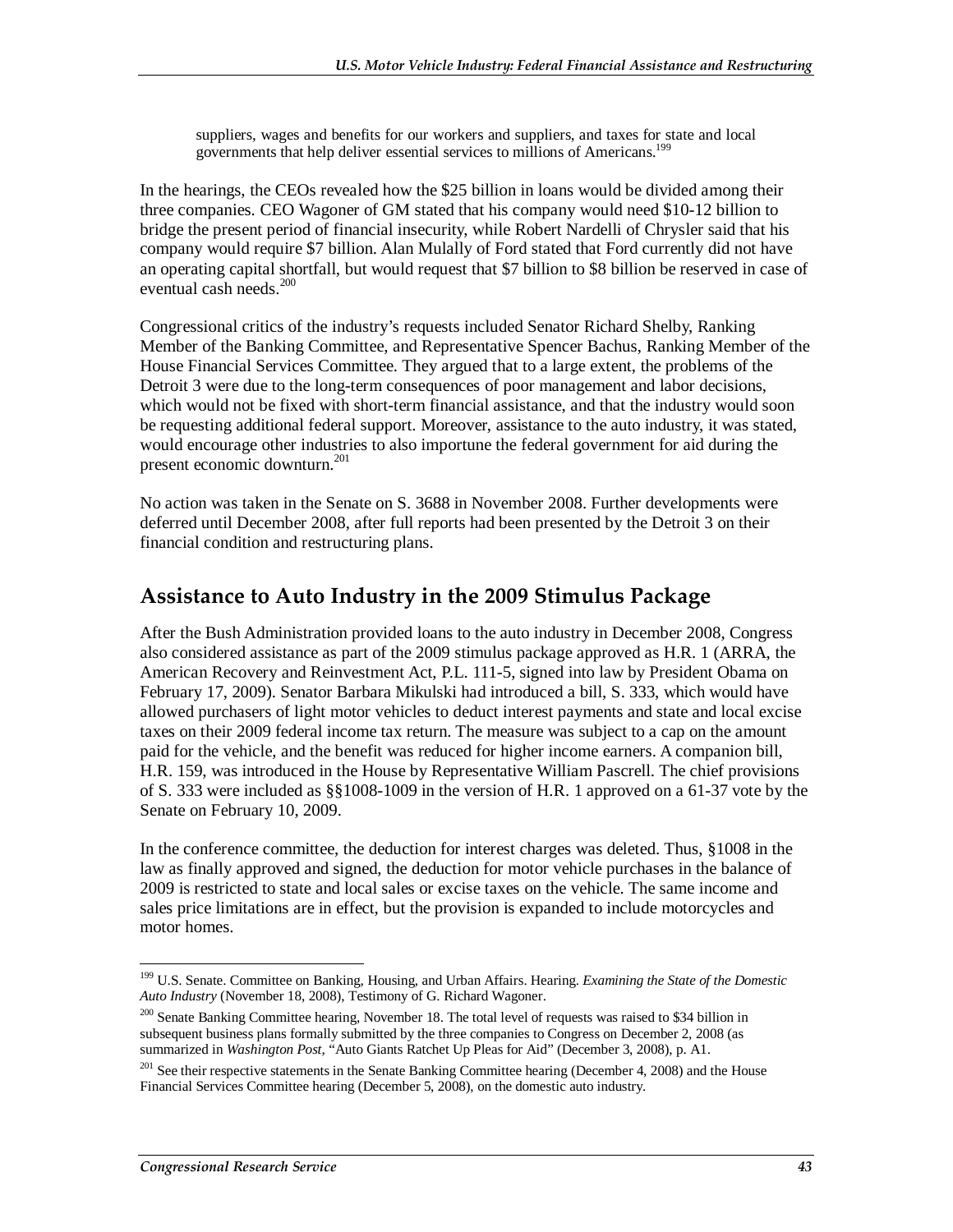Analysts generally agreed that the final measure would have a relatively minimal effect in increasing auto sales. An analyst for the automotive data firm R.L. Polk  $\&$  Co. estimated that the average value to consumers would be \$330 per vehicle. The impact on sales was estimated at less than 100,000 vehicles, whereas, if the interest deduction had been maintained, the impact could have been as high as 350,000 vehicle sales. In addition to this direct assistance to individual private consumers, the legislation also contained a number of aid provisions for development of advanced vehicle technologies, and to finance the purchase of such vehicles for the federal vehicle fleet.<sup>202</sup>

## **Employment in the Automotive Sector**

Employment in the automotive sector of the U.S. economy includes both manufacturing and services activities, but the latter actually employ more than in manufacturing. As seen in **Table 4**, at the end of 2008 the Current Employment Survey of the Department of Labor's Bureau of Labor Statistics estimated that there were about 790,000 persons employed altogether in motor vehicle manufacturing (including heavy trucks, trailers and other vehicles), compared to more than 3.5 million in various (automotive-related) service activities.

Since the era of Henry Ford, automotive employment has been a mainstay of U.S. manufacturing employment. But its relative significance has declined in recent years, despite the opening or expansion of foreign-owned assembly and parts facilities. **Table 4** examines levels of and changes in automotive employment by both manufacturing and services categories between 2000 and 2008.203 Motor vehicle manufacturing employment in 2008 was down about 127,000 jobs, a drop of 43%. However, as pointed out by Thomas Klier and James Rubenstein, as well as in earlier CRS analyses, by far more people are employed in parts manufacturing than in motor vehicle assembly.<sup>204</sup> In December 2008, total employment in all categories of automotive manufacturing, as defined by the Labor Department, was half a million jobs less than at the end of 2000, a decline of nearly 40%.

Service activities employment directly related to the automotive industry has also declined, but not nearly as significantly as manufacturing employment in the sector. Wholesale distribution of vehicles and parts fell by about 24,000 jobs since the end of 2000. Employment at dealers – the largest single North American Industry Classification System category in the sector, with more than one million jobs – fell by 124,000 jobs, or 10%. Employment in retail outlets for automotive parts, accessories, and tires was close to steady, holding near 500,000 jobs. The decline in gasoline station jobs was also 10%, and the decline in auto repair and maintenance was estimated at about 7%. Altogether, 61% of the decline of more than 800,000 jobs in the automotive sector since 2000 is accounted for by the decline in manufacturing jobs.

<sup>&</sup>lt;u>.</u> 202 See analyses in *Washington Post*, "Analysts Rate Stimulus Bill as Lean on Automaker Aid" (February 19, 2009); and *Detroit Free Press*, "Stimulus Light on Aiding Car Sales" (February 22, 2009).

<sup>203</sup> The table uses the Bureau of Labor Statistics *Current Employment Survey*, in order to estimate the most recent data available.

<sup>204</sup> Thomas Klier and James Rubenstein, *Who Really Made Your Car?* (Kalamazoo, MI: W.E. Upjohn Institute, 2008). A detailed CRS analysis of U.S. automotive manufacturing employment trends, nationally and by state, is in CRS Report RL34297, *Motor Vehicle Manufacturing Employment: National and State Trends and Issues*, by Michaela D. Platzer.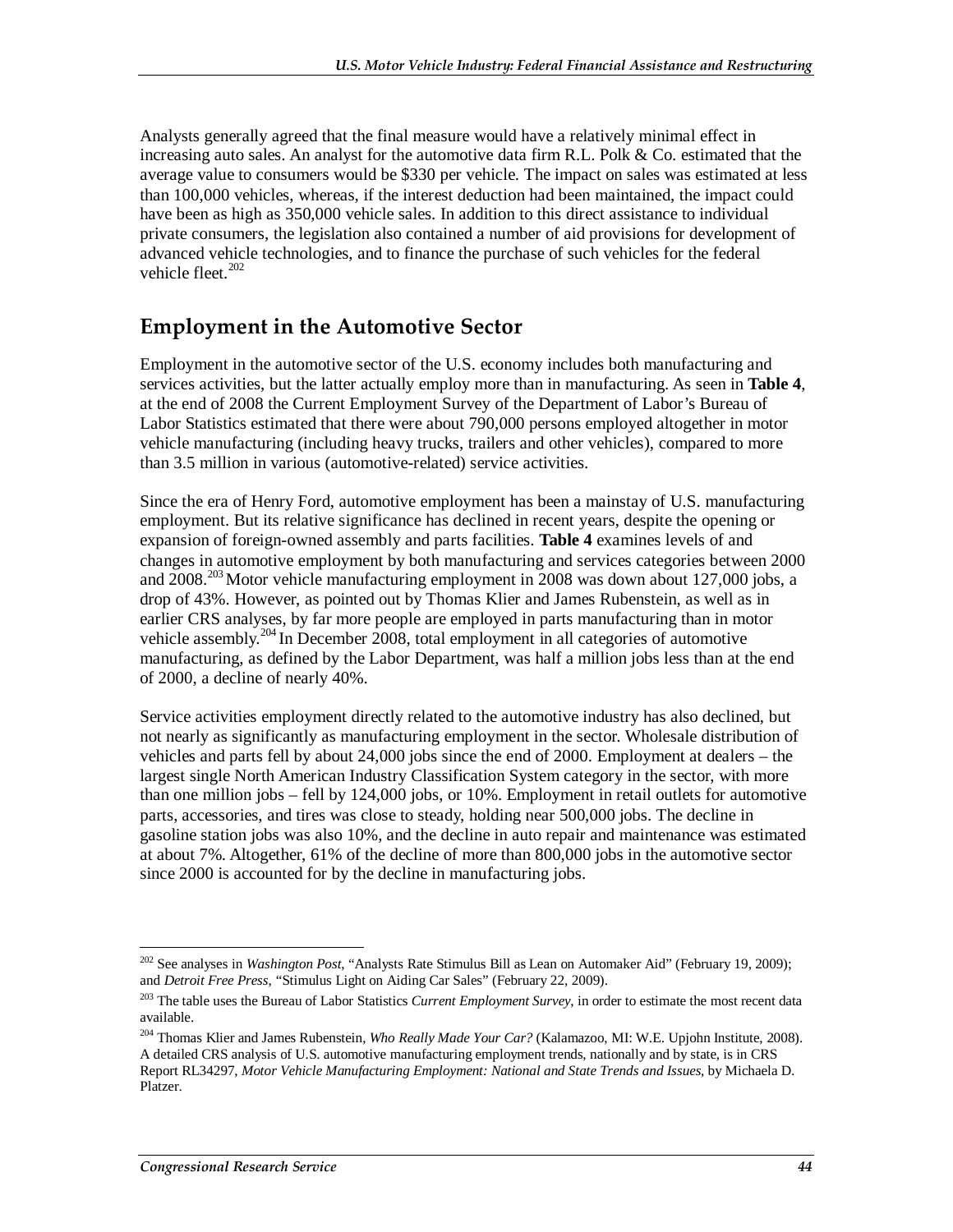Both Ford and GM are consolidating their dealer networks, so that their unit sales per dealer will better approximate the levels recorded, for example, by Toyota and Honda. Each of the latter companies has roughly 1,000 U.S. dealers, compared to 3,790 dealers for Ford as of 2008, and 6,450 for GM. Yet in terms of market share, GM in 2008 was just over 22%, Toyota just under 17%, Ford about 15%, and Honda nearly even with Chrysler at around 11%. The Detroit 3, then, sell far fewer vehicles per dealer than Toyota or Honda. GM and Ford have already begun to consolidate dealers and reduce their numbers. GM has eliminated more than 1,000 dealers since 2005, and their restructuring plan calls for eliminating 1,800 more, down to a total level of 4,700 by 2012. Ford has eliminated 600 dealers since 2005, but did not indicate a target number for the future.<sup>205</sup>

|      | All Employees ('000s) |           |          |  |  |
|------|-----------------------|-----------|----------|--|--|
| Code | Dec. 2000             | Dec. 2008 | Change   |  |  |
|      |                       |           |          |  |  |
| 3361 | 294.7                 | 167.8     | $-126.9$ |  |  |
| 3362 | 172.7                 | 122.6     | $-50.1$  |  |  |
| 3363 | 819.1                 | 499.4     | $-319.7$ |  |  |
|      | 1,286.5               | 789.8     | -496.5   |  |  |
|      |                       |           |          |  |  |
| 4231 | 351.2                 | 326.8     | $-24.4$  |  |  |
| 4411 | 1,222.0               | 1098.3    | $-123.7$ |  |  |
| 4413 | 500.1                 | 489.8     | $-10.3$  |  |  |
| 4470 | 929.8                 | 834.4     | $-95.4$  |  |  |
| 8111 | 894.8                 | 830.4     | $-64.4$  |  |  |
|      | 3,897.9               | 3,579.7   | $-318.2$ |  |  |
|      | 5,184.4               | 4,369.6   | $-814.8$ |  |  |
|      | <b>NAICS</b>          |           |          |  |  |

#### **Table 4. U.S. Automotive Employment**

**Source:** Dept. of Labor. Bureau of Labor Statistics. *Current Employment Survey* (February 23-24 and unpublished data).

**Note: All data seasonally adjusted.** Monthly survey data may differ from annual figures cited earlier. "Services" total does not necessarily include all NAICS (North American Industry Classification System) autorelated categories.

Paul Taylor, chief economist of the National Automobile Dealers Association, has forecast that, because of economic conditions, there will be a total net loss of about 1,600 dealers in 2008-09. About two-thirds of those closing have been Detroit 3 dealers, he estimated. If this forecast holds, there will be fewer than 20,000 new car dealers in the United States at the end of 2009, compared to 28,000 in 1980.<sup>206</sup> Even if the Detroit 3 succeed in consolidating franchises into larger

<sup>-</sup><sup>205</sup> *GM Restructuring Plan* (December 2008) pp. 18-19; *Ford Business Plan*, p. 11. Chrysler reported that it had 3,300 dealers in *Chrysler Viability Plan* (February 2009), p. U162.

<sup>206</sup> *Automotive News*, "Economy Decimates Dealerships," December 15, 2008, p. 1.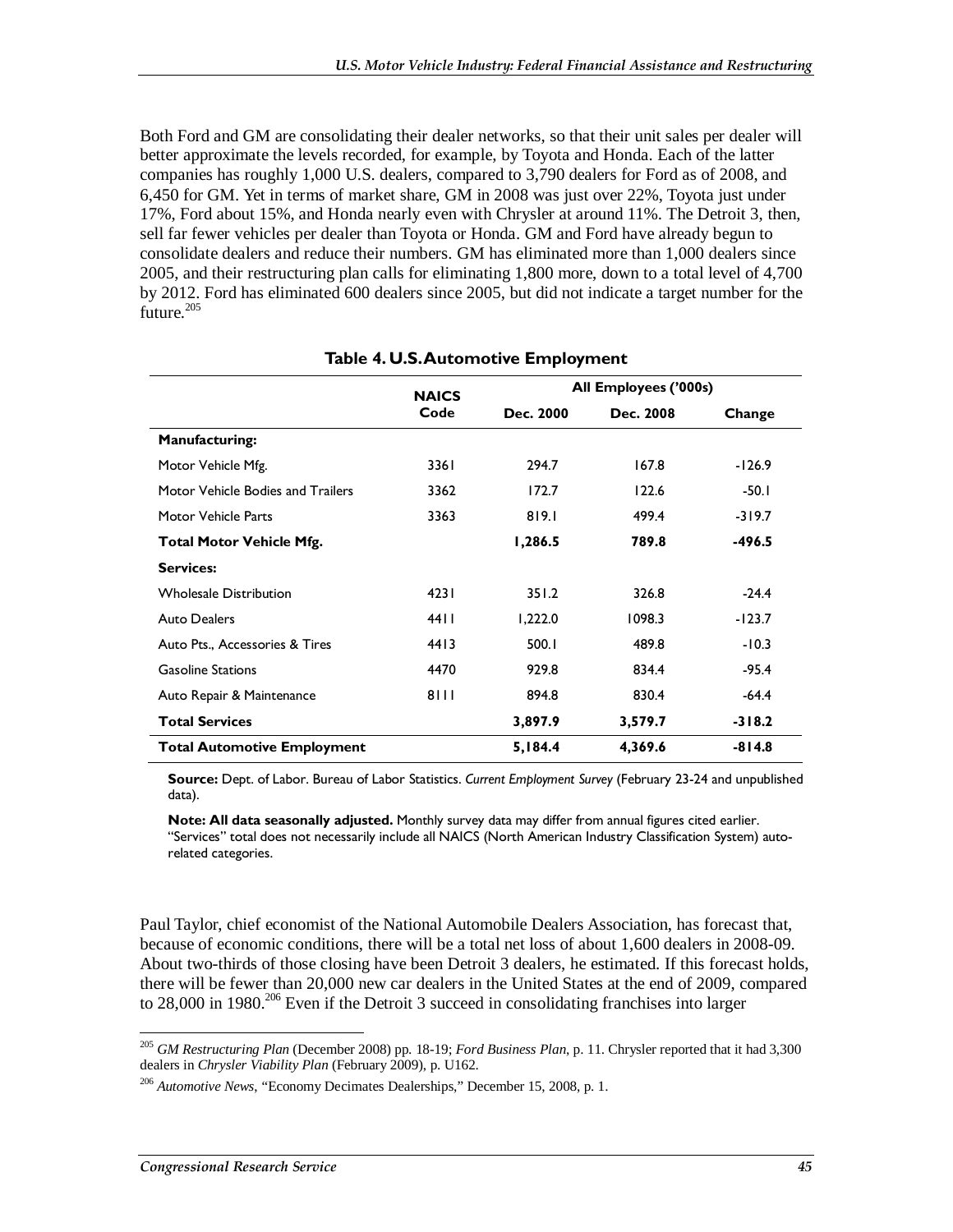operations, the implication is that the total number of dealership employees will decline, perhaps dramatically.

Automotive manufacturing employment has also fallen as a share of total employment in manufacturing. While total manufacturing employment has fallen by more than three million jobs since September 2001, employment in motor vehicle manufacturing dropped at an even faster rate, with its share of total manufacturing employment falling from 7.4% to 6.4%. During this period, total automotive sector employment, including services, as shown in **Table 4**, fell from 5.2 million to 4.4 million, while total U.S. employment grew by six million. As a result, automotive employment, including both manufacturing and services, as a share of total U.S. employment, fell from 3.9% to 3.3%.

# **Financial Issues in the Auto Industry**

# **Credit Conditions207**

Credit is the lifeblood of the U.S. auto industry. Credit conditions govern the industry's ability to invest, the ability of its dealers to finance their inventory ("floorplan"), and the ability of dealers, in turn, to sell to individual consumers. The systemic crisis in the U.S. and global financial markets in 2008 has had a severely negative impact on all these aspects of automotive credit.

An auto dealer's floorplan is the financing dealers must have to finance their inventory. A new vehicle dealer will generally buy cars from the OEM, most often in the past on credit provided by the OEM's "captive" financial organization. The dealer will then sell vehicles to customers at a negotiated transaction price. The dealer will be paid, alternatively:

- in cash by the customer;
- through a financial transaction by the OEM captive credit organization; or
- through a third party loan to a customer from a bank, credit union, or finance company.

Each of the Detroit 3 has traditionally operated with a captive credit organization for both floorplan financing and consumer credit: General Motors Acceptance Corporation (GMAC), Ford Motor Credit and Chrysler Financial, respectively.<sup>208</sup> Floorplan financing has generally been provided for dealers by these credit organizations at favorable (better than prime) interest rates.<sup>209</sup> Dealers have also been financially encouraged to refer customers to the captive finance organizations. For much of the period since 2000, a very large share of each of these OEM's corporate profits has been accounted for by its captive financial organization.

<sup>-</sup><sup>207</sup> This subsection was written by Bill Canis, Specialist in Industrial Organization and Business.

<sup>&</sup>lt;sup>208</sup> The U.S. government's Auto Task Force determined that Chrysler Financial could not stand on its own. It announced that GMAC would also serve Chrysler dealers and that Chrysler Financial would cooperate with GMAC in transferring contracts and other business.

<sup>&</sup>lt;sup>209</sup> For example, "As recently as September 30, [2008,] GMAC provided dealer inventory financing for 80% of GM vehicles worldwide." *Automotive News* , "A GMAC Failure Could Doom Dealers," December 15, 2008, p. 31.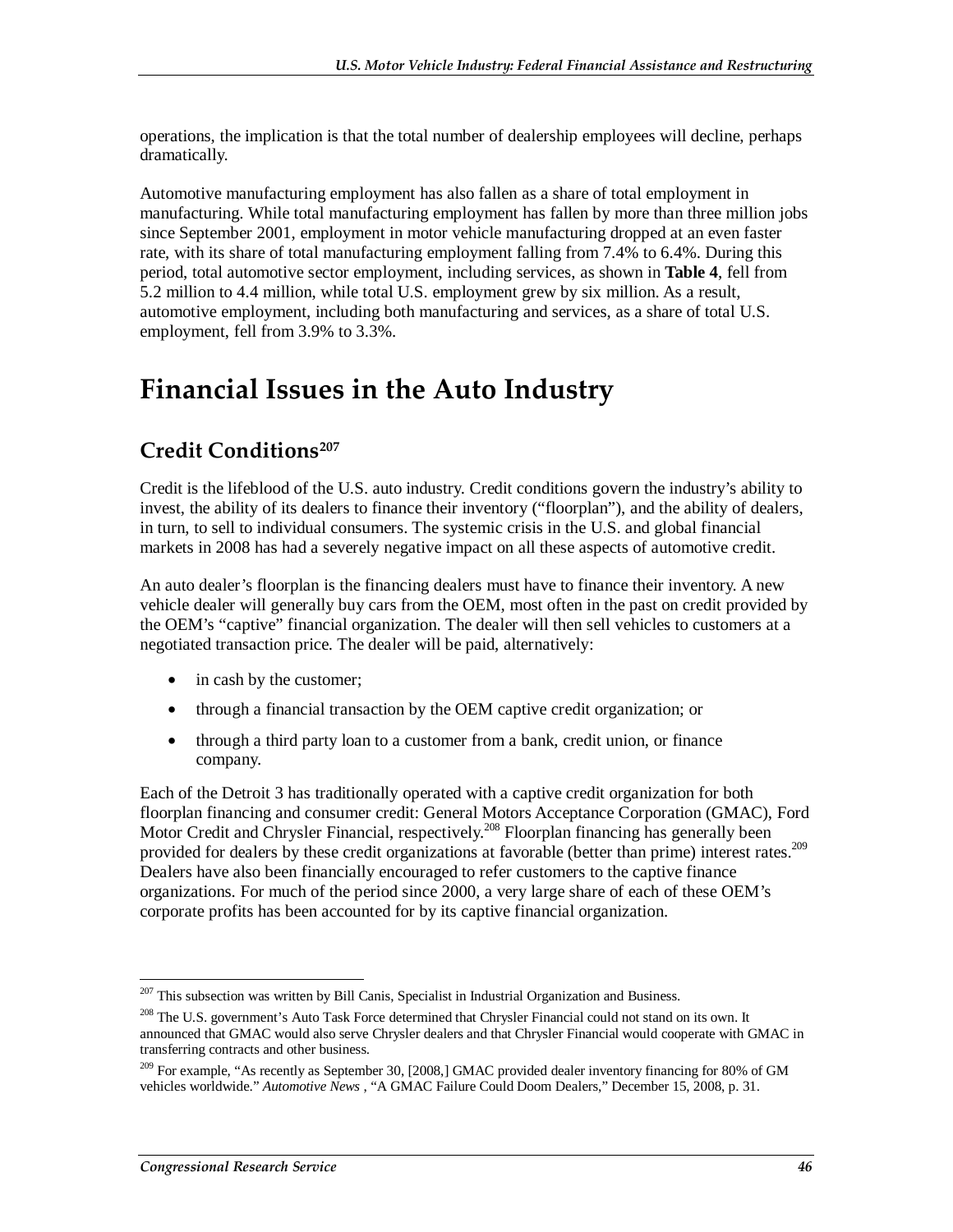But the financial performance of the three credit organizations has progressively deteriorated. In early November 2008, *Automotive News* noted:

Standard & Poor's has assigned subinvestment-grade ratings to all three finance arms. Ford Credit and GMAC are rated B- with a credit watch of negative. Chrysler Financial has an S&P rating of CCC+ with a negative outlook  $\ldots^{210}$ 

This has meant that the financial arms have found it much more difficult to raise capital to lend to dealers or customers. GMAC, in particular, had virtually ceased lending except to customers with the highest credit scores, and stopped supporting domestic leasing altogether. All three companies have had to raise interest rates on floorplan financing, in many cases forcing dealers or customers to use third-party lending. $^{211}$ 

Two of the three captive credit organizations were under the control of private equity hedge fund Cerberus Capital Management. Cerberus acquired Chrysler's credit arm as part of its acquisition of a controlling share (80.1%) of the auto manufacturing operation in 2007. With Chrylser's April 30, 2009 bankruptcy filing, however, Chrysler Financial, which had previously provided more than 60% of dealer financing, almost entirely halted lending activities. U.S. Bankruptcy Court Judge Arthur Gonzales approved Chrysler's request that GMAC "step in and provide wholesale, retail and other product-related financing for an initial four-tear-term."<sup>212</sup> Earlier, Cerberus had bought a 51% stake in GMAC. GMAC has been particularly affected by the global credit squeeze and subprime lending, as it had become a major player in mortgage lending through its Residential Capital (ResCap) division. The latter has been primarily responsible for GMAC's multibillion-dollar losses in  $2008$ <sup>213</sup> However, unlike the situation in subprime home mortgages, Detroit 3 CEOs at the November 18, 2008, Senate Banking Committee hearing on the domestic auto industry said that there had not been a major rise in delinquencies among their automotive credit borrowers.<sup>214</sup>

Ford Motor Credit remains 100% owned by Ford Motor Company. It has sought to offset negative reports on credit availability by widely advertising that Ford consumer credit is still available. It has raised floorplan financing rates by 0.5% in view of higher borrowing costs, but has also waived the increase for dealers that meet overall sales targets.<sup>215</sup> CEO Alan Mulally testified before the House Financial Services Committee on December 5, 2008, that Ford Motor Credit still supported "77% of all wholesale financing."<sup>216</sup>

The Japanese OEMs are also affected by the financial crisis. Traditionally weaker than the U.S. companies' financial arms and more reliant on third-party consumer lending by banks, they have become much more competitive in recent years. Notably, in the fall of 2008, Toyota inaugurated an aggressive "Saved by Zero" consumer lending campaign that features 0% loans for qualified

<u>.</u>

<sup>210</sup> *Automotive News*, "Advantage, Ford: Mulally Likes Owning Ford Credit" (November 3, 2008) p. 8.

<sup>211</sup> *Automotive News*, "The Scramble for Credit" (Oct 27, 2008); CRS interview with Patrick Calpin, National Automobile Dealers Association (November 10, 2008).

<sup>212</sup> *Automotive News*, "GMAC approved for financing Chrysler dealers" (May 12, 2009).

<sup>213</sup> *Financial Times*, "GMAC Losses Add to GM Woes;" *Detroit News*, "GMAC Posts \$2.52 Billion Quarterly Loss" (both stories November 5, 2008).

<sup>&</sup>lt;sup>214</sup> Comments at the hearing from G. Richard Wagoner (GM) and Robert Nardelli (Chrysler).

<sup>215</sup> *Automotive News*, "Advantage, Ford".

<sup>216</sup> U.S. House. Committee on Financial Services. Hearing, *Auto Industry Stabilization Plans* (December 5, 2008), discussion between Alan Mulally and Rep. Paul Hodes.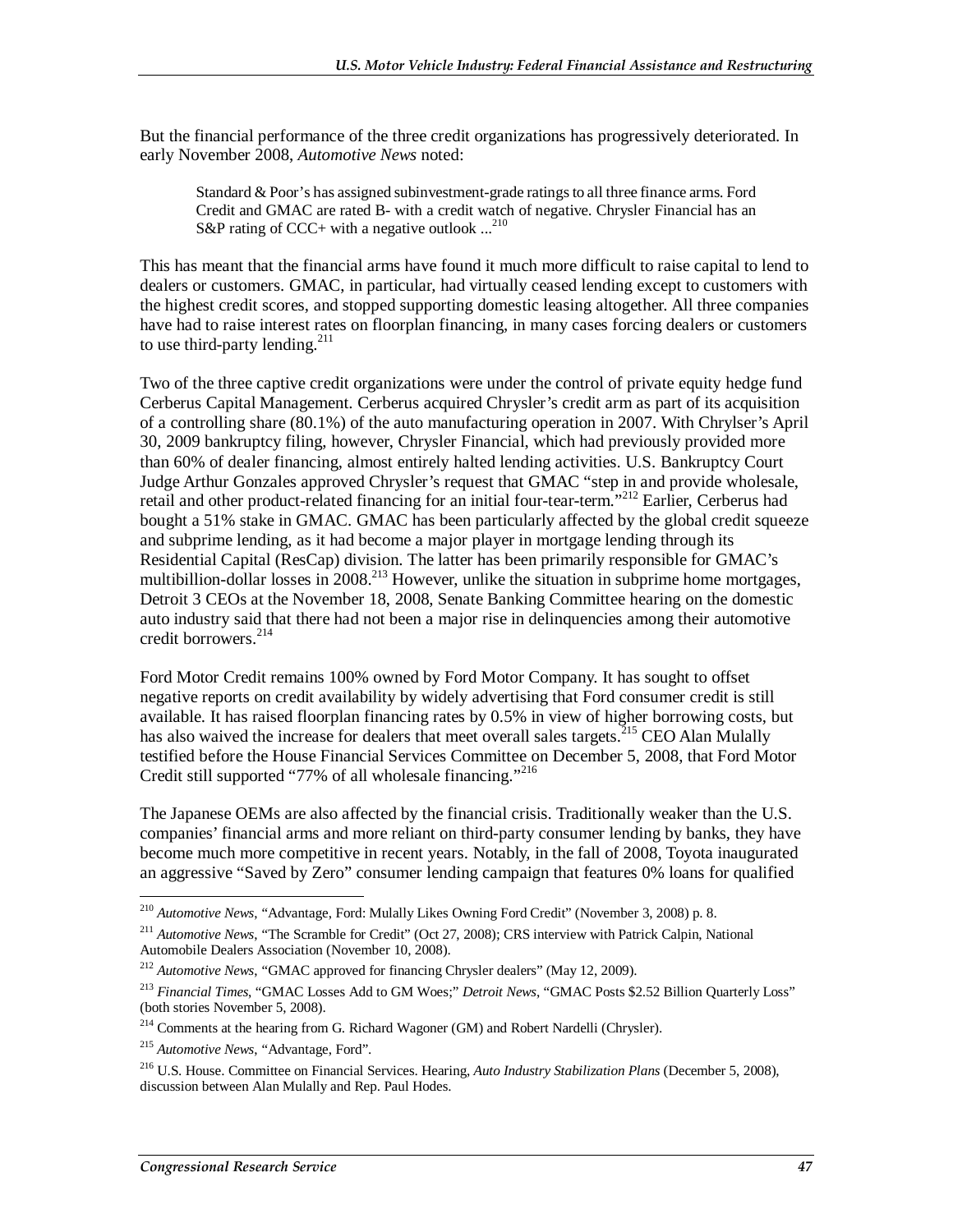buyers on most models. Nissan followed suit.<sup>217</sup> Even so, the Japan-based car companies saw monthly sales declines in late 2008 of about 30% or more, compared to sales one year earlier.

Customers and dealers have alternatively sought to finance deals through banks, but the banks have also reduced their consumer lending.<sup>218</sup> Dealers have sought alternative inventory funding sources from community banks, which generally have funds to loan, and which have not been as severely affected by the subprime mortgage crisis as the money center banks. The local banks may offer more attractive financing rates than the OEMs, but for many dealers, they do not have the scale to cover a dealer's floorplan.<sup>219</sup> On the other hand, GM and Ford have told Congress that they have explicitly planned to consolidate and reduce their numbers of dealers. Chrysler has also stated, most recently in its bankruptcy filing, that it intends to reduce its network of auto dealers.

Credit has thus been more difficult for the Detroit 3, their dealers, and their customers. Former U.S. Senator from Michigan and Bush Administration cabinet member Spencer Abraham has written that an estimated \$700 billion to \$800 billion in auto loan exposure "is currently thrashing around our financial system." He has further stated that securities tied to auto loans account for more than 25% of all asset-backed securities, with large holdings by insurance companies, mutual funds, and pension funds, as well as banks. $220$ 

GMAC on November 20, 2008, applied to become a bank holding company, in order to make itself eligible to obtain new capital from the EESA financial relief package described in a section above.<sup>221</sup> With some difficulty, GMAC achieved this transition on December 24, 2008.<sup>222</sup> On December 29, 2008, the Treasury Department announced that it was making a \$5 billion investment in GMAC, through a purchase of "senior preferred equity." These funds also came from the TARP program. In addition, the agency also loaned \$1 billion to GM itself, with the funds to be used to increase its stake in GMAC. These funds increased GMAC's liquidity, allowing it to continue to support dealer floorplans and to liberalize significantly its credit requirements for consumers.<sup>223</sup> On January 16, 2009, the Treasury announced that it had agreed to make a \$1.5 billion loan to Chrysler Financial.<sup>224</sup>

None of these infusions solved the problem of liquidity for dealers so in December 2008, the Federal Reserve Board announced that auto dealers could participate in a new \$200 billion "term

<sup>-</sup><sup>217</sup> *Automotive News*, "To Match Toyota, Nissan Offers 0% Loans" (November 3, 2008), p. 43.

<sup>218</sup> *Detroit News*, "Big Banks Back Off Consumer Car Loans" (November 10, 2008).

<sup>219 &</sup>quot;Scramble for Credit;" NADA interview.

<sup>220</sup> Spencer Abraham, "A Cure for the Coming Crisis in Auto Finance," *Financial Times* (November 3, 2008).

<sup>221</sup> *Detroit News*, "GMAC Files with Fed for Bank Holding Status" (November 20, 2008).

<sup>222</sup> Associated Press (*Durham* [NC] *Herald-Sun*), "Fed: GMAC OK to Seek Bailout Money," December 25, 2008, p. 1.

<sup>&</sup>lt;sup>223</sup> U.S. Department of the Treasury. Press release, "Treasury Announces TARP Investment in GMAC," December 29, 2008. See also attached term sheet and GM commitment letter. The easing of GMAC's credit requirements for consumers is discussed in *Detroit Free Press*, "GMAC To Offer More Loans in Wake of Aid," December 30, 2008; and *Washington Post*, "GM Aims To Drive Sales with Incentives," December 31, 2008. According to press analysis, because investors' bonded indebtedness has been converted to equity, GM and Cerberus may lose financial control of GMAC; see *Detroit News*, "Feds Invest \$6B in GMAC;" *Detroit Free Press*, "\$6B for GMAC; Aid Planned for Other Auto Finance Companies;" and, *Washington Post*, "GMAC To Get \$6 Billion Lifeline," all December 30, 2008.

<sup>&</sup>lt;sup>224</sup> U.S. Department of the Treasury. Press release, "Treasury Announces TARP Investments in Chrysler Financial," January 16, 2009. As reported earlier in this report, the Auto Task Force subsequently prompted the transfer of Chrysler Financial assets to GMAC.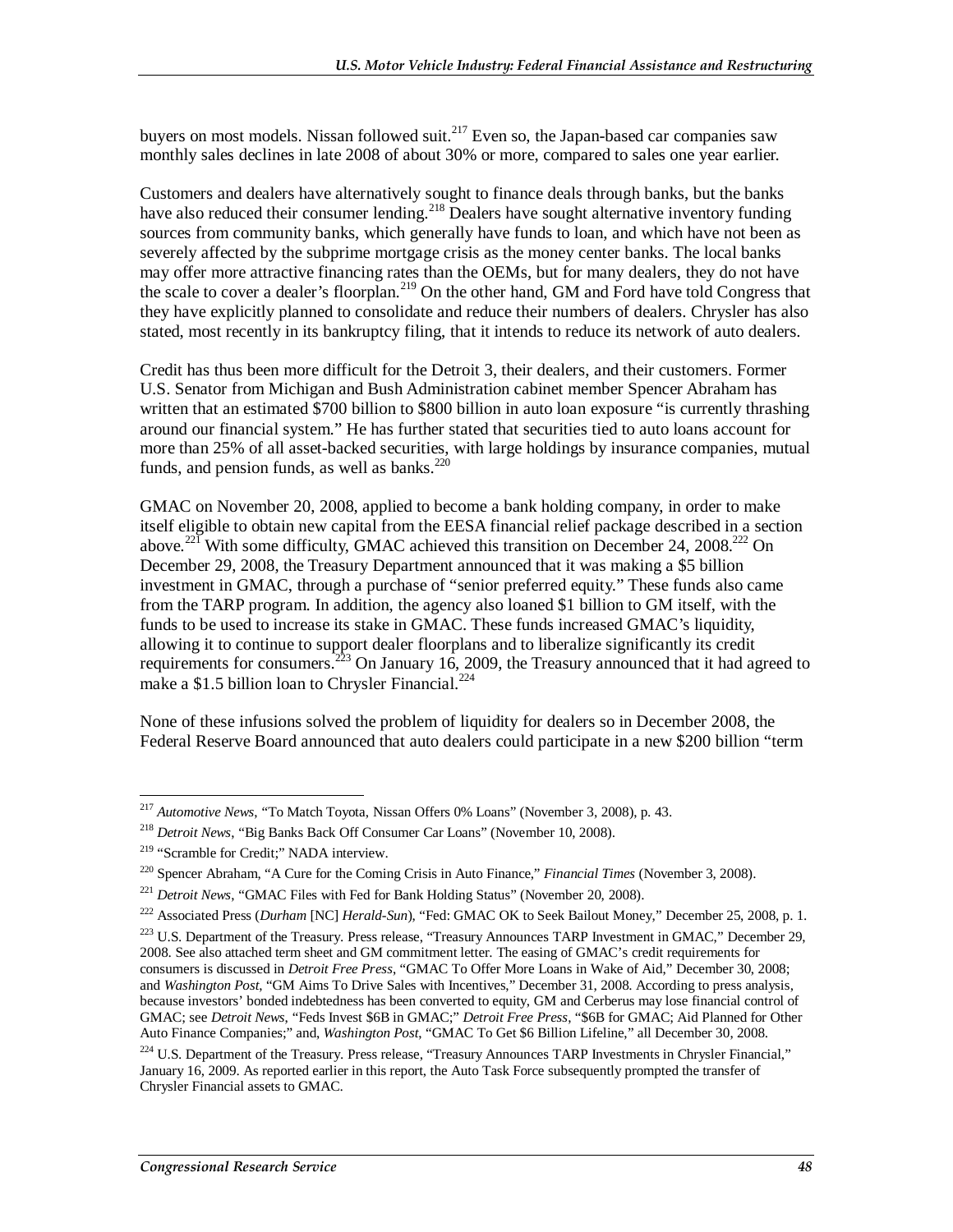asset-backed securities loan facility" (TALF) to finance inventory.<sup>225</sup> However, that plan has been slow to get started. Its purpose, with respect to auto dealers, is to encourage traditional floorplan lenders to stay in the market, as dealers require refinancing. A key issue has been a requirement that securitized loans and floorplans must be rated AAA, the highest rating, a criterion that dealers have generally not been able to meet. Dealer representatives have been in discussions with the Federal Reserve bank and the Treasury to modify this requirement.<sup>226</sup>

While GMAC financing is central to reviving the sale of GM and Chrysler autos, GMAC itself has been shown to be in precarious financial condition. In May 2009, the Treasury Department completed its stress tests of major banks, including GMAC. It found that GMAC must raise \$11.5 billion in new capital, equal to roughly half its current equity. Co-owners General Motors and Cerberus Capital Management do not plan to invest in the financing company, so it may be left to a third party or the U.S. government to make this new capital infusion. GMAC must present a plan to the U.S. Treasury by June 8, 2009, explaining how it will raise the new capital.<sup>227</sup>

Aside from consumer and dealer credit, another issue has been the unavailability of capital for major Detroit 3 investment projects. Delphi is GM's former parts-making subsidiary, now an independent company, but still linked to GM by a supplier relationship and labor contracts through the UAW and other unions. It has been operating in bankruptcy since 2005, and was unable to exit as planned in 2008 because a private investor group backed out of a deal to buy its securities for \$2.5 billion.<sup>228</sup> GM's plan to acquire Chrysler and merge the two companies, which was widely reported in October 2008, was similarly withdrawn when the companies could not find sufficient funds, including proposed federal financial support, for the deal.<sup>229</sup>

## **Bush Administration's Financial Plan to Assist Automakers230**

On December 19, 2008, President George W. Bush announced his plan to provide credit assistance to U.S. automobile manufacturers. He stated that "In the midst of a financial crisis and a recession, allowing the U.S. auto industry to collapse is not a responsible course of action.<sup>"231</sup> His plan provided General Motors and Chrysler with loans for a three month window allowing them time to develop plans to restructure into viable companies.<sup>232</sup> President Bush stated that "This restructuring will require meaningful concessions from all involved in the auto industry – management, labor unions, creditors, bondholders, dealers, and suppliers.<sup>7233</sup>

<sup>&</sup>lt;u>.</u> <sup>225</sup> National Automobile Dealers Association. Press release, "Federal Reserve Approves NADA-Backed Initiative Aimed at Increasing Inventory Financing," December 22, 2008.

<sup>226</sup> CRS interview with David Regan, National Automobile Dealers Association (February 25, 2009). *Wall St. Journal*, "Auto Industry Faces Squeeze from Fed Lending Program" (February 25, 2009). For more information on the TALF, see CRS Report RL34427, *Financial Turmoil: Federal Reserve Policy Responses*, by Marc Labonte.

<sup>227</sup> *The New York Times*, "GMAC, Among the Weakest, Seems in Line for a Bailout" (May 8, 2009).

<sup>228</sup> *Detroit Free Press*, "Delphi's Fate Still Tied to GM's" (November 14, 2008).

<sup>229</sup> *Detroit Free Press*, "GM's Efforts to Merge with Chrysler Put on Hold for Now" (November 8, 2008).

<sup>&</sup>lt;sup>230</sup> This subsection was written by James Bickley of the Government and Finance Division. More detail on pensions, health care, executive and labor compensation, and some other issues is provided in subsequent sections of the report.

<sup>&</sup>lt;sup>231</sup> "President Bush Discusses Administration's Plan to Assist Automakers," White House Press Release, Dec. 19, 2008, p. 1. Available at http://www.whitehouse.gov/news/release/2008/12/20081219.html, visited May 4, 2009. 232 Ibid.

 $233$  Ibid.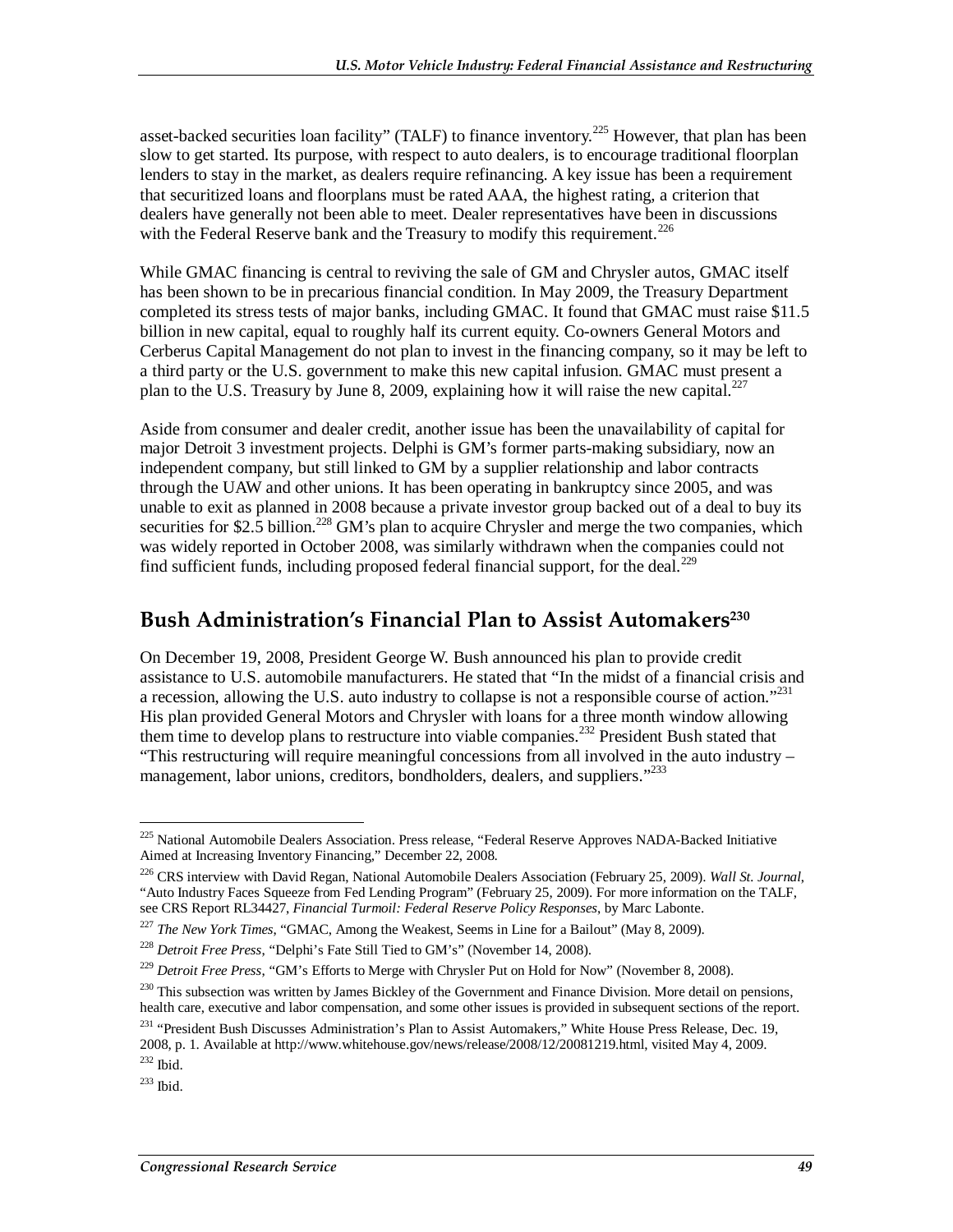GM received \$13.40 billion in subsidized loans: \$4.0 billion on December 29, 2008, \$5.4 billion on January 16, 2009, and \$4.0 billion on February 17, 2009.<sup>234</sup> Chrysler received \$4 billion on December 29, 2008<sup>235</sup> The loans were issued by Treasury through authority provided for the TARP under EESA.

By February 17, 2009, top executives at General Motors and Chrysler were required to submit restructuring plans to achieve and sustain their long-term viability, international competitiveness and energy efficiency of the companies and their subsidiaries.<sup>236</sup> On or before March 31, 2009, each company was required to submit a report detailing the progress it has made in implementing its restructuring plan. $^{237}$ 

#### **Stakeholders' Concessions**

Each major stakeholder was required to make concessions in order for General Motors and Chrysler to receive financial assistance.<sup>238</sup>

#### **The Union**

The Bush plan was similar to the plan in H.R. 7321, the *Auto Industry Financing and Restructuring Act*, which was passed by the House.<sup>239</sup> The primary difference was the requirement that U.S. employees of General Motors and Chrysler accept reductions in their compensation to an equivalent level of employees in foreign transplants in the United States. The president of the UAW opposed these additional union concessions:<sup>240</sup>

- "Compensation Reductions": The corporations' restructuring plans will include a reduction in compensation of their U.S. employees to an equivalent level paid by foreign transplants in the United States by no later than December 31, 2009.
- "Severance Rationalization": Payment to idled U.S. employees of the corporations or their subsidies, other than customary severance pay, would be eliminated.
- "Work Rule Modifications": Work rules would be changed in a manner that is competitive with foreign transplants in the United States.
- "VEBA Modifications": Not less than one-half of companies contributions to a new union-administrated healthcare fund would be paid in shares of the

<sup>-</sup><sup>234</sup> U.S. Treasury, "Indicative Summary of Terms for Secured Term Loan Facility" [for General Motors], Dec. 19, 2008, p. 14 [Appendix A]. Available at http://www.ustreas.gov/press/releases/hp1333.htm, visited May 4, 2009.

<sup>&</sup>lt;sup>235</sup> U.S. Treasury, "Indicative Summary of Terms for Secured Term Loan Facility" [for Chrysler], Dec. 19, 2008, p. 14 [Appendix A]. Available at http://www.ustreas.gov/press/releases/hp1333.htm, visited May 4, 2009.

<sup>236</sup> Ibid., p. 5.

 $237$  Ibid., p. 6.

<sup>&</sup>lt;sup>238</sup> This section on concessions is based on "Indicative Summary of Terms for Secured Term Loan Facility" [for General Motors and Chrysler]; and Daniel Dombey and Bernard Simon, "Bush Bails Out Detroit with \$17 Billion Package," *Financial Times*, December 19, 2008, pp. 1-2.

<sup>&</sup>lt;sup>239</sup> "President Bush Discusses Administration's Plan to Assist Automakers," p. 2.

 $240$  http://www.uaw.org, visited December 29, 2008.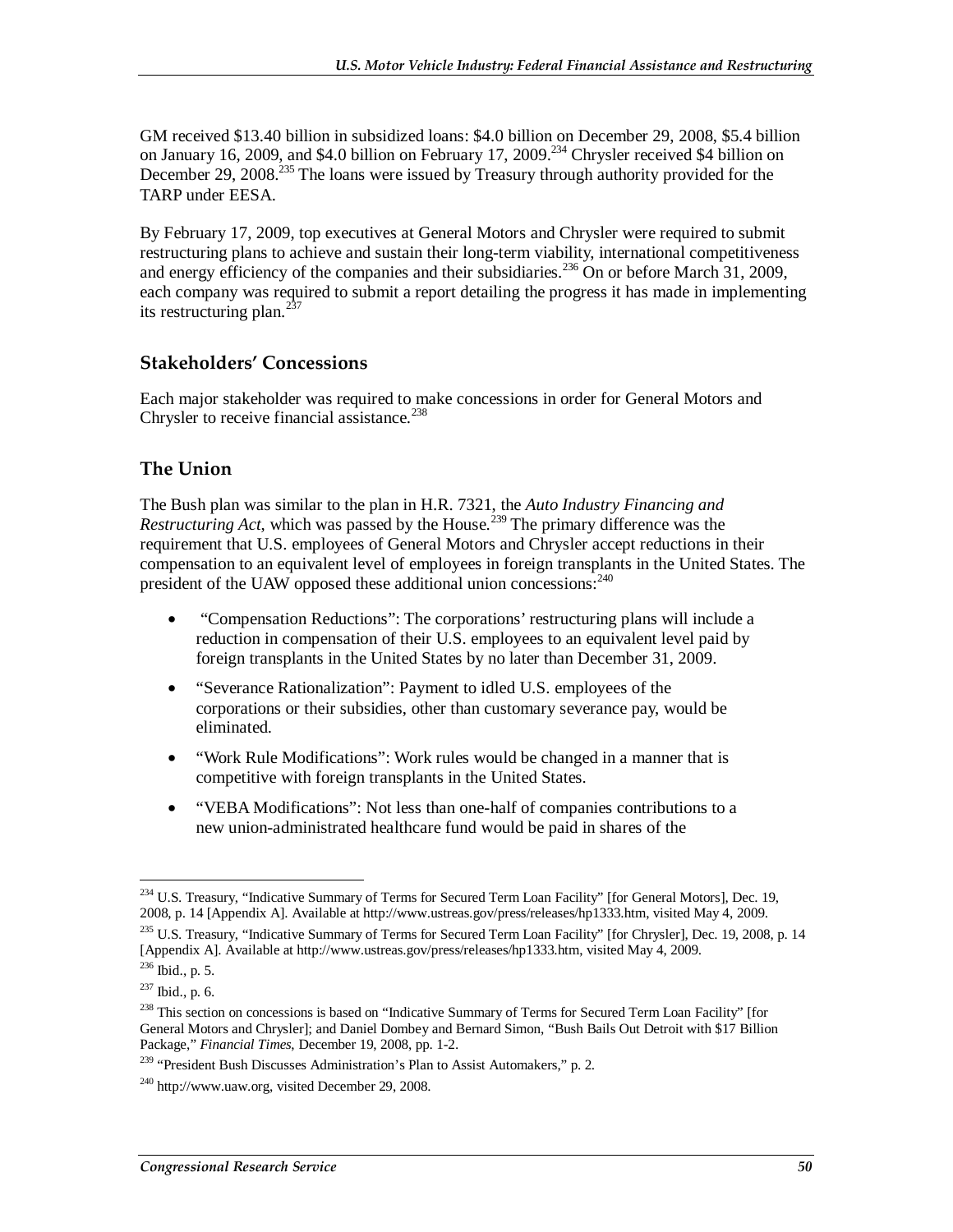respective corporation. VEBA is an abbreviation for "voluntary employees beneficiary association."

#### **Investors**

- "Bond Exchange": Outstanding unsecured public indebtedness (other than pension and employee benefits obligations) was reduced by not less than twothirds through a debt-for-equity exchange.
- No dividends were permitted while government loans remained unpaid.

#### **Management**

- Benefits plans were modified or terminated (including golden parachute agreements).
- Limits were imposed on the annual executive compensation of the CEO and the four highest compensated officers (other than the CEO), which are deductible as a business expense. These limits were one-half of the amount (or \$500,000 per year) stated in Section 162(m)(5) of the IRS Code.
- The 25 most highly compensated employees (the "Senior Employees") could not receive or accrue any bonus or executive compensation except as approved by the President's Designee.
- Management of Chrysler and General Motors were required to report "material" transactions" (any asset sale, investment, contract, or commitment) of more than \$100 million to the President's Designee for review and approval.
- Private passenger aircraft would be divested.
- Chrysler and General Motors were required to maintain and implement a comprehensive written policy on corporate expenses ("Expense Policy"). Any material deviations for the expense policy would promptly be reported to the President's Designee.

#### **Dealers/Suppliers**

- Dealers/suppliers would negotiate new agreements to lower costs.
- Dealers/suppliers would negotiate new agreements to reduce capacity.

#### **Treasury Stock Warrants**

In return for providing loans to General Motors and Chrysler, the U.S. Treasury would receive warrants to purchase common shares of each company. The exercise price per share would be the 15 day trailing average price determined as of December 2, 2008. The total number of warrants would be equal to 20% of the maximum loan amount divided by the exercise price per share. A "warrant limit" would be set, however, at 20% of the issued and outstanding common shares. The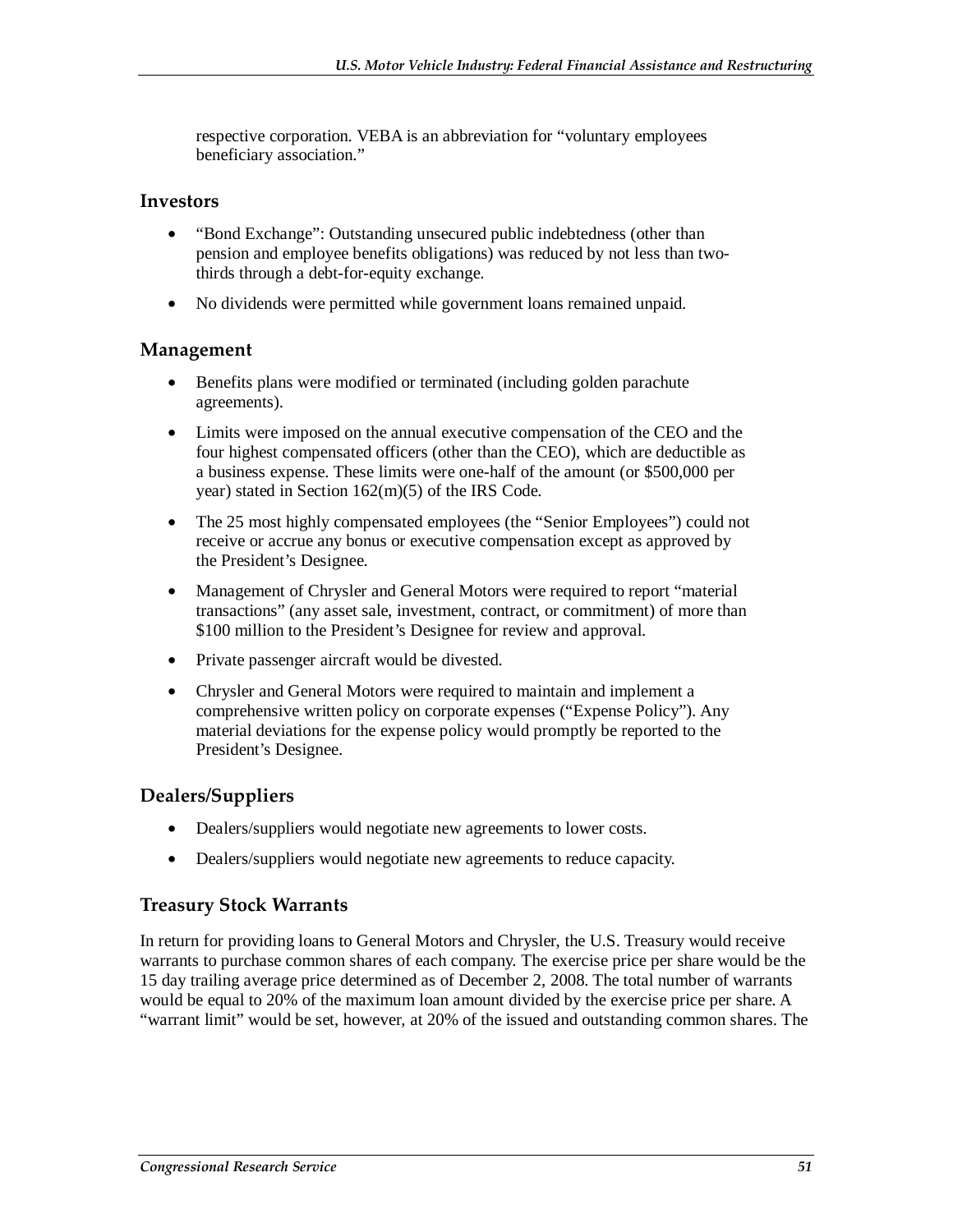warrants would have a perpetual term and would be immediately exercisable, in whole or in part, at 100% of their issue price plus all accrued and unpaid dividends.<sup>241</sup>

# **Financial Solutions: Bridge Loans and Restructuring242**

In late 2008, when the Detroit 3 executives requested federal financial assistance, they dismissed the possibility of filing for reorganization under the Bankruptcy Code. They asserted that such a filing would inevitably lead to liquidation rather than reorganization because consumers would not purchase a car from a company in bankruptcy. A survey by CNW Marketing Research reportedly indicated that 80% of consumers said that concerns about warranty coverage and replacement parts would make them unlikely to buy a car from a company operating in bankruptcy reorganization. However, two later surveys—including another by CNW—indicated that this reluctance could be reduced or neutralized if the government were backing the reorganization.<sup>243</sup> Possible concerns about warranty coverage may have been mitigated by President Obama's announcement, on March 30, 2009, that the United States government would stand behind the automakers' warranties if the automakers were to fail.<sup>244</sup>

As of May 19, 2009, only one of the Detroit 3, Chrysler, has filed a bankruptcy petition. However, some predict that GM will not be able to meet its May  $31<sup>st</sup>$  deadline for restructuring and will follow Chrysler's path into Chapter 11 reorganization.<sup>245</sup> Both GM and Chrysler each received some immediate financial assistance from the federal government in December 2008. GM received additional federal assistance in January and February 2009, and both Chrysler and GM received additional funds after President Obama's announcement that the viability plans each had submitted were inadequate.

This section will look at some of the terms for the original federal bridge loans, including the protections they may provide for the loan amounts as well as the requirements for a restructuring plan. It will also outline basic options available under the Bankruptcy Code for companies that are not able to successfully restructure outside of Chapter 11 reorganization.

<sup>-</sup><sup>241</sup> U.S. Treasury, "Indicative Summary of Terms for Secured Term Loan Facility," pp. 11-13.

<sup>&</sup>lt;sup>242</sup> This section was written by Carol A. Pettit of the American Law Division.

<sup>243</sup> John D. Stoll, "Chapter 11 May Not Deter Some Car Buyers," *Wall Street Journal*, December 17, 2008, p. B3. He reports that a Merrill Lynch study indicated 90% of car buyers might buy a car from an automaker in bankruptcy, while a CNW Marketing Research survey indicated 48% would consider it.

<sup>244</sup> *See Obama Administration's New Warrantee Commitment Program* at http://www.treas.gov/initiatives/eesa/AIFP/ WarranteeCommitmentProgram.pdf. However, some say that the program will not necessarily deliver the protection that it appears to promise. *See* FOXNews.com, *Obama Warranty Plan Leaves Many GM, Chrysler Owners Vulnerable*, at http://www.foxnews.com/politics/first100days/2009/03/31/details-obamas-auto-warranty-plan-emerges/.

<sup>245</sup> Tom Krisher, *Experts Say GM Bankruptcy Is Almost Inevitable*, AP, May 11, 2009 at http://news.yahoo.com/s/ap/ 20090510/ap\_on\_bi\_ge/us\_gm\_inevitable\_bankruptcy.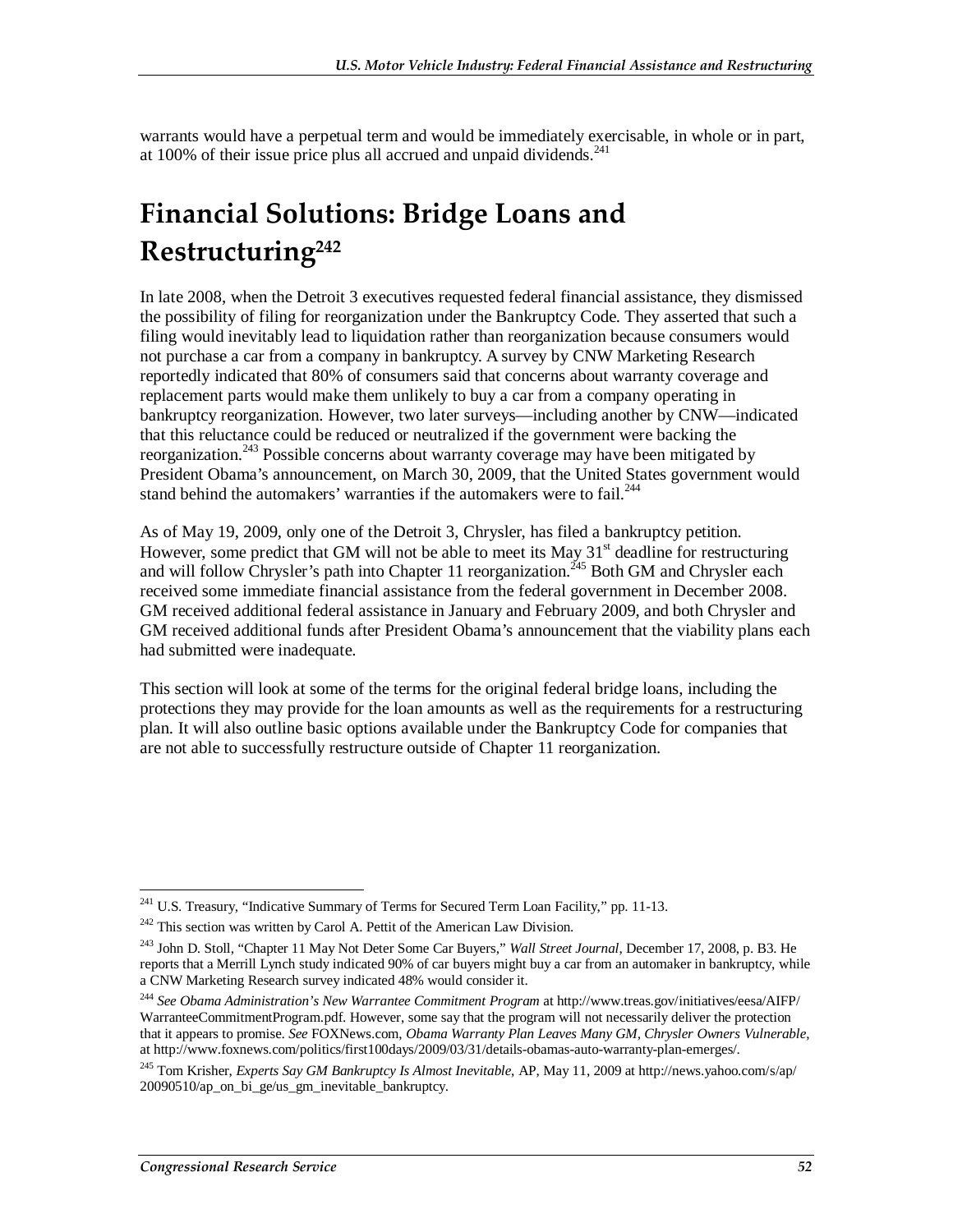# **Federal Bridge Loans**

The loans discussed in this section are those provided to GM and Chrysler prior to March 2009. Thus far, CRS has not found information regarding the terms of the loans extended to GM and Chrysler after their viability plans were deemed inadequate by the Obama administration.

### **Collateral and Other Protections**

On December 29, 2008, GM and Chrysler each received a loan of \$4 billion. Under the terms of the loans, the federal government receives collateral for the loans in the form of first-priority liens on all unencumbered assets and junior liens on all encumbered assets. This provision appears to provide greater protection for the taxpayer dollars that were loaned to the automakers than would otherwise exist in the event of a bankruptcy filing. Additional protections include (1) Mandatory prepayments of the net cash proceeds from certain transactions, such as sales of any collateral outside the normal course of business;  $246$  (2) Warrants to purchase common shares of the automaker;<sup>247</sup> (3) Additional guarantors and pledges of collateral from subsidiaries, etc.;<sup>248</sup> and (4) Conversion of the loan to debtor-in-possession (DIP) financing if the automaker is in bankruptcy. In addition to restrictions on executive compensation discussed later in this report, the terms of the loans also restrict expenses and "material transactions."249

Although the terms of the loans are intended to provide protection for taxpayer funds, the protection provided by these terms may not be sufficient to ensure repayment of the loan amount. A lien provides protection only to the extent that the property that is subject to that lien has sufficient value to cover the lien. Likewise, the mandatory prepayment requirement will result in early repayments only when the collateral sold outside the ordinary course of business has sufficient value to equal or exceed all liens against it. Warrants to purchase stock provide protection only to the extent that there is either a market for the warrant or value to the stock that exceeds the warrant price; however, if the automakers are able to successfully restructure, the warrants may allow the government, and thus the taxpayers, to benefit financially from the loan agreements.

The terms of the loan impose first-priority liens only against otherwise unencumbered assets. For other assets, the terms grant the United States only a junior lien. A junior lien provides protection only to the extent that the asset has sufficient value to cover the junior lien *and* all liens that are senior to it. The extent to which either GM or Chrysler has any significant assets that are not encumbered has been questioned.<sup>250</sup> There is also some question about the value of any of the collateral, encumbered or unencumbered, to anyone other than the automaker who currently owns

<sup>-</sup><sup>246</sup> *See* Term Sheets, pp. 2-3.

<sup>247</sup> *See* Term Sheets, pp. 11-12.

<sup>248</sup> *See* Chrysler Term Sheet, App. A (requiring consent by majority of holders of Chrysler LLC first lien and second lien indebtedness to pledge MOPAR Parts Inventory and some real estate collateral to the government as Lender); GM Term Sheet, App. A (requiring consent by the common holders of Class A and Class C Membership Interests of GMAC LLC to pledge Class B Membership Interests as well as Preferred Membership Interests to the government as Lender).

<sup>249</sup>*See* Term Sheets, pp. 4-5.

<sup>250</sup> *See* Adam Levitin, "More on the Auto Bailouts," *Credit Slips*, December 20, 2008, at http://www.creditslips.org/ creditslips/2008/12/more-on-the-auto-bailouts.html; Adam Levitin, "Auto Bailout," *Credit Slips*, December 19, 2008, at http://www.creditslips.org/creditslips/2008/12/auto-bailout.html.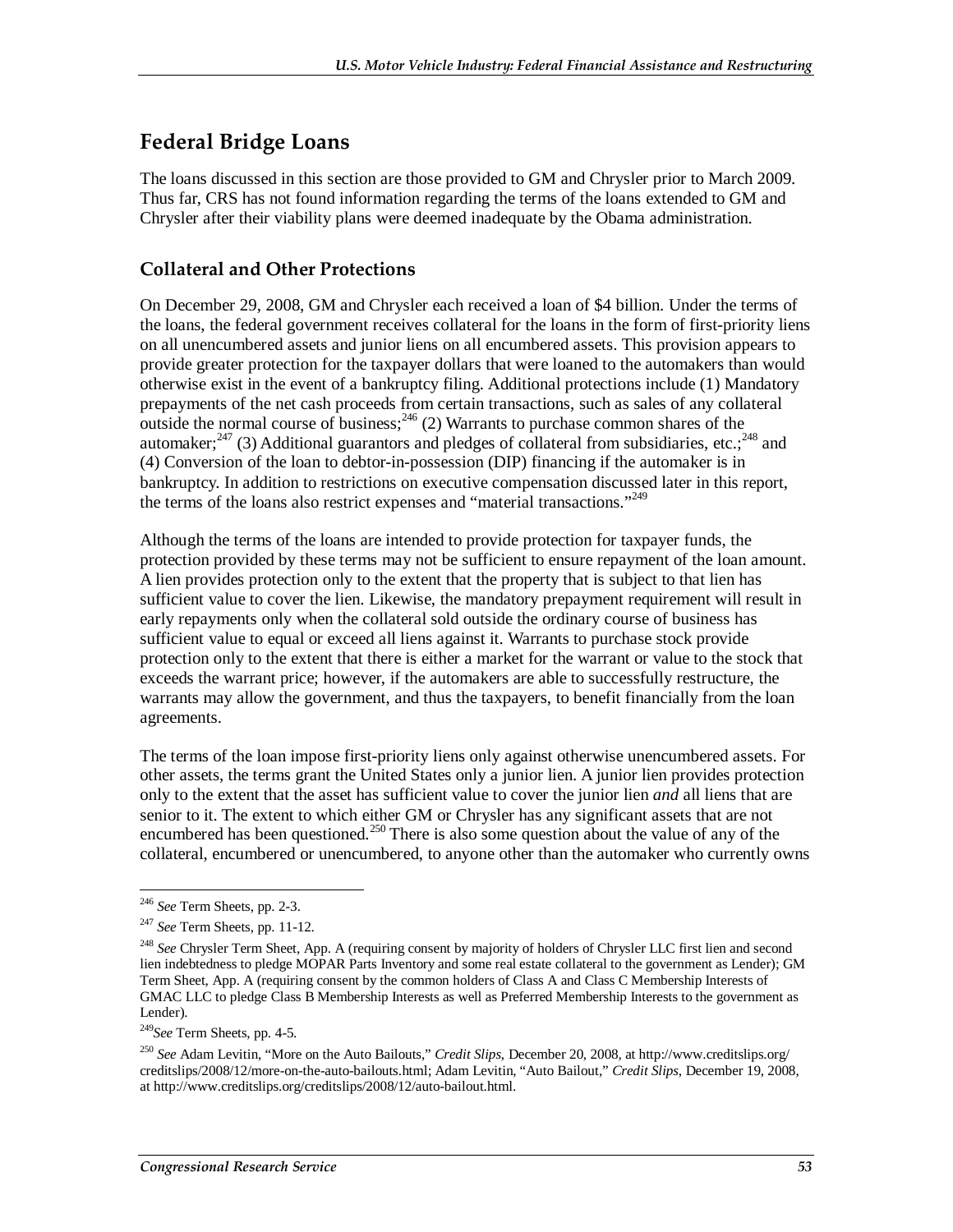it or to a party who wanted to buy the entire operation as a going concern. Thus, the liens may not fully secure the money that has been loaned to GM and Chrysler.

The warrants to buy common stock may be exercised at a relatively low cost. The number of warrants is determined by dividing 20% of the maximum loan value by the exercise price of the warrants. However, the warrants exercised cannot be higher than 20% of the issued and outstanding common equity interests before the warrants are exercised. The ability to either buy common stock or sell warrants (as with Chrysler warrants in 1983) has value only if the automakers remain in business and their stock value increases above the warrant price.

Each of the loans requires guarantors. For the Chrysler loan, CarCo Intermediate HoldCo I and all direct and indirect domestic subsidiaries are guarantors of the loan on a joint and several basis, meaning that any one of them may be responsible for the entire loan. Additionally, half of the Chrysler loan amount must be guaranteed by FinCo Intermediate HoldCo LC and DaimlerChysler Financial Services Americas LLC. GM's domestic subsidiaries are guarantors of the GM loans, again on a joint and several basis. Additionally, the terms specify that any successor entity of GM would also be a guarantor of the loan, thus preventing sale of GM free and clear of the debt obligation.

The loans also have conditions precedent that are specific to each automaker and involve pledges of inventory, real estate, or membership interests to the U.S. government to provide another layer of protection for the loans.<sup>251</sup>

One protective provision of the loans anticipates the possibility of an automaker's bankruptcy. If a bankruptcy petition is filed, the terms of the loan allow the government to convert the existing loans to "DIP" financing. "DIP" financing provides the debtor-in-possession (or the trustee in a Chapter 7 case) with sufficient funds to meet continuing expenses while the business is either reorganized or liquidated. Generally, DIP financing is a post-petition obligation that enjoys a high priority for being repaid from the bankruptcy estate or under the reorganization plan. In contrast, the government loans are being made while the companies are still operating outside of bankruptcy protection, and the loans are pre-petition debts.<sup>252</sup> One of the purposes of bankruptcy protection is to provide debtors relief from pre-petition debts. This provision in the terms of the loans seems to go against that purpose as well as the purpose for DIP financing.

#### **Accelerated Repayment Provisions**

Although the expiration date for the loans is December 29, 2011, the loans made to GM and Chrysler could become due early in the second quarter of 2009 or possibly even earlier. Under the terms of the loans, the entire outstanding amount of the loans could become due upon an "event of default," as defined in the term sheets.<sup>253</sup> Additionally, according to the term sheets, the loans were to be automatically accelerated and amounts not "invested in or loaned to the Borrower's principal financial subsidiaries"<sup>254</sup> would become due within 30 days if the restructuring plan

<sup>-</sup><sup>251</sup> Term Sheets, App. A.

 $252$  Whether a court would honor the pre-petition contract provision to convert the government loans to DIP financing following a bankruptcy filing is beyond the scope of this report. If a court were to honor the provision, the debtor might encounter more difficulty arranging additional DIP financing to carry it through its reorganization.

 $253$  Term Sheets, p. 10.

 $254$  Term Sheets, p. 7.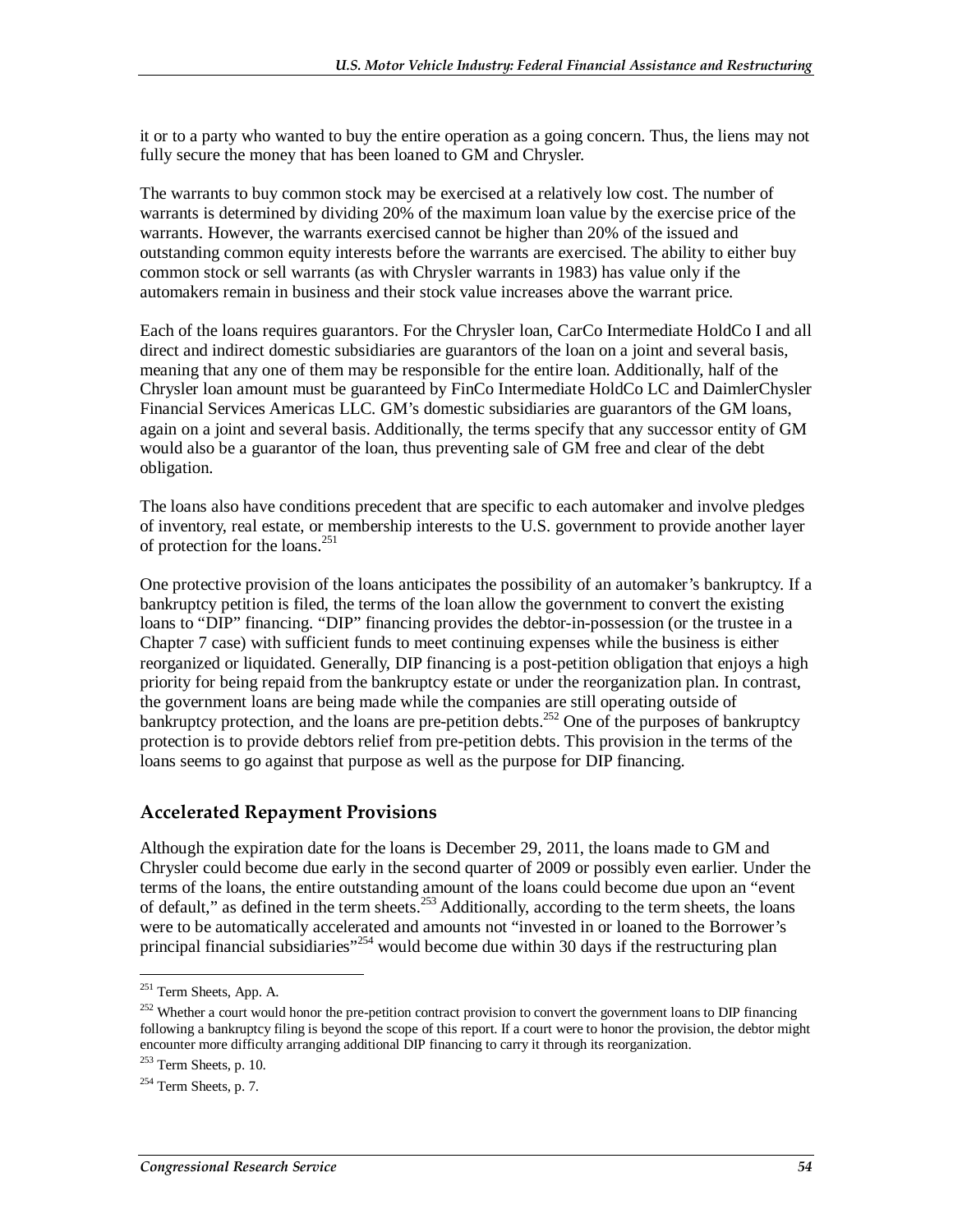report submitted by the automakers failed to meet the required standards and was not approved by the President's Designee; however, as yet there appears to have been no move to accelerate these loans.

### **Restructuring Outside of Bankruptcy**

As a condition of the financial assistance, GM and Chrysler were required to submit restructuring plans designed to achieve certain goals and to "use their best efforts to achieve ... [restructuring] targets."<sup>255</sup> The goals involve financial viability and vehicle production. The targets involve a "Bond Exchange,"<sup>256</sup> "Labor Modifications,"<sup>257</sup> and "VEBA Modifications."<sup>258</sup> One of the advantages of reorganizing under the Bankruptcy Code is the ability to modify creditors' claims without the agreement of all of the affected creditors.<sup>259</sup> Outside of bankruptcy, the automakers have not had this advantage as they attempted to design a restructuring plan and achieve sufficient cooperation from creditors to allow the plan to succeed. Chrysler's inability to modify bondholders' claims without agreement from all of them is blamed by many for its failure to effectively restructure and merge with Fiat before its April 30 deadline. Similarly, it is reported that lack of agreement by some of GM's bondholders will lead to GM's being unable to meet its May 31 deadline.

An additional advantage to reorganization in Chapter 11 is the ability to reject most executory contracts and leases. Without § 365 of the Bankruptcy Code, automakers may be unable to terminate franchise arrangements with their dealerships without a significantly greater cost than they would incur if reorganizing in Chapter 11.

Chapter 11 of the Bankruptcy Code includes two code sections that allow the Bankruptcy Court to approve a debtor's request to reject or modify collective bargaining agreements (CBAs) when the debtor and union have been unable to reach a negotiated agreement and the Court finds that the debtor's proposals have been rejected without good cause.<sup>260</sup> These provisions do not exist outside of bankruptcy. However, the automakers may have no need to avail themselves of these provisions since the UAW recently reached agreements with Ford<sup>261</sup> and Chrysler<sup>262</sup> and is reported to be on the brink of an agreement with GM.<sup>263</sup> The agreements include concessions in the labor-related areas addressed in the restructuring targets: wages, work rules, and benefits (including retiree health benefits).

<sup>&</sup>lt;u>.</u>  $255$  Term Sheets, p. 5.

 $256$  Term Sheets p. 5.

 $257$  Term Sheets, p. 6.

 $258$  Term Sheets, p. 6.

 $259$  11 U.S.C. § 1129(b)(1).

<sup>260</sup> *See* 11 U.S.C. §§ 1113, 1114.

<sup>261</sup> Nick Bunkley, *U.A.W. Deal with Ford Cuts Hourly Rate to \$55*, N.Y. Times March 12, 2009 at B5.

<sup>262</sup> Jeff Bennett, *UAW Members Ratify Chrysler Cost-Cutting Accord*, Dow Jones News Service, April 29, 2009 at http://global.factiva.com/aa/default.aspx?pp=Print&hc=Publication.

<sup>263</sup> John D. Stoll, *GM Nears Crucial Deal with UAW*, Wall Street Journal, May 15, 2009 at B1.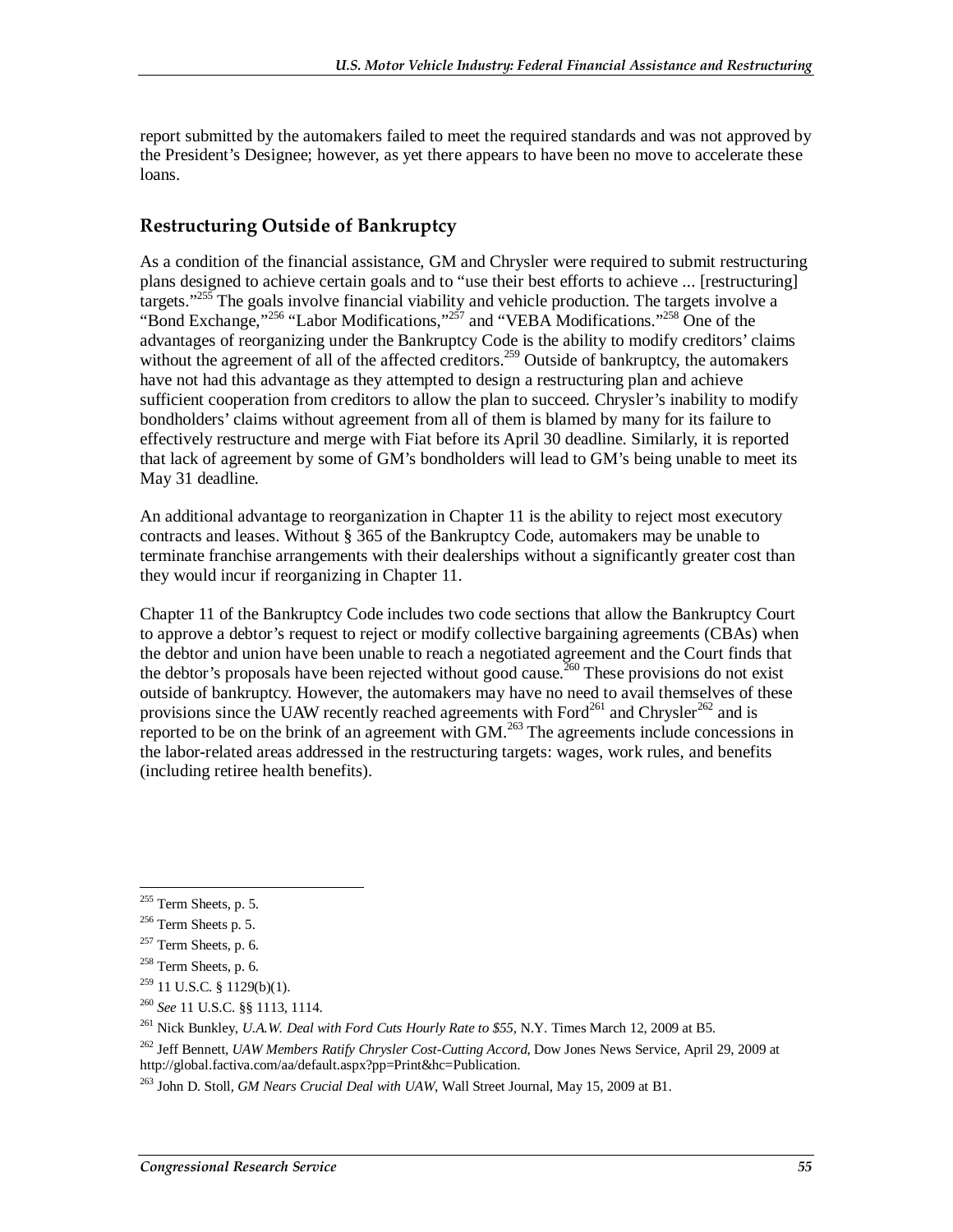## **Bankruptcy Procedures in Case Restructuring Fails**

Most domestic corporations have two choices when filing bankruptcy: Chapter  $7^{264}$  or Chapter 11.<sup>265</sup> Chapter 7 involves liquidation, effectively ending the corporation's existence. Chapter 11 involves reorganization, generally allowing the company to modify contract obligations and debts so it can be financially viable and continue its operations long-term. However, some cases filed under Chapter 11 result in liquidation.

Under the Bankruptcy Clause of the U.S. Constitution,<sup>266</sup> Congress may create sections of the Bankruptcy Code (shortened in this part of the report to simply "the Code") to address issues of a particular type of industry or entity so long as the laws are uniform rather than for a specific, named debtor. In the past, during times of financial turmoil, Congress has modified the existing bankruptcy law. Examples include Chapter 9: municipalities (11 U.S.C. § 901 *et seq.*); Subchapter IV of Chapter 11: railroads (11 U.S.C. §§ 1161-1174), and Chapter 12: farmers and fishermen (11 U.S.C. § 1201 *et seq.*). Congress has the power to modify the Code to customize reorganization for the automotive industry.<sup>267</sup> Therefore, the following discussion of Chapters 7 and 11 generally describes the characteristics of these two chapters of the existing Code, but should not be interpreted as constraining Congress's ability to enact laws that would modify the provisions of these chapters as they apply to the automotive industry or to create an additional chapter of the Code that is applicable to the automotive industry.

## **Chapter 7**

In Chapter 7 of the Bankruptcy Code,<sup>268</sup> a trustee is chosen to represent and administer the bankruptcy estate.<sup>269</sup> The trustee takes over the company's assets, sells them, and distributes the proceeds to the creditors who have presented valid claims. There is a hierarchy to the distribution of the proceeds.<sup>270</sup> Secured creditors generally will receive payment up to the amount of their secured interest. Unsecured creditors include those with priority claims and those with nonpriority claims. Priority claims are paid in the order of priority so long as there are funds available.<sup>271</sup> When the funds are depleted, no more claims are paid even if they are priority claims. After all priority claims are paid, remaining funds are distributed on a pro rata basis to the remaining unsecured creditors.

<sup>-</sup>264 11 U.S.C. § 701 *et seq*.

<sup>265 11</sup> U.S.C. § 1101 *et seq*.

 $266$  Art. I, sec. 8, cl.4.

<sup>267</sup> Since the Bankruptcy Clause empowers Congress to enact "*uniform* laws," modifications could be industry-specific, but not company-specific.

<sup>268</sup> The Bankruptcy Code is 11 U.S.C. § 101 *et seq.*

 $^{269}$  The "trustee" of the bankruptcy estate is different from the U.S. Trustee, who is a member of the U.S. Trustee Program and appointed by the U.S. Attorney General. A private trustee, who represents a bankruptcy estate, is either appointed by the U.S. Trustee or elected by the creditors. 11 U.S.C. §§ 701-703.

<sup>270</sup> *See* 11 U.S.C. § 726.

<sup>271</sup> *See* 11 U.S.C. § 507.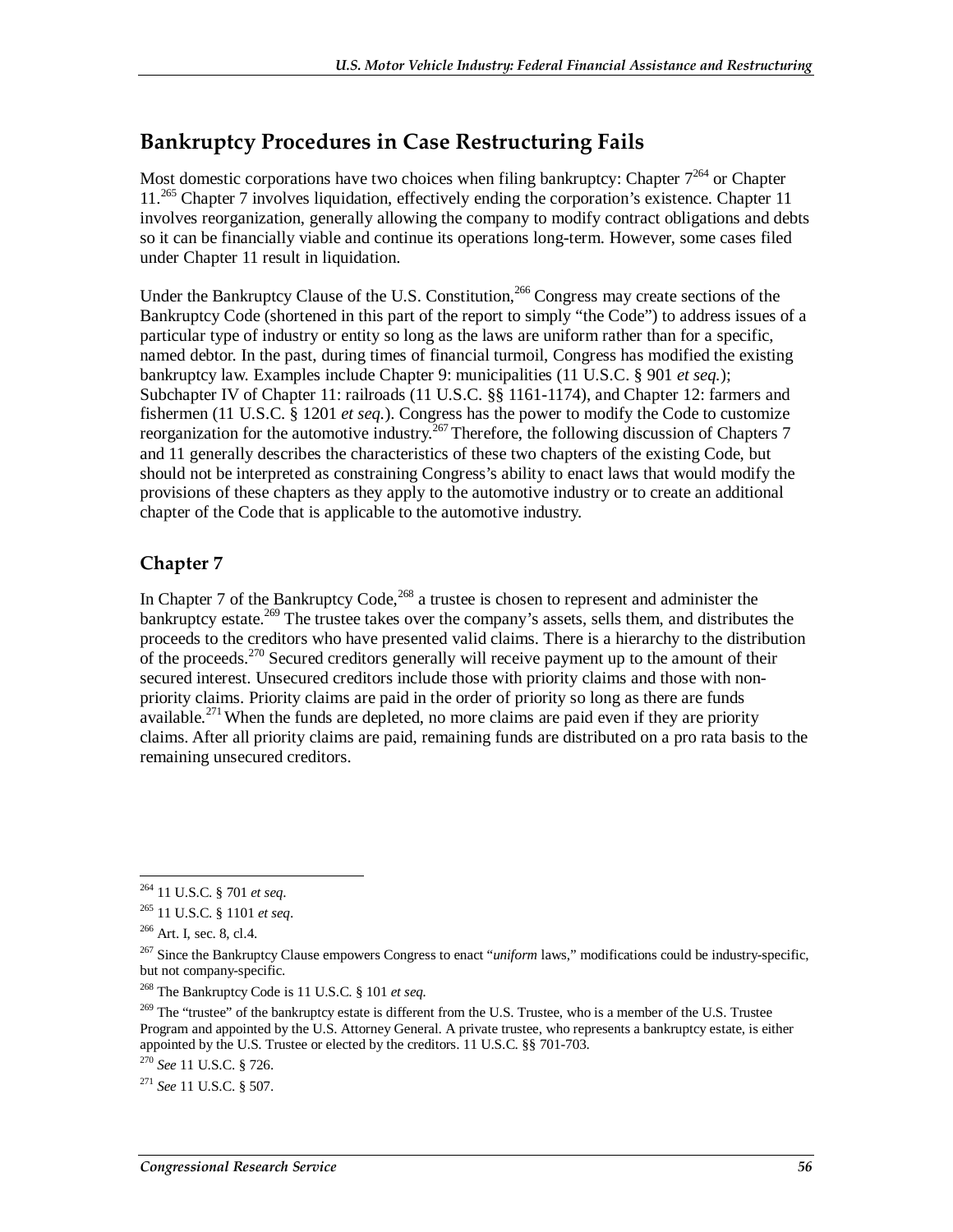## **Chapter 11**

Chapter 11 of the Bankruptcy Code provides companies with a way to continue in business while at the same time receiving protection from creditors. It also provides them with opportunities to modify debts and contracts<sup>272</sup> in a way that enhances the company's possibilities of recovering from financial troubles. It is generally believed that a business is worth more as a going concern than as an assortment of assets that are sold separately. Survival of the company benefits creditors, employees, and the community in which the business is located. In most cases, the company retains its management. Generally, a trustee is appointed only when management is removed "for cause."<sup>273</sup> However, even when a trustee is not appointed, the company may decide to turn operation of the business over to a "turnaround specialist" who has experience in guiding companies through Chapter 11 and into solvency.<sup>274</sup>

## *The Reorganization Plan*

The reorganization plan is the key to a traditional Chapter 11 bankruptcy. The plan is a proposal, generally by the debtor-in-possession (DIP), as to how the valid claims of each class of creditors are going to be resolved.<sup>275</sup> To be confirmed, the plan must be agreed to by at least one impaired class of claims. Additionally, each holder of a claim in an impaired class must accept the plan unless the amount received under the plan is no less than the amount that would have been received under Chapter  $7.^{276}$  In a standard Chapter 11 bankruptcy, the plan proposal and negotiation with the creditors takes place after the company has filed for bankruptcy. In a prepackaged Chapter 11, the company does not file for bankruptcy until negotiations with creditors have resulted in a confirmable plan that is presented when filing the bankruptcy case. This may have the effect of reducing uncertainty about the company's future. Negotiating a prepackaged Chapter 11 does take some time, so it is unclear to what extent a "prepack" would benefit the automakers. In their requests for government financial assistance the automakers said they were rapidly running out of operating capital. The assistance they received was less than requested. It is possible that conditioning receipt of additional government assistance on a prepackaged agreement among the creditors might encourage creditors to quickly reach negotiated modifications with debtor companies. An additional benefit to a prepack is the elimination, in some cases, of the need for arranging "DIP financing."

## *DIP Financing*

DIP financing involves agreements to provide funds to a debtor-in-possession to allow it to meet expenses incurred during reorganization. If suppliers have refused to continue shipments without prepayment, DIP financing can provide the means of making the prepayment. In some cases,

<sup>&</sup>lt;u>.</u>  $272$  Most executory contracts can be accepted or rejected, with the court's approval, under 11 U.S.C. § 365. Modification of collective bargaining agreements (CBAs) is subject to greater limitation under 11 U.S.C. § 1113. Similarly limited is modification of retiree health benefits under 11 U.S.C. § 1114.

<sup>273 &</sup>quot;Cause" generally involves fraud, dishonesty, incompetence, or mismanagement. *See* 11 U.S.C. § 1104. Note, however, that under the Railroad Reorganization Act, a trustee *must* be appointed. 11 U.S.C. § 1163.

 $274$  An example of such a specialist in the automotive industry is Robert S. Miller, who has been leading parts-maker Delphi through its bankruptcy since 2005. He earlier led Bethlehem Steel through its Chapter 11 bankruptcy and its sale to the International Steel Group (eventually, the company was acquired by ArcelorMittal Steel).

<sup>275</sup> *See* 11 U.S.C. § 1123 (Contents of Plan).

<sup>276</sup> *See* 11 U.S.C. § 1129 (Confirmation of Plan).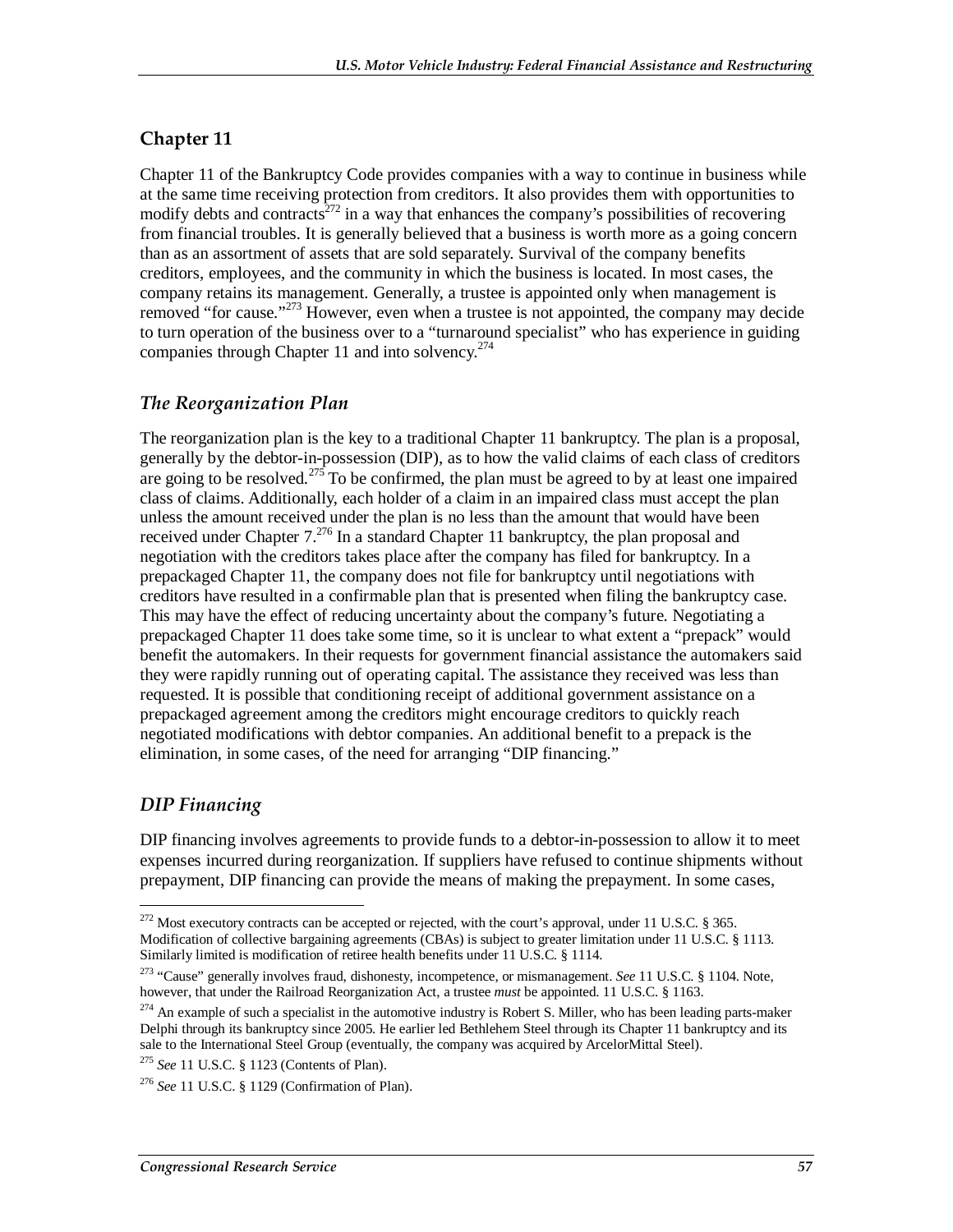simply having the loan agreements is sufficient to restore suppliers' confidence and willingness to ship without prepayment. If one or more of the Detroit 3 filed under Chapter 11, it is possible that government loans could provide the DIP financing. The DIP financing lender can enjoy the highest protection available in a Chapter 11 bankruptcy. When used for current operating expenses, the financing is an administrative expense under 11 U.S.C. § 503(b)(1) and would be a priority claim under 11 U.S.C.  $\frac{1}{2}$  507(a)(2).<sup>277</sup>

#### *Sales of Assets*

A reorganizing company may have a need to sell assets either in the ordinary course of business, such as a retailer selling inventory, or other than in the ordinary course of business. A reorganizing company generally is authorized to continue its business operations<sup>278</sup> and may continue to sell its property in the ordinary course of business without specific court approval.<sup>279</sup> In contrast, sales outside of the ordinary course of business, require notice and hearing.<sup>2</sup>

Sales other than in the ordinary course of business may include selected assets or, in some cases, all of the assets of the reorganizing company. This type of sale, sometimes called a "363 sale" since the authority for such sales is in section 363 of the Bankruptcy Code, is the means proposed to allow Chrysler to complete a "surgical bankruptcy" within 60 days.

The expectation is that Chrysler's "good assets" will be sold and "New Chrysler" will emerge from the sale. As discussed earlier in the subsection entitled "Chrysler Files for Bankruptcy," the UAW's VEBA would own 55% of the new company. The remainder would be owned by Fiat  $(20\%)$ , the U.S government (8%), and the Canadian government (2%).<sup>281</sup>

The use of section 363 as a means of selling the business as a going concern has both advocates<sup>282</sup> and critics.<sup>283</sup> Use of this procedure in Chrysler's Chapter 11 case is supported by the Obama administration, but has been criticized by others. The criticism has focused on the fact that the UAW's VEBA will own 55% of the new company and the senior secured creditors will not be paid in full. One commentator referred to the proposed sale as a "sub rosa reorganization."<sup>284</sup> Another criticized it as violating the "absolute priority rule," which holds that senior creditors must be paid before junior creditors.<sup>285</sup> Another commented that "the spectacle of creditors being

-

<sup>277</sup> Greater protection may be available to DIP lenders if credit cannot be obtained without such protection. *See* 11 U.S.C. § 364(c), (d).

<sup>278 11</sup> U.S.C. § 1108.

 $279$  11 U.S.C. § 363(c).

 $^{280}$  11 U.S.C. § 363(b).

 $^{281}$  Fiat could increase its share to 35% by meeting certain criteria: 5% for a 40 mpg vehicle platform produced by Chrysler in the United States, 5% for a fuel-efficient engine family produced in the United States and used in Chrysler products, and 5% for helping export Chrysler products by providing access to Fiat's worldwide distribution network. Press Release, Chrysler, LLC, Chrysler LLC and Fiat Group Announce Global Strategic Alliance to Form a Vibrant New Company (April 30, 2009) at http://www.chrysler.com/en/experience/news/articles/?guid= 2009\_4\_30\_chrysler\_media\_services\_announce.

<sup>282</sup> See Douglas G. Baird, *The New Face of Chapter 11*, 12 AM. BANKR. INST. L. REV. 69 (2004).

<sup>283</sup> See Lynn M. LoPucki & Joseph W. Doherty, *Bankruptcy Fire Sales*, 106 Mich. L. Rev. 1 (2007). The authors found that, in their sample, recoveries from going concern sales are less than half the recoveries in reorganizations. *Id.* at 44.

<sup>&</sup>lt;sup>284</sup> Ann Woolner, *Merger Proposal Illegal: Government's Plan to Save Chrysler Ignores Property Rights*, St. Paul Pioneer Press, May 7, 2009, at B11.

<sup>285</sup> Todd J. Zywicki, *Chrysler and the Rule of Law*, Wall Street Journal, May 13, 2009 at A19.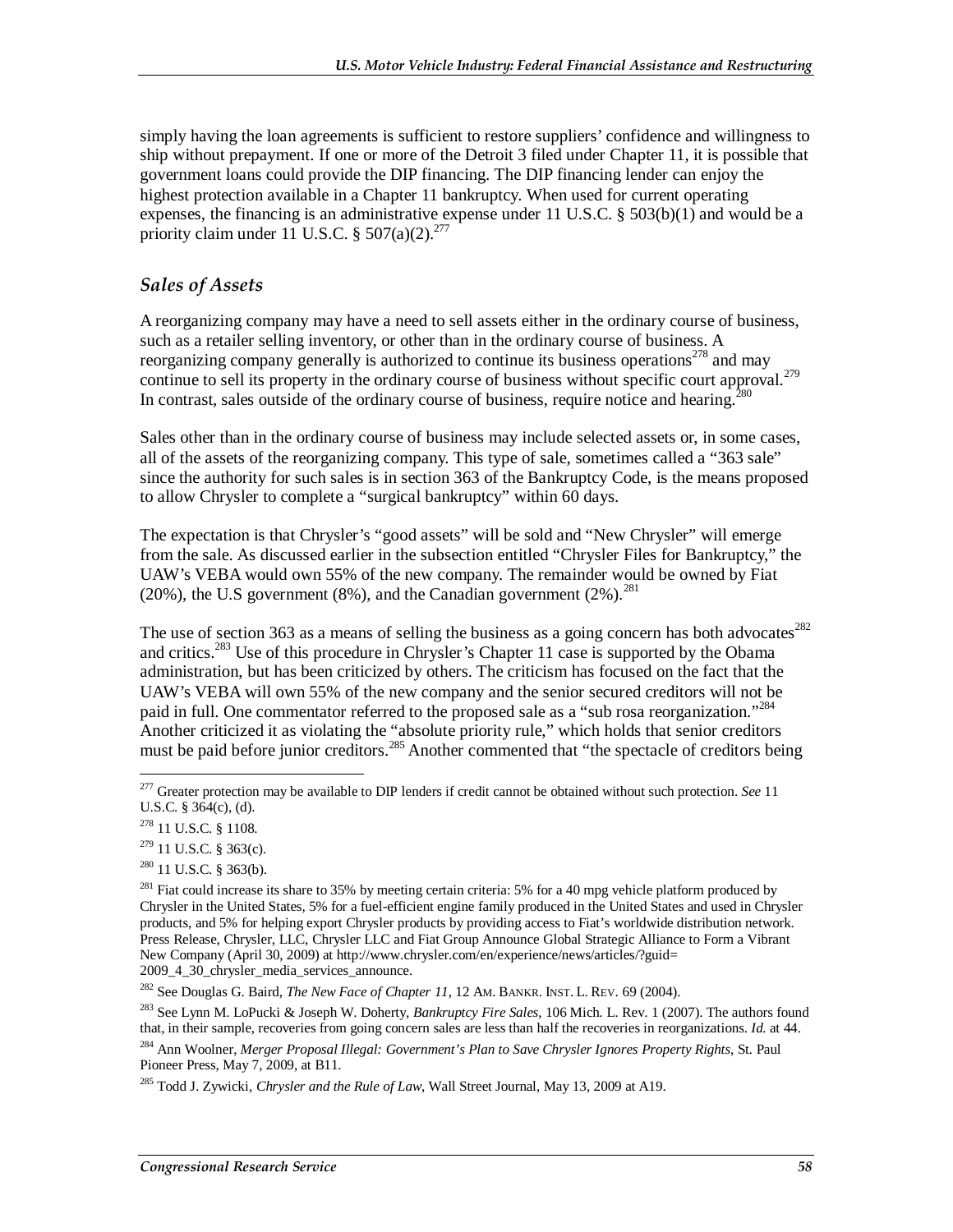stripped of their legal rights in favor of a labor union with which the president is politically aligned does little to attract private capital at a time when the government and many companies need these investors the most."286 Countering the absolute priority rule criticism, one law professor noted that the UAW VEBA would be paid by the new owner of Chrysler's assets rather than by Chrysler, the debtor, and that, therefore, there is no violation of the absolute priority rule.<sup>287</sup> Of course, although the debtor has flexibility in proposing a plan, the bankruptcy court ultimately determines whether the plan conforms to the requirements of the law, including the absolute priority rule.

## *Priority of Unsecured Claims*

Section 507 priorities are important in a Chapter 11 bankruptcy and must be addressed in the reorganization plan, but Chapter 11 provides greater flexibility in the payment of these claims than does Chapter 7. The holders may agree either to modify their claims or to accept alternative payment arrangements rather than receiving full payment before other unsecured claims are paid. If there is no such agreement, the Code prescribes treatment for each priority claim that must be met for the plan to be confirmed. However, some of the statutory treatments allow deferred payments or installment payments of amounts due.<sup>288</sup> This added flexibility for resolving priority claims may increase the amounts available to pay other unsecured claims. It may also make it possible for the company to meet its operations expenses both short-term and long-term.

### **Automaker Response to Bankruptcy as an Alternative289**

Both GM and Chrysler addressed the option of some type of Chapter 11 reorganization in bankruptcy, as part of their February 2009 viability plans. Both companies have said that they have studied the bankruptcy option. They concluded that it would be more costly than the "outof-court" plans that they have proposed. If continued operation after reorganization is a desired outcome, bankruptcy might also be more costly in terms of federal support, they calculated.

GM presented a comprehensive analysis of its bankruptcy options. In summary, it stated that bankruptcy is unlikely to be quick or easy, noting that, in one-third of all cases involving reorganization of companies with more than \$1 billion in assets since 1995, bankruptcy proceedings took two years or longer, while only in 3% of cases did companies exit the proceedings in 90 days or less. And, as stressed frequently in testimony by CEO Wagoner, market research has indicated that 80% of potential car buyers would not purchase a vehicle from a company that had filed for bankruptcy. Hence, not only would the process be more expensive, GM feared, but there was a strong possibility that the company would not exit the process as a going concern. $^{290}$ 

<sup>-</sup>286 Editorial, *Road Hazards Ahead: President Obama May Call Them 'Speculators,' but the Economy Needs Private Investors*, Wash. Post May 14, 2009 at A18.

<sup>&</sup>lt;sup>287</sup> Posting of Stephen Lubben to Credit Slips, http://www.creditslips.org/creditslips/2009/05/chrysler-363-salesagain.html (May 14, 2009 at 08:45).

<sup>288</sup> *See* 11 U.S.C. § 1129(a)(9).

<sup>&</sup>lt;sup>289</sup> This subsection was written by Stephen Cooney, Specialist in Industrial Organization and Business.

<sup>290 &</sup>quot;Bankruptcy considerations" are summarized in *GM 2009-14 Restructuring Plan* (February 2009), pp. 36-37.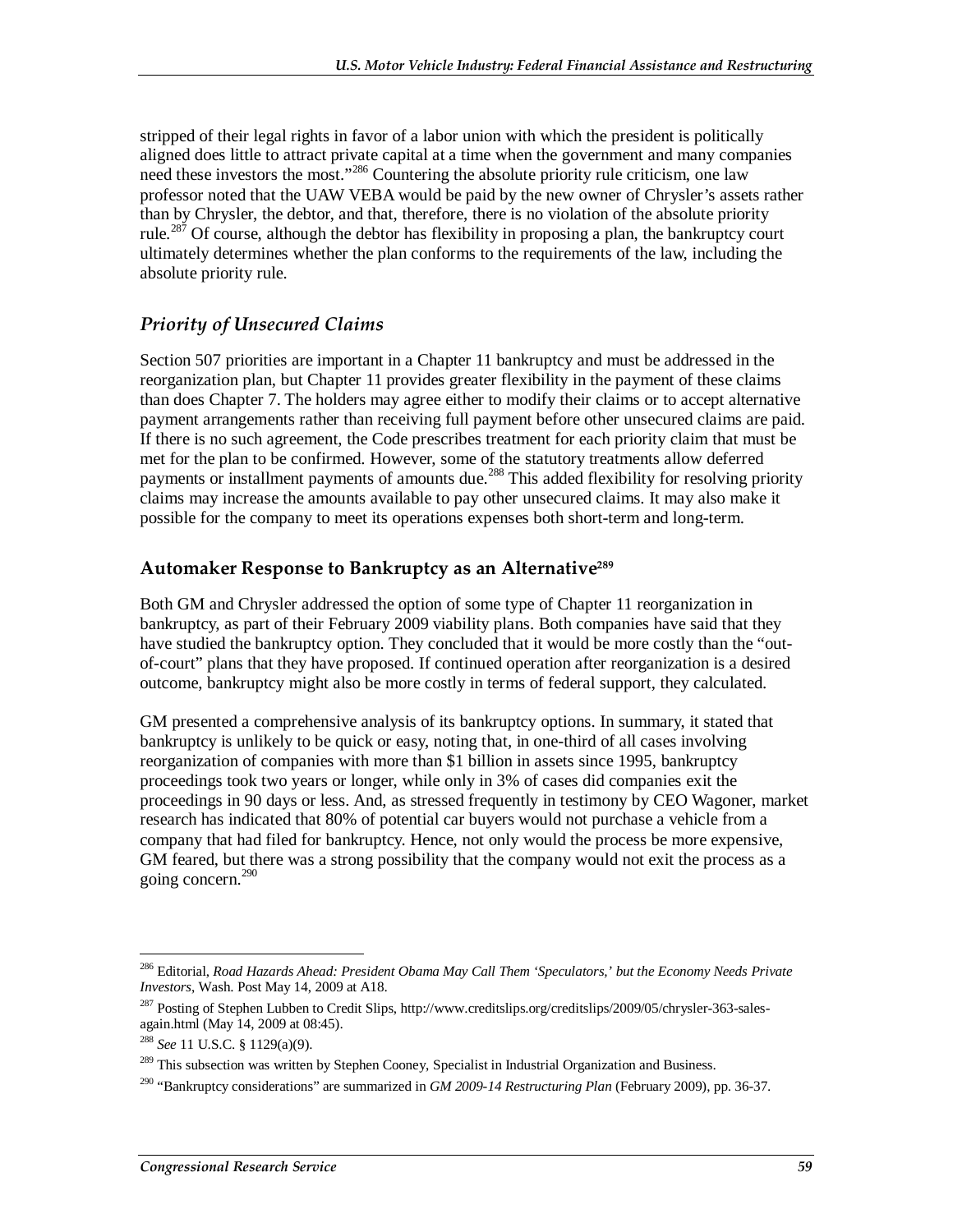GM discussed bankruptcy costs and considerations in more detail in a special appendix to its viability plan. It listed three possible Chapter 11 options:

- "Pre-solicited or Pre-packaged Chapter 11." This approach would require bondholders to agree 100% to debt restructuring plan prior to filing, including resolution of the VEBA liabilities. The assumption was that such a process could be completed in about 60 days. However, there would be "a quite severe negative revenue impact during the ... proceeding," and continuing serious negative impact even after exit from Chapter 11. GM calculated that this option would cost \$36 billion in government financial support, especially because of increased support required for suppliers. This compared to a total of \$27 billion for the process GM proposed (roughly \$23 billion for GM, under the baseline market conditions, and \$4 billion for suppliers). GM also estimated that its net present value would be less than under its proposed non-bankruptcy plan.
- "Pre-negotiated Cram-Down Plan." This option would take a minimum of 90 days, GM believed. It involved a more aggressive reduction of debt, including greater or possibly complete "equitization" of its VEBA liability. However, GM also believed that such a maneuver would be "vigorously contested" by the UAW, possibly resulting in protracted negotiations and ending in a traditional bankruptcy. GM calculated that the "cram-down" process would cost \$46-55 billion in government support – including higher levels for GM and suppliers – and would not leave the company with any positive NPV.
- "Traditional Chapter 11 Case." This was the worst of the possible options in the GM view. An 18-24 month process would require DIP financing from the Treasury so that GM could continue to operate. Including increased financial support of suppliers, the total Treasury cost was projected to be as high as \$86 billion, with a total financial cost possibly in excess of \$100 billion – and no assurance that the company could successfully exit from the process.<sup>291</sup>

By comparison with the GM report, Chrysler offered a cursory "orderly wind down" scenario. Failure to gain its incremental funding request from the U.S. government and concessions from other stakeholders would lead to a Chapter 11 bankruptcy, the company stated. This would require an estimated \$24 billion in DIP financing. If such financing could not be secured, the result would be liquidation over a 24-30 month period. That would mean a closure of 51 Chrysler manufacturing and parts facilities and the loss of 40,000 jobs for people directly employed by Chrysler. Chrysler also said that 3,300 dealers employing 140,000 people would also go out of business, and it further calculated the other social and business costs in the U.S. economy.<sup>292</sup>

The companies emphasized the negative consequences and the high costs of bankruptcy filings, as opposed to their preferred viability plans, which would involve continued federal support for them and their suppliers. Both GM and Chrysler have repeatedly emphasized that a formal bankruptcy filing could have a damaging effect on sales and it is clearly a course of action both companies have wanted to avoid. But some commentators have urged that a formal proceeding under Chapter 11 should be considered as an option, because such a course does provide a

-

<sup>291</sup> The three bankruptcy scenarios are presented in *GM 2009-14 Restructuring Plan* (February 2009), Appendix L (pp. 103-108).

<sup>292</sup> *Chrysler Viability Plan* (February 2009), pp. U162-163.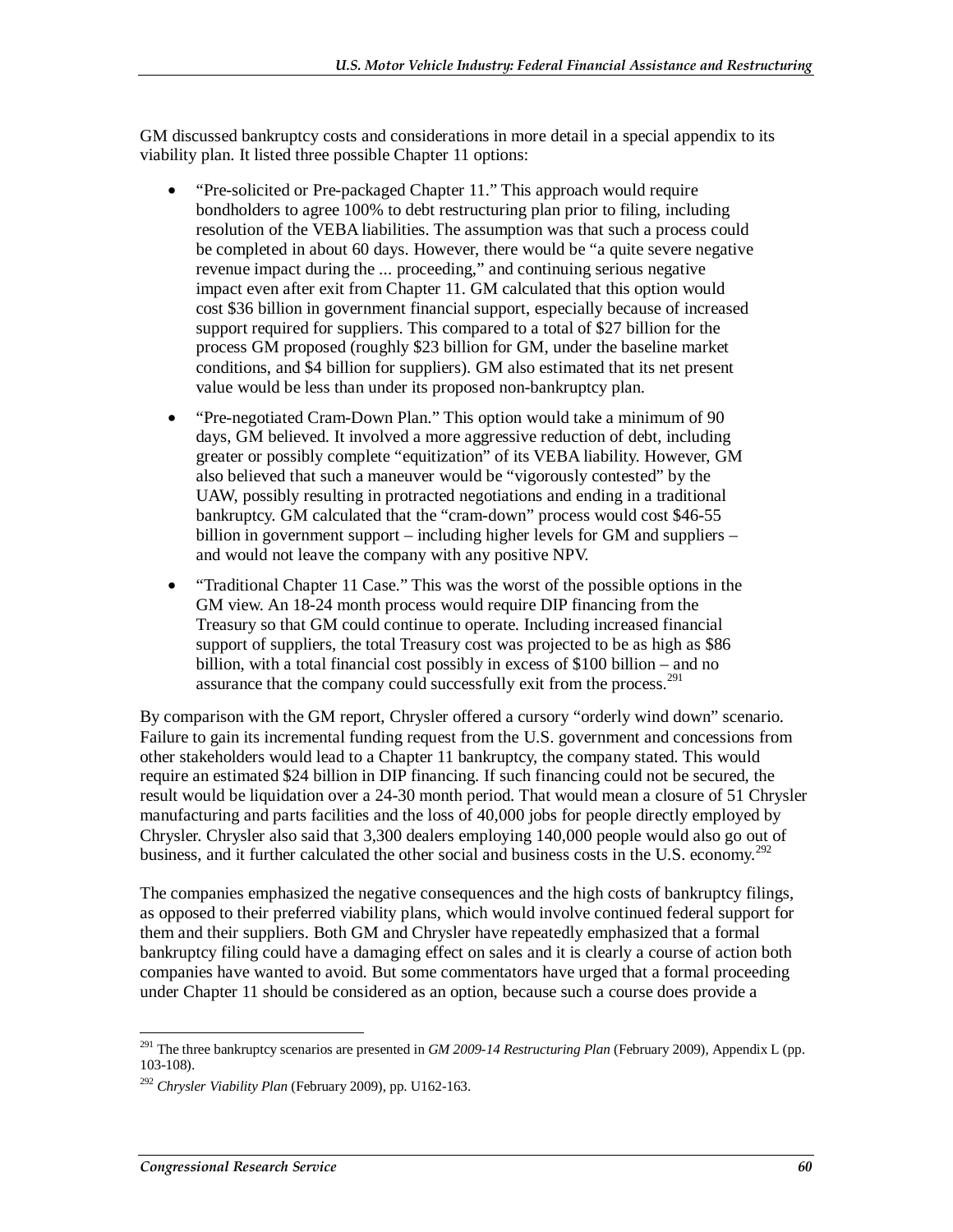framework in which all participants may be forced to accept concessions to provide firms with a reasonable chance to restructure and continue as a going enterprise. Douglas Foley, an experienced practitioner of bankruptcy law in private practice has said, in describing these companies' cost estimates, "The restructuring plans appear to overstate the costs and understate the benefits of the Chapter 11 reorganization process."

# **Pension and Health Care Issues**

## **Pensions and Pension Insurance294**

#### **The Pension Benefit Guaranty Corporation**

Pension benefits provided under qualified defined benefit plans are insured up to certain limits by the Pension Benefit Guaranty Corporation (PBGC), a government corporation established by the Employee Retirement Income Security Act of 1974 (ERISA, P.L. 93-406). In 2008, the PBGC insured the pensions of approximately 44 million workers and retirees in more than 29,000 private-sector defined benefit pension plans. The PBGC does not insure pension benefits provided by state and local governments or benefits under defined contribution plans, such as 401(k) plans. The maximum pension benefit guaranteed by the PBGC is set by law and adjusted annually. For plans that terminate in 2009, workers who retire at age 65 can receive up to \$4,500 a month (\$54,000 a year). The guarantee is lower for those who retire early or when there is a benefit for a survivor. The guarantee is higher for those who retire after age 65.

The PBGC receives no funds from general tax revenues. The PBGC collects insurance premiums from employers that sponsor insured pension plans, earns money from investments, and receives funds from pension plans it takes over. When the PBGC takes over a pension plan, it assumes responsibility for future benefit payments to the plan's participants, up to the limits set in law. In general, the PBGC takes over only plans that are underfunded and that the employer is not expected to be able to fully fund because it has filed for bankruptcy or is experiencing serious financial difficulties that put its ability to fund its pension obligations at risk. Consequently, in most cases in which the PBGC takes over a pension plan, it assumes pension liabilities that are greater than the assets held by the pension plan it has taken over. In recent years, the PBGC has taken over several large pension plans that were significantly underfunded. As a result, the PBGC's liabilities exceed its assets.

According to the most recent annual report of the PBGC, its insurance program for singleemployer plans had assets of \$61.6 billion against liabilities of \$72.3 billion on September 30, 2008. If the current economic downturn were to result in the termination of several large defined benefit plans with significant underfunding, the PBGC's deficit could grow rapidly. Although ERISA does not provide for supplementing the PBGC's income with general tax revenues, it is likely that if the PBGC were unable to meet its financial obligations to the participants whose pensions it has taken over, there would be considerable political pressure on Congress to provide

<sup>-</sup><sup>293</sup> Comment to CRS by Douglas M. Foley, Chairman, Restructuring and Insolvency Department, McGuireWoods LLP (March 4, 2009).

 $294$  This subsection was written by Patrick Purcell of the Domestic Social Policy Division.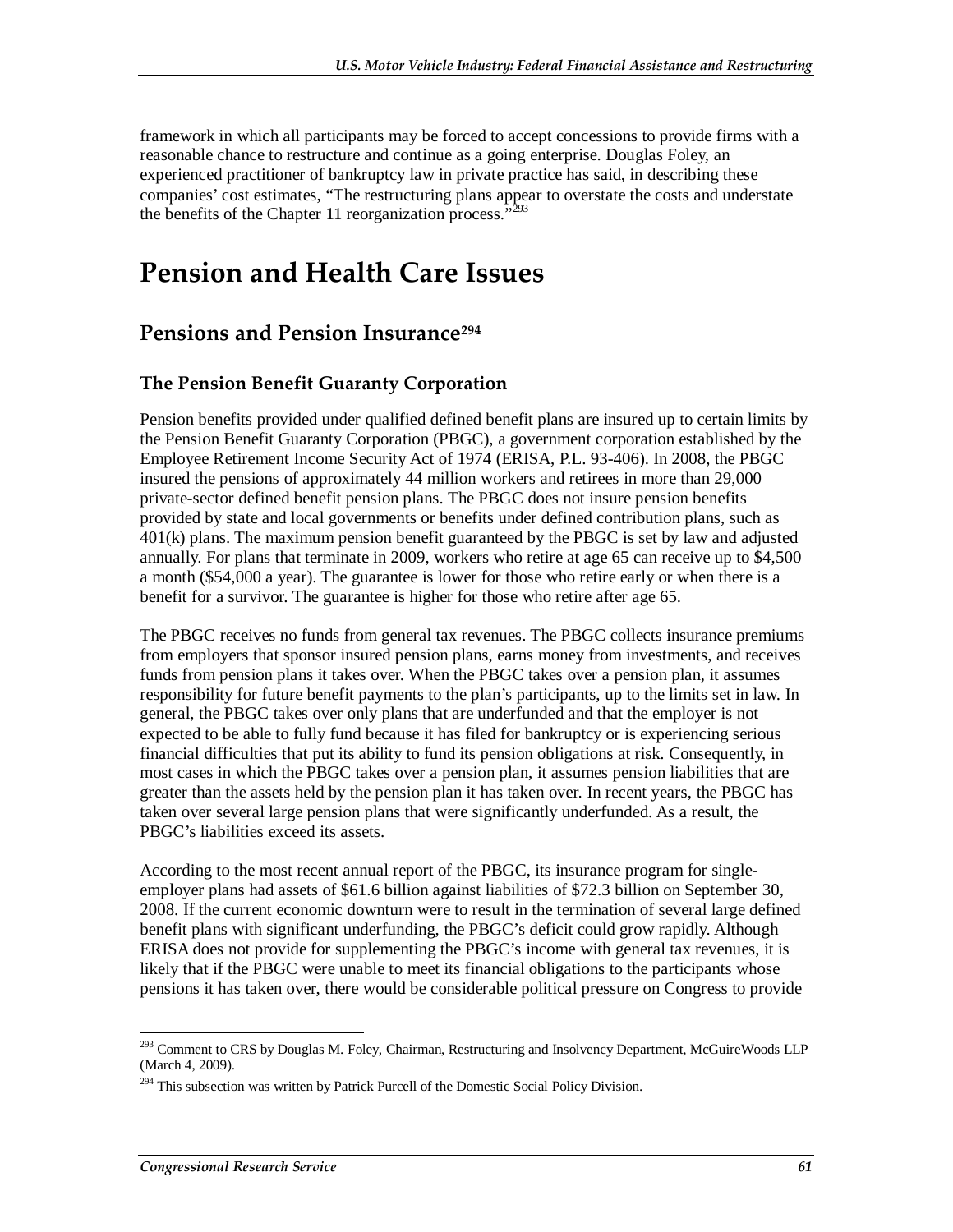the PBGC with the financial resources necessary for it to continue to pay benefits to retirees and their surviving dependents.

In order to qualify for the tax exemptions and deferrals that Congress has authorized for employer-sponsored retirement plans, defined benefit plans must meet certain requirements established under ERISA and the Internal Revenue Code (IRC). One requirement is that the plans must be "fully funded," i.e., the plan's assets must equal or exceed its liabilities. In most cases, the sponsor of a plan that is underfunded is required to make additional contributions to the plan that would amortize the underfunding in seven years or less.<sup>295</sup> In addition to meeting the funding requirements of ERISA and the IRC, companies that sponsor defined benefit plans must report certain information about the plans annually to the Internal Revenue Service. This information is available to the public, but the financial data is often out of date by the time it is released to the public. Publicly traded companies must report information about their pension plans to the Securities and Exchange Commission (SEC). These reports are generally available to the public immediately.

#### **Funded Status of Auto Manufacturers Pension Plans**

GM, Ford, and Chrysler each maintain one or more defined benefit pension plans for workers employed in the United States.<sup>296</sup> The companies have separate plans for union members and nonunion workers. According to the information filed by GM and Ford with the SEC in February 2008, both companies' plans for U.S. employees had assets in excess of plan liabilities at yearend 2007. GM reported a pension surplus of \$18.8 billion and Ford reported a pension surplus of \$1.3 billion (see **Table 5**).

#### **Table 5. Funded Status of General Motors and Ford Pension Plans for U.S. Employees, Year-end 2007**

|                                                  | <b>General Motors</b> | Ford Motor Co. |
|--------------------------------------------------|-----------------------|----------------|
| Benefit obligation (plan liabilities)            | \$85,277              | \$44,493       |
| Fair value of plan assets                        | 104.070               | 45.759         |
| Surplus or (Deficit)                             | 18.793                | 1.266          |
| Surplus (Deficit) as a percentage of liabilities | 22.0%                 | 2.8%           |
| <b>Estimated allocation of plan assets</b>       |                       |                |
| <b>Equity securities</b>                         | 26%                   | 51%            |
| Debt securities                                  | 52%                   | 46%            |
| Real estate, private equity, and other assets    | 22%                   | 3%             |

(amounts in millions of dollars)

**Source:** Company filings of Form 10-K with the Securities and Exchange Commission, Feb. 2008.

<sup>-</sup><sup>295</sup> For a more detailed description of the funding requirements for defined benefit plans, see CRS Report RL34443, *Summary of the Employee Retirement Income Security Act (ERISA)*, by Patrick Purcell and Jennifer Staman.

<sup>&</sup>lt;sup>296</sup> ERISA governs only pensions provided to workers employed in the United States.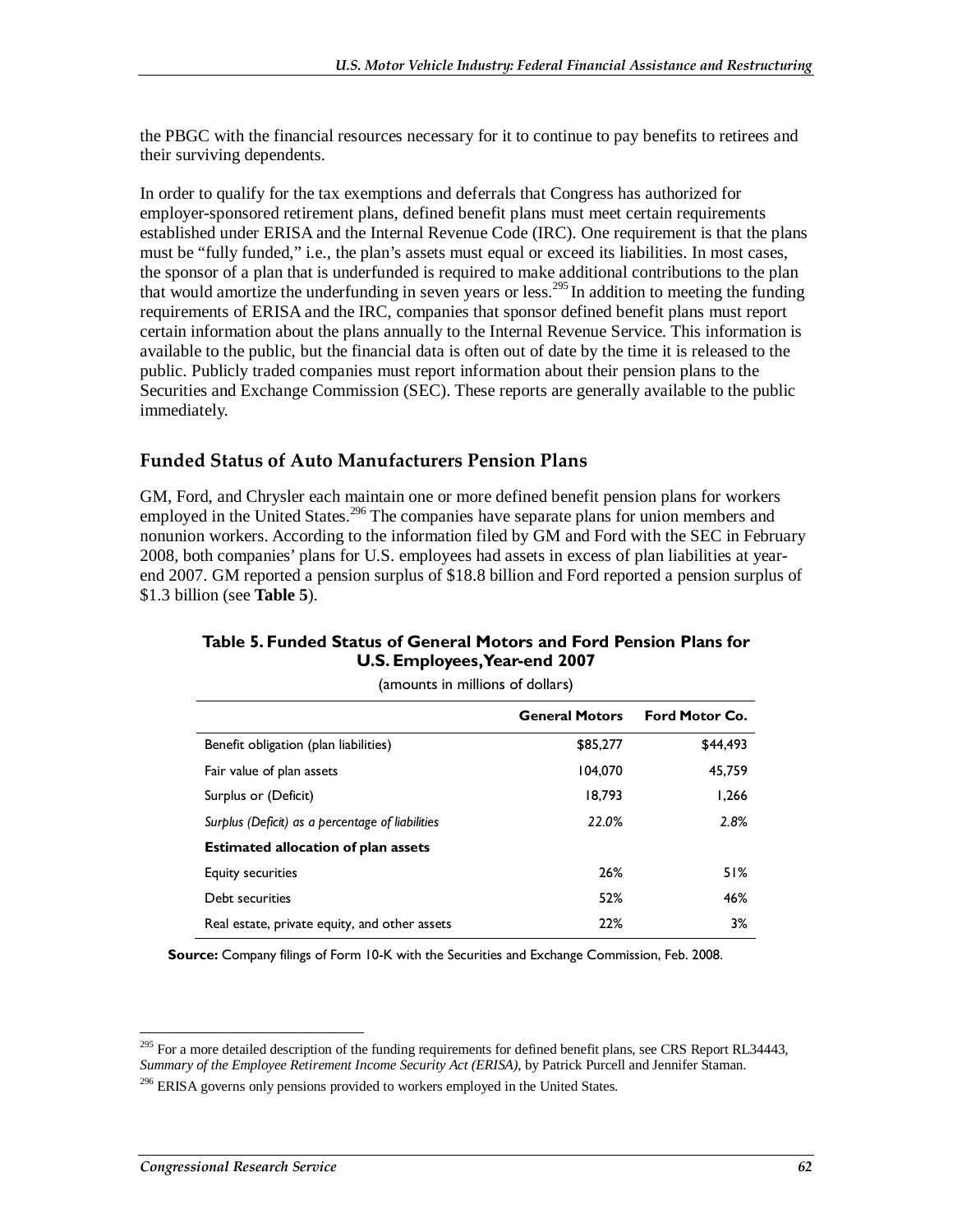GM's pension surplus was equal to about 22% of its pension plan liabilities, while Ford's surplus was much smaller, amounting to 2.8% of its pension liabilities. As a privately-held company, Chrysler is not subject to the same SEC reporting requirements as are GM and Ford. Current information about Chrysler's pension plans was not available at the time this CRS report was written.<sup>297</sup>

Several factors have affected the funding status of the automakers' pension plans going forward. Among the most important of these factors are:

- Stock prices fell sharply in 2008, depressing the value of pension fund assets. This would tend to reduce pension surpluses and increase pension deficits.
- Long-term interest rates rose during 2008, reducing pension plan liabilities. This would tend to increase pension surpluses and reduce pension deficits.
- Plan participants have accrued an additional year of pension benefits.
- Plan sponsors have, in some cases, made contributions to their pension plans.
- Certain one-time events may have occurred including plan amendments to raise or lower future benefit accruals, the sale or acquisition of businesses with pension liabilities, and the expiration or initiation of collective bargaining agreements.

#### *GM Pension Fund*

In its most recent quarterly filing with the SEC, GM noted several factors that reduced its pension surplus, including

- investment losses of \$6.3 billion in its pension plan asset portfolio;
- recording a \$2.7 billion liability related to a settlement agreement with the United Auto Workers (UAW) related to retiree medical care;
- recording a \$2.7 billion liability due to the increase in the monthly pension benefit paid to salaried employees as compensation for the elimination of post-65 healthcare benefits;
- the transfer of \$2.1 billion of Delphi Corporation pension liabilities to GM; and
- recording a \$2.0 billion cost due to special workforce attrition programs for union members.

GM reported in November 2008 that its plan for hourly workers was underfunded by \$500 million as of September 30 and that its plan for salaried employees was overfunded as of June 30. The plans were overfunded on a combined basis. GM stated that it did not expect to have to make any contributions to its defined benefit plans for 2008.<sup>298</sup>

<sup>-</sup> $297$  According to information filed by Chrysler on the IRS Form 5500 for 2005, its pension liabilities at that time totaled approximately \$15.8 billion and its assets were valued at about \$15.0 billion.

<sup>&</sup>lt;sup>298</sup> "General Motors Corp. does not expect to have to make any pension contributions to meet minimum funding requirements in the next three to four years, even though its funded status declined in the first nine months of 2008 because of negative investment returns and recent employee-related cutbacks, according to its third-quarter financial report Friday, November 7." "GM Doesn't Foresee Required Pension Contributions," *Workforce Management*, (continued...)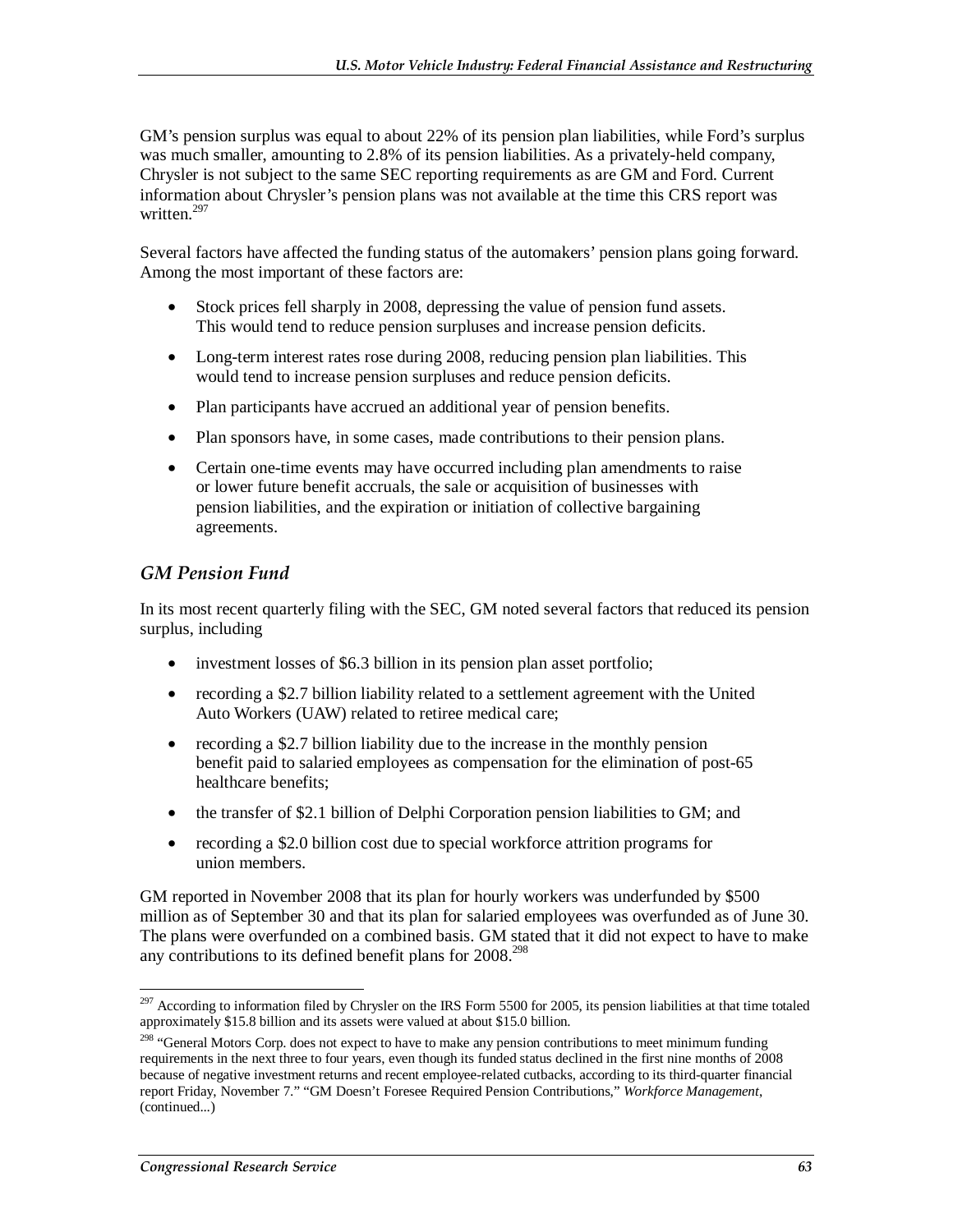### *Ford Pension Fund*

The two most significant factors affecting the funding status of Ford's pension plans since yearend 2007 are the decline in the stock market and in the increase in long-term interest rates. Based on the estimated percentage of Ford's pension plan assets invested in stocks, if its pension fund assets performed as the major market indices did in 2008, Ford's pension assets invested in equities would have lost \$8.2 billion to \$9.4 billion in value through the first eleven months of 2008. This would represent 18% to 20% of the value of assets held by Ford's U.S. pension plans at year-end 2007. The effect of the decline in asset prices was offset to some extent by the rise in long-term interest rates in  $2008$ <sup>299</sup> Rising interest rates reduce the present value of pension liabilities. In its most recent 10-K filing with the SEC, Ford estimated that an increase of 0.25% in interest rates would reduce its pension liabilities by 2.3%. Ford estimated that with an increase in the discount rate of 1.0% in 2008, its pension liabilities would have fallen by \$4.1 billion. This would represent a 9.2% decline in Ford's year-end 2007 pension liabilities.

In its SEC filing for the third quarter of 2008, Ford stated that during the first nine months of 2008, it "contributed \$1.9 billion to our worldwide pension plans," and that the company expected to contribute an additional \$300 million in 2008. Although the statement did not specify how much of this contribution was made to its U.S. plans, less than 10% of Ford's pension contributions in 2007 and less than 15% of its contributions in 2006 were made to its U.S. defined benefit plans.

### *PBGC Actions in Late 2008 and Early 2009*

In a November 2008 interview with *The Wall Street Journal,* PBGC Director Charles Millard reportedly characterized the funding of the automakers' plans as "OK," but said that the agency was concerned that the cost of funding early retirement incentives could cause financial difficulties for their pension plans in future years.<sup>300</sup> During the week of November 24, the PBGC sent letters to General Motors, Ford, and Chrysler stating the agency's concern that early retirement incentives offered to employees could adversely affect the funding of their pension plans, and asking the companies to inform the PBGC of the costs of their buyout and early retirement programs.<sup>301</sup> The PBGC is concerned that buyout and early retirement programs were not fully accounted for when the automakers estimated their pension liabilities, and that these programs could "undermine the state of the plans."<sup>302</sup>

PBGC Director Millard added, in a separate November 2008 statement, that if an automaker were to initiate a termination of a pension plan while in bankruptcy, the agency would oppose the

1

<sup>(...</sup>continued)

November 11, 2008.

<sup>&</sup>lt;sup>299</sup> Watson Wyatt reported that as of September 30, discount rates had increased by about 1 percentage point since yearend 2007, and that yields on AA rated corporate bonds had risen by almost 80 basis points from the end of September to mid-November.

<sup>&</sup>lt;sup>300</sup> Early retirement programs could result in pensions being paid earlier than was originally forecast, creating an unfunded liability for the plans.

<sup>301</sup> *Detroit Free Press*, "Agency Concerned about Detroit 3 Buyout Costs" (November 29, 2008).

<sup>302</sup> *Wall St. Journal*, "Pension Agency Sounds Alarm on Big Three" (November 28, 2008).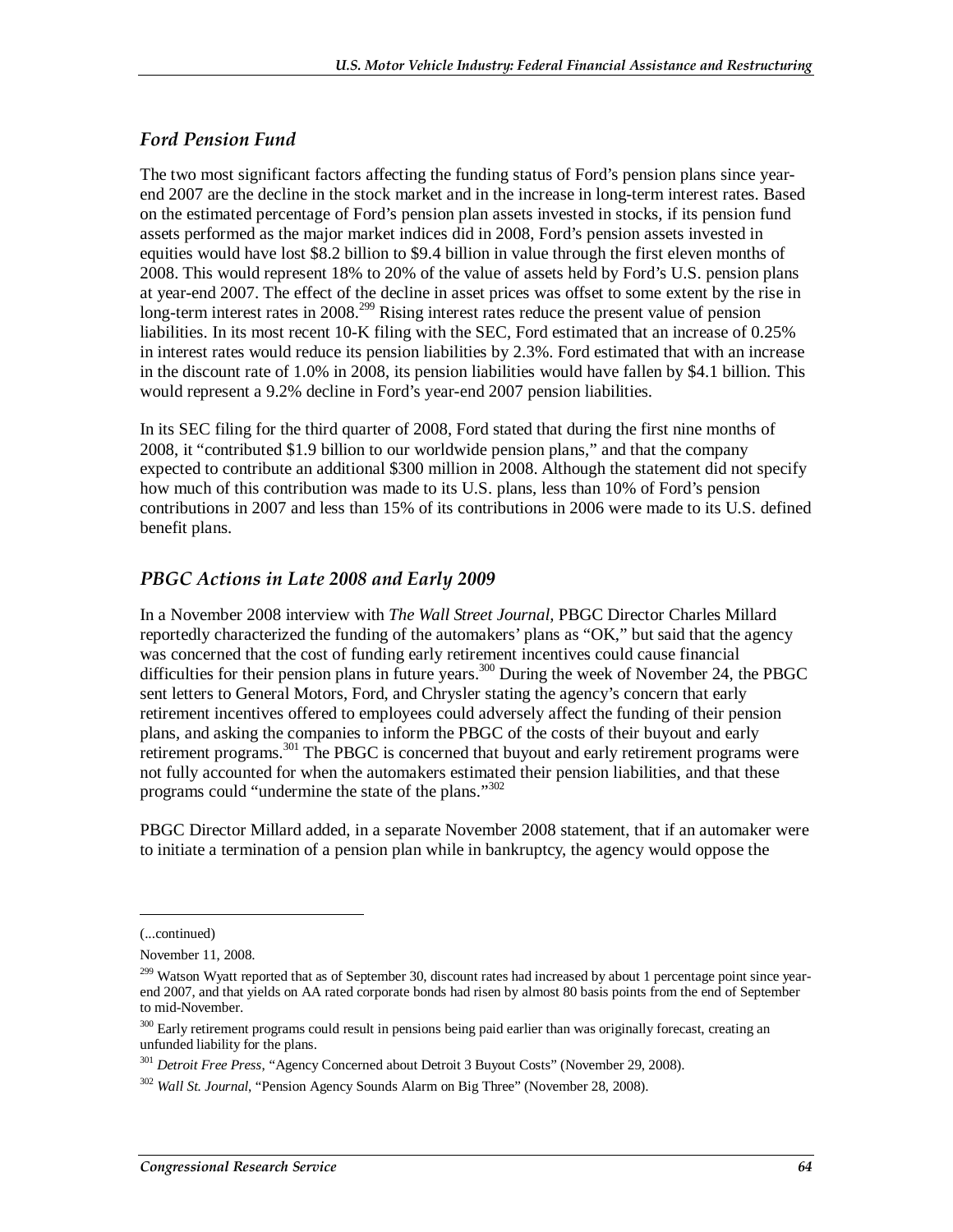termination.<sup>303</sup> According to Mr. Millard's public statements, the PBGC would argue in federal court that the companies should maintain their defined benefit pension plans.<sup>304</sup>

In January 2009, the PBGC clarified and somewhat altered the tenor of its earlier comments on the pension plans of GM, Ford, and Chrysler. While they are "well funded" according to the accounting procedures of the Securities and Exchange Commission, their pensions were collectively underfunded by as much as \$41 billion according to the accounting rules followed by the PBGC when a plan terminates.<sup>305</sup> The PBGC estimates that if all three automakers were to declare bankruptcy and terminate their pension plans, the agency would pay out \$13 billion of the \$41 billion shortfall to plan participants and beneficiaries. The remainder represents benefits that PBGC could not pay because of legal limits on the benefits that are insured by the PBGC.

The PBGC has estimated that GM's plans are underfunded by \$20 billion (20%) on a termination basis. Chrysler's plans would be \$9.3 billion (34%) underfunded if they were terminated. Ford's plans are estimated to have an \$11.7 billion (27%) deficit under the termination accounting rules. Outgoing PBGC Director Millard noted that if the companies were financially healthy and were able to meet all of their future funding obligations, the current underfunded status of their pension plans would not necessarily pose a risk to the PBGC. However, said Millard, the possibility that one or more of the companies will file for bankruptcy protection and terminate their pension plans poses a financial risk for the PBGC. Millard stated that as of January 2009, the risk to the PBGC "is significantly greater than it was six or seven months ago."<sup>306</sup>

In effect, GM's February 2009 report confirmed this PBGC concern. The company determined that the pension fund value had declined by \$20 billion in the latter half of 2008, leaving it undervalued by 13%, and possibly requiring future net cash contributions.<sup>307</sup> An analysis by the *Detroit Free Press* indicated that only \$11.3 billion of the loss in 2008 was owing to asset devaluation. The remaining \$8.7 billion had been taken out of the pension fund, which at the time had been considered overfunded, to pay for employee buyouts and to make contributions to the VEBA. Olivia Mitchell, a pension law expert at the University of Pennsylvania's Wharton School was quoted in the article as questioning whether the GM move, while legal, was consistent with the "promise" of pension obligations.<sup>308</sup>

# **Health Care Issues309**

If an automaker files for bankruptcy, health care coverage for both active and retired workers and their families could be at risk. The risk differs depending on whether the bankruptcy is a liquidation under Chapter 7 or a bankruptcy reorganization under Chapter 11, whether individuals are still working or retired, and whether they are covered by a collective bargaining agreement.

<sup>-</sup>303 "Federal Pension Agency Asks Automakers for Details on Buyouts," *Bloomberg News*, November 28, 2008.

<sup>304</sup> *New York Times*, "GM's Pension Fund Stays Afloat, Against the Odds" (November 25, 2008).

<sup>&</sup>lt;sup>305</sup>This is known as the "termination liability," for which the PBGC may ultimately become responsible. "Agency" Raises Concerns About Car Makers' Pensions," *Wall St. Journal*, January 9, 2009.

<sup>306</sup>*Detroit News*, "Big 3 Pension Gap Grows" (January 10, 2009).

<sup>307</sup> *GM 2009-14 Restructuring Plan* (February 2009), p. 31 and Table 13.

<sup>308</sup> *Detroit Free Press*, "Questions Arise from GM's Use of Pension for Buyouts, VEBA Trust" (March 1, 2009).

<sup>&</sup>lt;sup>309</sup> This subsection was written by Carol Rapaport, Janemarie Mulvey, and Hinda Chaikind of the Domestic Social Policy Division.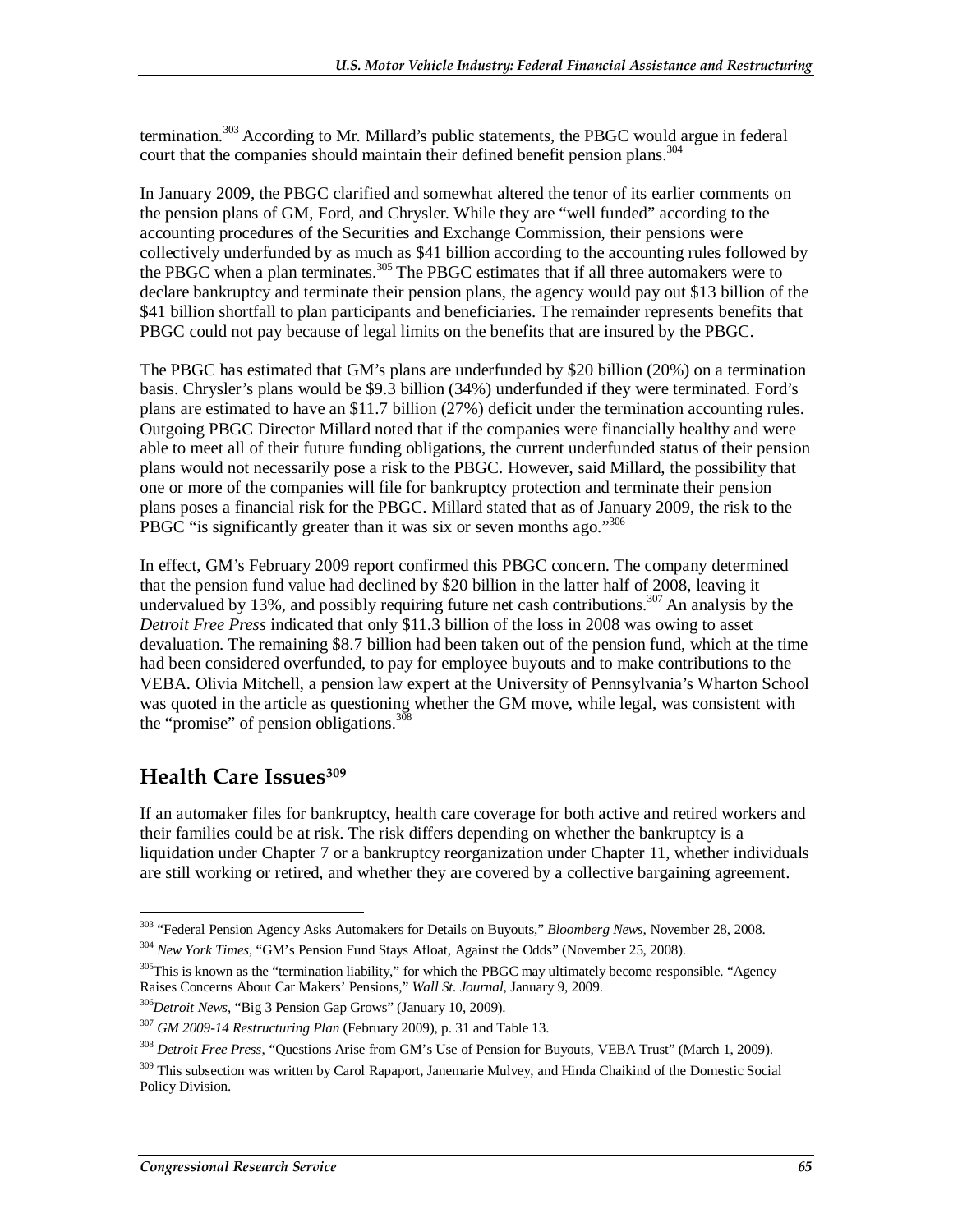Individuals' options for obtaining alternative coverage, either private or public, also differ; factors such as age or Medicare eligibility, income, and family circumstances could be important. The 111<sup>th</sup> Congress might consider broad health care reforms that could provide further options at some point in the future.

The future funding status for retiree health insurance for workers covered by the UAW's collective bargaining agreement is uncertain. During the 2007 contract negotiations, each of the three firms reached separate agreements with the UAW to contribute a percentage of their projected retiree health liabilities to a Voluntary Employees' Beneficiary Association (VEBA). In total, the Detroit 3 contributions are projected to fund 64% of their future retiree health obligations.<sup>310</sup> Beginning on January 1, 2010, the VEBA will be managed by an independent board of trustees appointed by the UAW and the court. The automakers will have no funding responsibilities after this point.311 The VEBA reduces the automakers future retire health liabilities and essentially transfers these liabilities to a trust fund administered on behalf of the union.

However, the size of future contribution to the VEBA could depend on the financial conditions of the Detroit 3. Following their initial VEBA contributions in 2007, the firms agreed to make additional contributions to the VEBA trust beginning in 2008. However, GM did not contribute the agreed upon amount during 2008. Furthermore, Ford and UAW agreed that some of the automaker's future VEBA payments would be in the form of company stock. Most recently, Chrysler has filed for Chapter 11 bankruptcy protection and there is an increased likelihood that GM may also do so in the near future. Under Chapter 11, the automaker and the UAW may renegotiate health insurance benefits during the reorganization process. In addition, increasing the share of funding of the VEBA from stock could affect the value of its funds.

In addition to adversely affecting retirees, bankruptcy filing could also threaten health plans for union workers and nonunion workers and retirees.<sup>312</sup> Under a liquidation, there would presumably be no health plans remaining for any former workers or retirees. In the event of a bankruptcy reorganization under Chapter 11, if a firm continues to provide health benefits to its workers, certain individuals would be entitled to purchase health benefits through COBRA (Title X of the Consolidated Omnibus Budget Reconciliation Act of 1985, P.L. 99-272).

Under COBRA, employers who offer health insurance must offer the option of continued health insurance coverage at group rates to qualified employees and their families who are faced with loss of coverage due termination of employment, a reduction in hours, or certain other events. Employers are permitted to charge the covered beneficiary 100% of the premium (both the portion paid by the employee and the portion paid by the employer, if any), plus an additional 2% administrative fee. The continued coverage for the employee and the employee's spouse and dependent children must continue for 18 months.

 $\overline{a}$ 310 GM and Ford Investor Presentations, *UAW. Chrysler Report*, 2007.

<sup>311</sup> For more information see CRS Report R40420, *Health Insurance Premium Assistance for the Unemployed: The American Recovery and Reinvestment Act of 2009*, coordinated by Janemarie Mulvey.

<sup>&</sup>lt;sup>312</sup> One option for subsidizing the purchase of health insurance, that could be available although is unlikely at this time for the Detroit 3 workers, is the Health Coverage Tax Credit (HCTC) for certain categories of affected workers. The HCTC covers 65% of the premium for qualified health insurance purchased by an eligible taxpayer. For further information on the HCTC see CRS Report RL32620, *Health Coverage Tax Credit*, by Bernadette Fernandez.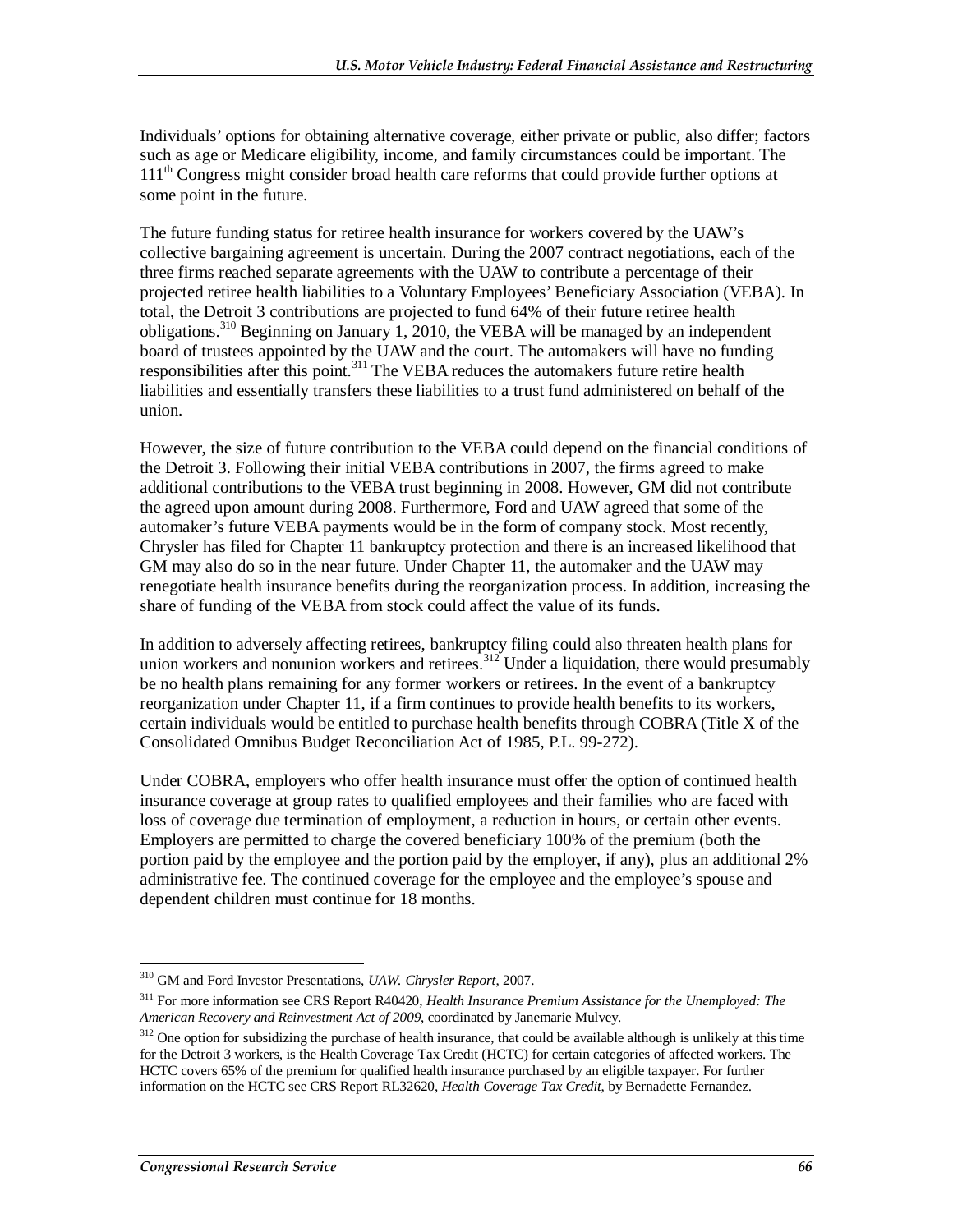P.L. 111-5 includes COBRA premium subsidies of 65% to help the unemployed afford health insurance coverage from their former employer. The subsidy is available for up to 9 months to those individuals who meet the income test and who are involuntarily terminated on or after September 1, 2008, and before January 1, 2010. There will also be a special extended enrollment period for two groups of unemployed who were involuntarily terminated from their employment on or after September 1, 2008: (1) individuals who did not elect COBRA coverage at the time, and (2) individuals who had chosen COBRA coverage after September 1, 2008, but dropped their coverage because they could not afford the premiums. Persons in these two groups are to be notified by their former employer within 60 days of enactment, and will have an additional 60 days after being notified to elect COBRA and receive the subsidy.

A retiree may have access to COBRA coverage in the event that a former employer terminates the retiree health plan as a result of a bankruptcy reorganization under Chapter  $11^{313}$ . This option would only be available to those retirees who are receiving retiree health insurance. In this case, the COBRA coverage can continue until the death of the retiree. The retiree's spouse and dependent children may purchase COBRA coverage from the former employer for 36 months after the retiree's death. However, beginning on January 1, 2009, GM followed the lead of Ford and Chrysler, and stopped providing non-union retirees with health benefits once they become eligible for Medicare at age 65. Instead, retirees will receive additional funds which they may choose to use to purchase Medicare supplemental policies. Similarly, beginning January 1, 2010, GM will no longer provide health benefits for 2 groups of non-union retirees under 65: (1) those eligible for Medicare, and (2) those hired since 1993. Individuals who are not receiving health insurance could not qualify for COBRA.

The 111<sup>th</sup> Congress may consider broad health care reforms that could help some autoworkers, either active or retired, and their family members to obtain and pay for health care coverage. While it is unclear when specific broad health care reform proposals will be developed, let alone whether they will be adopted, the possibility of reforms might be taken into account as policy makers consider the financial future of the auto industry and its workers.

# **Stipulations and Conditions on TARP Loans to the Auto Industry**

Most supporters and advocates of assistance to the Detroit 3 through a program of federal direct loans have acknowledged that such assistance may be accompanied by conditions placed by Congress on the Detroit 3 and their management. In the  $110^{th}$  Congress, S. 3688 and H.R. 7321 both would have addressed this issue, and in similar ways. In the  $111<sup>th</sup>$  Congress, the House addressed these conditions in H.R. 384: in §409 specifically for the auto industry, and in §102 for all recipients of TARP funds more generally. None of these measures has been enacted into law.

 The present report has already included an outline of the Bush Administration's conditions and stipulations placed on the loans planned for GM and Chrysler, especially relating to loan

<sup>-</sup><sup>313</sup> If the retiree coverage is eliminated and it differs from coverage offered to active employees, "presumably the obligation can be satisfied if the affected retirees are offered coverage similar to that provided to active employees," according to the American Bar association, Joint Committee of Employee Benefits (Employee Benefits in Bankruptcy: COBRA Health Continuation Coverage Rules. Teleconference/Live Audio Webcast, May 12, 2004).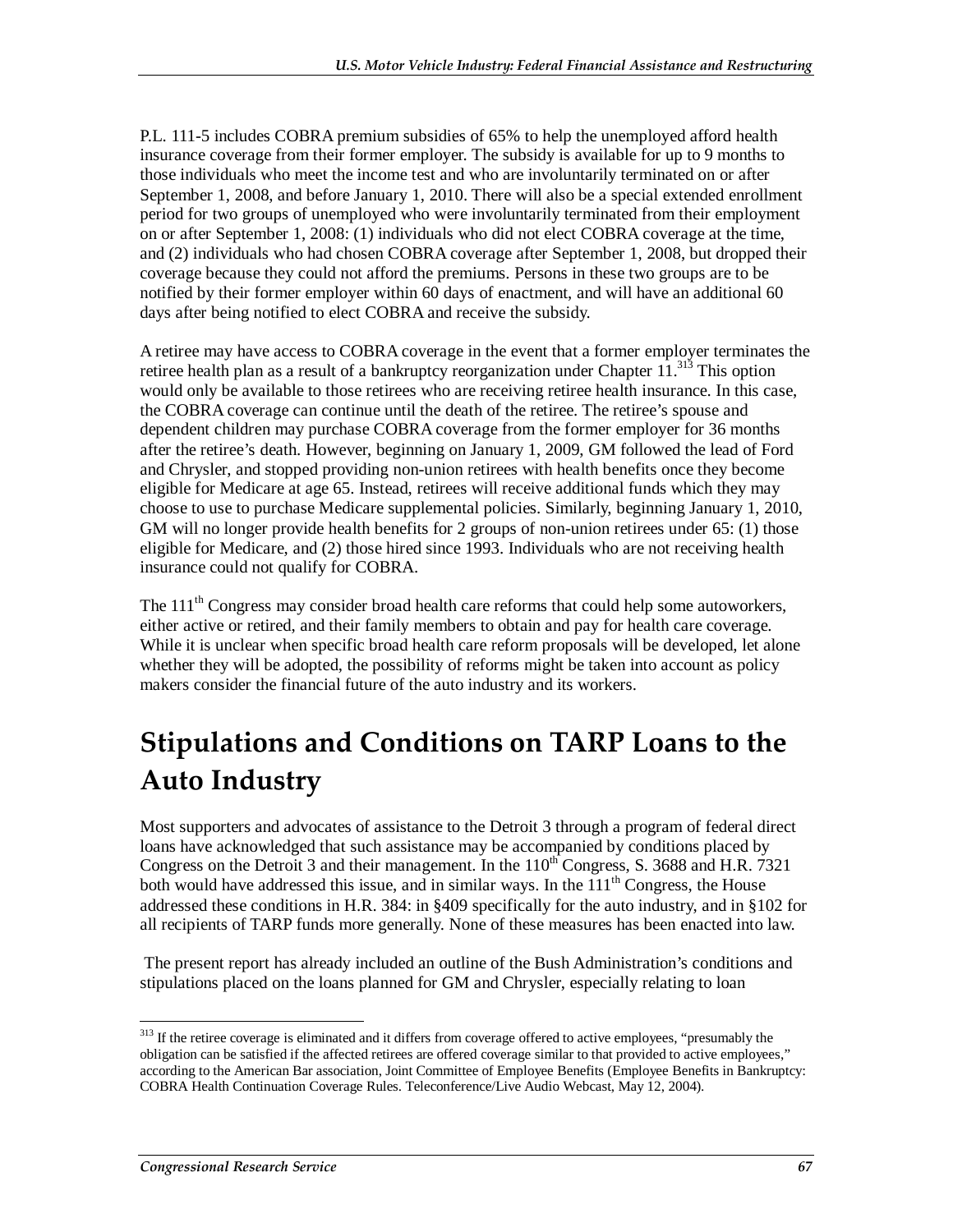repayment and financial oversight. The following section concludes the report by reviewing in more detail:

- Restrictions on executive privileges and compensation;
- Requirements in company restructuring plans;
- Restructuring targets required of the companies, including competitive pay and benefits for the hourly workforce.

## **Executive Privileges and Compensation314**

Until the facility is repaid in full and the U.S. Treasury no longer owns any of their equity securities, restrictions on executive privileges and compensation will apply to GM and Chrysler. Such standards minimally apply to the treatment of the chief executive officer, chief financial officer, and the next three most highly compensated executive officers, the senior executive officers (SEO) and others officials as expressed in the American Recovery and Reinvestment Act of 2009 (ARRA, (P.L. 111-5), otherwise known as the 2009 stimulus bill. The law was signed on February 17, 2009. ARRA's section on executive privileges and compensation for recipients of TARP assistance amends and replaces Section 111(b) of EESA (the Emergency Economic Stabilization Act of 2008) and subsequent Treasury Department interpretive guidelines. ARRA also appears to incorporate several original supplemental compensation strictures that the auto firms were subjected to in addition to Section 111(b) of EESA. As of May 27, 2009, the Treasury Department has not adopted implementing guidelines for the provisions under ARRA.

Below, the report describes the executive pay restrictions that the companies were originally subject to under Section 111(b) of EESA and the supplemental provisions. It then discusses applicable provisions under ARRA.

## **Required Compliance with the Overall Executive Compensation Requirements in Section 111(b) of the EESA**

Both companies are subject to the overarching executive compensation and corporate governance requirements established in Section 111(b) of the EESA and the Treasury Department guidelines for companies involved in the TARP's Systematically Significant Failing Institutions' (SSFI) program.315 Briefly, the section in the EESA requires participating institutions to ensure that their five most senior executive officers, including the CEO: (1) do not take unnecessary and excessive risks that threaten the value of the company; (2) are subject to provisions that allow for the company's recovery or the clawback of any bonus or incentive compensation paid to them that is based on financial statements of such things such as earnings that are later proven to be materially inaccurate; and (3) are not allowed to receive golden parachute payment from the company during the time in which the Secretary of the Treasury holds an equity stake in the company.

 $\overline{a}$ <sup>314</sup> This subsection was written by Gary Shorter, Government and Finance Division.

<sup>&</sup>lt;sup>315</sup> U.S. Department of the Treasury Notice 2008-PSSFI.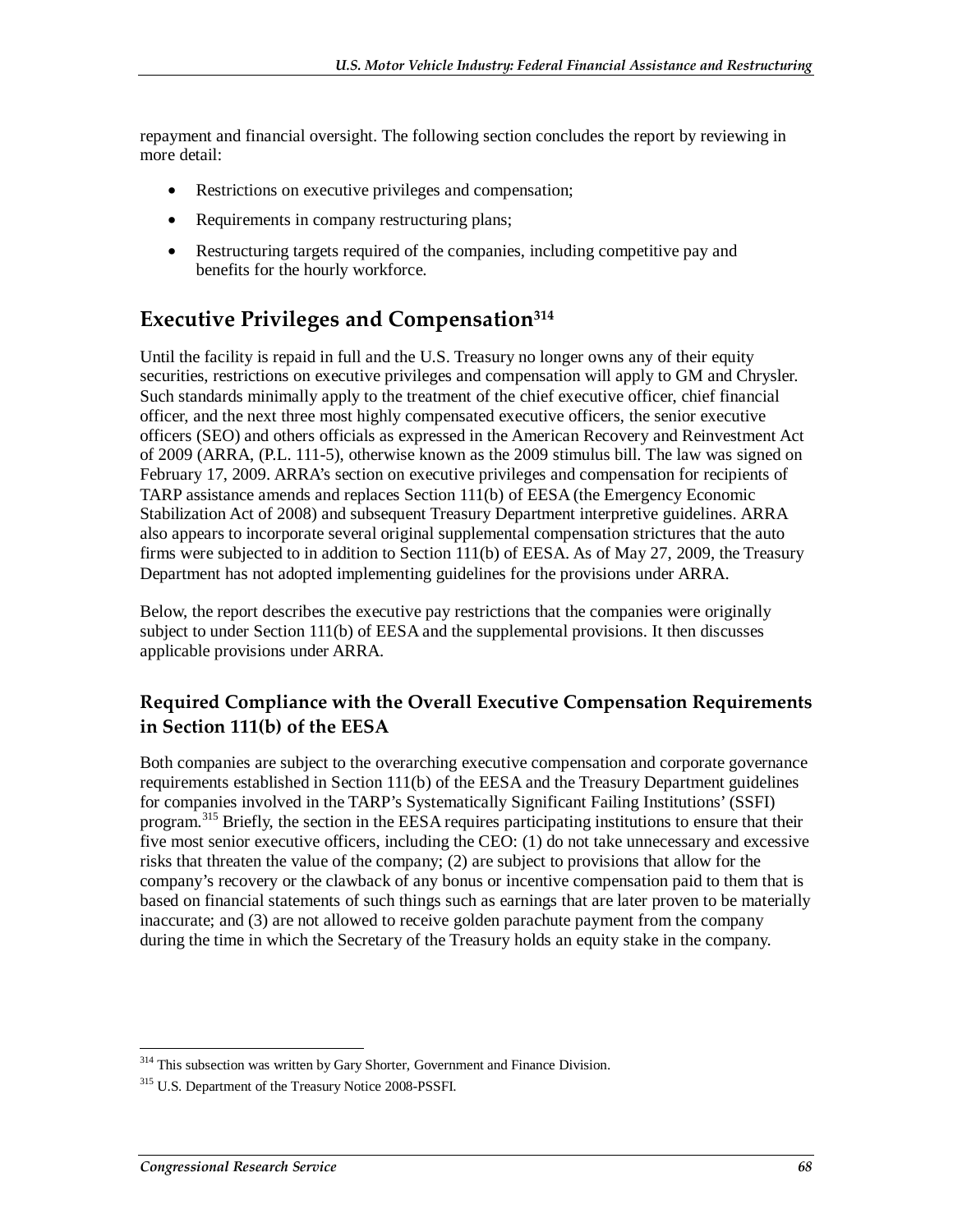#### **Strictures on the Provision of Golden Parachutes**

Both companies are required to modify or change the benefit plans, arrangements and agreements, including golden parachute agreements for all senior officials to the extent necessary to be in compliance with the aforementioned Section 111(b) of the EESA and applicable guidelines.

Golden parachutes are defined in the relevant Treasury Department interpretation as payments of more than three times an executive's average base compensation from a firm over the five most recent years in the event of the official's involuntary termination, or bankruptcy or receivership of a financial institution. It is the definition of a golden parachute that the department has used for tax purposes for many years, and it is the applicable definition for the financial firms that are participating in the EESA's TARP Capital Purchase Program.<sup>316</sup> Explaining the rationale for the proscription in the EESA, a Treasury Department official observed that " ... our key focus is that we do not want to reward poor performance ... "317"

However, there are some concerns that the provision sets too high a level of reward to have much impact. Some executive compensation consultants stress that it is uncommon for executive severance payments to reach the size that would trigger the provision's parameters. They note that such relatively large payments do not normally occur unless an executive is released without cause immediately after a "change in control" situation, usually involving a corporate takeover.<sup>318</sup> Echoing that view, in a letter of October 29, 2008, to Treasury Secretary Henry Paulson, Senate Majority Leader Harry Reid and House Speaker Nancy Pelosi said "... [G]iven the level of public outrage over these compensation schemes.... We would urge you, in particular, to consider the possibility of further restrictions on the use of 'golden parachutes' at such [participating]  $\frac{1}{1}$  institutions  $\ldots$ <sup>1319</sup>

Under the compensation strictures outlined in Treasury guidelines for participants in the EESA's SSFI program, GM and Chrysler are subject to more restrictive criteria on golden parachute payments: any compensation that is paid by reason of an involuntary termination from employment or in connection with bankruptcy, insolvency, or receivership is subject to golden parachute treatment even if the total amount of such compensation is less than three times an executive's average taxable compensation during the five most recent years.

## **Required Compliance with Executive Compensation Corporate Limits on Tax Deduction**

Both companies must comply with the limits on annual executive compensation tax deductions imposed by Section 162(m)(5) of the Internal Revenue Code of 1986.

<u>.</u>

<sup>&</sup>lt;sup>316</sup> This definition is much broader than the popular definition of a golden parachute, which is severance payment to an executive in the event that a company undergoes a change in control.

<sup>317</sup> Chris Isidore, "Golden Parachutes Here to Stay," *CNNMoney.com*, (September 29, 2008).

<sup>318</sup> Theo Francis, "Bank Rescue: Making Wall Street Pay?," *Business Week*, October 15, 2008.

<sup>&</sup>lt;sup>319</sup> Letter from Senate Majority Leader Harry Reid and House Speaker Nancy Pelosi to Treasury Secretary Henry Paulson (October 29, 2008). Released on website, Democrats.senate.gov, (October 29, 2008), under "Reid, Pelosi Call On Paulson To Strengthen Golden Parachute Restrictions on Financial Institutions Receiving Taxpayer Funds."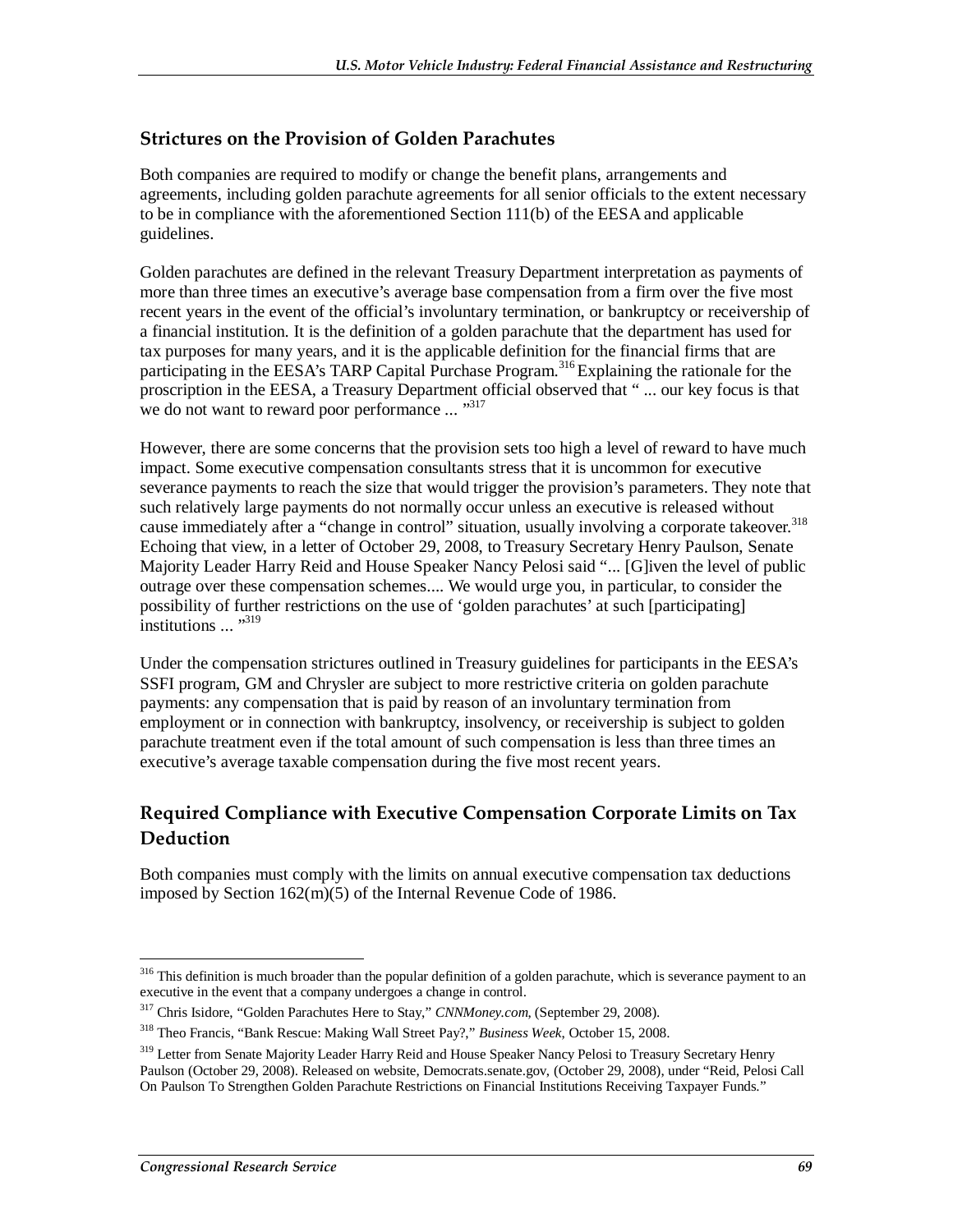In 1993, in response to outrage at executive pay levels, P.L. 103-66 added section 162(m), titled "Certain Excessive Employee Remuneration," to the Internal Revenue Code. It imposes a \$1 million cap on the corporate tax deductibility of compensation that applies to the CEO and the four next highest-paid officers of publicly-traded firms. (Pay itself is not capped, only the deduction of pay from corporate income.) Key compensation categories excluded by the law from the \$1 million deduction limit include (1) commission-based remuneration; (2) performancebased compensation that meet outside director and majority shareholder approval; (3) payments to tax-qualified retirement plans (including salary reduction contributions); and (4) amounts excludable from the employee's gross income.

The EESA amended Section  $162(m)$  to provide for Section  $162(m)(5)$ , which generally requires firms participating in the EESA's Capital Purchase Program (CPP) to agree to senior executive pay deduction limitations of \$500,000, a halving of Section 162(m)'s \$1 million deduction limit. Unlike Section 162(m), it also applies to firms that are not publicly traded. Under the terms of the loan agreements, GM and Chrysler would also be subject to such terms.

### **Limitations on the Executive Pay Arrangements That Would Encourage the Taking of Unnecessary and Excessive Risks**

This provision elaborates on the overarching proscription on both companies making compensation arrangements for their senior executives that would encourage them "to take unnecessary and excessive risks" found in Section 111 (b) of the EESA. To comply, the principal executive officer of GM and Chrysler are required to certify in writing, under penalty of perjury, to the Treasury Department's Chief Compliance Officer that their compensation committees have consulted with their senior risk officials and determined that such senior executive pay schemes would not encourage the taking of unnecessary and excessive risks that would pose a threat to their companies' values.

An argument could be made that the provision's operative phrase, "... take unnecessary and excessive risks.... " is quite vague, potentially resulting in considerable interpretative leeway. There is a widely held view that one of the contributing causes of the financial crisis that led to the enactment of the EESA was the managerial compensation structure at Wall Street firms: many think that Wall Street pay packages overly emphasized short-term incentives such as bonuses, helping to encourage often reckless and harmful behavior driven by the pursuit of short term corporate profits.*<sup>320</sup>* Concerns over the relationship between managerial incentive compensation and exceptional risk taking appears, however, to be largely confined to specific parts of the financial sector such as the investment banking sector and hedge funds. In addition, a number of compensation consultants have observed that while the use of uncapped annual incentive pay has been a significant feature of many financial service firms, the practice is said to be generally atypical outside of the sector.*<sup>321</sup>*

To the extent that legitimate concerns over excessive risk taking do exist, there is a vigorous debate over the extent to which members of corporate boards are able to act independently of senior management's influence.<sup>322</sup> Similar concerns could be raised about the ability of senior risk

<sup>&</sup>lt;u>.</u> 320 For example, see Robert Samuelson, "Wall Street Ignored Risk to Gain Short-Term Riches, *Washington Post*, September 18, 2008.

<sup>321 &</sup>quot;Bank Rescue: Making Wall Street Pay?," *Business Week*, October 16, 2008.

<sup>322</sup>*USA Today*, "GM Pushes the Pedal on Hydrogen Fuel-Cell Power" (November 5, 2007).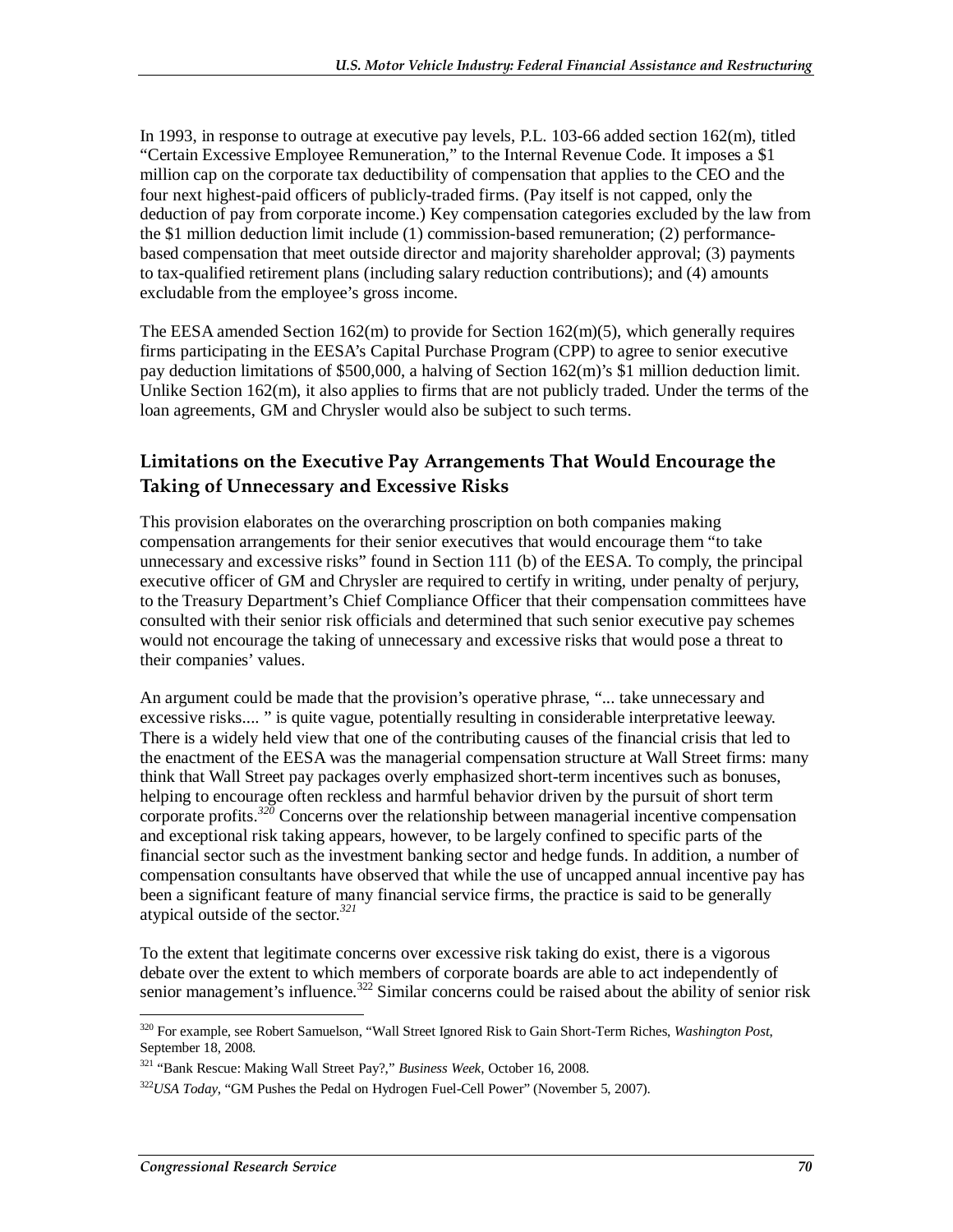managers to maintain their detachment from top management as they also help to arbitrate on top executive pay arrangements under the terms of the agreements. Such concerns might be especially germane to Chrysler, which is owned by a private equity firm. Some research on the quality of corporate board governance at private equity firms found that such boards tend to be heavily influenced by and at times controlled by the principal investors of the equity firm.<sup>323</sup>

Within the motor vehicle industry, the provision also raises a fundamental policy question: to what extent would the discouragement of risk-taking behavior also result in the discouragement of potentially beneficial, innovative, and entrepreneurial behavior? For example, in late 2007, General Motors announced that it hoped to start selling cars powered by hydrogen fuel-cells by  $2011$ <sup>324</sup> If an automaker began embarking on the development of such technology, under the "excessive risk" provision should such undertakings be seen as excessive risk taking or potentially beneficial and innovative entrepreneurship?

### **A Ban on the Provision of Incentive Compensation to the 25 Highest Paid Officials**

Neither company can provide bonuses or incentive compensation packages to the 25 most highly compensated employees (including the senior executive officers) except as authorized by the President's Designee.

Studies on corporate compensation describe executive bonuses as a popular type of variable incentive pay normally given as a once-a-year payment tied to some short-term performance goals. These can range from judgments on executive performance by a corporate board, to levels of company profits or company sectoral market share. After the EESA's enactment, there was concern expressed both in and out of Congress over reports that executives at financial firms participating in the EESA were receiving what many perceived to be excessively large bonuses, an issue not specifically addressed in the law's restrictions on executive pay. A central concern was that participating companies were using EESA funding to pay for bonuses, a charge that firm executives denied.

## **A Ban on Compensation Plans That Would Encourage Earnings Manipulation**

Neither company can adopt or maintain compensation plans that would encourage manipulation of their reported earnings to enhance the compensation of any of their employees.

This provision is not part of Section 111 (b) of the EESA. Earnings manipulation, often referred to as earnings management, is an umbrella term that is used to encompass everything from earnings "smoothing" to outright accounting fraud. Investors, analysts, and auditors disapprove of such actions, because it makes reported corporate earnings less reliable as a measure of firm performance. A perceived epidemic of earnings management was a significant impetus behind the enactment of the Sarbanes-Oxley Act of 2002 (SOX, P.L. 107-204), which contained a broad range of corporate governance and accounting reforms.

<sup>-</sup>323 John England, Vickie Williams, "Private Equity: Redrawing the Rules of Executive Compensation," *Towers Perrin online*, (July 7, 2008).

<sup>324</sup> *USA Today*, "GM Pushes the Pedal on Hydrogen Fuel-Cell Power."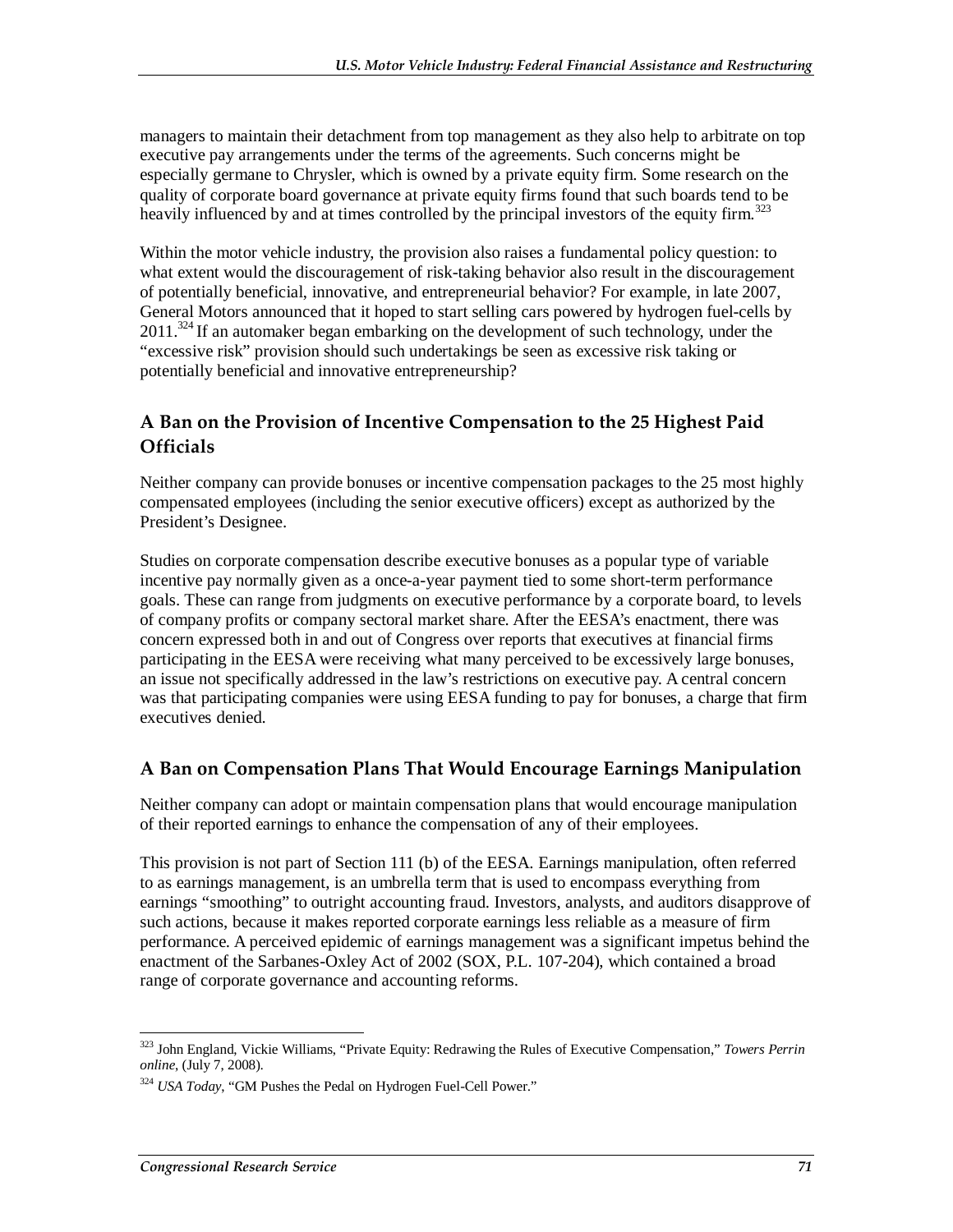Publicly traded companies have a long history of using stock options as a major component of executive compensation; the strategy's central objective is aligning an executives' personal interests with those of shareholders. In 2007, Ford reported that its stock option awards to its top five senior executives ranged between \$2.49 million and \$7.51 million. General Motors reported that its option awards to its top five executives ranged from \$534,000 to \$3.77 million.

There is a growing body of research that has found that executive stock options can have negative consequences with respect to encouraging a greater tendency toward earnings manipulation. For example, one empirical study found statistical evidence that earnings manipulation is more likely where stock options play a larger role in CEO compensation.<sup>325</sup> Another study concluded that CEOs were more apt to manipulate firm earnings when they had more out-of-the-money stock options<sup>326</sup> and lower holdings of conventional company stock.<sup>327</sup> Jack Dolmat-Connell, president of Dolmat-Connell & Partners, an executive-compensation consulting firm, reportedly observed, "While I think that options are an extremely good driver of performance, there's no downside to them from the executive's standpoint... [Y]ou have to have someone with unethical standards who gets lots of stock options for misrepresentation and fraud to occur. If you give someone with strong ethical standards lots of options, nothing is likely to happen."<sup>328</sup>

Thus, it could be argued that to faithfully implement the provision's "prohibition on any compensation plan that could encourage manipulation of the reported earnings" of a recipient firm, companies would have to ensure that executive stock option packages were tailored properly to balance their positive incentive attributes with their potential for encouraging inappropriate behavior. This may assume that the process is conducted with a minimum of executive influence and bias, which, as noted earlier, could be questioned.

### **A Prohibition on Altering Previously Imposed Restrictions on Executive Benefit Plans**

Both companies must not alter the suspensions and the restrictions on company contributions to senior executive benefit plans that were either in place by, or that had been initiated by, the closing date of the agreement.

#### **Clawbacks of Executive Bonuses, Etc.**

The Treasury Department reserves the right at any time during the period of the loans to require either company to clawback any bonuses or other compensation, including golden parachutes, paid to any of their senior executives that are in violation of any of the aforementioned requirements.

<sup>-</sup><sup>325</sup> Gary K. Meek, Ramesh P. Rao, and Christopher J. Skousen, "Evidence on Factors Affecting the Relationship Between CEO Stock Option Compensation and Earnings Management," *Review of Accounting & Finance*, Vol. 6, Issue 3, 2007, p. 304.

<sup>&</sup>lt;sup>326</sup> This is a stock option that would be worthless if it expired today due to the fallen current market price of the underlying stock.

<sup>&</sup>lt;sup>327</sup> Xiaomeng Zhang, Kathryn M. Bartol, Ken G. Smith, Michael D, Pfarrer, and Dmitry M. Khanin, "CEOS on the Edge: Earnings Manipulation and Stock-Based Incentive Misalignment," *Academy of Management Journal*, April 2008, p. 241.

<sup>328</sup> David Shadovitz, "The Risks of Stock Options," *Human Resource Executive Online* (July 25, 2007).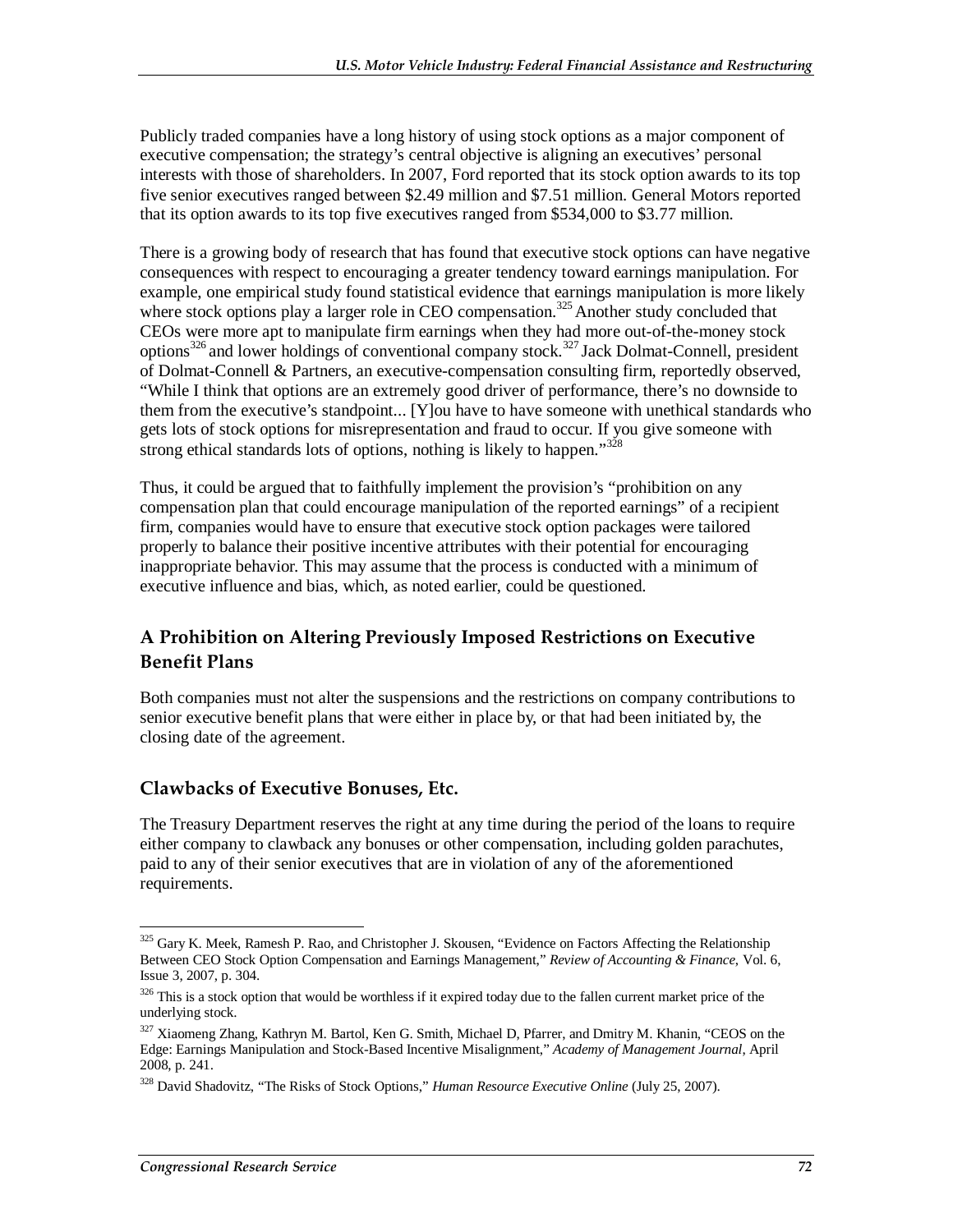The provision appears to be an expansion of the executive clawback provision in Section 111(b) of the EESA. That provision approaches the recoupment of executive bonuses and incentives in a somewhat different fashion than does an earlier provision in SOX. SOX and its clawback provision were collective responses to the widespread corporate misstatements of corporate earnings that were widely observed in the preceding years. SOX's clawback provision only applies to the CEO and the chief financial officer (CFO) of publicly traded companies. The clawback provision in the GM and Chrysler agreements would also apply to privately held firms (like Chrysler) and the top five senior officers, including the CEO and the CFO. And unlike the provision in SOX, it would not limit the recovery period and covers not only material inaccuracies related to financial reporting, but also material inaccuracies related to other performance metrics used to award bonuses and incentive compensation. Reports indicate that the Securities and Exchange Commission has rarely prosecuted violations of Sarbanes-Oxley's clawback provision. Possibly, this is because executives often settle financial misstatement cases without admitting wrongdoing, thus avoiding the triggering the provision, and because of how the pivotal concept of "misconduct" is interpreted.*<sup>329</sup>*

The expanded clawback provisions in the GM and Chrysler agreements also appear to provide for the broad-based punitive threat of Department of Treasury-initiated clawbacks of top executive bonuses or other forms of compensation in the event that there are violations of any of the agreements' aforementioned requirements on executive pay.

#### **The American Recovery and Reinvestment Act of 2009**

Among other things, the American Recovery and Reinvestment Act of 2009 (ARRA) limits executive compensation for financial institutions receiving assistance under Section 111(b) of the EESA by amending and essentially replacing that section in EESA and related interim Treasury Department releases.

To date, the Treasury Department had not issued the new executive compensation rules under ARRA. In its April 2009 report to Congress, the Office of the Special Inspector General for the Troubled Asset Program observed that the Treasury Department "... should address the confusion and uncertainty on executive compensation by immediately issuing the required regulations.... "330

ARRA's executive compensation strictures will generally be retroactively applied to all TARP recipients regardless of the level of assistance received. Among other things, the rules will provide for the following:

• *Limitations on Incentives that Encouraging Risk*. TARP recipients will have to limit compensation arrangements that provide incentives for  $\text{SEOs}^{331}$  of the TARP recipient to take unnecessary and excessive risks that threaten the value of the TARP recipient.

<sup>-</sup>329 Peter Galuszka, "What Are Compensation 'Clawbacks'?," *BNET Briefing*, October 3, 2008. http://www.bnet.com/ 2403-13056\_23-239138.html?tag=content;col1

<sup>330 &</sup>quot;Troubled Asset Relief Program, Quarterly Report to Congress," *Office of the Special Inspector General for the Troubled Asset Relief Program*, Apr. 21, 2009, p. 144.

<sup>&</sup>lt;sup>331</sup> SEOs, or senior executive officers, generally include the three most highly-compensated executives, such as chief executive officer, chief operating officer and chief financial officer.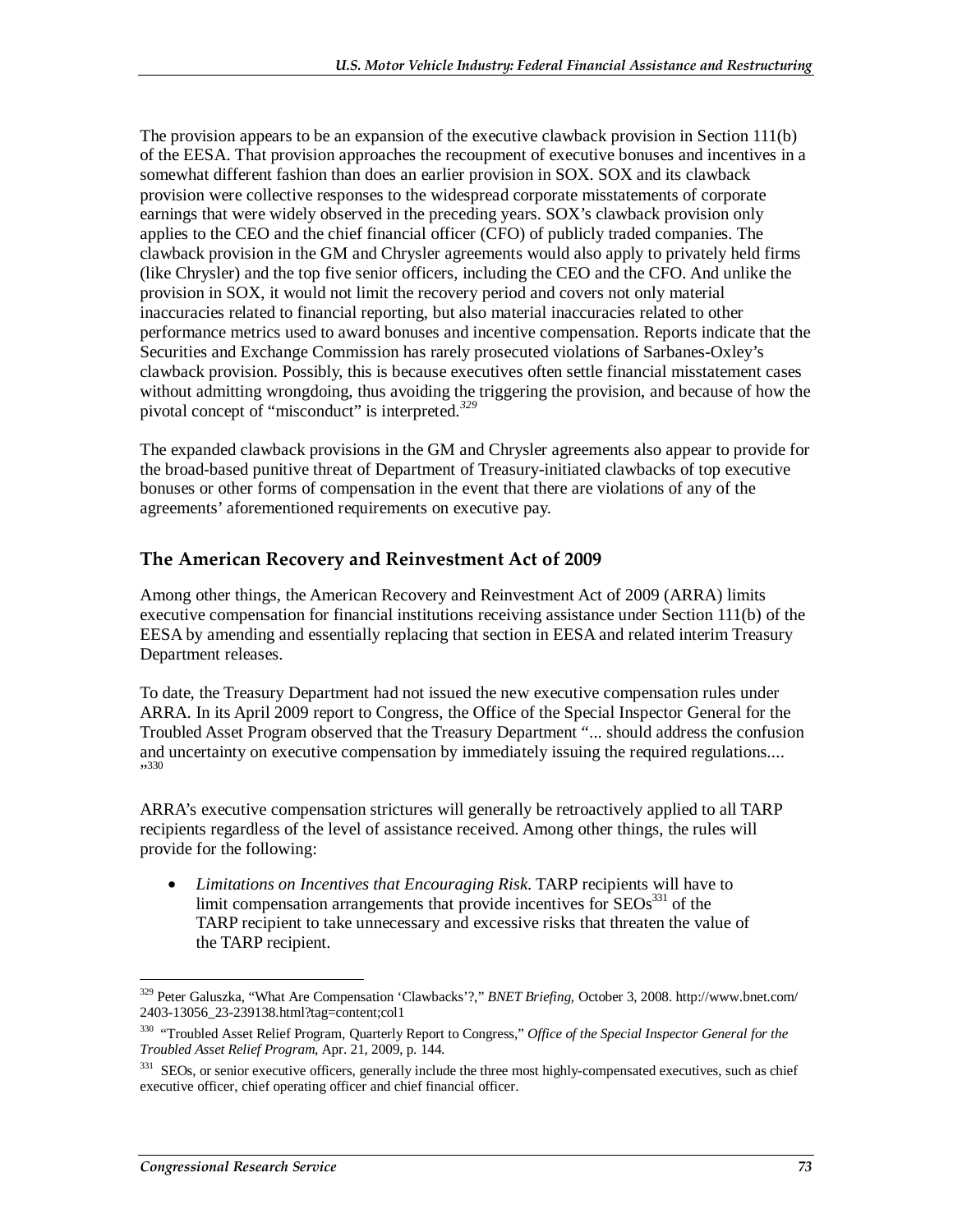- *Bonus Clawbacks*. TARP recipients will be required to have a provision to claw back bonuses or other incentive compensation payments from their SEOs and the next twenty highly compensated employees in the event that statements of earnings, revenues, gains, or other such criteria on which the payments are based subsequently determined to be materially inaccurate.
- *Limitations on Incentive Compensation*. TARP recipients will be prohibited from paying certain executives bonus, retention, or incentive compensation pay other than long-term restricted stock that does not vest during the period in which the financial assistance remains outstanding. The restricted stock cannot be greater than one-third of the executive's annual compensation. Depending on the amount of financial assistance that a TARP recipient has received, the limitation would apply to a different number of executives: for both GM and Chrysler, the prohibition would apply to the five senior executives officers and the twenty next most highly compensated employees. The prohibition would not, however, apply to bonus payments that are required to be made based on employment contracts that were executed either on or before February 11, 2009.
- *Golden Parachutes and Severance Payments*. TARP recipients will be prohibited from paying "golden parachutes" to SEOs and to the next five most highly compensated employees. Golden parachutes will be defined as any payment for a departure from a company for any reason, except for payments for services performed or benefits accrued.
- *Plans that Encourage Earning Manipulation*. TARP recipients will be prohibited from having compensation plans that would encourage manipulation of the reported earnings to enhance compensation for any of their employees.
- • *"Say on Pay" Requirement*. TARP recipients will be required to permit a separate nonbinding shareholder vote to approve the compensation of the executives, which are required to be disclosed under the Securities and Exchange Commission's compensation disclosure rules.
- *Luxury Expenditures.* TARP recipients' boards of directors will be required to adopt policies regarding excessive or luxury expenditures. In conjunction with this, the Treasury Secretary would be authorized to identify such luxury expenditures, which may include excessive payments on aviation or other transportation services, entertainment, events, office and facilities renovations, and other activities that are "not reasonable expenditures." The specific nature of a board's policy regarding such excessive or luxury expenditures is not specified.

## **Chrysler's Bankruptcy**

With respect to Chrysler, under the Bankruptcy Abuse Prevention and Consumer Protection Act of 2005 (BAPCA), bankruptcy courts are not to authorize payments to bankrupt entity "insiders" for the purpose of inducing the insider to remain in the debtor's employ, unless the court determines that (1) the payment is essential to the retention of the person because he or she has a bona fide job offer from another business at the same or a greater rate of compensation, (2) the services provided by the individual are essential to the survival of the business, and (3) certain limitations are applied to the amount of the compensation. With respect to these limits, the amount of the retention payment to an insider must not be greater than 10 times the amount of the average compensation of a similar kind given to non-management employees during the calendar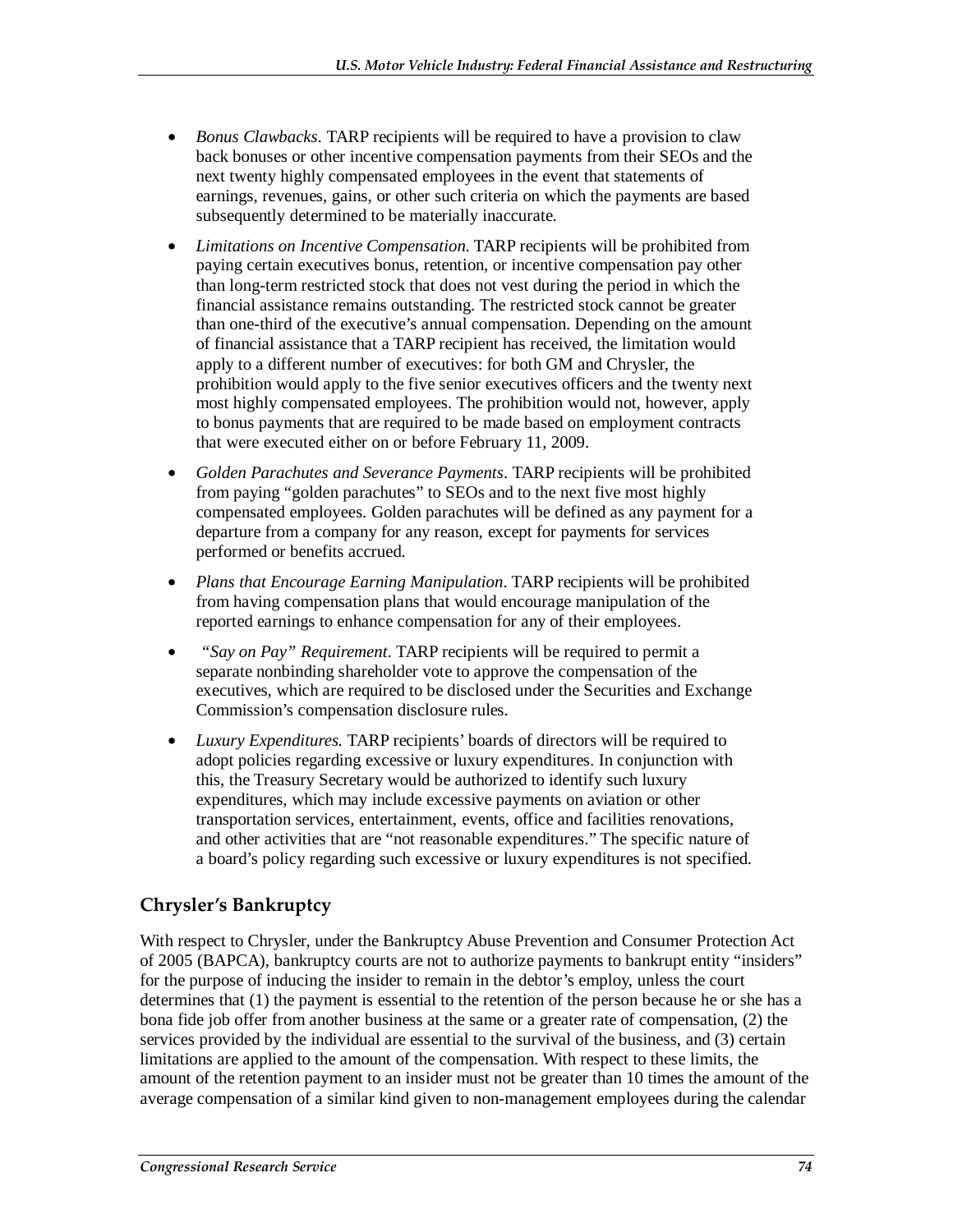year; or if there were no such payments during the calendar year, the payment can be no greater than 25% of the amount of any similar transfer to the insider during the calendar year before the year in which the compensation was paid.

With respect to Chrysler's prospective acquisition by Fiat, EESA specifies that if a TARP recipient is acquired by an unrelated third party, the acquirer would not become subject to EESA's restrictions merely by reason of the transaction. In the event of such a transaction, senior executives of the target will remain subject to the prohibition on golden parachute payments for one year following the acquisition.

# **Other Restructuring Plan Conditions**<sup>332</sup>

#### **Restructuring Plan Requirements**

The term sheets for GM and Chrysler required them to submit by February 17, 2009, a plan to "achieve and sustain ... long-term viability, international competitiveness and energy efficiency ..." This must include "specific actions to ensure:

- Federal loan repayment under applicable terms and conditions;
- Ability of the company both to meet all applicable federal fuel economy and emission requirements, and to begin manufacturing advanced technology vehicles, as specified in the EISA direct loan program;<sup>333</sup>
- Achievement by the companies of a positive net value;
- Rationalization of "costs, capitalization, and capacity" with respect to workforce, suppliers, and dealer networks; and
- Competitive "product mix and cost structure."

The companies will be required to produce monthly and annual statements on meeting these restructuring requirements. In addition, the term sheets required the companies to use their best efforts to achieve the following three "targets:"

## **Restructuring Plan Targets**

#### *"Bond Exchange"*

Reduction of unsecured debt by two-thirds (excluding pension and employee benefit obligations) by conversion of debt into equity or by other means.

<sup>-</sup><sup>332</sup> This subsection was written by Bill Canis, Specialist in Industrial Organization and Business.

<sup>333</sup> Requirements for eligibility under this program are described in CRS Report RL34743, *Federal Loans to the Auto Industry Under the Energy Independence and Security Act*, by Bill Canis and Brent D. Yacobucci.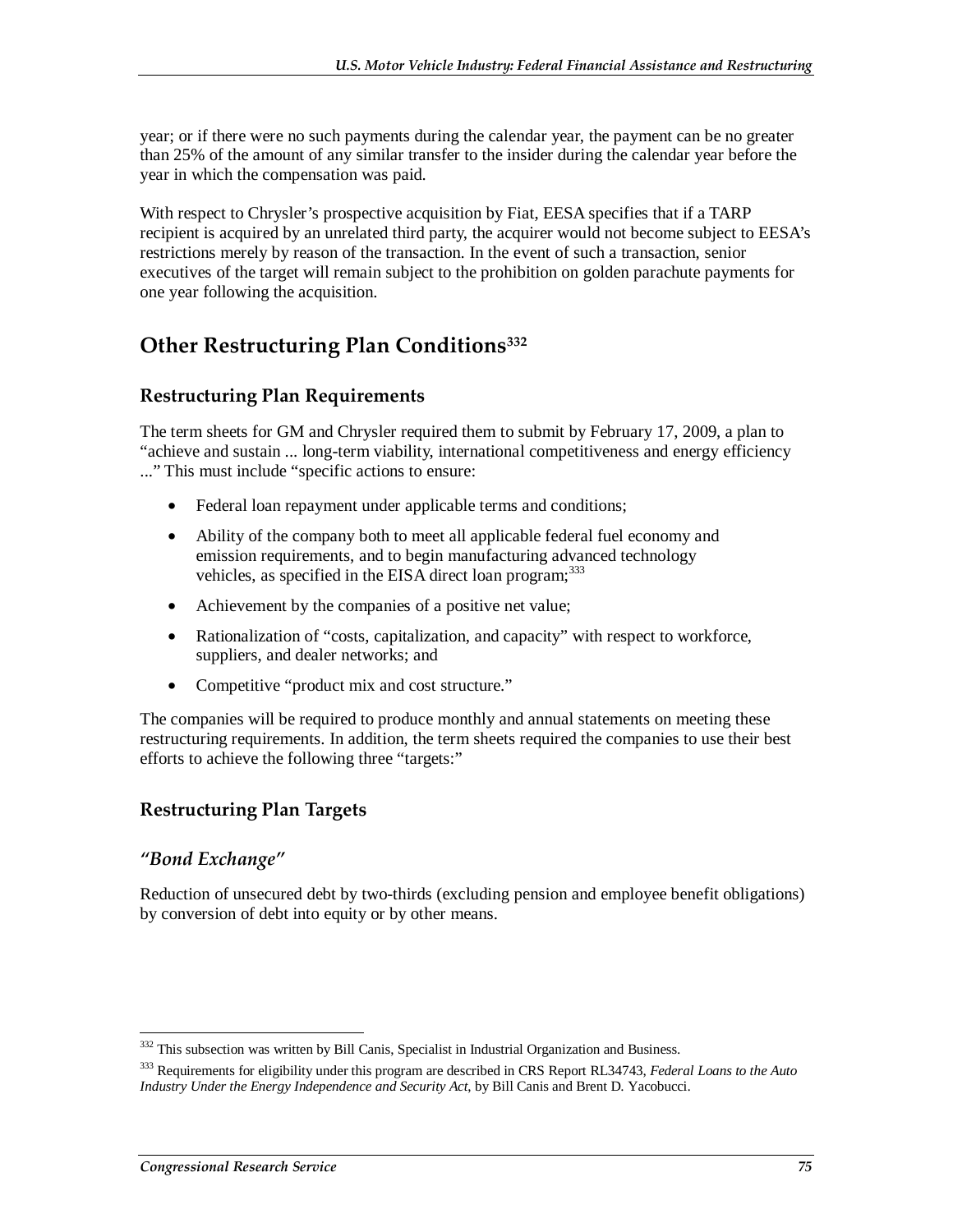#### *"Labor Modifications"*

- "Compensation Reduction." Reduce total compensation, including wages and benefits, by the end of 2009 to an average equivalent to those of Toyota, Honda, and Nissan in the United States, as certified by the Secretary of Labor.
- "Severance Rationalization." Eliminate payment of any compensation or benefits to fired, furloughed, laid off, or idled employees, beyond "customary" severance pay;
- "Work Rule Modification." By the end of 2009 apply work rules "in a manner" competitive" with the three Japanese-owned companies in the United States named above.

With respect to labor contract modifications and other provisions under collective bargaining agreements covering the hourly workforce, "if any labor union or collective bargaining unit shall engage in a strike or other work stoppage," it has been defined as an "event of default" in the "loan and security agreements" signed by the recipient companies as a condition of receiving the loans from the Treasury Department.<sup>334</sup>

### *"VEBA Modification"*

Convert one-half of the value of each future corporate contribution to the planned VEBA for retiree health care, due by January 1, 2010, to company stock holdings.

Each company was required by February 17, 2009, to submit term sheets signed by representatives of the company and, respectively, bondholders, unions, and VEBA representatives. That is to be followed up by full approval of the terms by the respective groups, and certification by the President's designee, with such variation as may be allowed. Failing completion of this process, the designee could require full loan repayment in 30 days.<sup>335</sup>

## **Modifications in UAW Contract with Ford**

While Ford did not participate in the program of federal assistance, it is affected by the same competitive issues in the UAW contract with U.S. hourly workers as the other Detroit 3 OEMs. In February 2009 Ford and the UAW announced agreement on modification of operating provisions in Ford's national labor agreement and to how Ford will pay its contributions to the VEBA retiree health care trust. While Ford is not tapping into the TARP for government loans, under the principle of "pattern bargaining," it can be expected that the Ford labor agreement modifications provide the basis for the UAW position in negotiations under the loan agreements with GM and Chrysler.<sup>336</sup>

<sup>-</sup>334 U.S. Securities and Exchange Commission. Form 8-K filed by General Motors Corporation, December 31, 2008, p. 60. A similar provision is reportedly in the loan agreement signed by Chrysler LLC, a privately held company. This provision was first noted by the press: *Wall St. Journal*, "Bailout Pact of GM, U.S. Would Block a UAW Strike;" *Detroit News*, "Strikes Would Imperil Bailout Funding;" *Detroit Free Press*, "UAW Strike Would Kill Auto Loans," all January 9, 2009. Commentators quoted in the stories noted that strikes were in any case highly unlikely in view of the financial conditions of the automakers.

<sup>335</sup> These conditions are summarized from Treasury, GM and Chrysler *Term Sheets*, pp. 5-7.

<sup>&</sup>lt;sup>336</sup> Ford Motor Co., "UAW and Ford Reach Tentative Agreement on Future Funding of the Health Care Trust;" and, (continued...)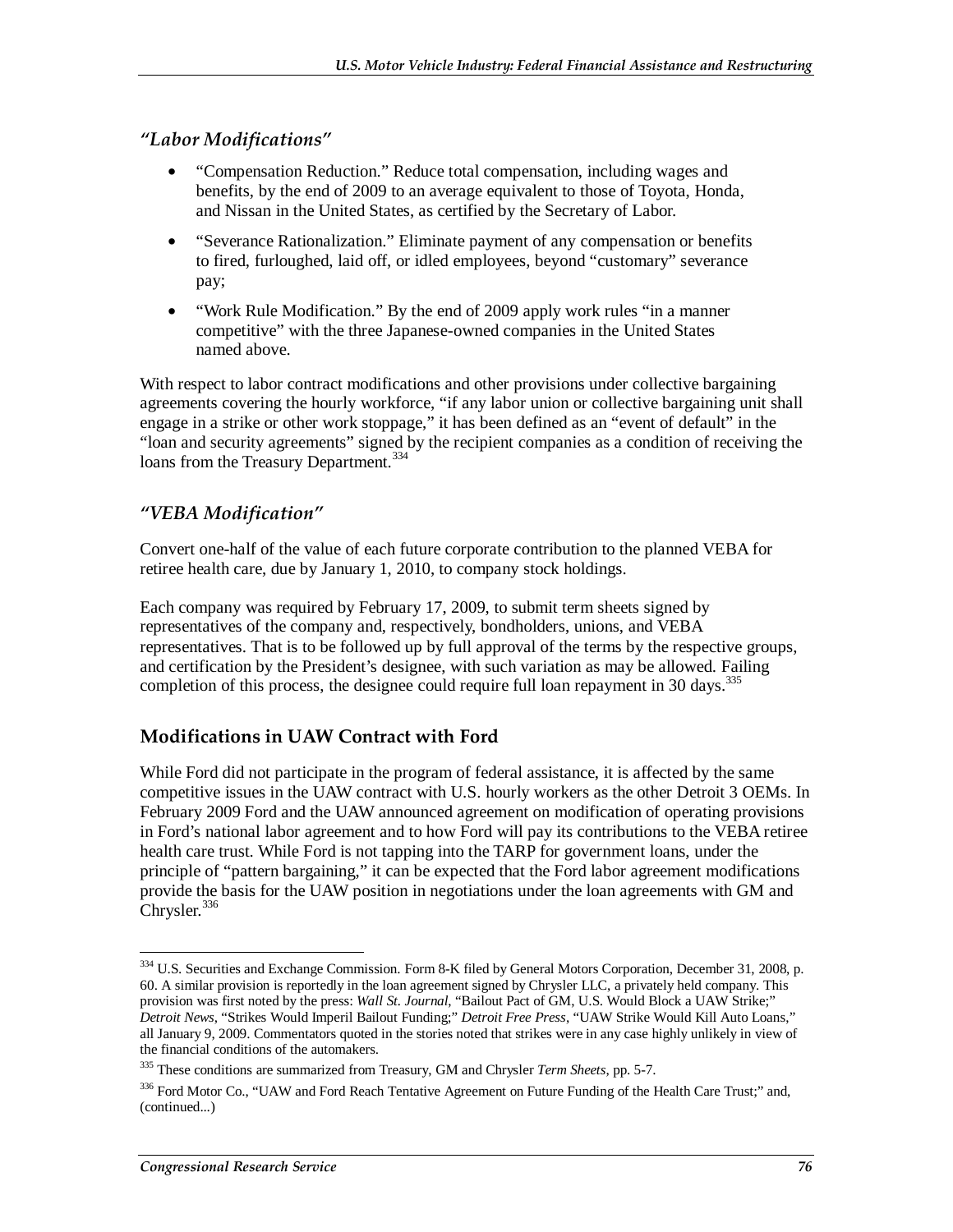The Ford deal with the UAW modified the previous agreements of 2007 in two general ways:

- Reduction in labor costs. The UAW agreed to the elimination of Christmas and performance bonuses for 2009-10. These bonuses had totaled about \$1,100 per employee per year. The union also agreed to surrender its cost-of-living escalator that had been negotiated through 2011, and gave up one paid holiday, Easter Monday. The Jobs Bank program was replaced with a more financially limited plan of supplementary unemployment benefits and "transition assistance" for laid-off workers. The modified agreement also included a new one-time buyout offer of \$20,000-\$50,000, depending on seniority, plus a voucher for a new Ford vehicle, that could be converted into \$20,000 in cash.
- VEBA contributions with Ford Equity. The UAW agreed to accept Ford stock in part payment for the company's VEBA contributions. In each scheduled contribution period, the company can now contribute up to half the value of the amount owed in company stock, instead of cash. The VEBA is allowed to convert the equity contributions immediately into cash on the open market. The amount of stock contributed must be equal in value to half of the cash contribution owed, except that the first three contributions, at the end of 2009, and in mid-2010 and mid-2011, respectively, were agreed to be valued at \$2.00 per share. This means that the VEBA would assume the risk that Ford stock would be less than that value, which it was as of early March 2009.<sup>337</sup>

The agreement between Ford and the UAW Ford Department was unanimously approved by the UAW Board and was ratified by the active UAW membership on March 9, 2009.<sup>338</sup>

In May 2009, however, Ford asked the UAW to reopen discussions about this contract, in light of the concessions that the UAW made to Chrysler prior to its filing for bankruptcy on April 30.<sup>339</sup>

1

<sup>(...</sup>continued)

UAW, "UAW and Ford Reach Tentative Understanding on Modifications to VEBA, Contract" (both news releases on February 23, 2009). On significance for GM and Chrysler, see, *Wall St. Journal*, "Ford Gets UAW Concessions Ahead of Rivals;" *Detroit News*, "Ford's Health Deal May Set Trend", and Daniel Howes, "Commentary: UAW Deal with Ford Pressures Rivals;" *Washington Post*, "UAW, Ford Cut Deal on Health Benefits" (all February 24, 2009).

<sup>337</sup> The agreement is spelled out in full detail by UAW Ford, *Modifications to 2007 Agreement and Addendum to VEBA Agreement* (February 2009).

<sup>338</sup> *Detroit Free Press* "Ford UAW Workers OK Cuts in Benefits;" Associated Press, "Ford Workers Approve UAW Contract Changes" (both March 9, 2009).

<sup>&</sup>lt;sup>339</sup> The Detroit Free Press, "Ford Wants More Concessions by UAW" (May 6, 2009).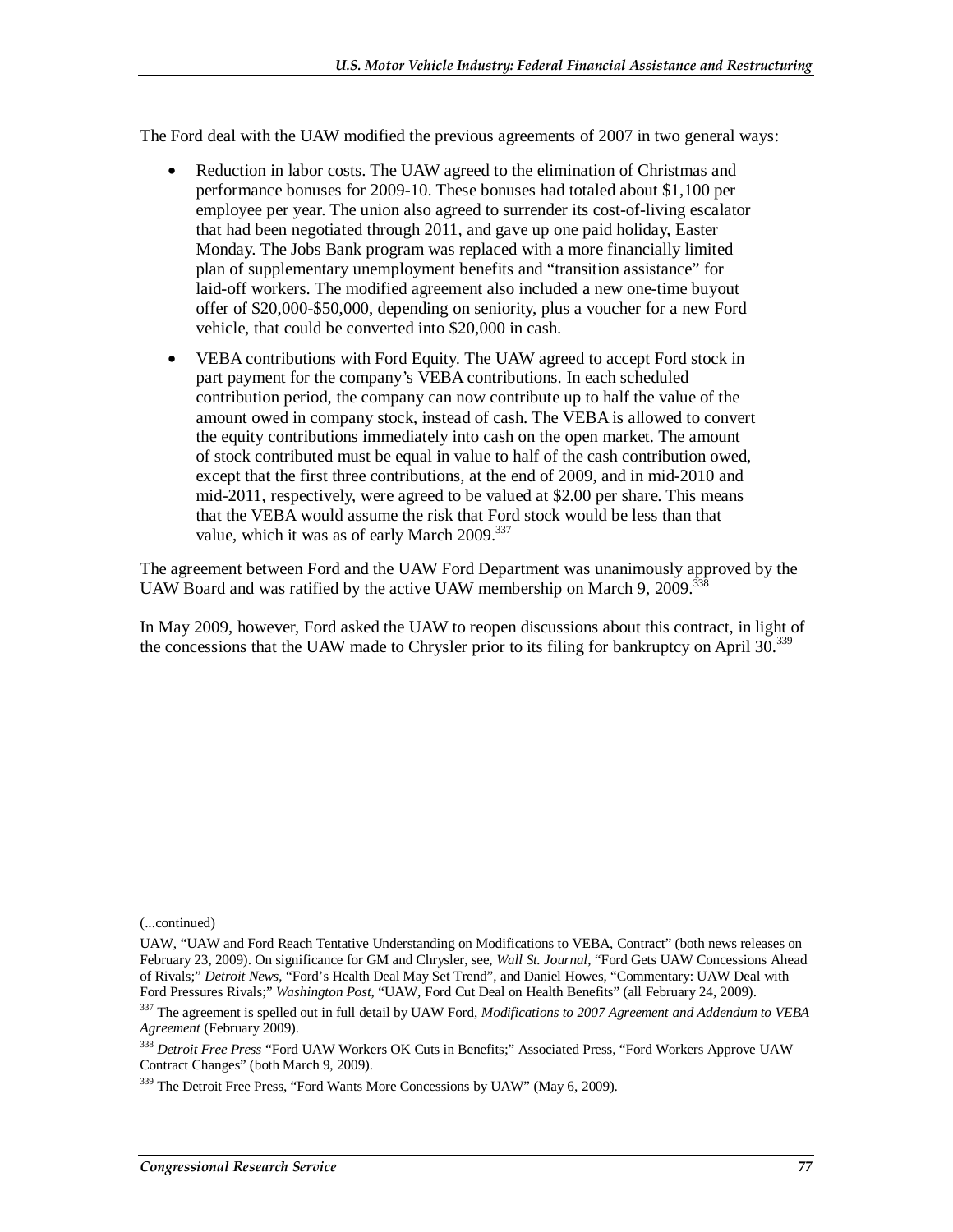# **Author Contact Information**

Bill Canis, Coordinator Specialist in Industrial Organization and Business bcanis@crs.loc.gov, 7-1568

James M. Bickley Specialist in Public Finance jbickley@crs.loc.gov, 7-7794

Hinda Chaikind Specialist in Health Care Financing hchaikind@crs.loc.gov, 7-7569

Carol A. Pettit Legislative Attorney cpettit@crs.loc.gov, 7-9496 Patrick Purcell Specialist in Income Security ppurcell@crs.loc.gov, 7-7571

Carol Rapaport Analyst in Health Care Financing crapaport@crs.loc.gov, 7-7329

Gary Shorter Specialist in Financial Economics gshorter@crs.loc.gov, 7-7772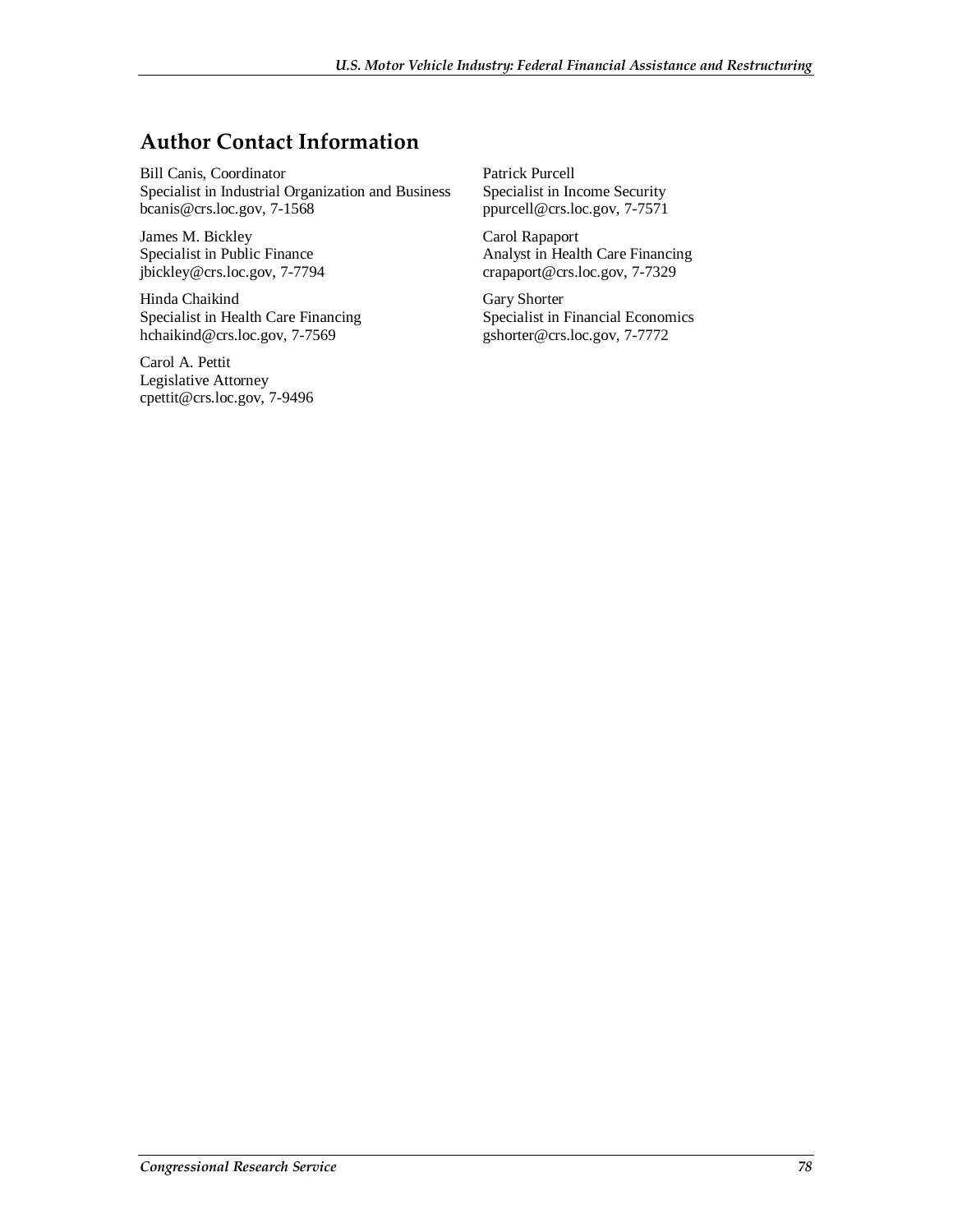# **Key CRS Policy Staff and Areas of Expertise**

This report was originally coordinated by Stephen Cooney, Specialist in Industrial Organization and Business. General inquiries may be directed to Bill Canis, Specialist in Industrial Organization and Business. The table below provides a quick reference for congressional staff seeking to identify experts to contact regarding specific issues or aspects of the U.S. motor vehicle industry.

| <b>Legislative Issue</b>                                                      | <b>Name/Title</b>                                                                       | Phone  |
|-------------------------------------------------------------------------------|-----------------------------------------------------------------------------------------|--------|
| <b>Industry Issues</b>                                                        |                                                                                         |        |
| Finances: current and prospective                                             | <b>Bill Canis</b><br>Specialist in Industrial Organization and<br><b>Business</b>       | 7-1568 |
| Capacity, sales, and state of the economy                                     | <b>Bill Canis</b><br>Specialist in Industrial Organization and<br><b>Business</b>       | 7-1568 |
| <b>Environmental and Efficiency Issues</b>                                    |                                                                                         |        |
| Fuel economy                                                                  | <b>Brent D. Yacobucci</b><br>Specialist in Energy and Environmental Policy              | 7-9662 |
| Emissions standards and clean air issues                                      | <b>Brent D. Yacobucci</b><br>Specialist in Energy and Environmental Policy              | 7-9662 |
| Advanced vehicle technologies                                                 | John F. Sargent, Jr.<br>Specialist in Science and Technology Policy                     | 7-9147 |
| <b>Employee Compensation</b>                                                  |                                                                                         |        |
| Levels of employment, wages                                                   | <b>Michaela Platzer</b><br>Specialist in Industrial Organization and<br><b>Business</b> | 7-5037 |
| Pensions                                                                      | <b>Patrick Purcell</b><br>Specialist in Income Security                                 | 7-7571 |
| Health care coverage                                                          | Janemarie Mulvey<br>Specialist in Aging Policy                                          | 7-6928 |
|                                                                               | <b>Carol Rapaport</b><br>Analyst in Health Care Financing                               | 7-7329 |
| Executive compensation                                                        | <b>Gary Shorter</b><br>Specialist in Financial Economics                                | 7-7772 |
| <b>Restructuring and Retooling</b>                                            |                                                                                         |        |
| <b>Financing Options</b>                                                      |                                                                                         |        |
| Loans and loan guarantees                                                     | James Bickley<br>Specialist in Public Financing                                         | 7-7794 |
| Bankruptcy and reorganization                                                 | Carol A. Pettit<br>Legislative Attorney                                                 | 7-9496 |
| Emergency Economic Stabilization Act<br><b>Troubled Assets Relief Program</b> | <b>Baird J. Webel</b><br>Analyst in Financial Economics                                 | 7-0652 |

#### **Table 6.Contact Information for Key CRS Policy Staff**